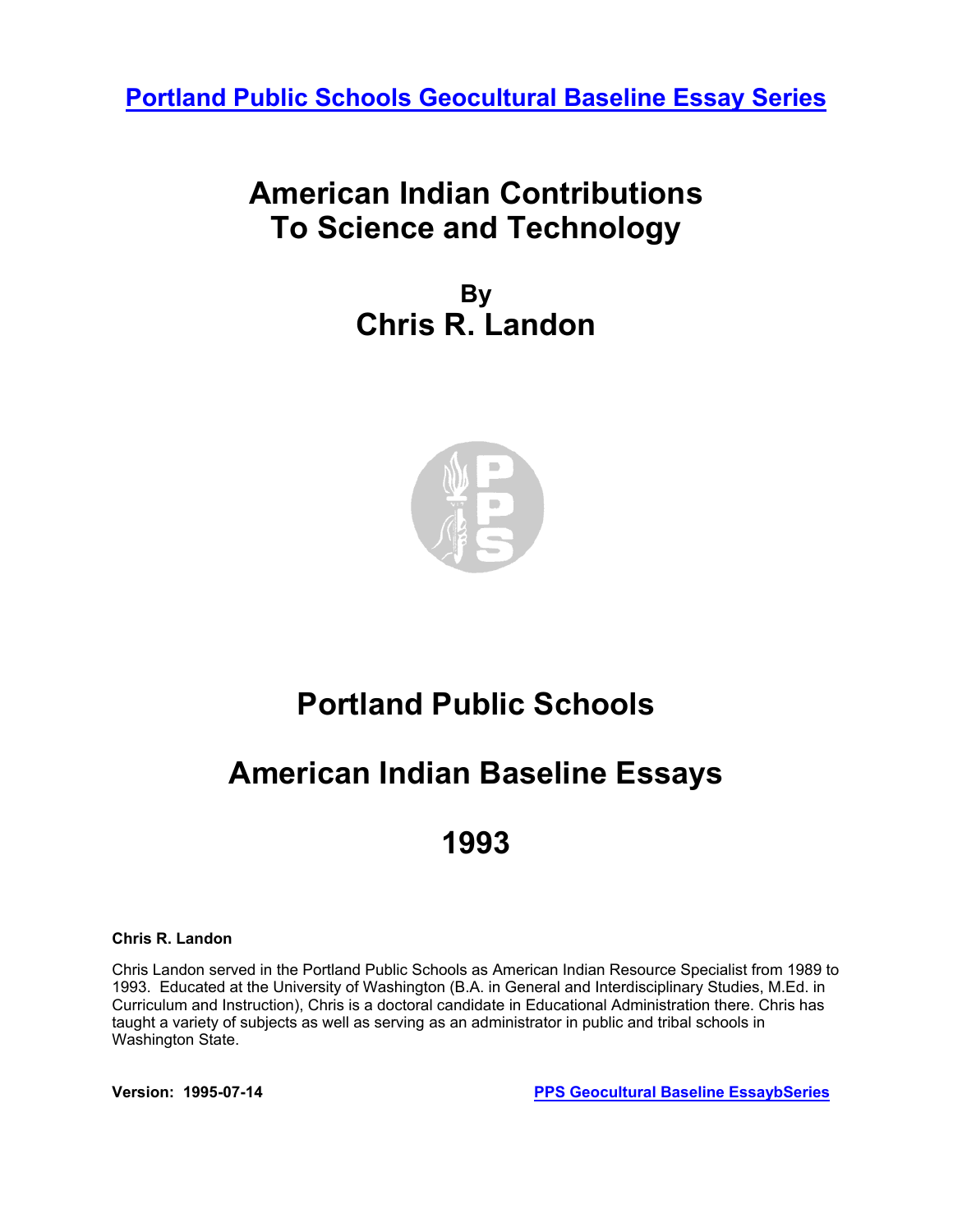### **AMERICAN INDIAN CONTRIBUTIONS TO SCIENCE AND TECHNOLOGY**

#### **CONTENTS PAGE**

| Impacts of American Indian Agricultural Technology on Other Cultures 15 |  |
|-------------------------------------------------------------------------|--|
|                                                                         |  |
|                                                                         |  |
|                                                                         |  |
|                                                                         |  |
|                                                                         |  |
|                                                                         |  |
|                                                                         |  |
|                                                                         |  |
|                                                                         |  |
|                                                                         |  |
|                                                                         |  |
|                                                                         |  |
|                                                                         |  |
|                                                                         |  |
|                                                                         |  |
|                                                                         |  |
|                                                                         |  |
|                                                                         |  |
|                                                                         |  |
|                                                                         |  |
|                                                                         |  |
|                                                                         |  |
|                                                                         |  |
|                                                                         |  |
| <b>APPENDIX B</b>                                                       |  |
|                                                                         |  |
|                                                                         |  |
|                                                                         |  |
|                                                                         |  |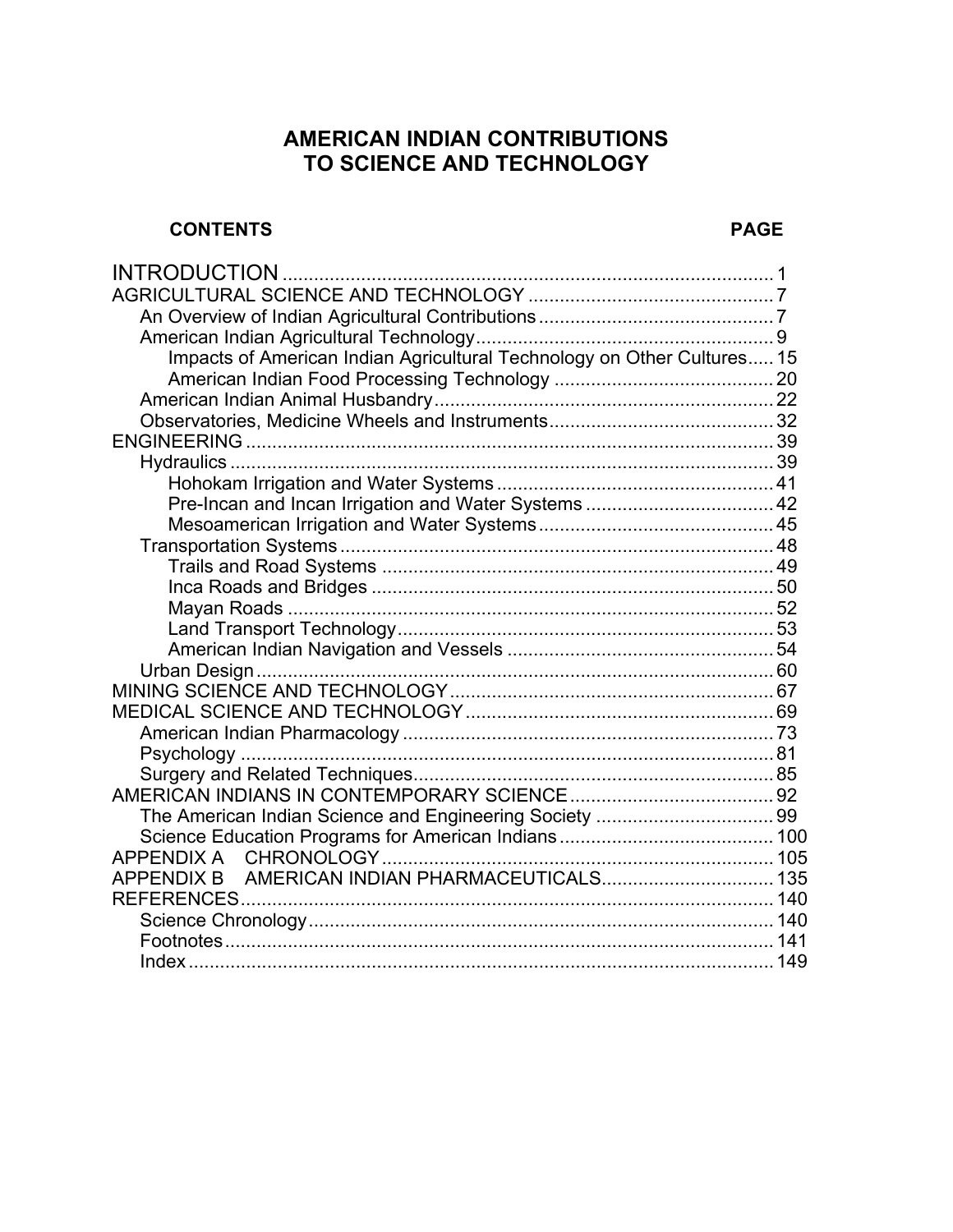#### **INTRODUCTION**

<span id="page-2-0"></span>This Essay is principally concerned with the discoveries, innovations, technical practices and contributions of American Indian science. American Indians are not often given credit for having a scientific culture; indeed, numerous popular books, texts and other outsider accounts of American Indian cultures have depicted Indians as invariably superstitious, ignorant and helpless in the face of the powers of Nature.

Such an inaccurate picture has sometimes been used to justify a belief that American Indians are something less than fully human and thus not entitled to full human rights worthy of respect by all. It is important for teachers to have an understanding of the characteristics of American Indian scientific thought and accomplishments so that their students may be taught to appreciate the true stature of Indian people as one of the Four Colors of the Medicine Wheel of humanity.

We should begin by indicating something about the traditional frame of reference used by American Indians as they conducted their investigations of the world and decided which uses of their discoveries were appropriate. (In philosophy, the concept of a frame of reference combines the concepts of epistemology - 'ways of knowing' and axiology - 'ways of valuing'.)

American Indians and Alaskan Natives (the term refers collectively to the Inuit ('Eskimo'), Aleut and American Indian peoples of Alaska) have long been careful observers of reality from a vantage point of great intimacy with Nature. From what they have learned over centuries of observation, empirical experiments, technical discoveries and continuous questing for visions to show the appropriate relationship of humans to those truths, American Indians have produced a distinctive body of scientific knowledge.

American Indian scientific and technical knowledge is profoundly imbued with a great sense of ethical responsibility. It marries knowledge and wisdom (knowing what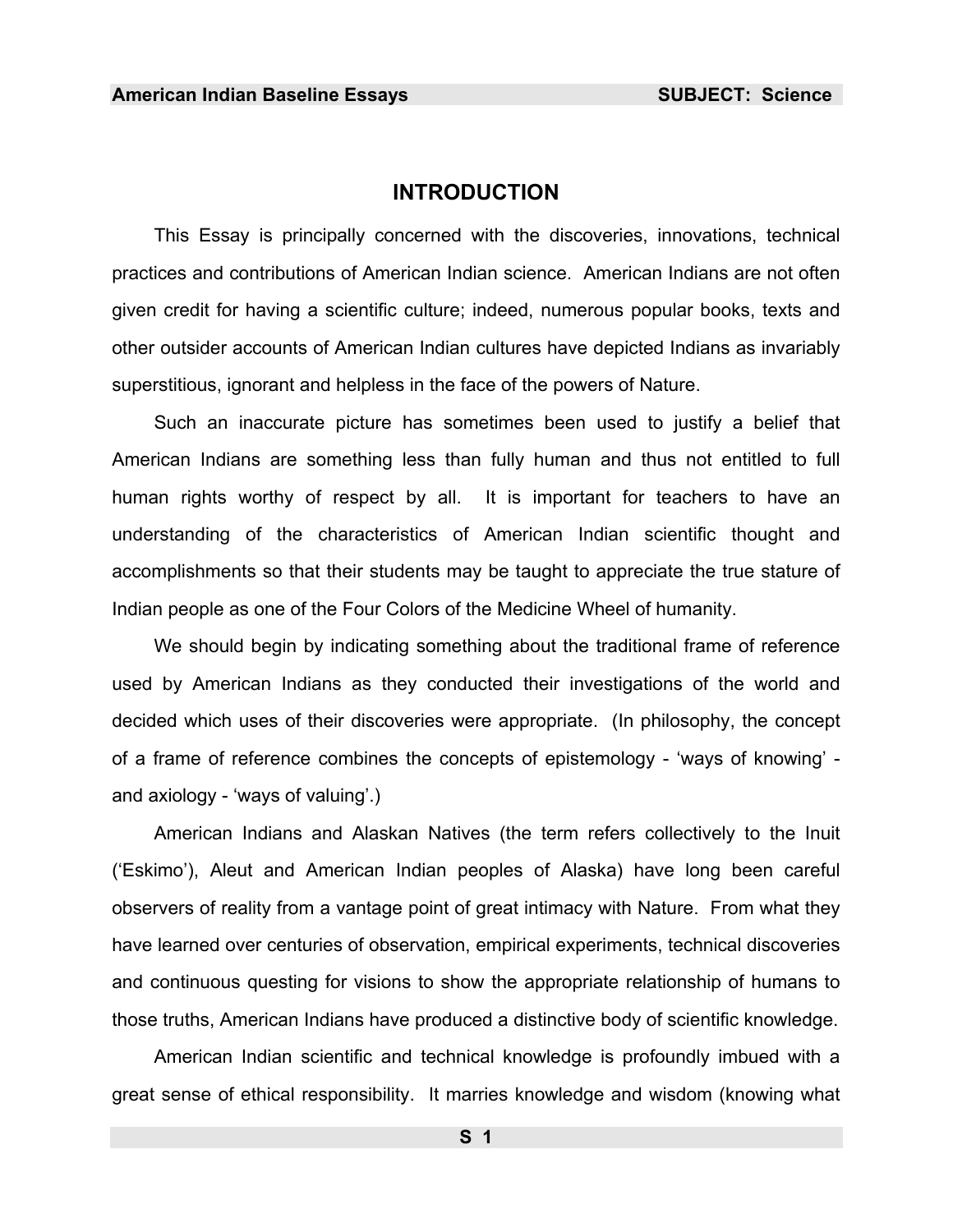can be done and what is appropriate to do) to produce a holistic sense of virtue (limiting oneself to doing the appropriate thing). This sense of virtue in making choices about how to apply knowledge has persisted to a great extent even after 500 years of continuing contact with a different system of beliefs and understandings about the world.

The system of beliefs brought to the Americas by Europeans was similarly drawn from observation, experiment and reflection upon the nature of reality, but it differed (and still does in some ways) from Indian views in several important respects. Many of the developments of the modern European-American system of scientific thought took place after Contact between American Indian and European cultures. However, the basic features of both systems were in place at the time Europeans and American Indians learned that the world had a larger physical and cultural dimension than either had experienced prior to Contact.

The generalized distinctions between the European-American and American Indian scientific worldviews are briefly compared in the table below.

| <b>Traditional American Indian Scientific</b><br><b>Worldview</b>                                               | <b>Traditional European Scientific</b><br>Worldview                                                                  |
|-----------------------------------------------------------------------------------------------------------------|----------------------------------------------------------------------------------------------------------------------|
| quality of reality                                                                                              | Circularity of spacetime as a unified Linearity of both space and time as<br>separate qualities of reality           |
| Unified view of material and spiritual Dichotomous view of material and spiritual<br>reality; organic worldview | aspects of reality; mechanistic worldview                                                                            |
| Synthesis the predominant cognitive Analysis the predominant<br>paradigm                                        | cognitive<br>process; holism the predominant scientific process; reductionism the predominant<br>scientific paradigm |
| beings in reality                                                                                               | Humans seen as equals to all the other Humans seen as a distinct and superior<br>type of being as compared to others |

American Indians today use many symbols to express the fundamentals of their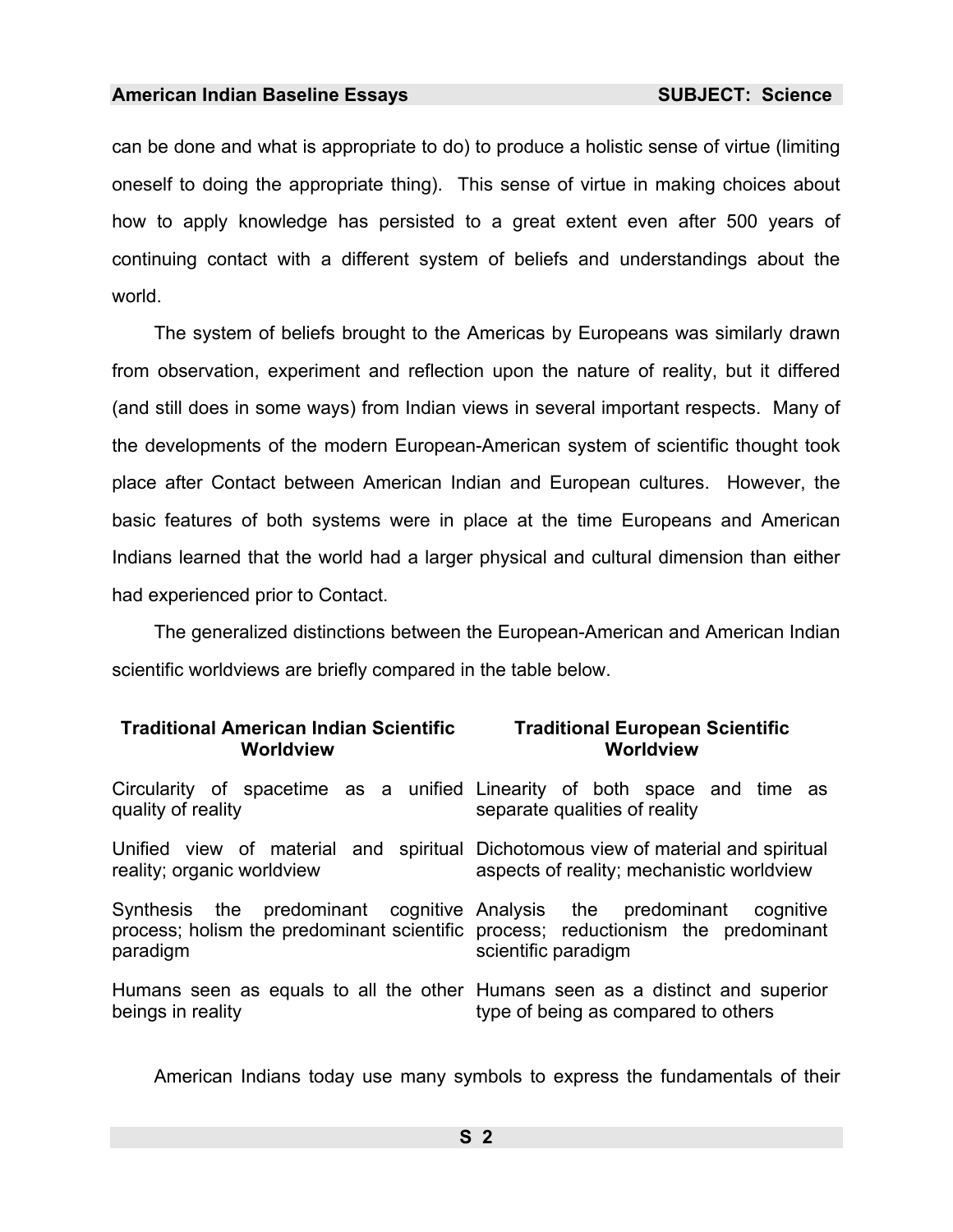worldviews. The different symbols result from the enormous diversity that exists between the hundreds of Indian cultures and languages and between environments separated by hundreds and thousands of miles across two great continents. Differences also arise from the degrees to which traditional worldviews have survived among Indian cultures subjected to a variety of destructive and assimilative pressures over the past 500 years.

Space does not permit an exhaustive survey here of the major traditional Indian worldviews. However, it is appropriate to offer one illustration. A symbol that is widely used and to which many references exist in the literature on Indian cultures is introduced below. Consider the Medicine Wheel.



This symbol is used by many tribes, particularly on the Great Plains of North America. It is well-known elsewhere in various forms. The illustration of the Medicine Wheel given here presents two variants in the form of a hoop and of a disc. There are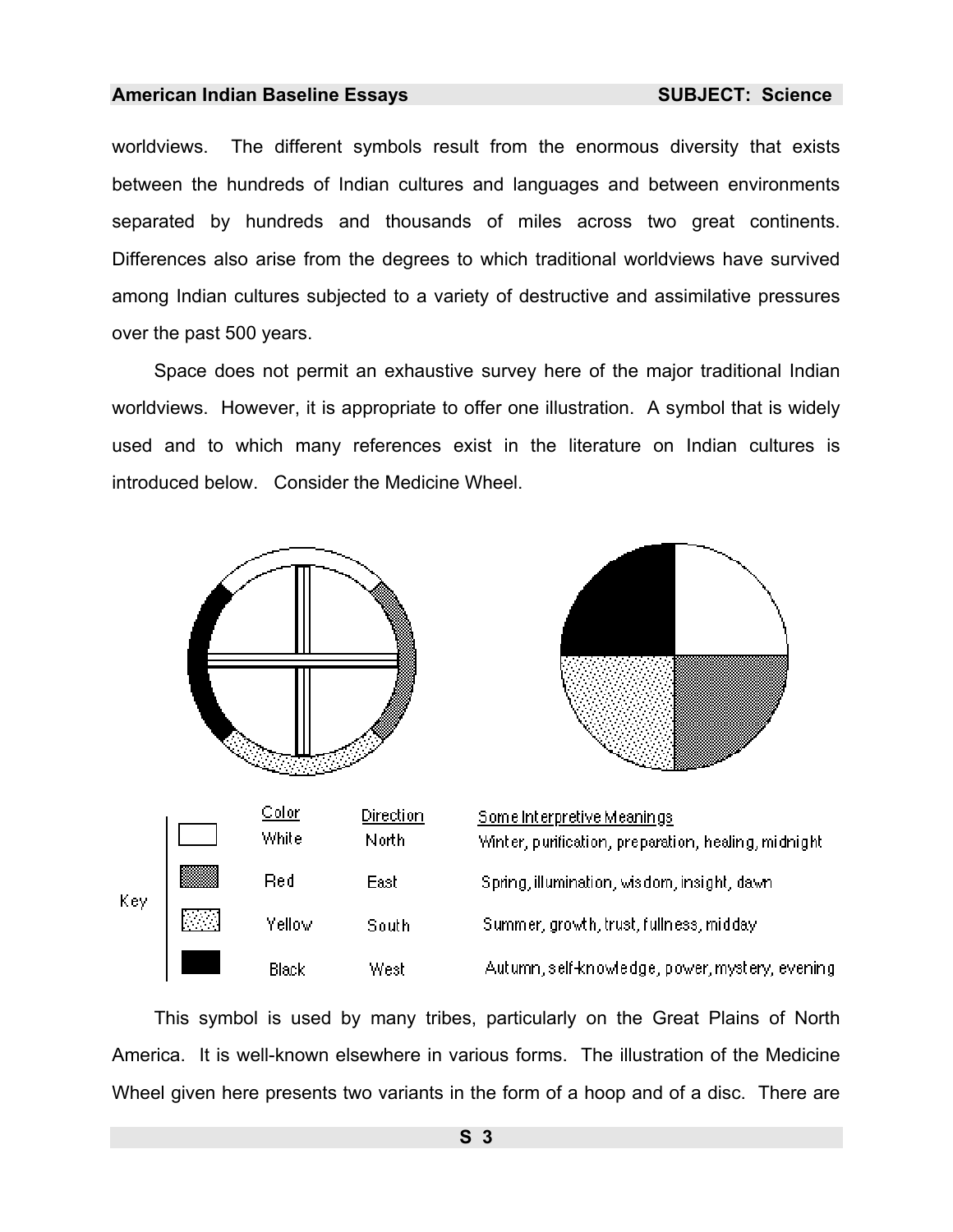numerous variations in the choice, orientation, positioning and interpretation of the symbolic colors, so the representation here is not intended to be definitive or exhaustive.

The four colors and their orientation to the cardinal (or semicardinal, as shown in the disc) directions, sometimes called the Four Quarters, represent many things in addition to the meanings suggested above. Among these other meanings is that the colors represent the four major races of humankind. The Medicine Wheel is also often thought of as relating to two other directions and their associated colors: below stands the green of Mother Earth and above the blue of the heavens and the surrounding spirit of the Great Mystery.

The circular form of the Medicine Wheel shows the relationship of all things in a unity of perfect form. It exemplifies the cyclic or circular nature of all relationships and interactions. It symbolizes unified spacetime when conceived as representing the four ordinary dimensional qualities of reality. Some tribal traditions also ascribe various interpretive meanings to the axes of the hoop form or the axial divisions of the disc form. All individual beings are thought to be specially related to one or more of the colors and directions of the Medicine Wheel. More than one such relation is possible because of the transformations that any being goes through in the course of existence.

In essence, the Medicine Wheel is considered to be a representation of the being, form and processes of the entire universe and all of its individual member beings. It is thus a symbol of enormous depth and subtlety, capable of being understood in many ways and illuminating many relationships.<sup>1</sup>

In its scope and implications about the nature of matter and transformation, this symbol might be thought of as an American Indian analog to Einstein's famous statement  $E = mc^2$ . Pervasive as a symbol, the Medicine Wheel appears in many works of Indian art, is a theme or motif in Indian literature and forms the basis of many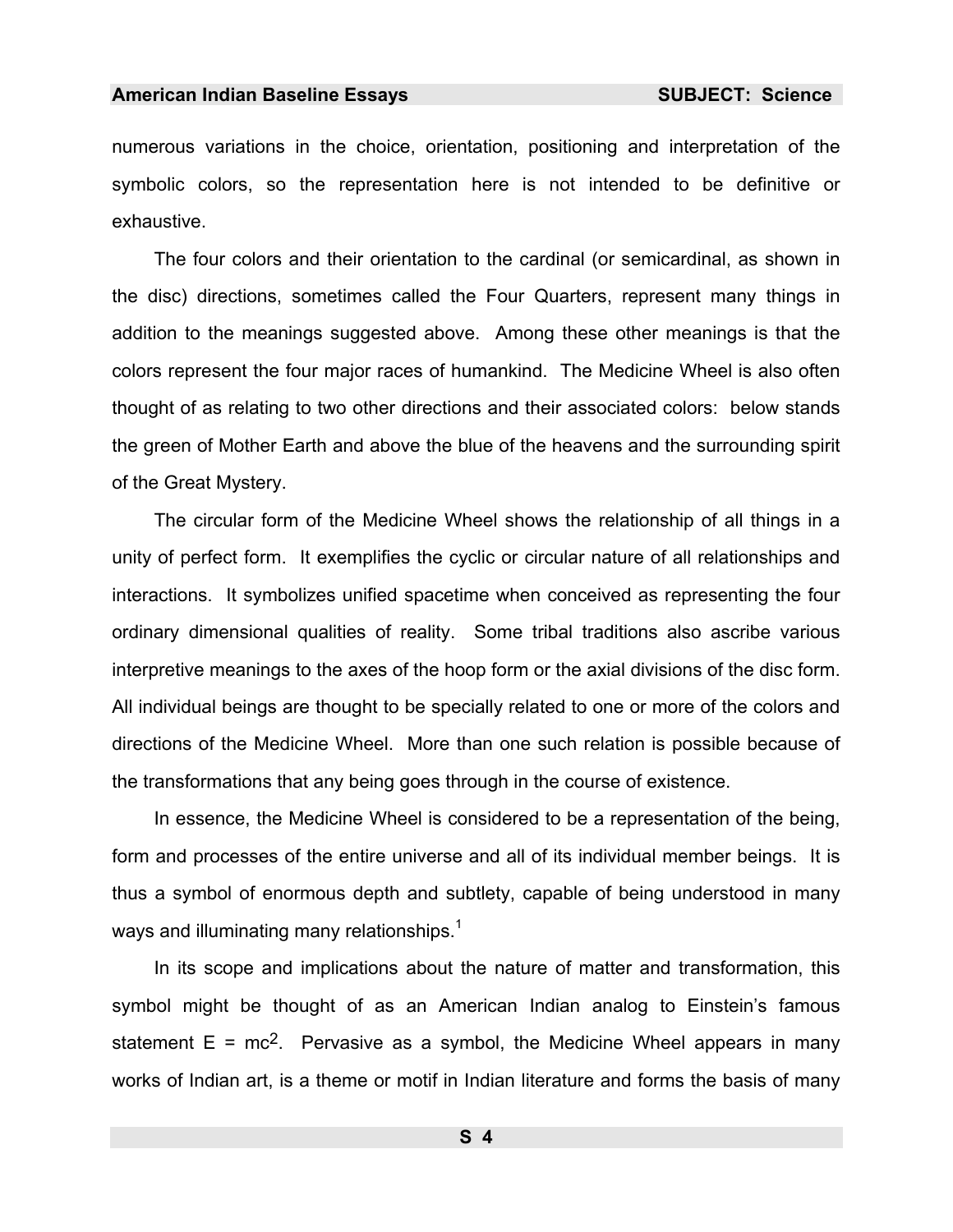settlement and urban plans in Indian communities. Its orienting and symbolic functions are incorporated in many ceremonial activities. It guides the shape and functions of a number of American Indian scientific sites, as can be seen at the Medicine Wheel National Historic Landmark (a ceremonial location and astronomical observatory) between the towns of Lovell and Sheridan in Wyoming.

The foregoing discussion of a single American Indian symbol is intended to suggest that traditional native thought is far from being unsophisticated as some authors have asserted. In fact, it demonstrates that Indian scientific thought incorporates systematic theory, is based on the interpretation of empirical observations and is highly attuned to the discovery and understanding of relationships in Nature. This traditional focus, combined with a body of indigenous technical procedures, makes American Indian thought a distinctive part of the human scientific traditio[n](#page-986-0).

American Indian science has long embodied an epistemology and axiology that is becoming more familiar to many modern scientists.<sup>2</sup> This orientation addresses the nature of man as an integral part of reality. American Indian science cannot conceive of man as a detached, 'objective' observer whose presence and impacts on reality can be minimized or eliminated by intellectual abstractions or experimental controls. One modern European-American who came to this same realization was Werner Heisenberg, a pioneer in 20th century high-energy physics. His quantum mechanical Uncertainty Principle includes the corollary that the observer is an integral and influential part of any experimental system.

This brief introduction to some of the premises and intellectual framework of American Indian scientific thought can be completed with the mention of one further contrast with the predominant pre-20th century traditions of European-American science. This contrast was noted by Vine Deloria, Jr., a noted Lakota historian, lawyer

**S 5**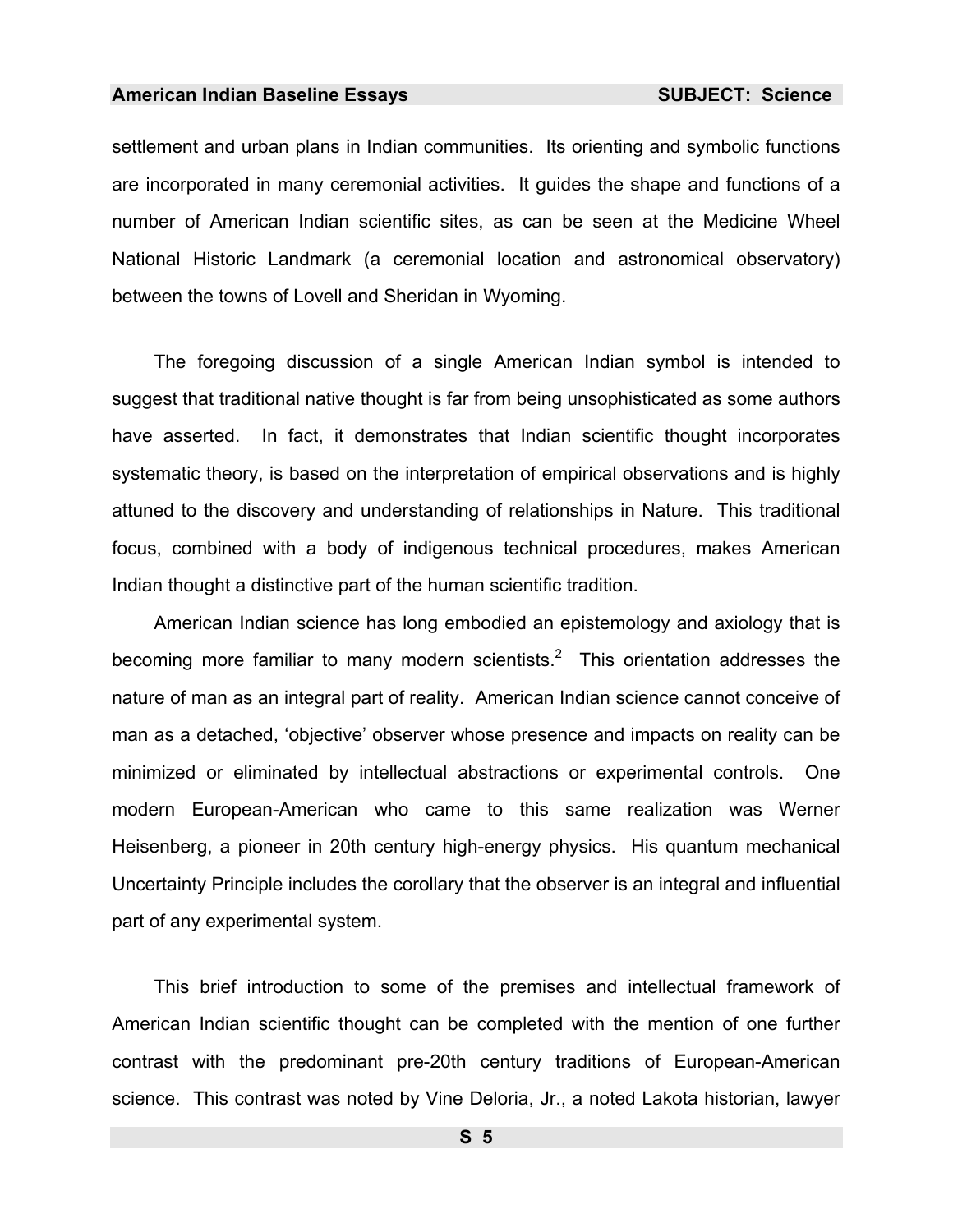and philosopher. In a recent article in *Winds of Change*, the journal of the American Indian Science and Engineering Society, Deloria raised a number of issues about contemporary attitudes toward traditional American Indian science. One of Deloria's points in particular seems worthy of reflection; science teachers might find his final question (rhetorically asked by 'the old people') worth infusing into their instruction and their students' investigations:

Modern science tends to use two kinds of questions to examine the world: 1) how does it work? and 2) what use is it? and these questions are natu[ra](#page-986-1)l for a people who think the world is constructed to serve their purposes. The old people might have used these two questions in their effort to understand the world but it is certain that they always asked an additional question: what does it mean? $3^3$ 

#### **AGRICULTURAL SCIENCE AND TECHNOLOGY**

#### **An Overview of Indian Agricultural Contributions**

Archaeology has established that agriculture arose independently in the Americas at about the same time as it began in the Eastern Hemisphere approximately 9,000 to 10,000 years ago.<sup>4</sup> A sense of the relative contributions of generations of American Indian farmers to the world comes from noting that over 300 cultivated American Indian food products have been documented as providing sixty percent of the varieties of agricultural foods now grown worldwide. These plants, most of them domesticated and hybridized by American Indian farmers, account for approximately two-thirds of the weight of plant foods produced in the world.<sup>5</sup>

American Indian-developed plants which are now grown as crucial staple crops in various parts of the world include dozens of varieties of potato, 300 types of maize ('Indian corn'), sunflowers, peanuts, all but two of the world's varieties of beans, cassava (also known as 'manioc', a root rich in carbohydrates and the source of tapioca), sweet potatoes, and amaranth (a grain from Mexico). There is also a single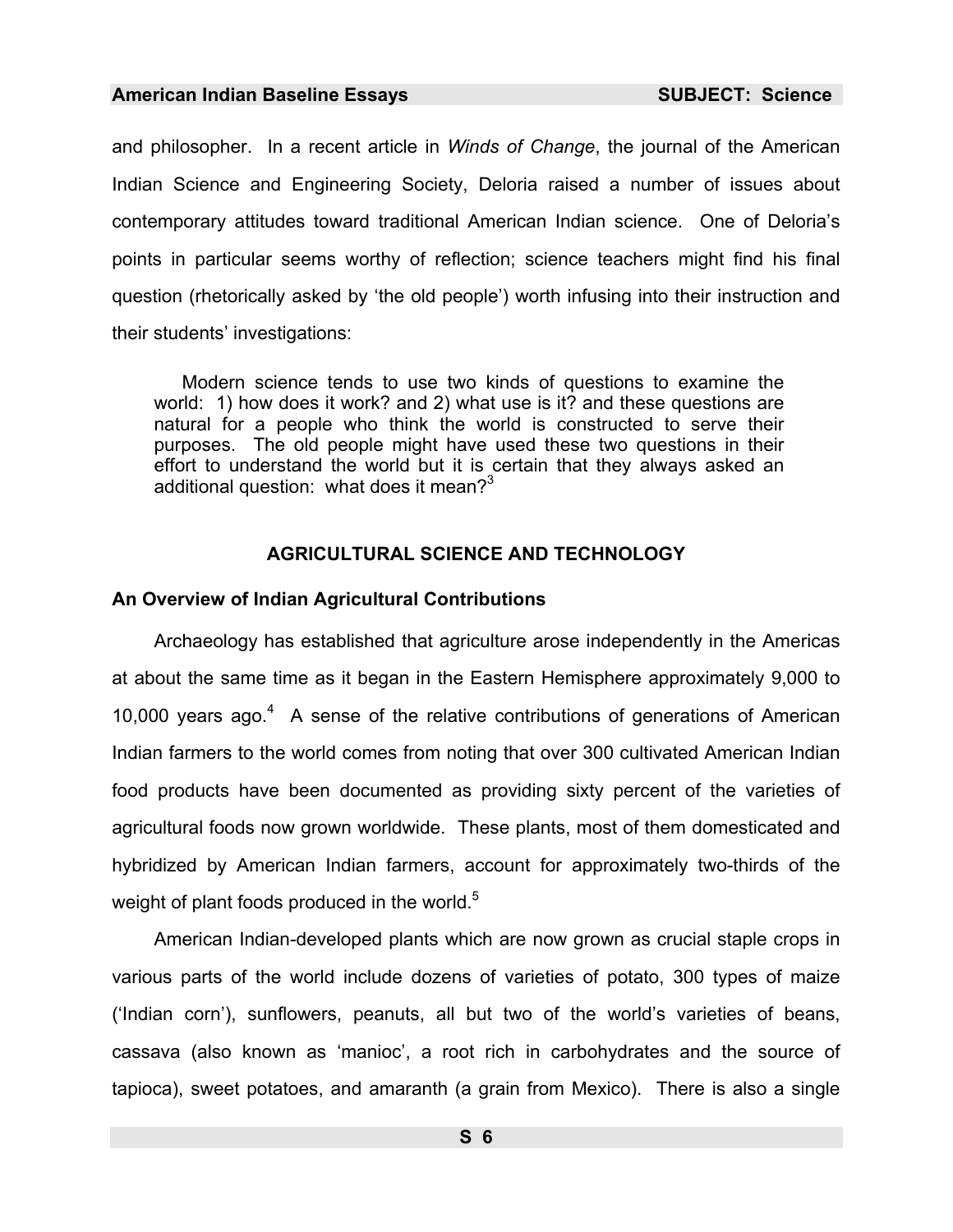<span id="page-8-0"></span>species of yam native to the Americas (*Dioscorea villosa*) which had mainly medicinal uses. It is little used for food, the African and Asian yams being preferred for that purpose around the world.

Other valuable American Indian food crops include tomatoes, many hundreds of varieties of squashes, pineapple, papaya, p[as](#page-986-2)sion fruit, cashews, pecans, and a whole host of other nuts. Cranberries and many other varieties of berry fruits, celery, chocolate, avocados, quinoa (a grain from the Andes Mountains), jojoba seeds (for oil and meal), and Ojibwe 'wild rice' (a cultivated plant, despite the name, and one which can grow in northern wetlands, unlike Asian rice) are all native American Indian foods. Chicle, the original basis of chewing gum, was discovered and developed for that use by the Maya or their ancestors.

Chilies and sweet peppers in incredible variety hav[e](#page-986-3) spread from the Americas around the world as a favorite condiment. The chilies are also valued in folk medicine as an effective treatment for intestinal gas and to improve blood circulation in small capillaries. American Indians introduced the rest of the world to turkeys, catfish, crayfish and maple syrup. The Peruvian Inca alone introduced more than 80 types of major food crops, more than were known in all of Europe at the time of Contact.<sup>6</sup>

Over the past 500 y[ea](#page-986-4)rs, these American Indian foods have transformed the cuisines of Europe, India, Africa and Southeast Asia in particular.<sup>7</sup>

Many nations are now dependent upon American Indian foods. Jack Weatherford, an anthropologist, argues that Russia in particular improved her international position in the 18th and 19th centuries in part due to the nutritional support for her people derived from potatoes and sunflowers, in which Russia has led the world in production in recent centuries.<sup>8</sup> Sunflowers are prized there as an important source of vegetable fats and proteins. Maize, as a fodder crop, made possible a great expansion of European dairy, beef and pork production during the 18th through 20th centuries. It supported a near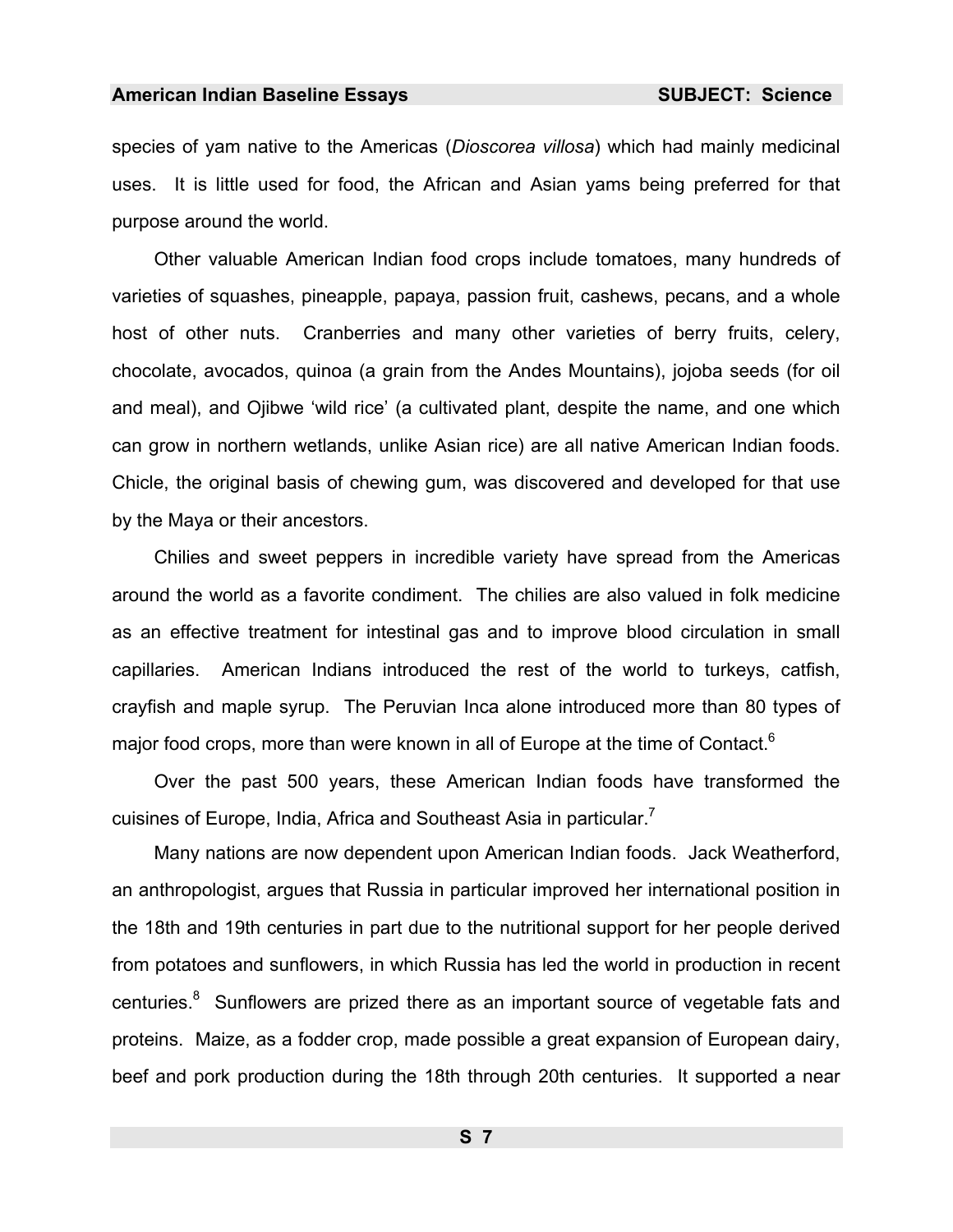doubling of the populations of Italy and Spain in the 18th century alone.<sup>9</sup> Africa adopted the peanut, cassava, beans, and corn as the staples which support its booming population.10 Many Asians came to rely on sweet potatoes and amaranth, and millions of Asian farmers also extensively plant American Indian peanuts, corn, beans, and chilies.<sup>11</sup> It should come as no surprise that the modern American nations continue to derive the bulk of their nutrition and much of the income of their agricultural economies from the production of American Indian food plants.

#### **American Indian Agricultural Technology**

Traditional American Indian agricultural techniques employed a sophisticated knowledge of the characteristics and interactions of soil, rain, and plants. Most agricultural Indians in North America and Central America relied upon polyculture (the growing of several species of plants together) in a small-field system called a milpa.<sup>12</sup> The milpa system is a low-impact means of interacting with the earth to produce crops. It is based upon the creation of small mounds into which a mixture of plants is seeded. Milpa planting avoids the types of soil disruption caused by linear plowing and greatly reduces rain runoff erosion compared to plowing techniques. Milpa techniques were taught to and quickly adopted by European immigrant farmers in the Eastern woodlands. There, they also have the advantage of allowing a good crop without the extra labor of digging out tree roots from cleared land.

When a milpa is planted in the traditional 'three sisters' of corn, beans and squash, with other native plants suc[h](#page-986-5) as marigolds nearby, a number of synergistic effects occur. Corn provides shade for delicate beans and a stalk on which the vines of squash and beans can grow. The squash provides extensive ground [c](#page-986-6)over, reducing weed habitat and weeding, and simultaneously shielding the soil from rain erosion while capturing a maximum of available rainfall. Beans fix nitrogen in the soil through their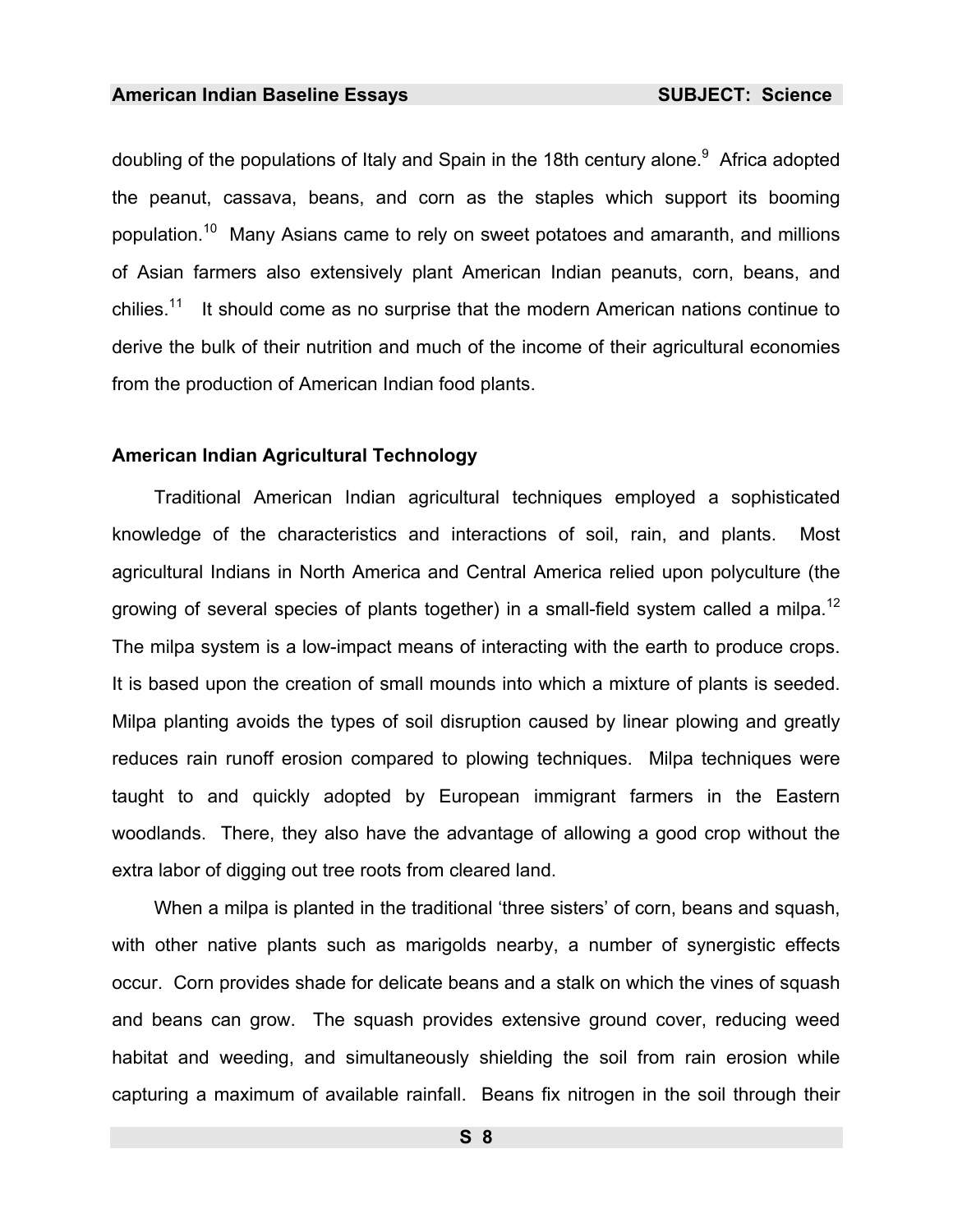<span id="page-10-0"></span>roots, and so improve fertility without use of artificial chemicals. Weatherford cites studies by Gliessman and by Chacon and Gliessman which show that the traditional Indian milpa technique as used in modern Mexico provides a corn yield as much as 50 percent greater than the common European[-A](#page-986-7)merican plowing and monoculture cropping technique.<sup>13</sup>

Many of the plants associated with the milpas, thought of as 'weeds' by some people until just recently, were planted because they were natural generators of chemical compounds which discouraged insect herbivores. Dr. [We](#page-986-8)atherford has written that recent studies have also found that the plants in the 'three sisters' combination themselves attract predatory insects which help defend them against herbivores.<sup>14</sup>

Many [Eu](#page-986-9)ropean-American farmers continued using the milpa mound system they had adopted from the Indians up until the 1930s; many gardeners still use it. It is generally accepted that the predominance of mechanized plowing techniques and crop monoculture in large-scale agriculture [si](#page-986-10)nce that time have resulted in serious problems. Among these are soil erosion, soil depletion and a need to rely on artificial insecticides to control herbivorous insects whose populations boom when favored by a monoculture of food plants.<sup>15</sup>

Another traditional American Indian agricultural practice which differed from European techniques at the time of Contact was the selective planting, rather than sowing, of seeds (and cuttings from root crops like potatoes and manioc).<sup>16</sup> European farmers traditionally sowed their fields by taking random handfuls of wheat, rye, barley or other seeds from a sack and strewing them upon the ground. When these seeds matured and exchanged pollen with similar plants (mostly from the same field or those nearby), the result was a limited range of self[-hy](#page-986-11)bridized grain types with little human control over genetic qualities.

Indians, who had to plant corn kernels individually due to the nature of the seed

**S 9**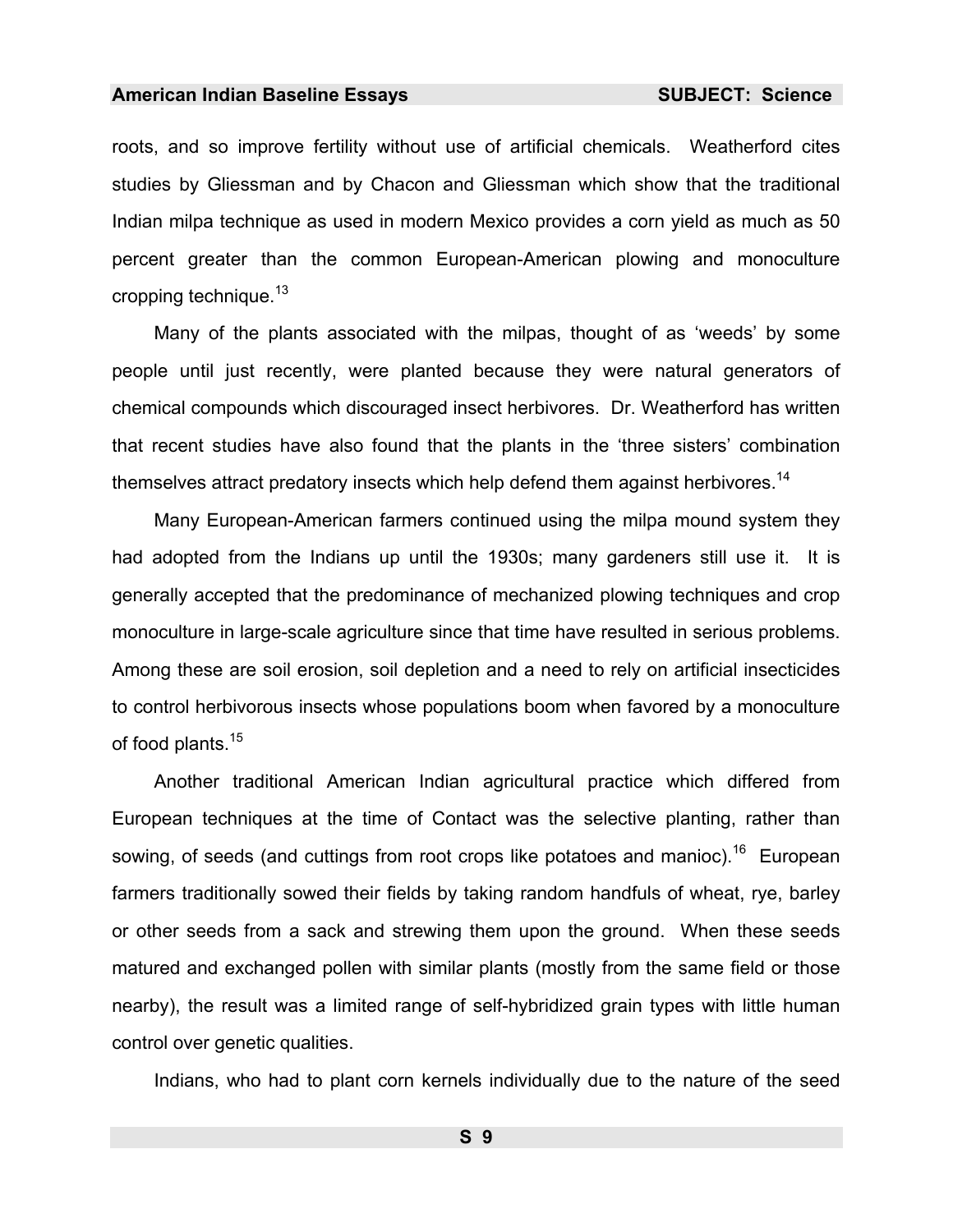and the growing habits of the adult plants, learned that persistent selection of seeds for particular qualities enabled them to control the characteristics and diversity of their crops. (However, they did not develop a genetic theory to explain the basis of this diversity and control.) Having empirically mastered intentional selection in developing corn, American Indian farmers soon applied this technique to other plant species.

The result was a profusion of varieties of such staple crops as corn, chilies, beans and squashes. Indians also eventually learned how to conduct controlled pollination of plants in order to combine parent characteristics in desired ways. They thus became early masters of plant hybridization long before the 19th century botanical researchers Gregor Mendel and Luther Burbank demonstrated to the rest of the world the technique (and Mendel offered his now-famous genetic theory to explain this means) of producing plants with new, useful qualities.

In the Caribbean and much of South America, agriculture was and is practiced on a technical basis different from the milpa system used in the north. The conuco system (the word is from the Arawak language) is adapted to the year-long growing season of the tropics, were farmers can plant and harvest throughout the year instead of on a seasonal basis. Conuco agriculture is a form of slash-and-burn or swidden field agriculture.<sup>17</sup> It emphasizes the propagation of plants through cuttings and roots rather than through seeding the soil. [Som](#page-986-12)e of the plants long grown in this way have lost the ability to produce viable seeds or any seeds at all. Robert Carneiro has shown that conuco agriculture based principally on manioc cultivation is capable of producing very high yields of calories per acre and per unit of cultivation time.<sup>18</sup>

As did the empirical technique of selecting and planting maize seeds in the north, the selection and rooting of cuttings gave the Indian plant breeders of the south great control over the genetic [qu](#page-986-13)alities of crops. Jack Weatherford states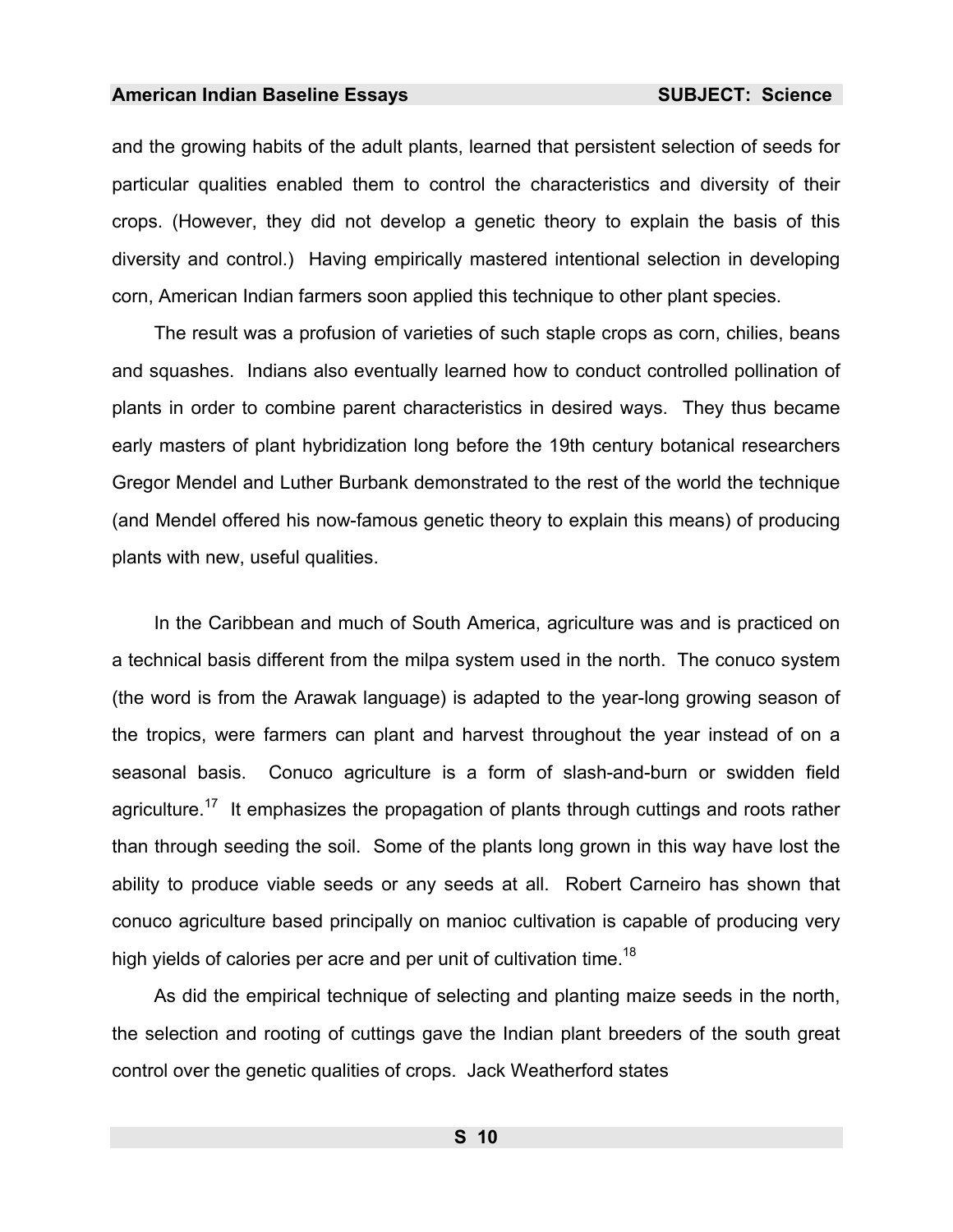Without question the Indians were the world's greatest plant breeders, and their knowledge rested largely on the techniques they used for planting seeds and cuttings rather than broadcasting the seeds. From this firm and practical base of plant manipulation the modern sciences of genetics and plant breeding have developed. Without the treasure of diversity created by the trial-and-error methods of early Indian farmers, modern science would have lacked the resources from which to start. The limited agricultural background of the Old World would have been far too meager and would have required centuries more of research before science reached its present level.<sup>19</sup>

[Yet](#page-986-14) another form of agricultural technology created by Indians was the chinampas system of cultivation practiced in the Valley of Mexico. A chinampa is an artificial island built up of cut reeds overlain with lake bottom mud and anchored with willows planted around its perimeter. Believed to have been invented in the Classic Era city of Teotihuacan nearly two thousand years ago, chinampas agriculture flourished in the post-Classic [c](#page-986-15)ities on and around the Lake of the Moon in the Valley of Mexico, particularly Xochimilco and the Aztec capitol of Tenochtitlan.<sup>20</sup> Chinampas agriculture has also been practiced in the Andes at Lake Titicaca by the Uru people, although it is not known whether the Andean technique was developed independently or was brought south from Mexico.<sup>21</sup>

Planting and cultivation was done by hand in the chinampas. There, too, a profusion of plant varieties was developed in extraordinarily rich microenvironments which combined aspects of land agriculture with hydroponics. Flowers as well as produce were important components of chinampas agriculture; Professor Michael Coe notes that the Spanish descriptions of Tenochtitlan record marvels of gardening and floral display. $22$ 

American Indians also demonstrated to the world the value and uses of fertilizers in agronomy, the science of soil management. Incan guano (nitrogen-rich seabird droppings) and the fish fertilizers used by Indians in both North and South America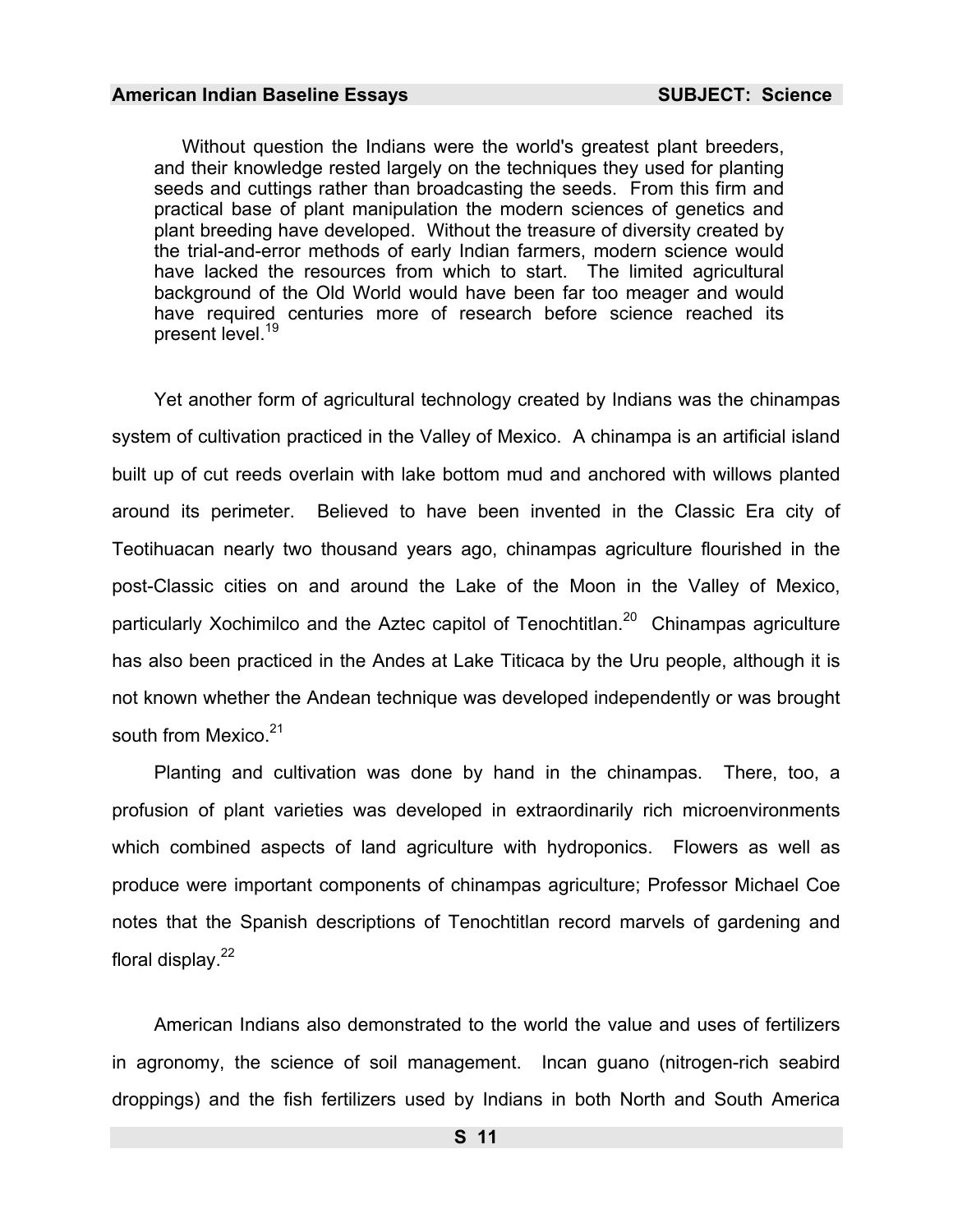rejuvenated the depleted soils of Europe in the 18th and 19th centuries. These natural fertilizers and their effects pointed the way for western science to later develop artificial fertilizers.<sup>23</sup> Today, the guano deposits so carefully managed by the Inca are largely gone due to overexploitation, but fish meal fertilizers are still a major Indian contribution to contemporary world agriculture.

Based on his observations of the site, Dr. Weatherford has developed an interesting hypothesis about the nature and one possible function of the mysterious Inca center of Machu Picchu. He believes that what we know about Incan culture makes it highly unlikely that some of the functions commonly assigned to Machu Picchu were carried out there, such as astronomical or religious observances, or its use as a place of refuge for Inca nobles and their gold. (He is disputed in some of this by other scholars.)

He notes that Machu Picchu is a small center, barely larger than a village, yet is endowed with a complex, extraordinarily durable stone architecture. It is surrounded by an extensive terrace system that is curiously unsuited to large-scale production of any one particular foodstuff. The terraces are often very small and were constructed with great difficulty far above the Urubamba River. They required an extensive irrigation canal system to support crops grown on them. However, the enormous variation in elevation and sun orientation of the many terraces creates a highly ramified system of ecological niches.

These facts suggest to Weatherford the possibility that Machu Picchu was built as an Incan state agricultural research station. He believes it served the same function as some other places in the Andes where plant experimentation was conducted. However, he argues that Machu Picchu was more focused on intensive agricultural experimentation than were most of these other sites. $24$  Max Schmidt, a Paraguayan of German ancestry and a long-time student of South American cultures, reached a similar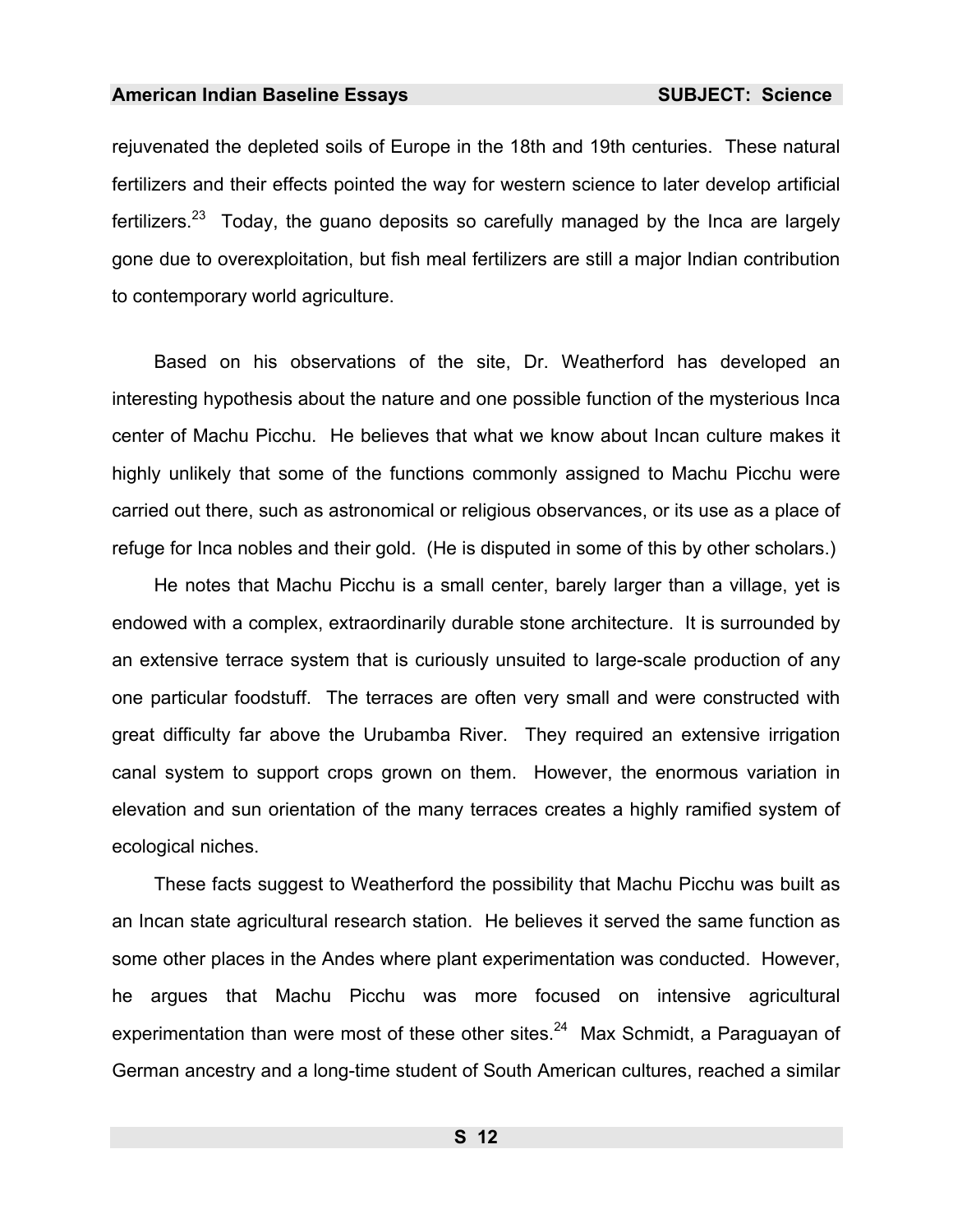conclusion about the Peruvian site of Ollantaytambo in his last scientific journal article on South American Indian agricultural practices.<sup>25</sup>

#### **Impacts of Ameri[ca](#page-986-16)n Indian Agricultural Technology on Other Cultures**

According to the anthropologist Jack Weatherford and the historian Fernand Braudel, European life was revolutionized by a combination of American Indian agricultural products with other technical and social innovations (some of these were also of American origin) during the centuries following Contact. These changes so fundamentally altered the long-established economy in Europe as to usher in the modern era of industrialization.<sup>26</sup>

Weatherford devotes a substantial portion of his book **Indian Givers: How the Indians of the Americas Transformed the World** to the changes wrought around the world by the establishment of regular contact between the hemispheres. His thesis echoes an understanding developed in variou[s](#page-986-17) ways by the Taoist philosophers of China, the 19th century German philosopher Georg Hegel, and the 20th century practitioners of statistics. The interaction of multiple causes produces new, synthetic, often synergistic effects that sometimes far overshadow the effects that can be attributed [to](#page-986-18) the original causes operating in isolation. In his argument on this point, Weatherford asserts that

Had Europe and America not come together through Columbus or some other connection, the industrial revolution would never have happened in the way that we know it...once the two great civilizations of the Old World and the Americas collided, technological progress exploded, making a true revolution in the mode of production...<sup>27</sup>

The first impetus for the agricultural portion of the change [w](#page-986-19)as a foodstuff, the potato.<sup>28</sup> This Andean root crop profoundly reduced the traditional European dependence on cereal grains and caused many water-powered grinding mills to become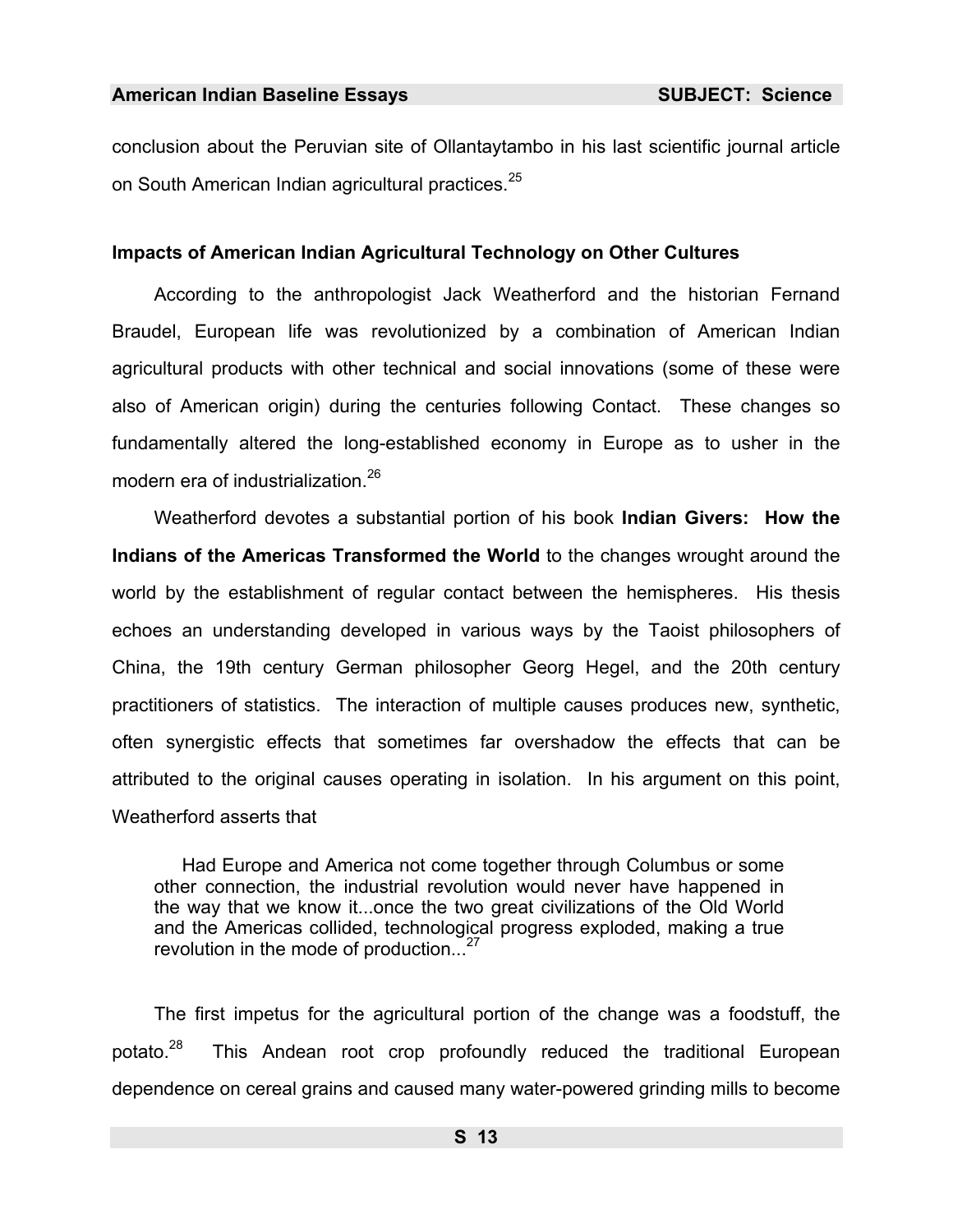idle throughout the continent in the course of the 16th through 18th centuries.<sup>29</sup>

The potato is capable of producing some 78 percent more calories per acre than any grain. Having been bred in the cold Andes Mountains, it was able to succeed in northern Europe where grain could not always be grown. As it spread in cultivation during the 17th through 19th centuries due to political foresight and stern measures for its introduction on the part of northern monarchs like Peter the Great of Russia, the potato reduced the incidence and severity of famine and made possible a level of population which shifted military, economic, and political power from southern to northern Europe.<sup>30</sup>

The next revolutionary crop was American Indian long-staple cotton, *Gossypium hirsutum* and *Gossypium barbodense,* which made a spun thread far stronger and more durable than the Eastern Hemisphere's short-fibered Asiatic and Egyptian cottons. Pure cotton cloth was little known in Europe prior to the 16th century, mostly as rare and delicate imports from India. The short-fibered cotton known in Europe was suitable mostly for use as padding or as woof threads on flax warp threads, as in the material fustian. Most ordinary Europeans wore woven wool clothing and leather before the mid-18th century; only the wealthy could afford finer fabrics such as silk or linen. $31$ 

The industrial revolution in Europe really got underway when the European supply of American Indian cotton fiber (imported directly from America or from transplanted crops in India and Egypt) outstripped the processing capacity of their traditional spinning and weaving cottage industry. Prior to the introduction of long-staple cotton, the European spinners and weavers, predominantly women working by hand, had been coping with low-volume wool production for centuries. Afterward, hand power was no longer sufficient to the task of utilizing the vast quantities of the newly available cotton fibers. European inventors turned to the idle (due to the potato) waterwheels of the former grist mills for power to operate first spinning wheels and then looms on a large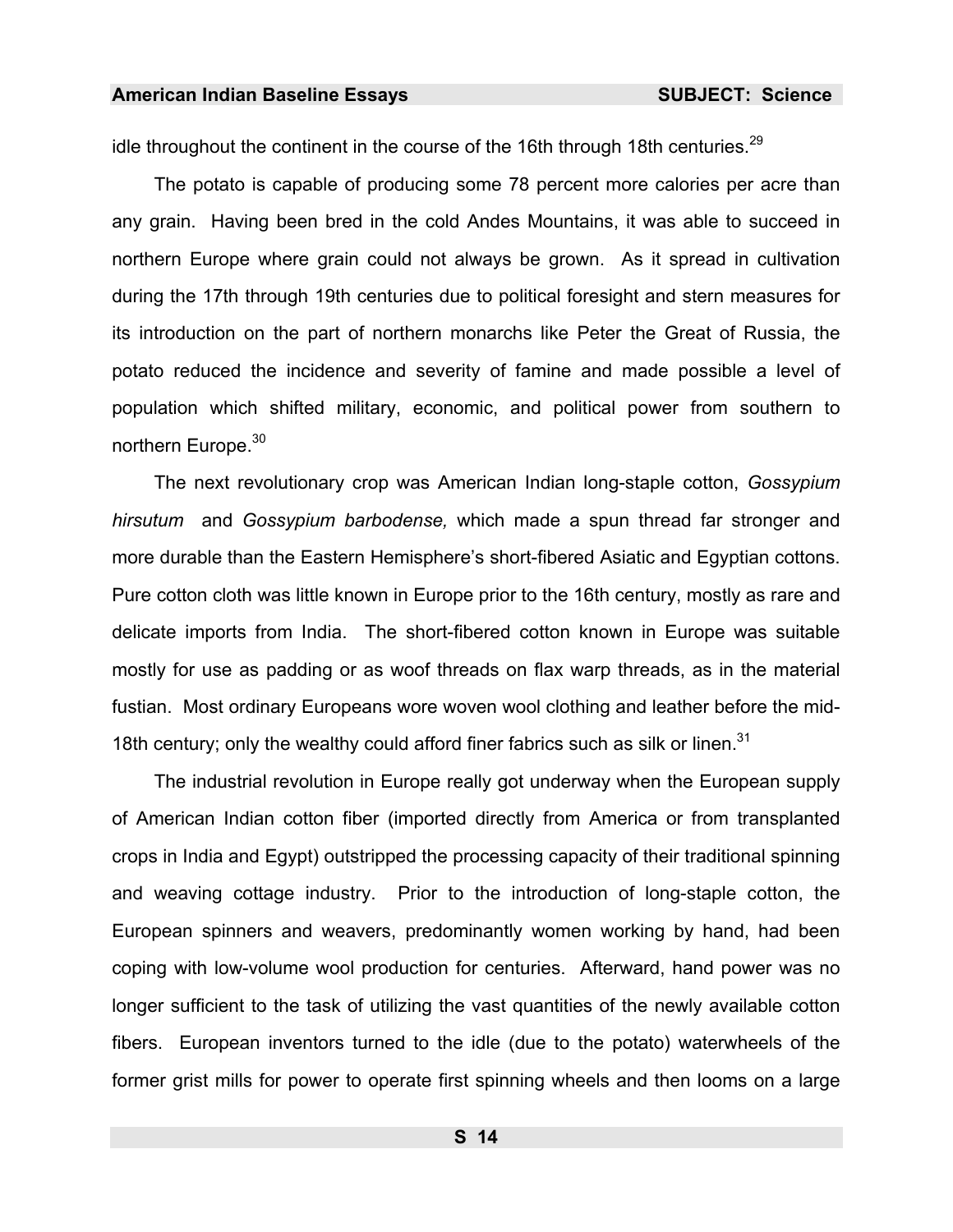<span id="page-16-0"></span>scale.

The period of invention of the mechanized technology for turning cotton bolls into cloth extended into the late 18th and early 19th centuries, by which time cotton cloth became the most significant single item of the English export trade. The expansion of textile factory work led to the increasing transformation of the peasantry into an industrial working class in much of western Europe.<sup>32</sup>

Weatherford elaborates on this transformation, citing Prince Peter Kropotkin's 19th century economic analysis of the shift from the earlier European small-scale craft tradition to a centralized industrial mode of production. He notes that Kropotkin failed to identify where the new mode originated. Weatherford argues that the creation of an industrial working class in European culture was a development imported from the mines and sugar plantations of America. There, for the first time in the world, Indian and African slave labor had been organized on a large scale in combination with capital in the form of mechanized production technology.  $33$ 

The remaining American Indian agricultural product to affect the early phase of the industrialization of European and European-American culture, according to Weatherford, was actually not a single product, but rather an entire American Indian technology principally derived from a botanical base. This was dyestuffs, mostly from a variety of American barks and woods, but also from certain in[se](#page-986-20)cts.

One of these was *Dactylopius coccus*, a scale insect found on one species of cactus cultivated in Mexico, which yields the brilliant red dye cochineal. Cochineal had been available in Europe from related Oriental scale insects prior to the Turkish conquest of Constantinople in 1453. It became scarce and high-priced in Europe after the Turkish merchants began to raise prices on goods imported by sea and overland routes from India, Africa and China. $34$  Cochineal became the second most valuable American colonial export to Europe after silver in the mid-to-late 16th century. It was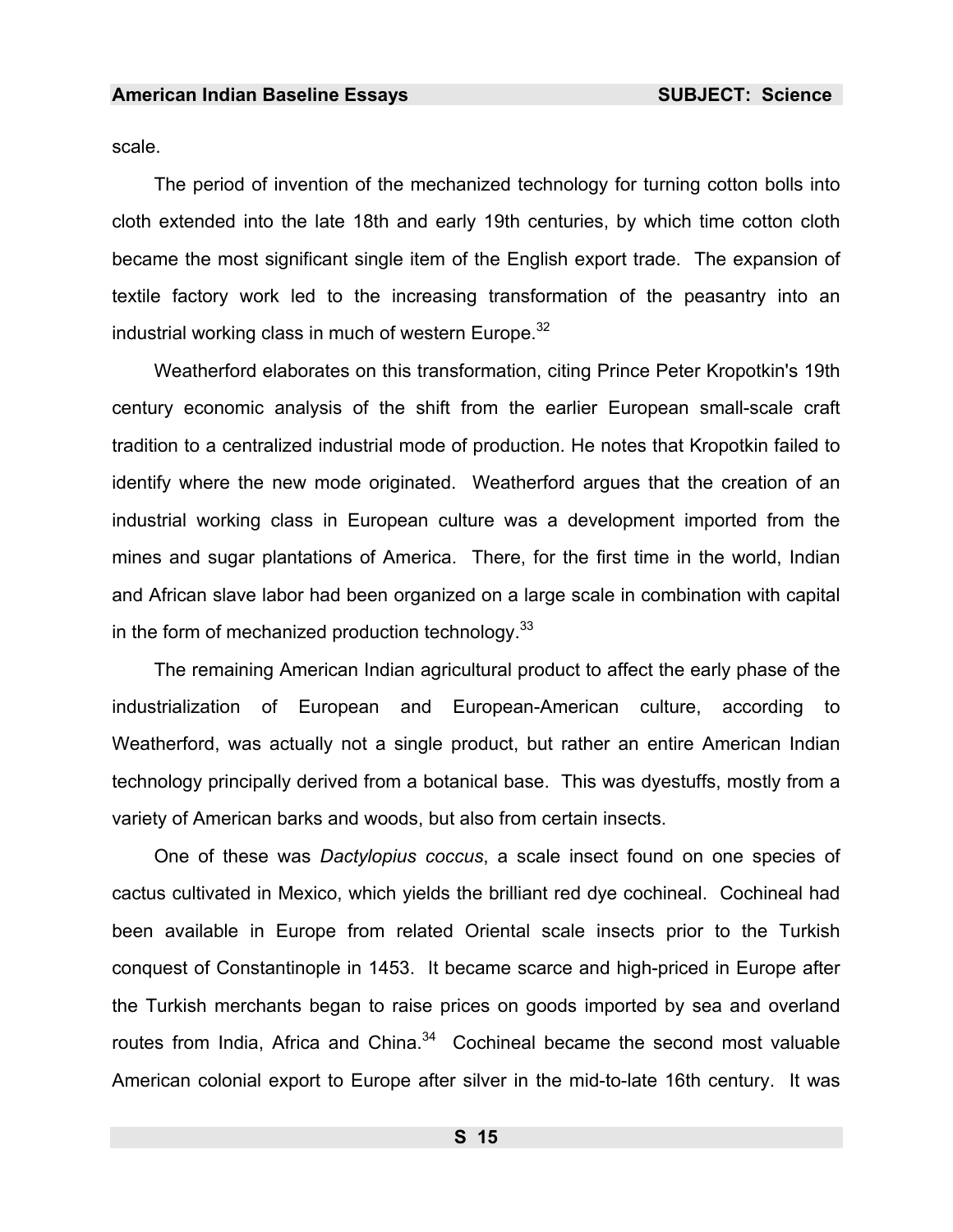the dye used for the uniforms from which the British Army took its nickname, 'redcoats'.35

Other Indian dyestuffs produced hundreds of stable colors previously unavailable to Europeans; Weatherford says that the Inca alone provided 109 hues. The dyes found uses far beyond cloth production (alt[ho](#page-986-21)ugh they greatly stimulated demand for the new cotton cloth). American Indian dyes were applied in Europe to window staining, food coloring, ink making and leather preparation.<sup>36</sup> In the 19th and 20th centuries, the chemical industries of the European-A[me](#page-986-22)ricans would be greatly developed in an attempt to find artificial or synthetic substitutes for Indian dyes, some of which became scarce as their American Indian producers were killed or the environments of the native plants were excessively disrupted.

Dr. Weatherford has identified two other American Indian botanical products that had profound effects on the development of industrialization in America and the world during the 19th century.

The first was sisal fiber, taken by the Indians from a species of agave in the desert Southwest and Mexico. The great length and strength of sisal fibers made possible the making of strong cord and rope of superior uniformity compared to cordage made of other fibers. Sisal cord enabled [th](#page-986-23)e newly developed mechanical harvesters of grain and hay to automate the baling process successfully.<sup>37</sup> However, its production on large plantations in the Yucatán and elsewhere around the Caribbean instituted a new era of large-scale serfdom for many of the surviving descendants of the Maya and tribes such as the exiled Yaqui from northern Mexico.

The second American Indian product was rubber, which had a profound impact on worldwide technological and social development once the Indian technique of vulcanization was accidentally reproduced by Charles Goodyear in 1839. Europeans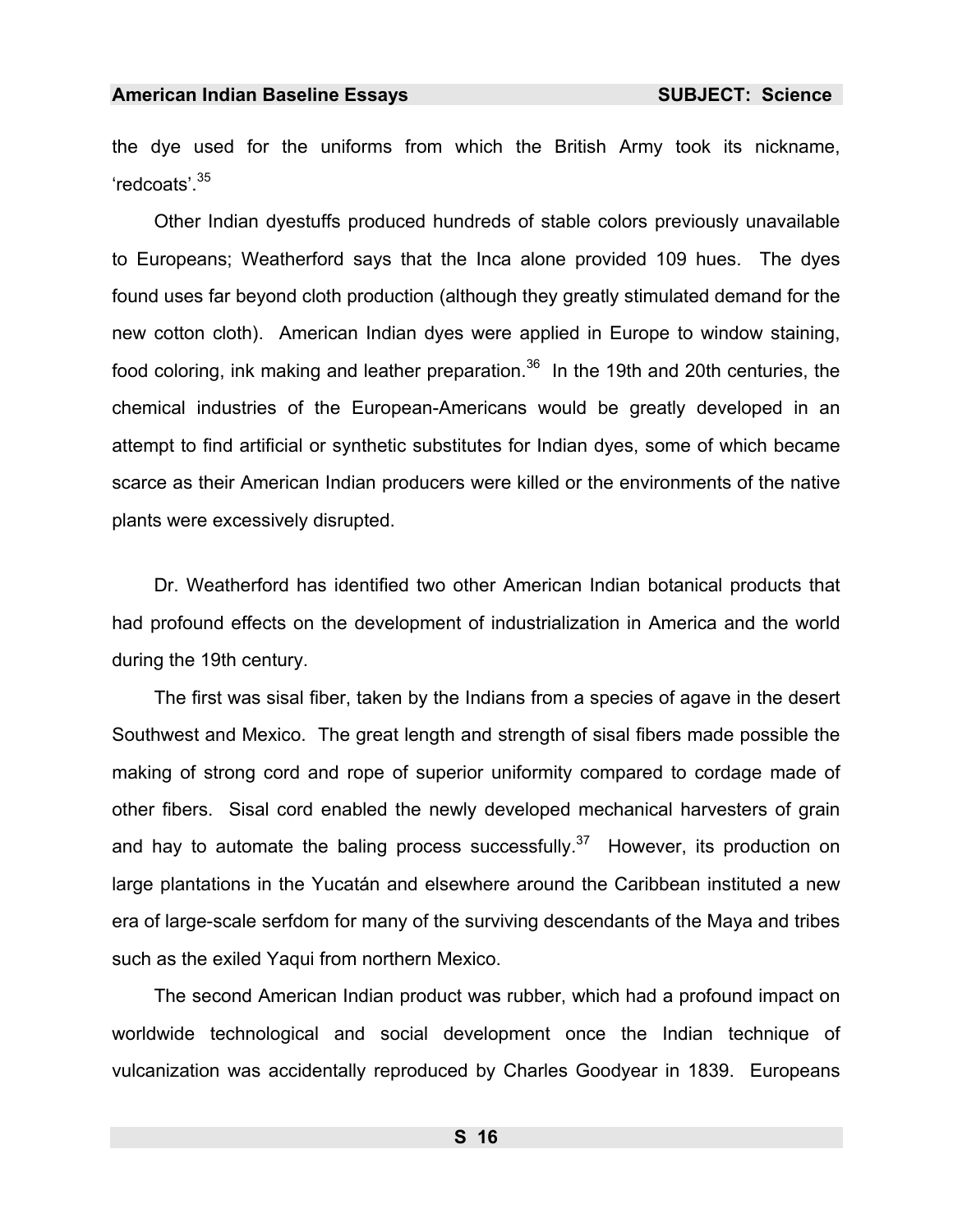had actually known of vulcanized rubber since Columbus first saw it used as a ball for sports. However, they remained largely ignorant of this material's possibilities, regarding it as a curiosity.

The inventive Indians of South America and Central America had used vulcanized rubber for over a thousand years to make such modern products as waterproof rainwear, rubber-soled shoes, playing balls, water bottles and a predecessor of the bungee cord, a type of rubber rope. $38$  Europeans and European-Americans eventually duplicated these uses of rubber and added new ones, such as the pneumatic tire invented by John Dunlop. Another use of rubber developed in the late 19th century was as electrical insulation for wires, which enabled Benjamin Franklin's discovery of electricity to be put into practical use for something more than lightning rods.<sup>39</sup> The modern version of the American Indian bungee cord proved useful in early aircraft suspensions, continues to be a boon to modern motorcyclists as a means of securing cargo and enables contemporary thrill-seekers to practice a sport known as bungee jumping.

#### **American Indian Food Processing Technology**

American Indian farmers in the Andes Mountains were the developers of the technique of freeze-drying to preserve foods. They learned how to use the desiccating effects of alternating freezing mountain temperatures at night with dry, sunny days at high elevations where atmospheric pressure is substantially lower than near sea level. After freezing overnight, vegetables and meat would sublimate (evaporate directly from the frozen to the gaseous state) much of their moisture rather than simply thaw out.

The Andean farmers put these observed phenomena to use drying chunks of potatoes into small, light, foamy lumps which were easy to transport in bulk over the extensive Incan road system. These freeze-dried potatoes stored without decay for five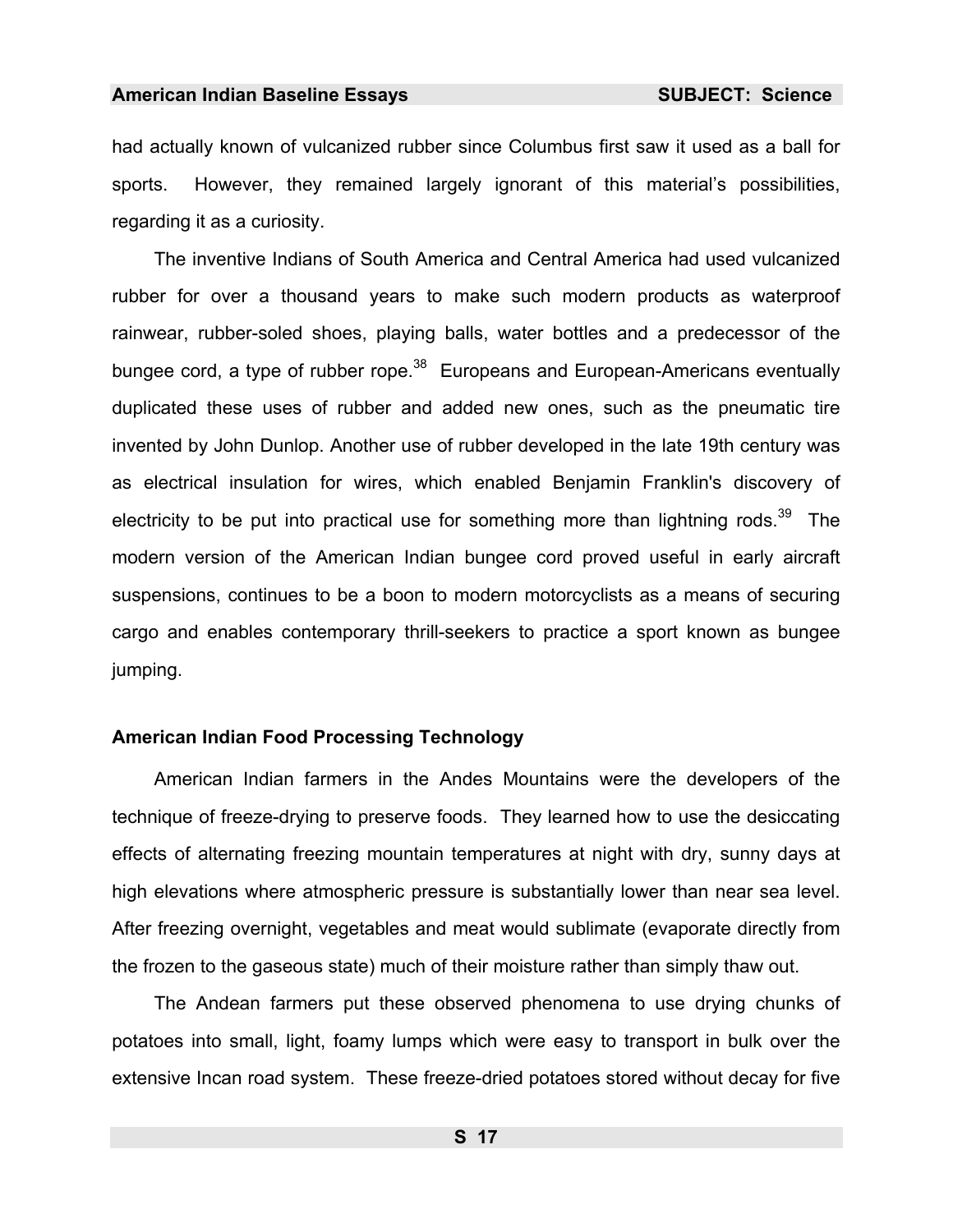or six years, and reconstituted well when soaked in water. $40$  Freeze-drying was also used on other vegetables and a similar technique was used to preserve meat, in which form the Quechuan-speaking Inca referred to it as charqui, from which the English word 'jerky' is derived.

Indians also contributed to the world-wide store of techniques for the storing and grinding of grains. By adding the preparatory step of drying corn to stabilize its moisture content, they found a means to inhibit rot of both seeds and ground meal during storage. This technique was applied to a wide variety of foodstuffs and became a basic food technology of Indian America. $41$  Other foods preserved by preparatory drying include the famous and highly nutritious pemmican, a mixture of dried and ground berries, seeds, nuts, meats, and fats. Pemmican was and is prepared using an enormous variety of basic ingredients by many tribes from the Arctic southward nearly to Mexico. Indian processing of chocolate from cacao seeds also uses drying and grinding techniques, supplemented by precisely controlled roasting in between the drying and grinding steps.  $42$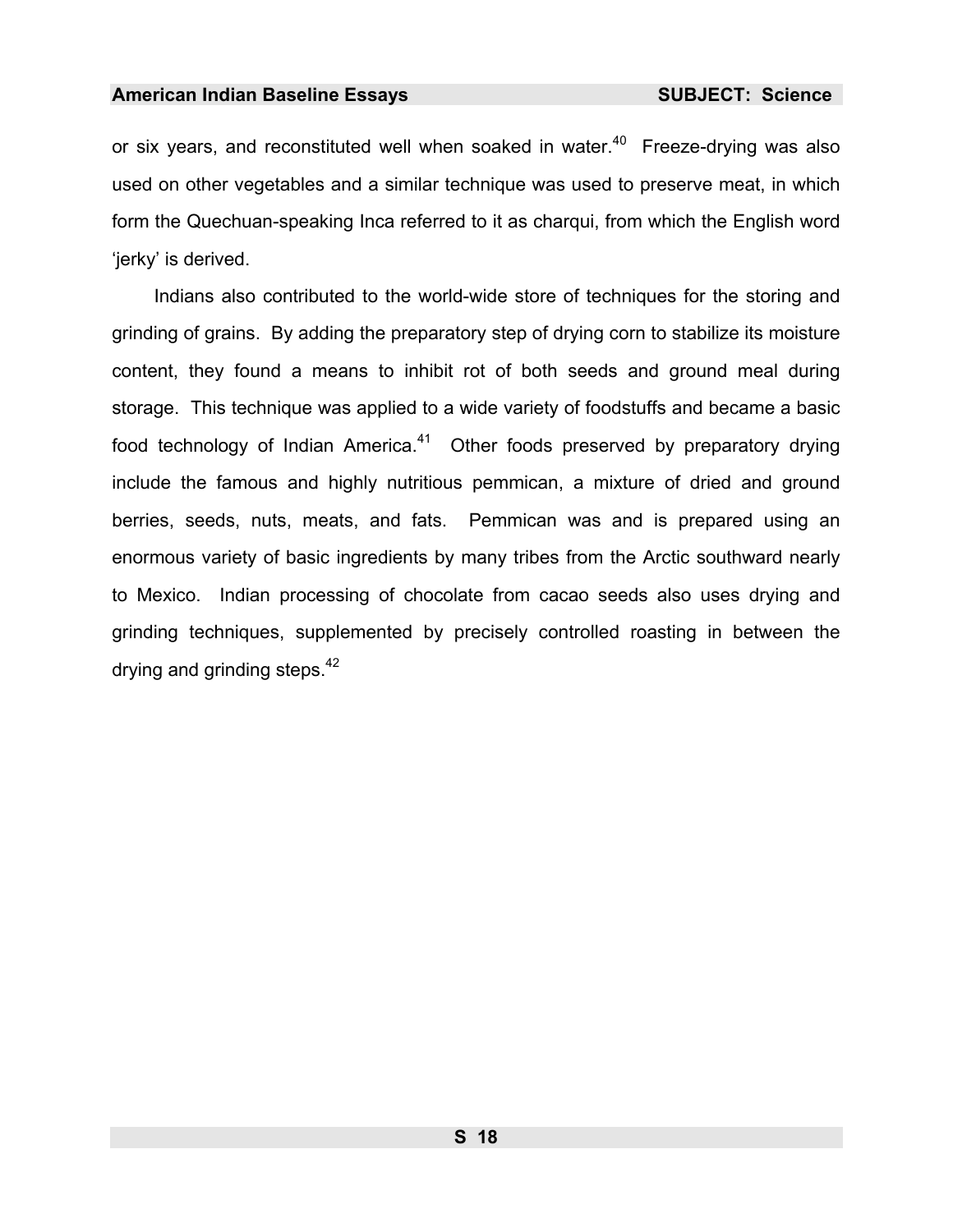#### **American Indian Animal Husbandry**

Compared to the Eastern Hemisphere, the Americas had relatively few large animals which survived the Late Pleistocene extinctions. Of these large animals, only the camelid llamas and alpacas of the Andes were domesticated as beasts of burden and for wool, milk, and meat. The related vicuñas, though prized for their wool, were not domesticated until the 20th century.<sup>43</sup> Smaller animals which were domesticated by various Indian group[s](#page-986-24) in both North and South America included the dog, Muscovy ducks, and turkeys. South American Indians also domesticated the ostrich-like rhea for feathers, leather and meat, and also raised the guinea pig, which was and is used for food much as rabbits are elsewhere.<sup>44</sup>

Dogs served many Great Plains tribes of North America as beasts of burden before the reintroduction of horses to the Americas. They were commonly hitched to what came to be called (by the French) a travois, which was two poles lashed together in an elongated X or V shape, with a platform for cargo on the longer, trailing part of the X and the short, forward part serving to anchor a girdle around the dog's midsection.

The dog would follow its mistress as she walked with her band to new hunting and camping areas. Its load was mostly supported on the butt ends of the travois which scraped along on the ground. The travois technique was adapted to horses after they became available, and the similarity of function may have prompted at least one people, the Lakota ('Sioux'), to give the horse a name, sunka wakan, which means 'holy dog'.  $45$ 

The turkey was the only American Indian domesticated animal which was commonly adopted for food by t[he](#page-986-5) Europeans. Dr. Michael Coe frequently mentions the cultivation of turkeys in his book **Mexico**. David Noble provides evidence of the value Indians placed on the domesticated turkey for food and feathers by showing that many Southwestern desert pueblos had extensive systems of stone pens built for keeping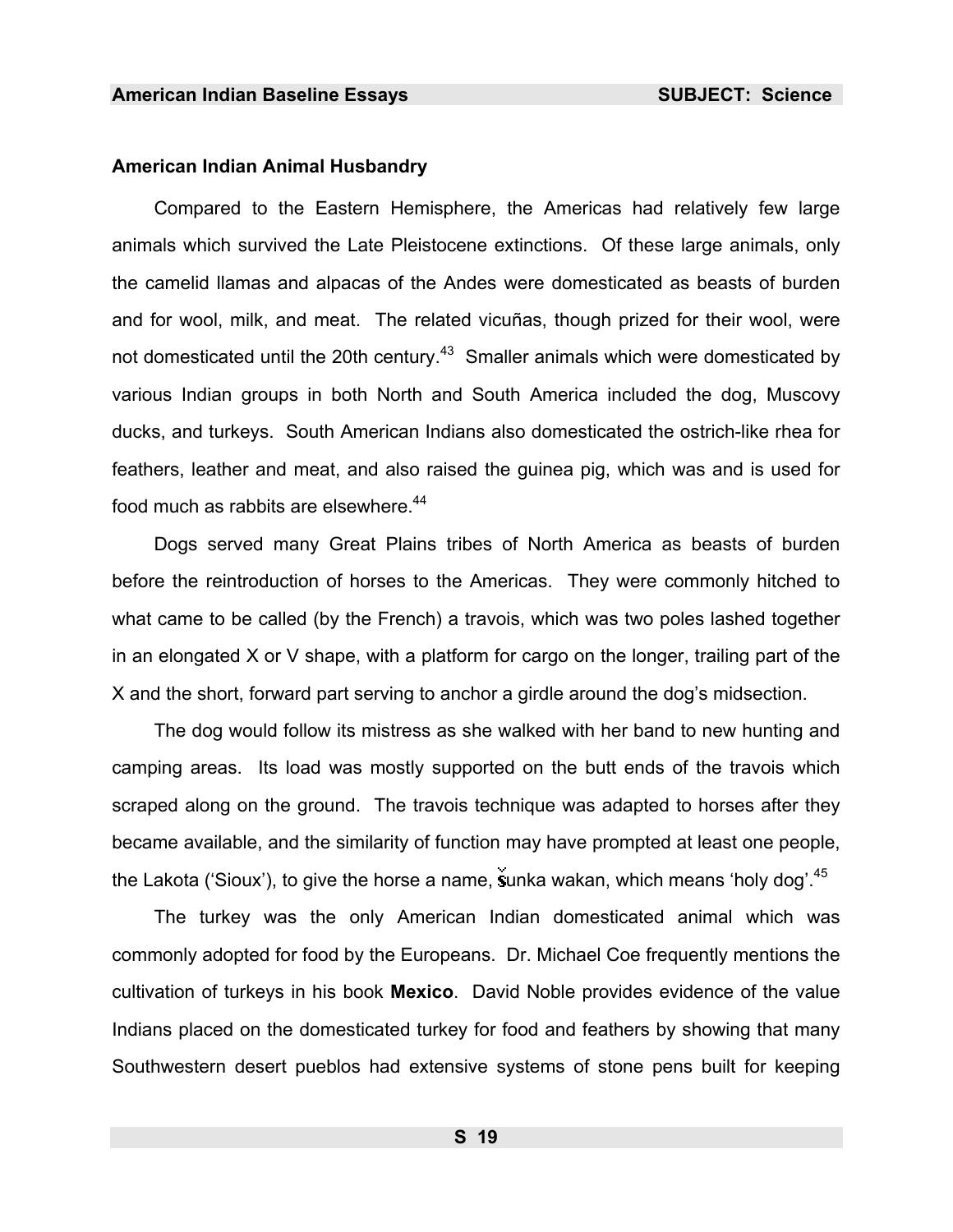<span id="page-21-0"></span>these birds.<sup>46</sup>

Domestication is not the only option in human interaction with animals, however. The relationships between humans and 'wild' game can be managed in a number of ways which increase their availability to hunters and fishermen. Many Indian groups have developed very sophisticated understandings of animal lifeways which allow the relationship between man and animals to be more 'rewarding' (in the many senses of that word, including the mutual sense) than simple searches for scattered game. This is true of nearly all hunting and gathering cultures.

The value of this kind of knowledge should not be unfavorably compared to that of animal domestication for a powerful reason. Animal resources (fish, game and medicinally useful species, not to mention the many interdependent species relationships that support abundance and diversity in the environment) can be available to a people in a relatively stable fashion over very long periods of time only when such deep knowledge of animal behavior and natural environmental factors guides subtle manipulation and exploitation so as not to disrupt the long-term carrying capacity of a given land or river. The decline of salmon fishing in the Pacific Northwest over the past 100 years should amply demonstrate this truth.

Animal hus[ban](#page-986-25)dry, on the other hand, carries demonstrated risks of overgrazing, soil damage due to concentration of hoof impacts, water contamination, unbalanced predator-prey relationships, and the spread of disease among large, concentrated populations of genetically-similar stock. Combinations of these factors have caused some areas of the world to become desert (as in the conversion of parts of the Sahel into desert Sahara in Africa) or to otherwise deteriorate in their ability to support animal life, and this in just a few generations.

A few examples of North American Indian techniques for managing the relationship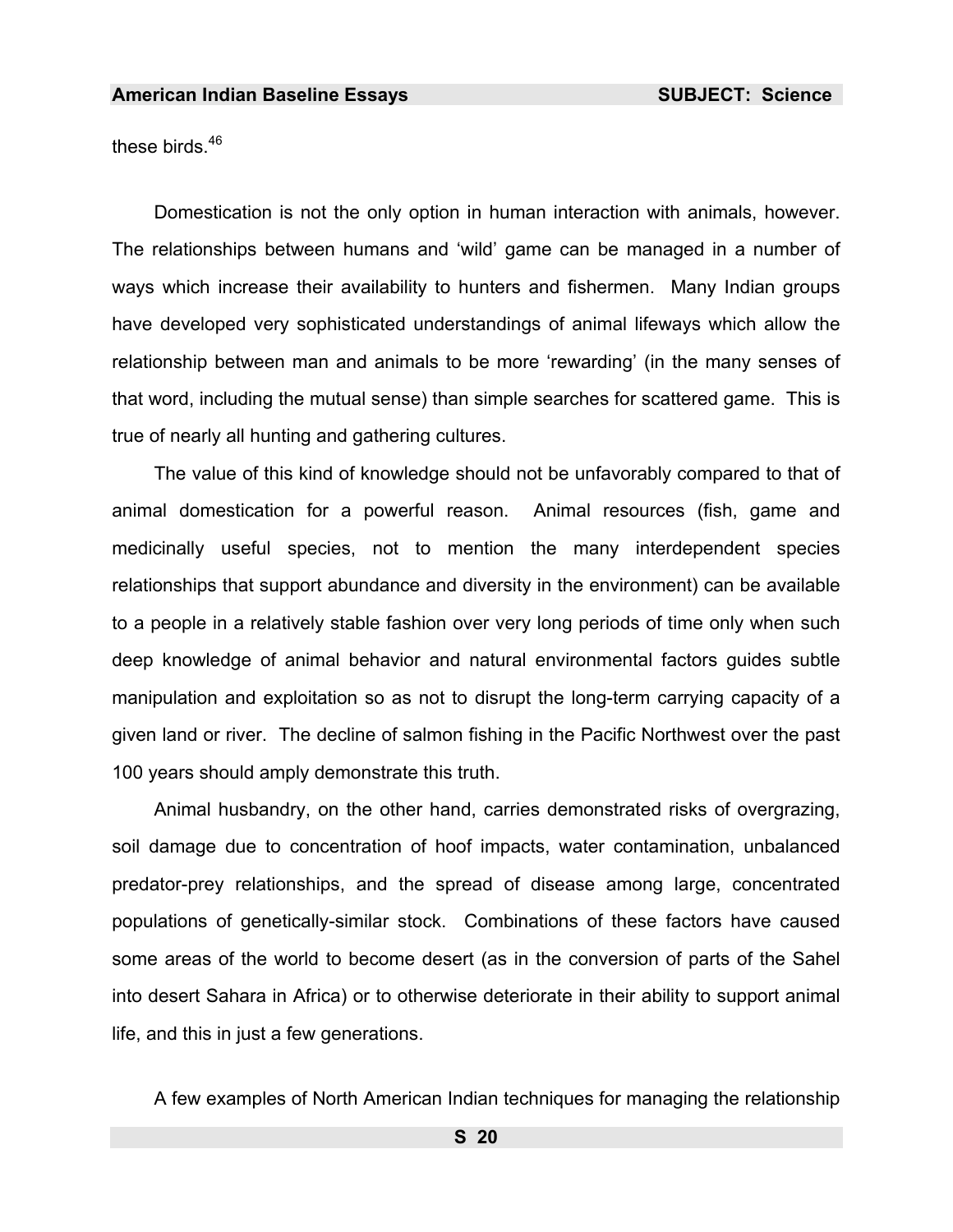between man and animals may serve to illustrate some reasons why Indians resorted to animal domestication in a limited manner during traditional times.

In many areas of the continent, Indians practiced periodic controlled burning of the forest floor and the creation of clearings by the practice of girdling trees to kill them. This benefited those species of plants and animals which require more open ground for grazing than an untouched forest provides. Among the animals which become more plentiful under this type of forest management are deer and elk, woodland rabbits, many seed-eating birds, and even bears, which benefit from the increased production of berry bushes which often occurs in burned-over areas.

Certain species of useful, shade-intolerant trees, such as Douglas firs, propagate much better in burned-over forests than otherwise. Oaks also produce more plentiful crops of acorns when rival trees and shrubs are kept out of the oak groves by periodic burnings.<sup>47</sup>

In the buffalo country in pre-horse days, a number of tribes including the Blackfeet developed a managed hunting technique based upon psychological characteristics of the animals in a herd. Buffalo tend to run for open ground and avoid trying to run through or over anything that appears to be a solid barrier.

These characteristics made it possible for the Blackfeet and others to guide a herd into natural draws or bottlenecks on the terrain by constructing brush or rock fences. At the base of the draw might be a cliff or a constructed corral, called a piskin, into which a herd could be frightened by hunters or their wives and children jumping up from hiding, yelling and waving blankets or skins once the animals had gone by along the draw or fence.

If things went well for the hunters and the buffalo 'gave' themselves to the people, the animals would rush along the wings of the fence into the piskin or over the cliff, unable to turn around because of their own group momentum and their reluctance to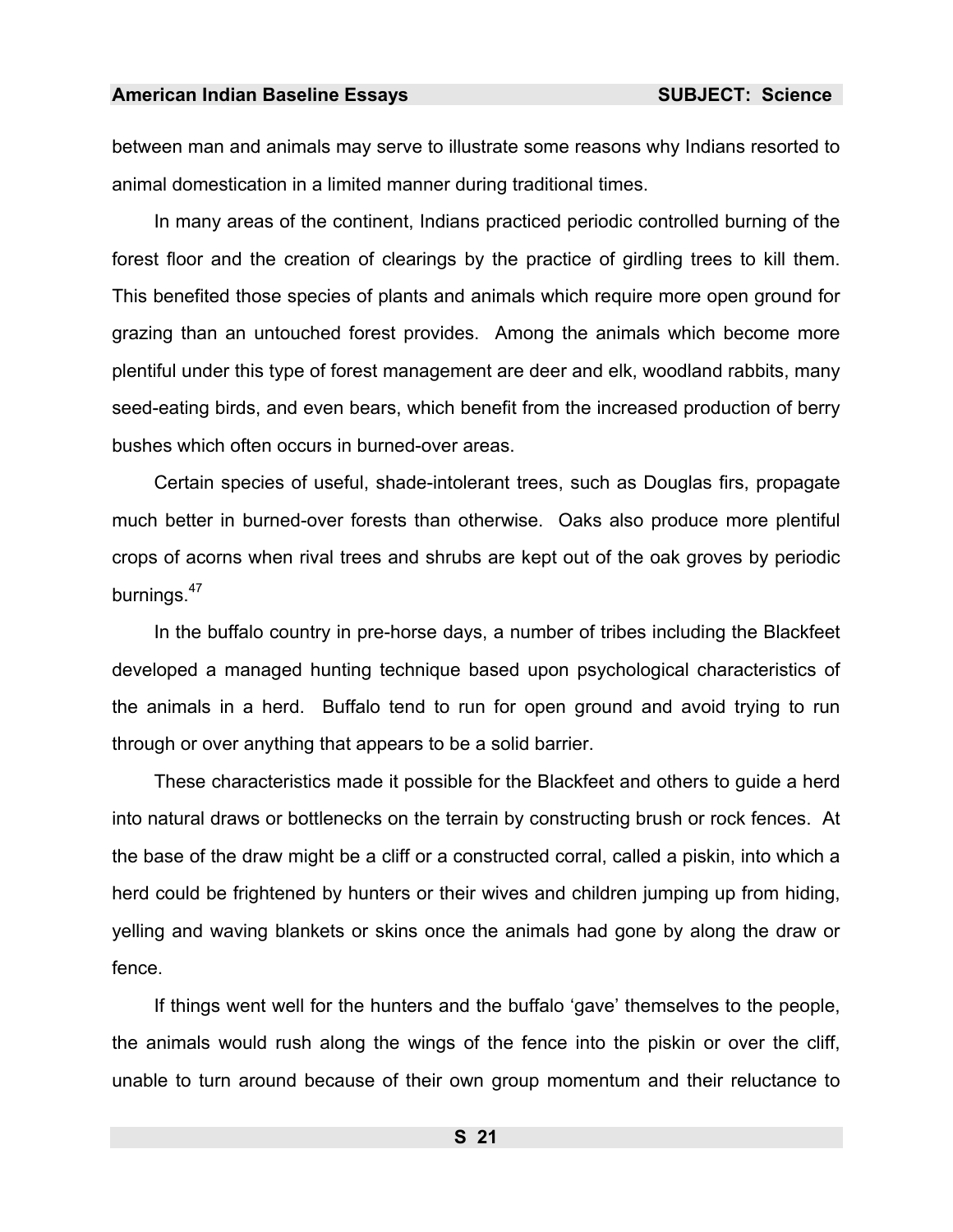<span id="page-23-0"></span>attempt to break through a fence or line of hunters. Once in the piskin or fallen over the 'jump' of a cliff, the animals could be killed by other hunters waiting with spears. $48$  A similar technique using brush corrals and bound-brush human effigies was sometimes used by several bands living in the Canadian Sub-Arctic when they hunted caribou.

A developed knowledge of the psychology and spirituality of buffalo carried the Blackfeet and some other tribes even further in sophisticated animal management. It was noticed that some buffalo would come toward a hunter who waved a blanket, bird wing or skin; t[his](#page-986-26) form of 'calling' the buffalo could sometimes be used more successfully than attempting to drive a herd into a piskin or jump.<sup>49</sup>

An ultimate development of this technique came as a few Indians acquired strong personal spiritual connections to the buffalo. This might occur as a result of finding a small stone shaped like a buffalo, or through dreaming, or in a trance during the Sun Dance.<sup>50</sup> Some of th[es](#page-986-27)e buffalo callers gained the power to attract buffalo through a sacred song given to them.<sup>51</sup> The power of this song was in the nature of an agreement between the man and the animals which brought humans the buffalos' gifts of food, clothing, and shelter in exchange for appropriate respect and treatment on all occasions. Among the Cheyenne, a similar calling technique was used by some spiritually powerful people to hunt the normally shy and fleet pronghorn antelope.<sup>52</sup>

Fishing techniques among American Indians also show the influence of a sophisticated adaptive understanding of the fishes' lives and environment. Particularly in the Northwest Coastal region of North America, but also in the regions of New England and the mid-Atlantic coast, the Caribbean, the lakes of the Valley of Mexico and the Andes, and along the Pacific coast of South America, fishing was the economic mainstay of many tribes. It remains so for some.

In the Northwest, techniques for taking the most important aquatic life, such as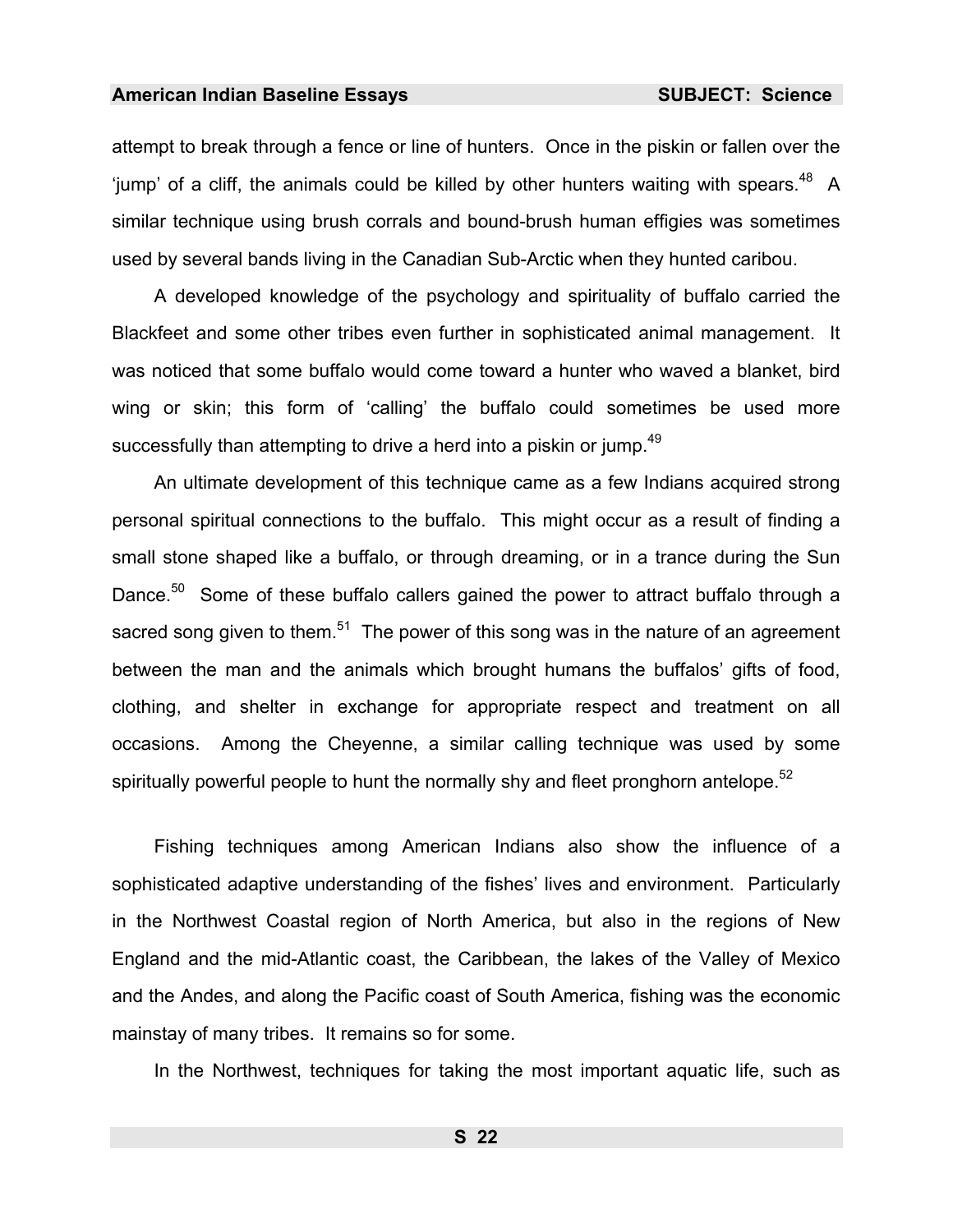whales and seals, salmon, halibut, shellfish, sea urchins, herring, and oolachan (or 'eulachon', a small, littoral fish rich in oils, used as a condiment for many dishes and also dried for use as candles) made use of what the Indians had learned of the environments and ways of life preferred by each species.

For example, Pacific salmon, as a group of species which return to the freshwater streams of their birth to spawn each new generation, were not hunted in the open ocean at great expense of time and equipment as they are now by modern trawlers. Instead, the characteristics of these fish were relied upon and the tribes awaited the annual return of the salmon to the rivers, where the catch could be most economically made using fish weirs, dip nets, and spears, all techniques allowing good escapement and minimizing the risk of overfishing the resource.<sup>53</sup> In the Amazon River drainage of South America, some tribes have learned to fish the often muddy waters of streams and flooded areas by using a plant drug called barbasco. This causes the fish to become immobile and float to the surface for a time, where they may be more easily found and harvested by canoe.<sup>54</sup>

After Europeans arrived in the Americas, Indians adopted several of the domesticated animals brought from the Eastern Hemisphere.

The return of the horse (of course, of course) quickly revolutionized the traditional ways of life and transport in many parts of North and South America. In turn, some tribes became not only expert users of horses but also became renowned as horse breeders. The Palouse and Nimipu ('Nez Percé') of the Plateau country, for example, created the beautiful and strong Appaloosa breed from Arabian stocks traded and captured from the Shoshone. Their neighbors the Cayuse developed a breed of fast, tough ponies that bear the tribal name.<sup>55</sup>

Many tribes in the grasslands of Venezuela, Argentina, Uruguay, Paraguay and

**S 23**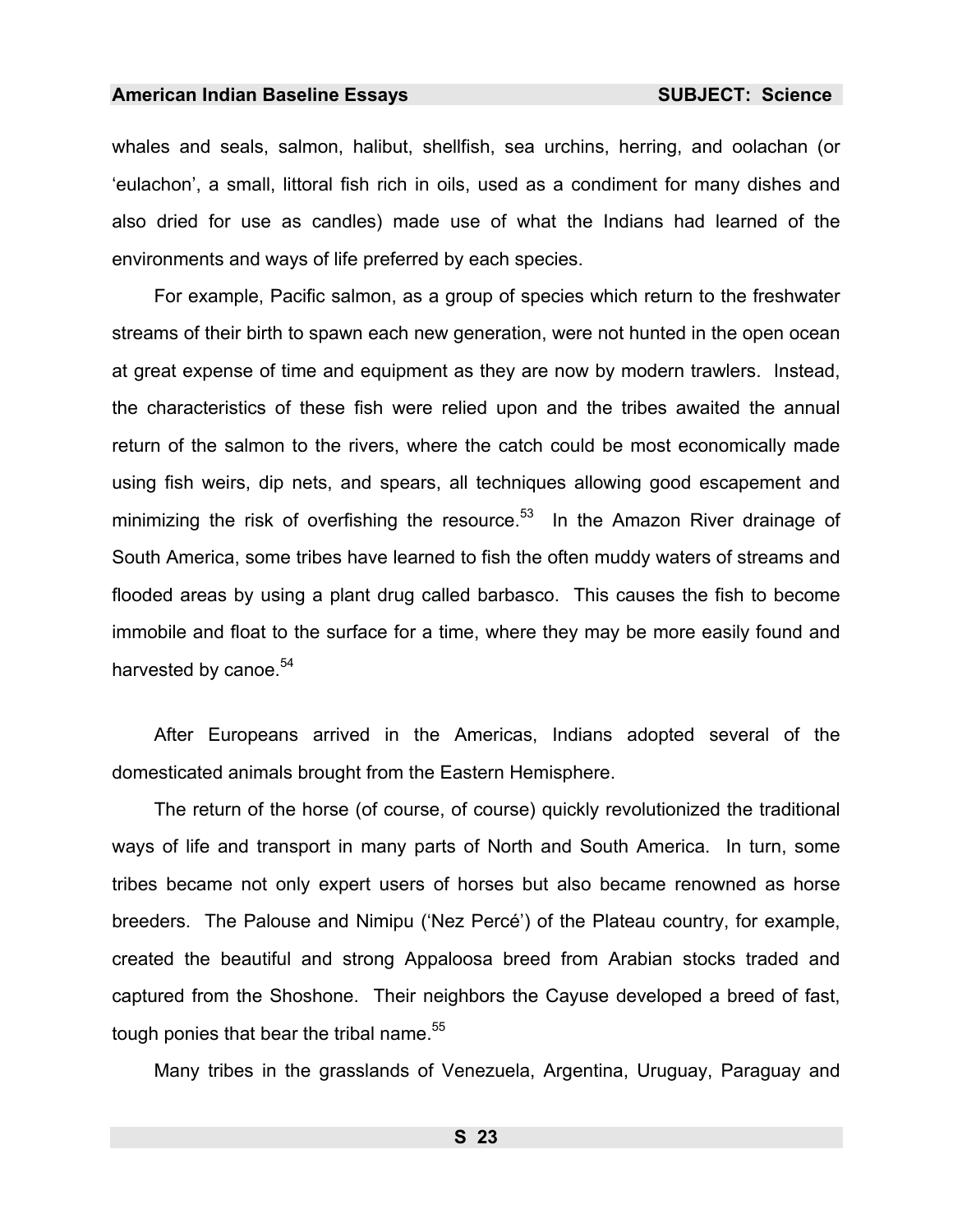Chile similarly became expert horse riders and breeders, giving rise to the gaucho culture (mentioned further below in the discussion on beef ranching). Similarly, some tribes and numerous Indian individuals in Mexico participated in the development of the vaquero techniques and traditions which influenced the later Anglo-American cowboy culture.

These Indians learned the techniques of selective breeding and applied them to maintaining the quality of Eastern Hemisphere breeds of horses as well as to adapting Eurasian stocks to American conditions and needs. As horse culture spread throughout the Americas in the 17th and 18th centuries, the knowledge of stock breeding and management similarly was passed from tribe to tribe and between assimilated Indians and those still independent.

As horse culture developed in the Americas, mules and donkeys became better established than horses in the mountainous mining regions of the West and in Mexico and Peru, but they generally remained more popular among European-Americans than among Indians.

Of the bovine species brought to the Western Hemisphere by the immigrants from Europe, goats and sheep became favorite domestic animals of some tribes in the American Southwest, most notably the Navajo. This Athabaskan people were recent migrants into the Southwest from northwestern Canada. Once in the Southwest, they established a mixed agricultural-hunting economy. After the Spaniards introduced sheep into the region in the 1600s, the Navajo became predominantly pastoralists. The raising of sheep and goats remains a mainstay of the modern traditional Navajo economy, despite several disastrous attempts beginning in the 1930s by the U.S. Government to enforce livestock reduction programs (see the Social Sciences Essay).

Elsewhere, the introduction of beef cattle has met with a variety of American Indian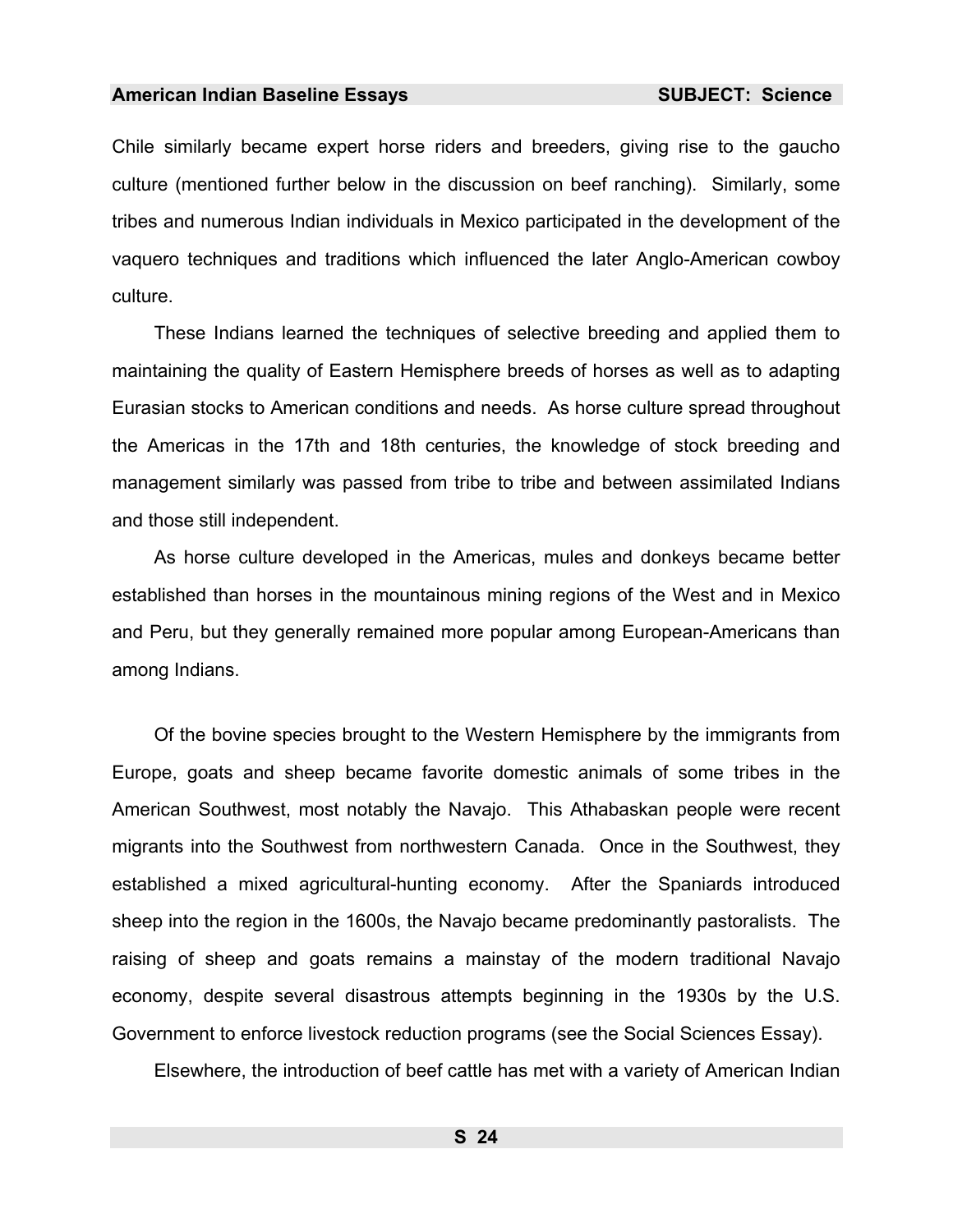responses. On the American Great Plains, most tribes did not at first favor beef, preferring buffalo as a food and materials resource until the destruction of the herds in the 1870s-1880s. Some tribes took to ranching beef on their reservations, but the U.S. and the Canadian governments often interfered as part of their policies of trying to acculturate Indians as farmers.

These policies were driven by a combination of ethnocentric and religious assumptions about the role and sequence of farming in 'the march of civilization'. However, these notions ran contrary to the actual historical development of certain tribes of the western margins of the Northeast Woodlands and the river valleys of the Great Plains. While these cultures traditionally lived by a mixture of farming and hunting, they had reduced their dependence on agriculture with the coming of the horse in the 17th and 18th centuries.

Despite the destruction of their hunting economy by European-Americans in the 19th century, most were reluctant to return to farming as a way of life. On the Great Plains reservations where many tribes were forcibly resettled, farming on the European-American model seldom succeeded, given the conditions of soil and climate and Indian unfamiliarity with American farming tools when these were provided. Many of these tribes preferred to adopt cattle ranching as an alternative to buffalo hunting or farming.<sup>56</sup>

A small number of these U.S. tribes were provided stock in 1879 and succeeded in ranching for a few years. However, difficulties over range rights and mutual cattle theft by both Indians and immigrants soon led American citizens to demand that the Bureau of Indian Affairs curtail Indian ranching. Breeding stock supplies to the tribes, never large, were reduced. Then a severe winter in 1886-87 killed most cattle on the northern Great Plains. Despite the consequent elimination or reduction of stock, many Indians continued to raise small herds or to work for American ranchers as cattle hands.<sup>57</sup> Out of this experience came a tradition of Indian participation in the rodeos, competitive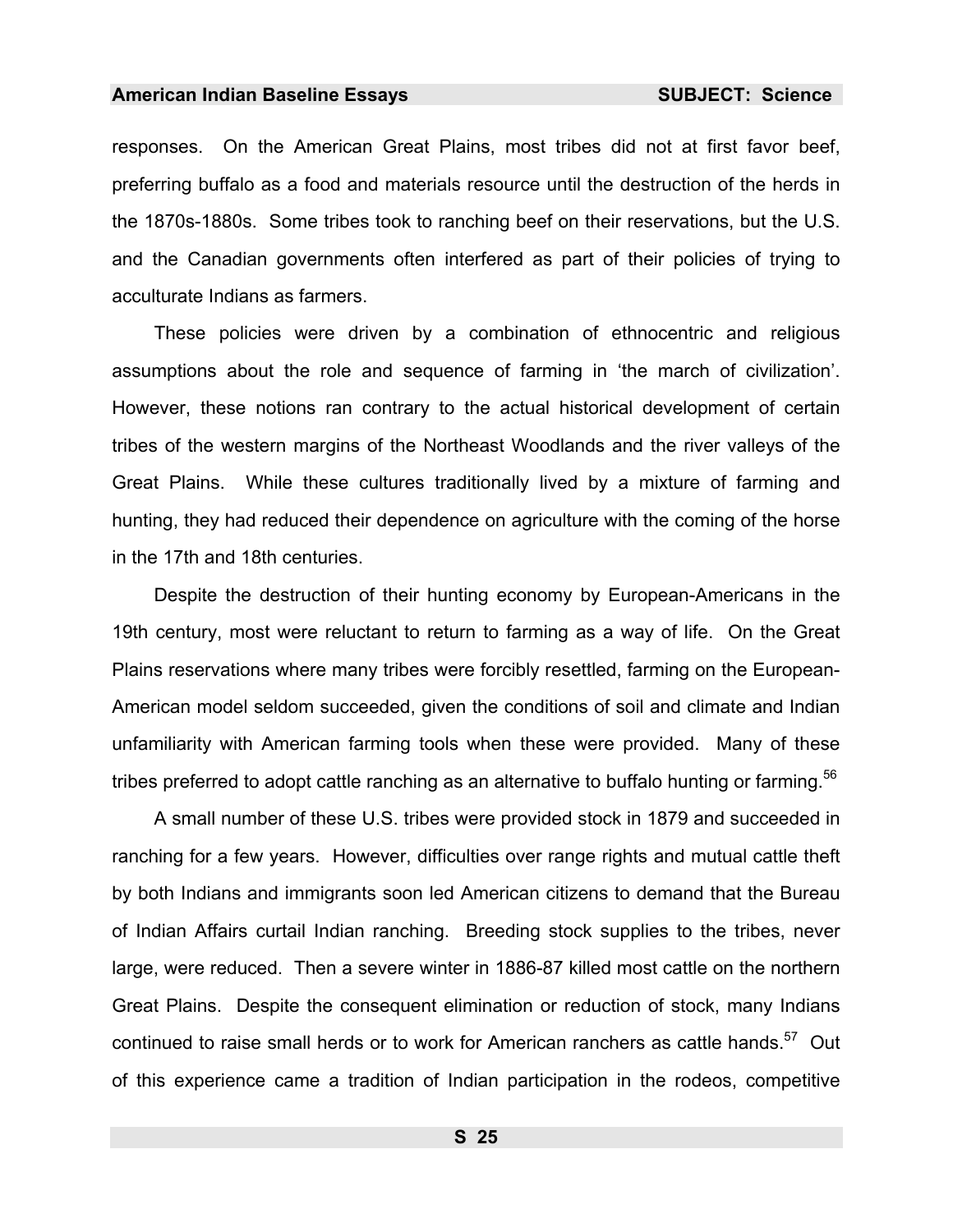displays of ranching skills that became popular in the 20th century in most of the American and Canadian West. While this may come as a surprise, many American Indians have also been cowboys for a long time!

In South America, the introduction of beef ranching didn't have to compete for Indian favor with buffalo. There, Indian adoption of the combination of horse culture and ranch work for European landowners came sooner than in North America. A notable result was the development of a mestizo (mixed-blood) and Indian social class of professional cowboys known as gauchos in grassland areas such as Argentina and Venezuela.<sup>58</sup>

Like their Indian and mestizo counterparts in the U.S., Mexico and Canada, the gauchos became factors in the economic development of their countries. They too developed a colorful, romantic tradition of songs, clothing, language and public performances of their skills. Their ranching activities also altered the native environments in both subtle and overt ways. Beef ranching changed soil conditions and favored types of plants that survived grazing and the pounding of hooves. Changes in the animal populations living on the lands were another consequence of the economic practices of the gauchos. These Indian and mixed-blood cowboys also had social effects on the development of South America which went beyond their environmental and economic impacts. They were a powerful military factor on both sides in the wars of liberation that were fought by Bolivar and San Martín against Spanish viceroys in the early 19th century.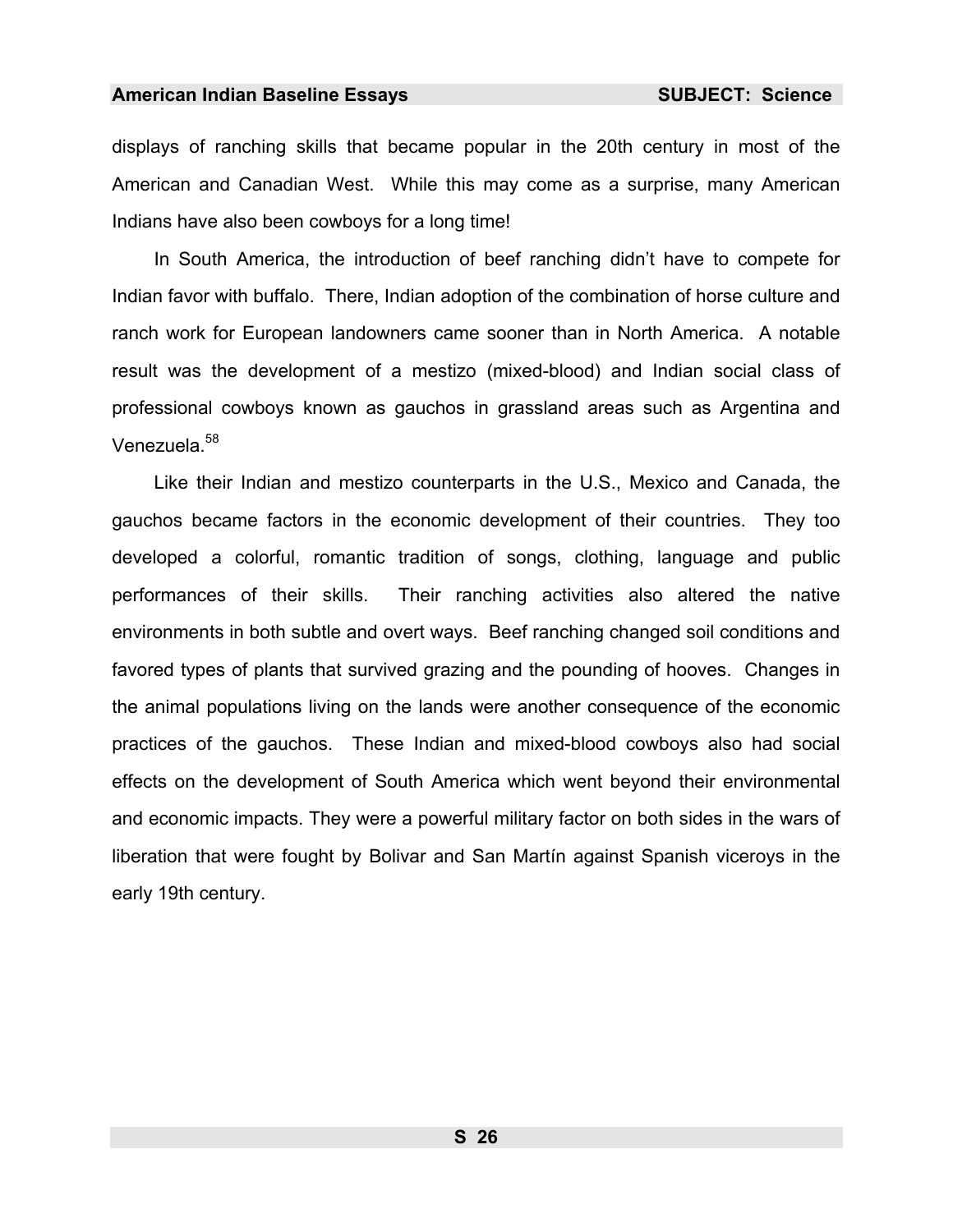#### **ASTRONOMY**

The systematic study of the positions and motions of the sun, major planets and certain important stars and constellations was of great importance to many American Indian cultures. The evidence of the effort put into astronomy by some Indian civilizations remains in several forms.

Building designs [an](#page-986-28)d urban plan alignments survive that clearly suggest observatory functions. A few locations preserve stones that have been set in circular Medicine Wheel patterns that have or had astronomic alignments; these lithic observatories gave some peoples the ability to determine and predict cyclic events in the heavens. Other cultures identified places from which to observe the alignment of natural landmarks with important celestial occurrences. Finally, many surviving Indian calendars give evidence of generations of patient astronomical observations to determine the periodic nature of many celestial phenomena. The calendars traced the relation of these phenomena to changes in the seasons and sometimes the events of public and private life.

The surviving oral traditions of many American Indian cultures identify the religious, agricultural and social significance of the observed behavior of various astral bodies. The calendars and astronomical tables containe[d](#page-986-29) in several of the remaining Mesoamerican writings (some of these are discussed in the Language Arts Essay) provide especially powerful evidence of the intensity and seriousness with which American Indian astronomers in those cultures pursued knowledge of the heavens. Other testimony to the seriousness of Indian scientific study of the heavens remains in the form of buildings, lithic monuments and astronomical instruments used in the past and sometimes even today.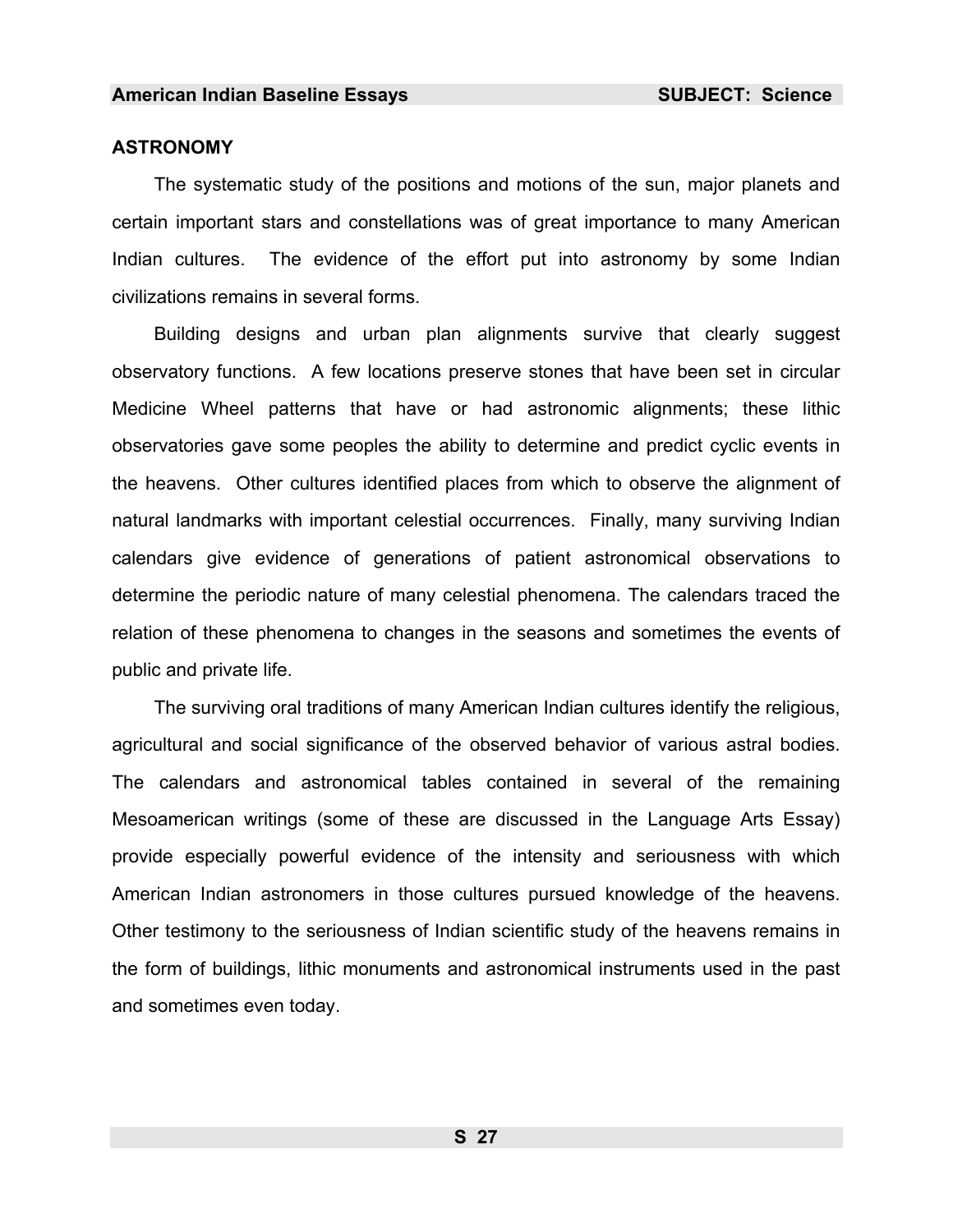#### **Observatories, Medicine Wheels and Instruments**

Astronomers, archaeologists and architects have devoted a great deal of work in this century to the task of identifying astronomical observatory sites and techniques used by American Indian cultures. Observatory sites and buildings were developed by many of the Mesoamerican cultures, and these are perhaps the most widely known and best understood. But the civilizations of Mexico and Central America were not the only ones in the Americas to leave evidence of an interest in astronomy. In the northwestern corner of the Great Plains, many stone symbols known as 'Medicine Wheels' were laid out on the land; some of these appear to have astronomical uses.

 From Mesoamerican literary sources that have survived the Conquest, we also have illustrations of an astronomical instrument, the so-called 'crossed sticks' that appears to have been used to determine ascensions of stars and planets above the local horizons from fixed locations in temple observatories. Two of these illustrations, from the Mixtec sources known as the Codex Selden and the Codex Bodley, are rendered below.





Two Mixtec symbols from the Codex Selden (left) and Codex Bodley showing a "crossed stick" astronomical instrument in use at two differ The temple on the right is architecturally adorned with "eye" symbols the identity of this building as an observatory. Drawn after an illustrat (ed.) **Native American Astronomy**.

We lack clear documentary records from nearly all of the American Indian cultures about their astronomy. Also, expert survivors (when there are any) are frequently unwilling to share their astronomical knowledge outside of their tribal group because of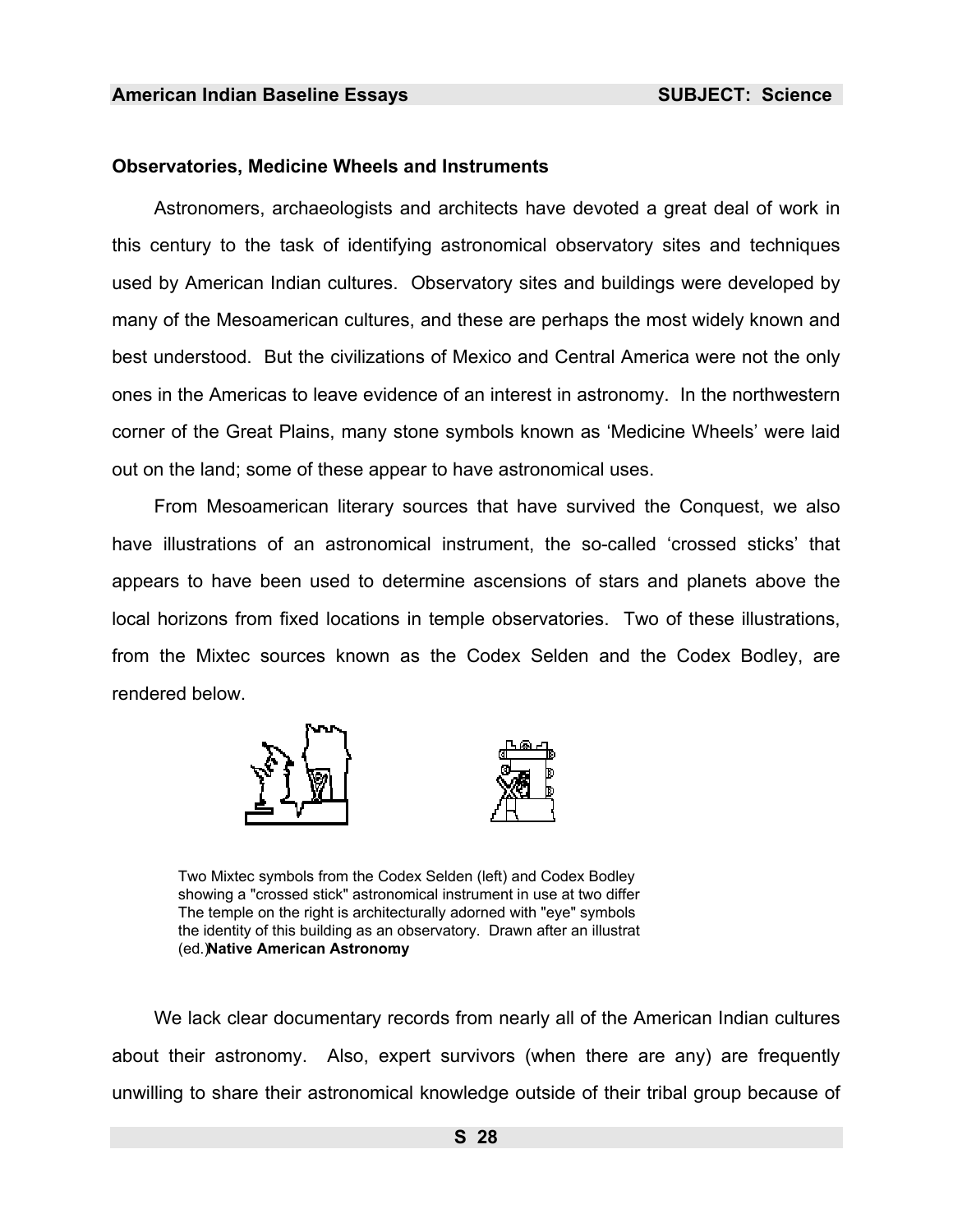its religious significance. To begin to understand what some of our ancestors might have done to study and interpret the heavens, we can turn to archaeologists, ethnologists and archeoastronomers, those modern scientists who interpret the buildings, artifacts and written records remaining from earlier times.

These specialists have applied contemporary observations, geometry and computer modeling of the positions of objects in the ancient skies to many American Indian buildings and stone sites in an effort to discover what past (and sometimes present) use as reliable observatories these structures can reveal. They have studied and tried to translate and interpret the surviving texts and collected American Indian oral traditions on astronomy. Much of their work has focused on buildings and writings by the Mesoamerican cultures of Mexico and Central America.

The Toltec-Mayan structure at Chichén Itzá known as the Caracol is the best understood example of an American Indian building used as an observatory. The Caracol is pictured on the following page.

It is thought that the windows of the Caracol were positioned to allow exacting observation of the setting and rising of the planet Venus, the celestial embodiment of the god Quetzalcóatl. Astronomical tables appearing in the Dresden Codex (predicting the precise moments of the disappearance and reapp[ear](#page-986-30)ance of this portentous being) are known to have been developed at Chichén Itzá. Anthony Aveni, a leading American archeoastronomer, believes that observations from the Caracol and other similar towers nearby probably helped the Toltec and Maya astronomers refine their predictive tables to an impressive degree.<sup>59</sup>

Archeoastronomers similarly suspect that the sighting-tube chamber in 'Structure P' at the ancient center of Zapotec culture, Monte Albán, functioned as a solar observatory.<sup>60</sup>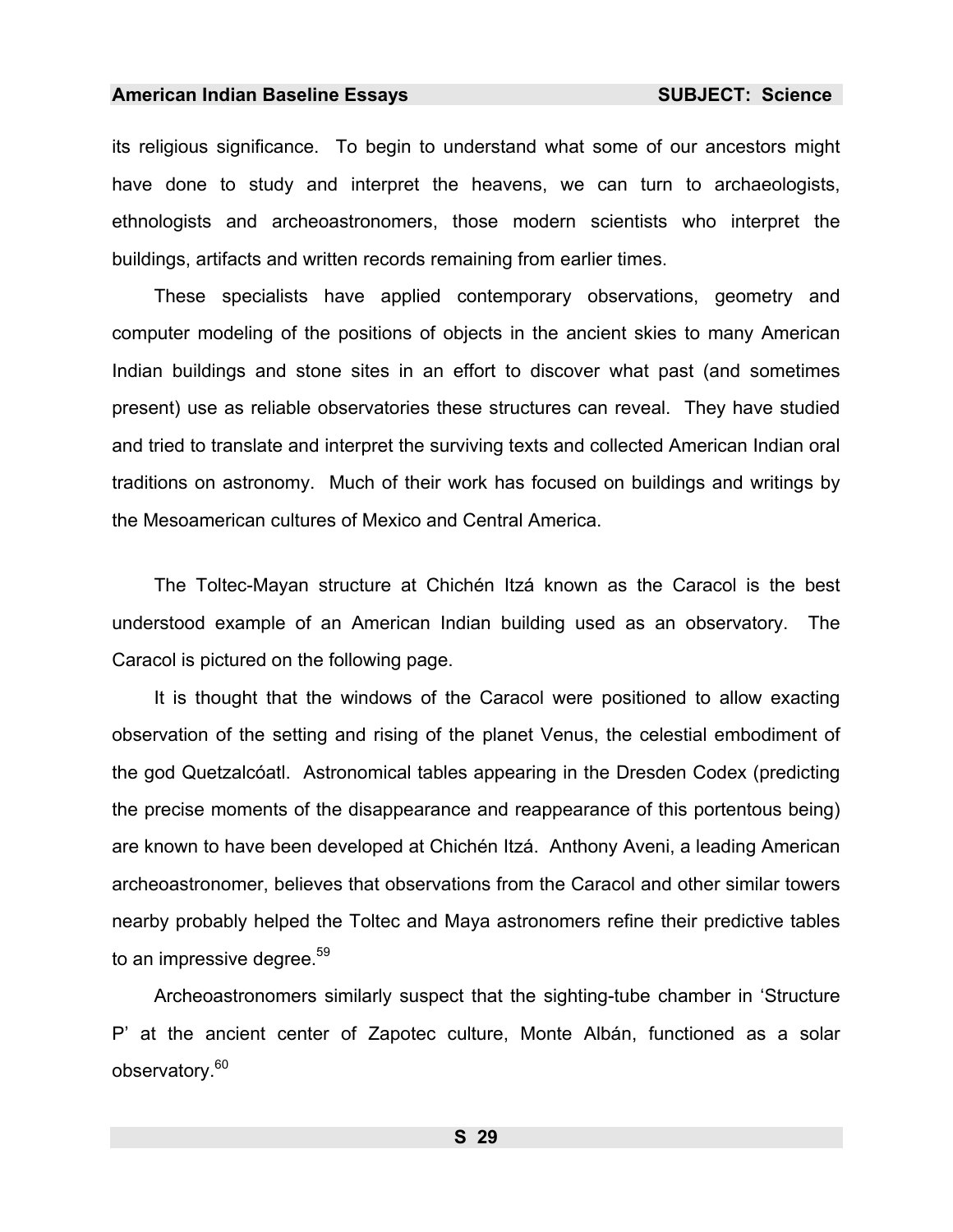

Remains of the Caracol at the Toltec-Maya city of Chichén Itzá. in the Yucatán. The phantom outlines indicate archeologists' reconstruction of the original form of the building.

Modern astronomers believe the windows in the upper story. enabled the Mayan astronomers to make precise observations of the settings and risings of the planet Venus. The data shaped the Mayan calendars which were the basis of the predictions that guided the life of their culture.

after drawing in Kopper, The Smithsonian Book of North American Indians

Aside from individual Mesoamerican buildings that show evidence of use as observatories, archeologists have noted that many groupings of buildings, plazas, stelae (inscribed stone monuments in the form of an obelisk) and natural objects on the horizon suggest their deliberate alignment to enable astronomical observations by American Indian astronomers of earlier times. Examples noted by various scientists include the 'Group E' buildings at Uaxactun in the upland Petén region of the Yucatán peninsula. The arrangement enabled observers to note the solstices and equinoxes, and apparently was reproduced in about a dozen other towns within about 100 miles of Uaxactun.<sup>61</sup> 'Building J' at Monte Albán similarly has alignments with key points on other nearby structures that point to the spot where hundreds of years ago the star Capella arose on the morning of the equinoxes. $62$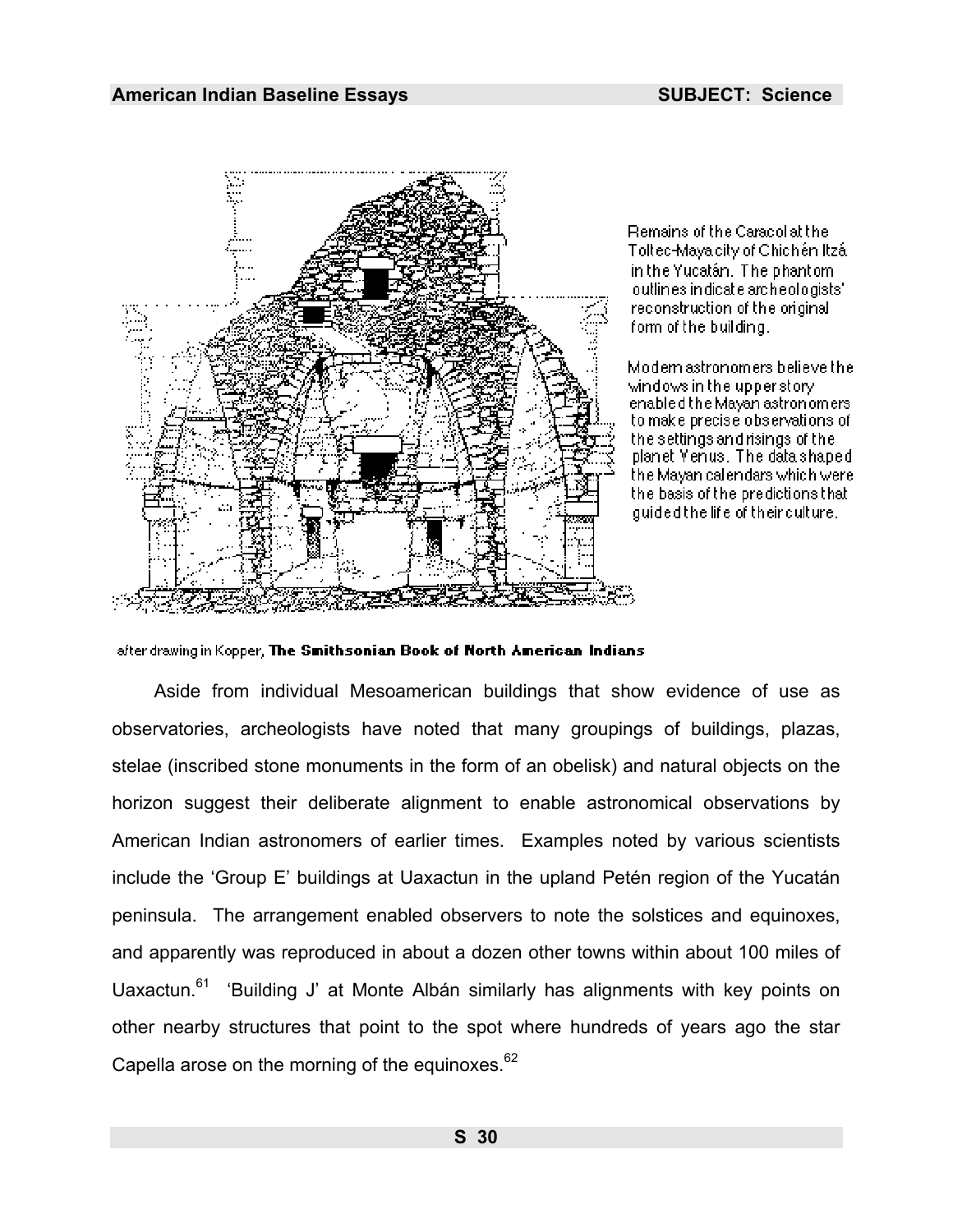The civilizations of Mesoamerica were not the only American Indian peoples to create and use observatory sites, as mentioned above.

In the Canadian provinces of Alberta and Saskatchewan and the states of Montana, North Dakota and Wyoming are some 50 or so known circles laid out on the ground with stones. The construction of some dates back to just two hundred years ago. The oldest American Indian stone circle known, near Majorville in Alberta, was constructed around 2500 B.C. or about the time of the early Egyptian pyramids and the beginnings of Stonehenge in England.<sup>63</sup> Often called Medicine Wheels, these circles usually are emphasized at certain points with cairns of stone, containing anywhere from a few stones to piles of up to 100 tons of rock.<sup>64</sup> Most wheels include radial 'spokes' made of lines of stone, with anywhere from one to 28 spokes. Some have no spokes, only cairns. Astronomers believe a few of these circles had observatory functions, but after investigations most are thought to be ceremonial sites without astronomical utility.

Among the Medicine Wheels thought to be observatories are the Big Horn Medicine Wheel near Sheridan, Wyoming, the Fort Smith Medicine Wheel on the Crow Reservation in Montana, and the Moose Mountain Medicine Wheel in Saskatchewan.<sup>65</sup> Solar physicist John Eddy has stated that more than half of the more numerous Canadian Medicine Wheels have tolerably close alignments (within 2°) of cairns or radial spokes indicating the position of the rising sun on the summer solstice. $^{66}$ 

The Big Horn Medicine Wheel and the similar, but much larger, Moose Mountain Medicine Wheel appear by measurements to offer the clearest evidence of early Great Plains Indian observatories. Cairns of stone on some of their radial lines and at the center of the circle mark key points which, when used as points on a sight line, give an accurate determination even today of the summer solstice and, with less accuracy, the ancient heliacal rising points on the horizon for the stars Aldebaran, Rigel and Sirius.<sup>67</sup>

Similarly, some of the 16th century Wichita villages in Kansas include earth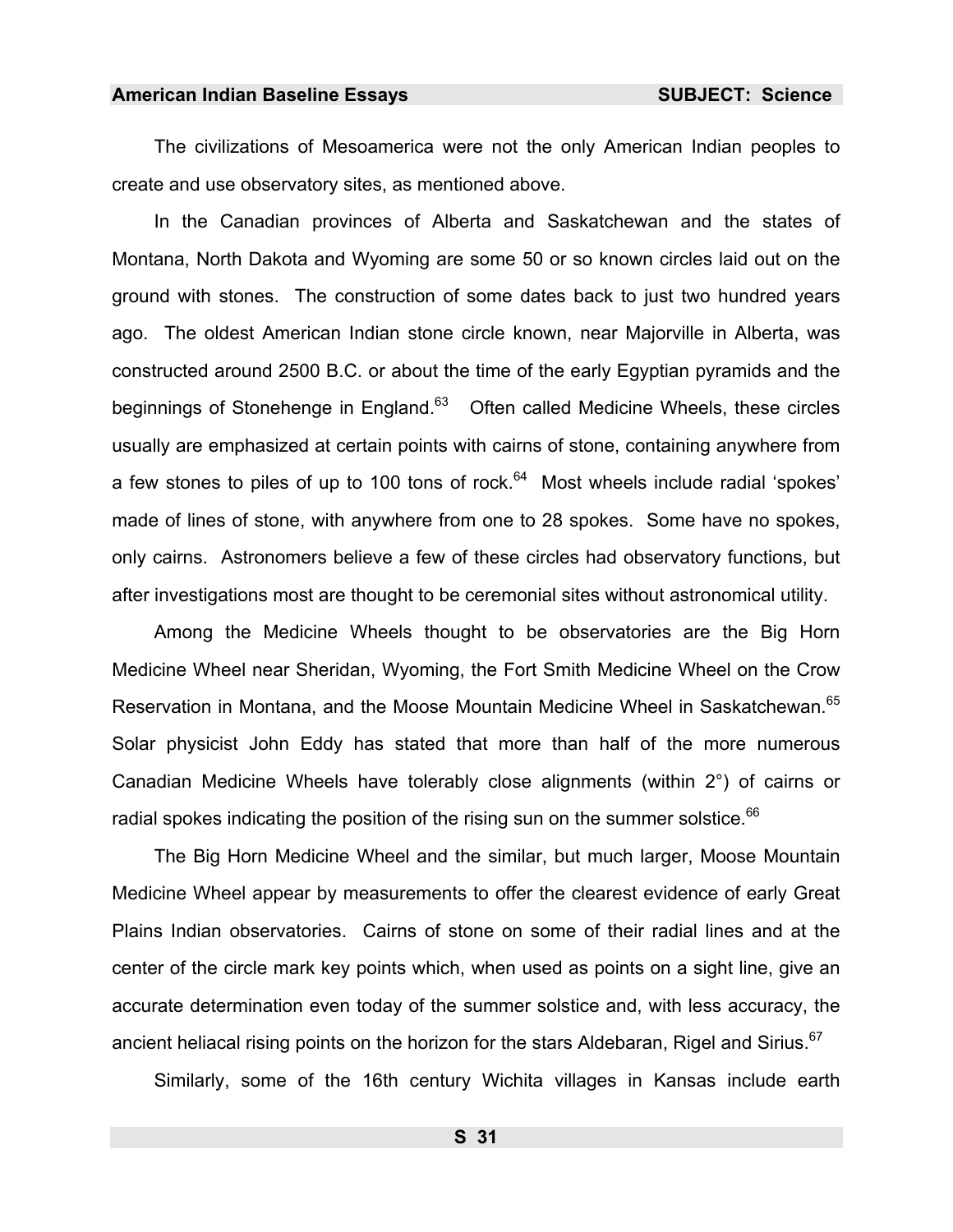<span id="page-33-0"></span>mounds, dugout basins and stones formed into circles that appear to provide sight lines for the determining of the winter solstice. Some of these circles may have been a part of the organized structure of the early Wichita villages.<sup>68</sup>

The Anasazi of the Southwest appear to have used natural site alignments to determine the date of the winter solstice in at least two places near their great cultural center at Chaco Canyon in New Mexico during the 12th century.<sup>69</sup> Alignments of windows, doorways and niches in the walls of two of the six great kivas in the Canyon also suggest their use in observing the solstices. These are Casa Rinconada and the Great Kiva A at Pueblo Bonito.<sup>70</sup> Casa Rinconada also apparently records the geometries of solstice observations with a line traced through two wall niches and a nearby mesa edge, although the kiva roof, once completed, prevented the use of the line for ongoing observations. Perhaps this line served to astronomically align the construction of the kiva. Great Kiva A also suggests several similar geometrical alignments that may have had an astronomical basis.

Astronomers are examining the possible use of Anasazi towers at Hovenweep National Monument in Utah to determine whether they could have served as observatories. Williamson, Fisher and O'Flynn have noted from observations that the Hovenweep towers, and possibly other Anasazi towers elsewhere, may have functioned as stellar observatories as well as solar or lunar observation sites. $<sup>71</sup>$ </sup>

The Kogi of Colombia build pole-and-thatch temples of a rounded conical form, with the height equal to the diameter of the base of the structure. The top of the temple has a hole that is ordinarily covered by a piece of pottery. Inside, four ceremonial hearths are arranged on nearly semicardinal lines (northwest to southeast, and northeast to southwest).

At the precise points where first light from the morning sun on the solstices strikes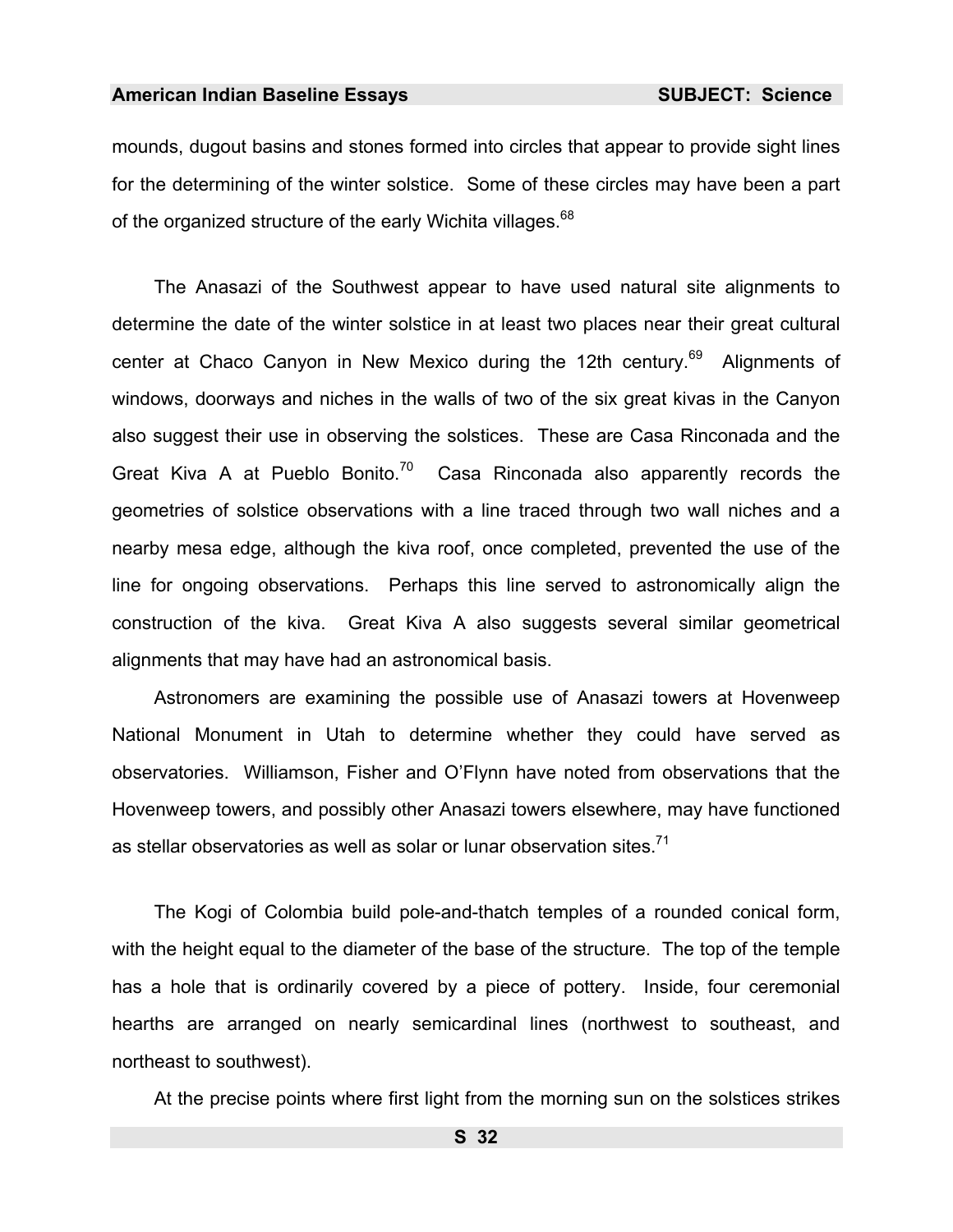the floor (southwest corner in the summer, northwest corner in the winter) are two of the hearths, while the other two are located at the spots to the northeast and southeast where the light of summer and winter solstices respectively last fall through the hole. Since the Kogi live at about 10° North latitude, the points for the hearths do not fall exactly on the semicardinal points, but their method of temple construction brings them fairly close at this latitude. This Kogi temple pattern of light and hearths is referred to as 'weaving the sun' and has ritual significance in Kogi culture, where weaving is a metaphor for the structure of life and the cosmos.<sup>72</sup>

Among the Inca domains in Peru, Ecuador and Chile, a system of hundreds of shrines called huacas was widely distributed throughout the Tawatinsuyú or lands of the empire. These huacas had many levels of significance; they could serve as local points of worship and ritual, were important politically or might mark reference points on the highway system. Of relevance here, some were integrated into the Inca calendric system.

One anthropologist has learned that certain huacas called sucanca were also used as observational points in Incan astronomy.<sup>73</sup> He notes that the Inca calendar recognized and interrelated synodical months (lunar months of 29 or 30 days), solar months of 30 or more days, sidereal months  $(27<sup>1</sup>/3)$  days between conjunctions of two stars) and months with 23, 24 or 26 days. The system of lunar, sidereal and solar months required some form of astronomical observation to precisely time and interrelate into the complex Inca calendar.<sup>74</sup> Positional sightings using the sucanca as observatory markers apparently met these needs of the Incan astronomers.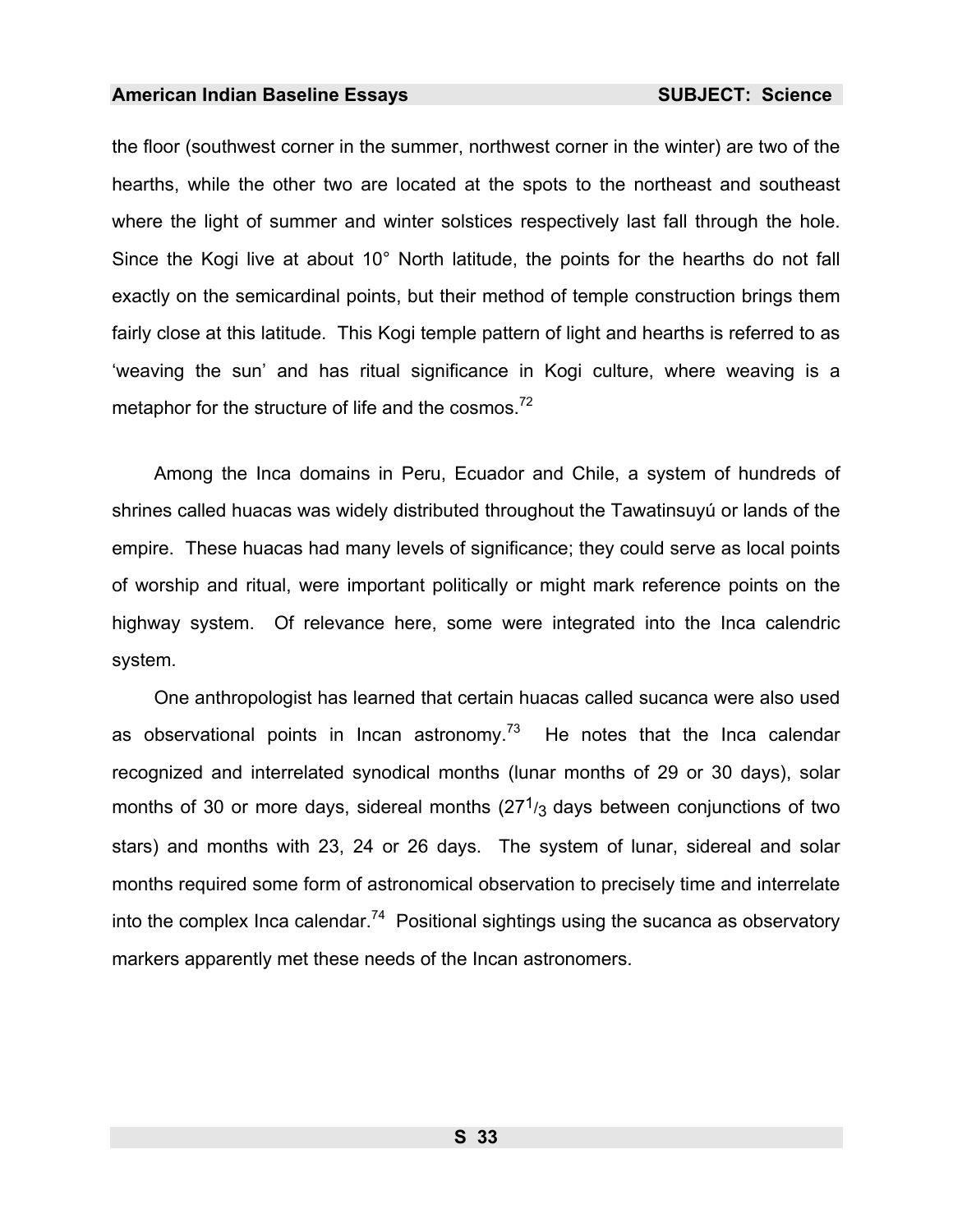# **ENGINEERING**

#### **Hydraulics**

Hydraulic techniques for the collection, transport and management of water as a resourc[e](#page-986-31) for agricultural and urban use were well developed by pre-Contact American Indians in three separate regions of the Americas. In the American Southwest, the Hohokam culture centered on the Gila River and San Juan River near modern Phoenix built extensive irrigation systems that are thought to have inspir[ed](#page-986-14) imitation by a number of neighboring cultures. In Mesoamerica, various groups developed agricultural and urban water systems that display a high degree of ingenuity and technical skill in adapting to local conditions and needs. The Peruvian peoples of pre-Inca and Inca times also mastered agricultural and urban water supply problems in the mountainous river valleys and highland centers of their cultures.

Archaeological evidence suggests that the development of technical skill in building and controlling water supply systems developed in these three regions around 300 B.C.75 Some scientists believe that coastal valley farmers in Peru may have begun developing irrigation systems as much as 500 years earlier, although the evidence remaining is largely circumstantial.<sup>76</sup>

Because of a lack of surviving records, we do not know for certain how the technical knowledge for the construction of canals, pipelines, aqueducts, dams, reservoirs and check valves was maintained and passed along from generation to generation in these cultures. It is likely that the knowledge of controllable canal grades and the canal construction materials and techniques needed for these gravity-fed systems was the province of master technicians who passed the information on orally. It is thought that the Hohokam especially relied on skilled technicians who handed down their hydraulic knowledge.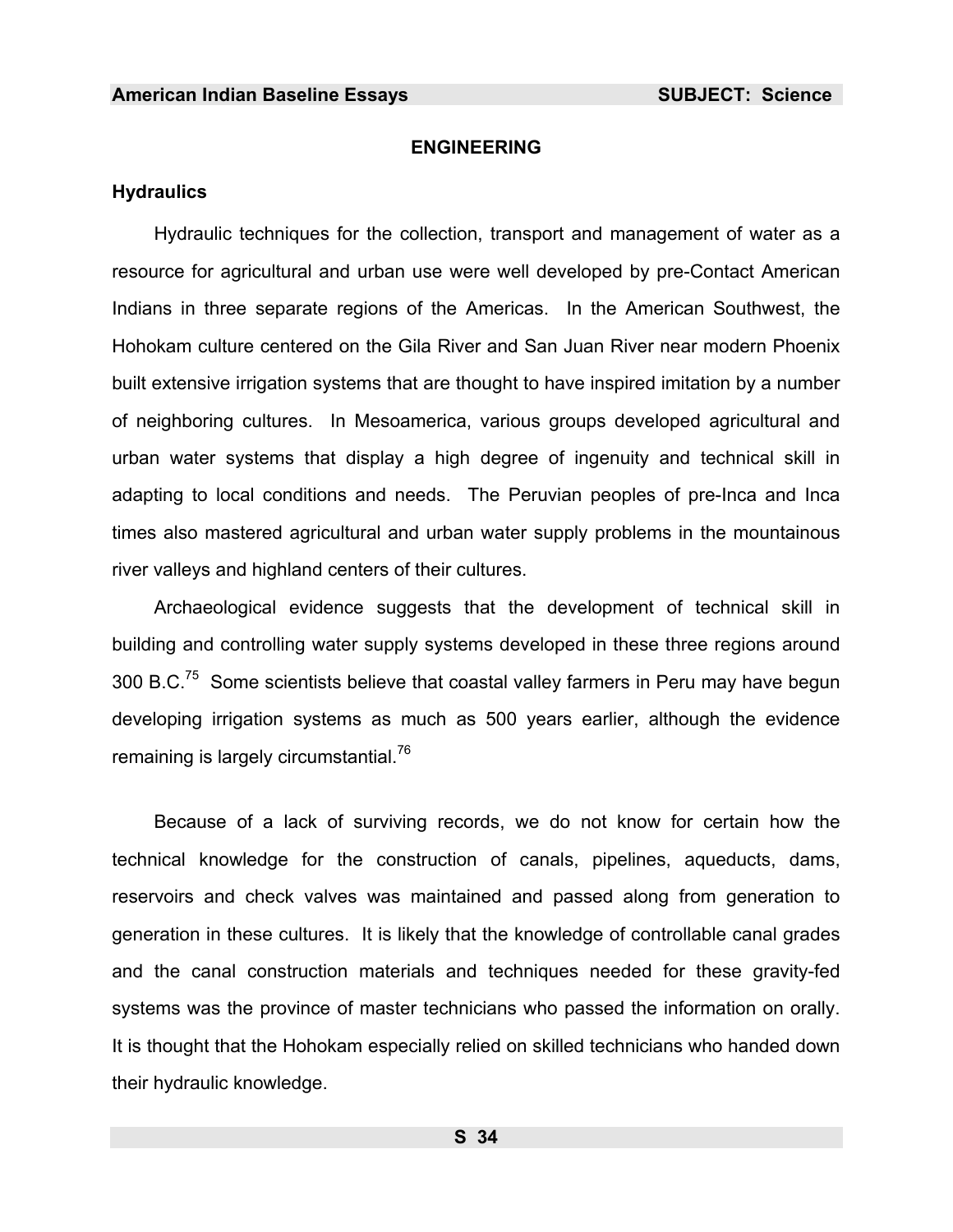It seems possible that the Mesoamerican engineers of the Nahuatl-speaking cultures of the Valley of Mexico, the Zapotec of the Oaxaca region, and the Maya of the Yucatán-Guatemala areas may have recorded technical information about their water systems in their written languages. So far, we know only of a few descriptive images from wall paintings and lack more specialized texts on native hydraulic engineering.<sup>77</sup> Similarly, any Inca or pre-Inca records (assuming some were made) about the engineering of the canal systems in Peru failed to survive the destruction of the coded quipu string libraries of the Inca state. Thus, nearly all of what we know of the engineering of pre-Contact American Indian water systems comes from the archaeological record.

Contemporary Indian hydraulic engineering still uses some of the techniques of the past in the case of some small irrigation systems in Peru and in the American Southwest. It also uses the modern techniques adapted from European-American engineers, as can be seen in the fully modern, tribally built and operated hydroelectric dam on the Warm Springs Reservation in Oregon or in the municipal water and liquid waste systems operated by many tribal communities on many reservations throughout the United States. The fish hatchery systems that numerous tribes have established in the West can also be thought of as part of contemporary Indian hydraulic engineering (as well as part of modern tribal wildlife management).

## **Hohokam Irrigation and Water Systems**

The Hohokam peoples, thought to be the ancestors of the present-day Pima and Tono O'Odham ('Papago') tribes, est[ab](#page-986-0)lished themselves on the Gila River near modern Phoenix sometime around 300 B.C. Many archaeologists believe them to have been migrants from Mexico. Hohokam culture, divided between desert and river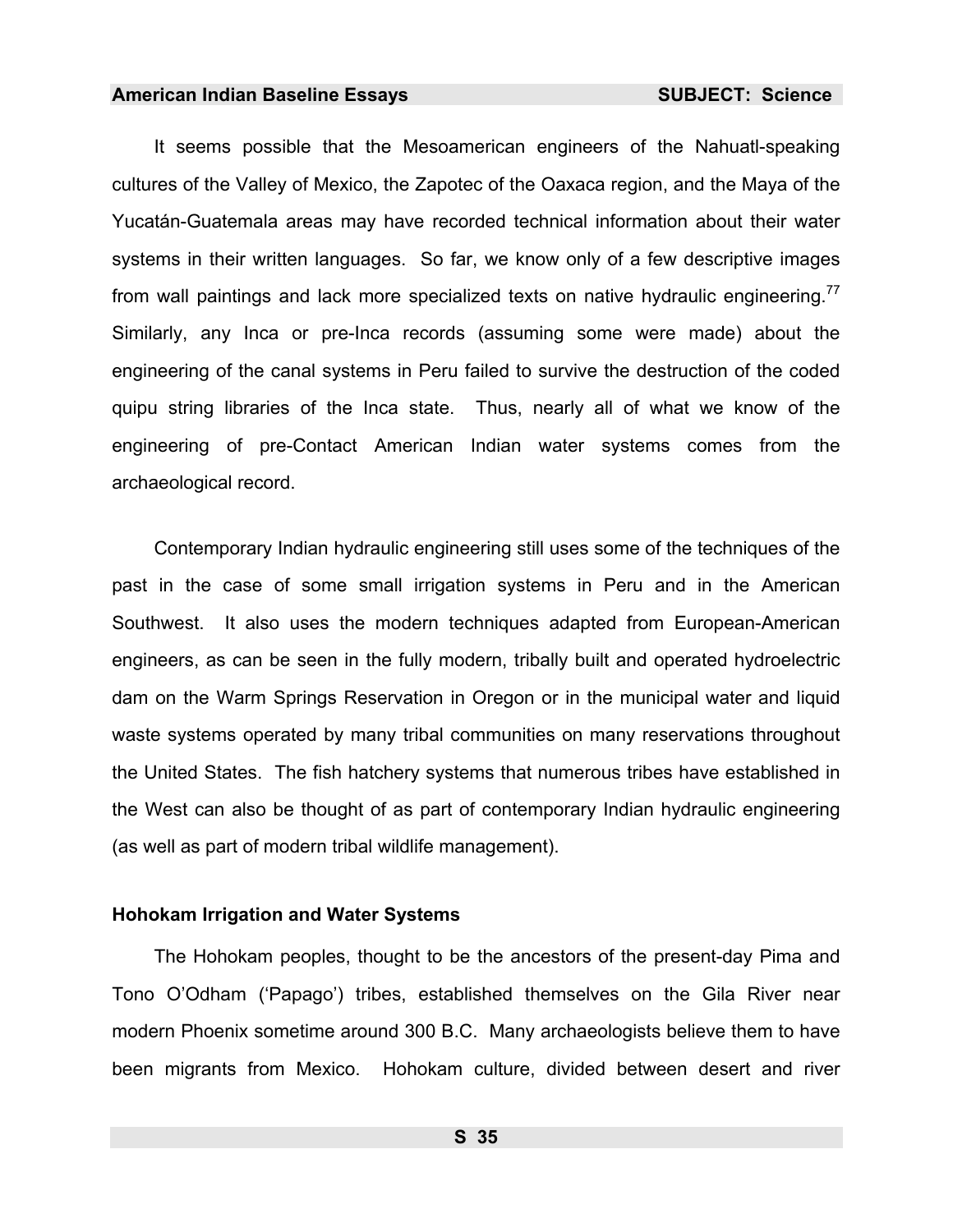groups, went through several phases of development before dissolving sometime around 1400 A.D. Their cultural center was a rambling village of about one square kilometer, the remains of which are now called Snaketown, south of Phoenix. It and more than 20 other significant villages have been identified in the Gila, Salt, Santa Cruz, and Verde River basins in Arizona.

The riparian Hohokam began to build systems of irrigation canals shortly after they established their village sites. These were usually unlined earthen canals cut by hand tools, the soil being removed by the basket load. By the time the culture reached its high point between about 1000 to 1400 A.D., the Hohokam farmers were able to settle considerable distances away from the rivers due to the extent and complexity of the canal systems. According to the text of a recent technical advertisement which appeared in the journal of the American Indian Science and Engineering Society, one of the Hohokam systems was able to supply the irrigation needs of over 14,000 acres of cropland.<sup>78</sup> Some examples follow to give a sense of the hydraulic engineering accomplishments of the Hohokam people.

The main canal serving Snaketown was four to five feet in depth and about eight feet in width. The two canals providing water to the village and fields at what archaeologists call Pueblo Grande, also near Phoenix, range from ten to fourteen feet in depth and twenty to thirty-three feet in width. One of these canals was uncharacteristically lined with clay to prevent water loss into a layer of gravel through which the canal was cut. One village, called Los Muertos by Frank Cushing, the Smithsonian Institution scientist who excavated it in the 1880s, was supplied by canal with water from the Salt River over six miles away. The 14th-century Hohokam trading center now called Casa Grande, midway between Phoenix and Tucson, was served by a canal sixteen miles in length.

The canal system within any given river drainage often served several Hohokam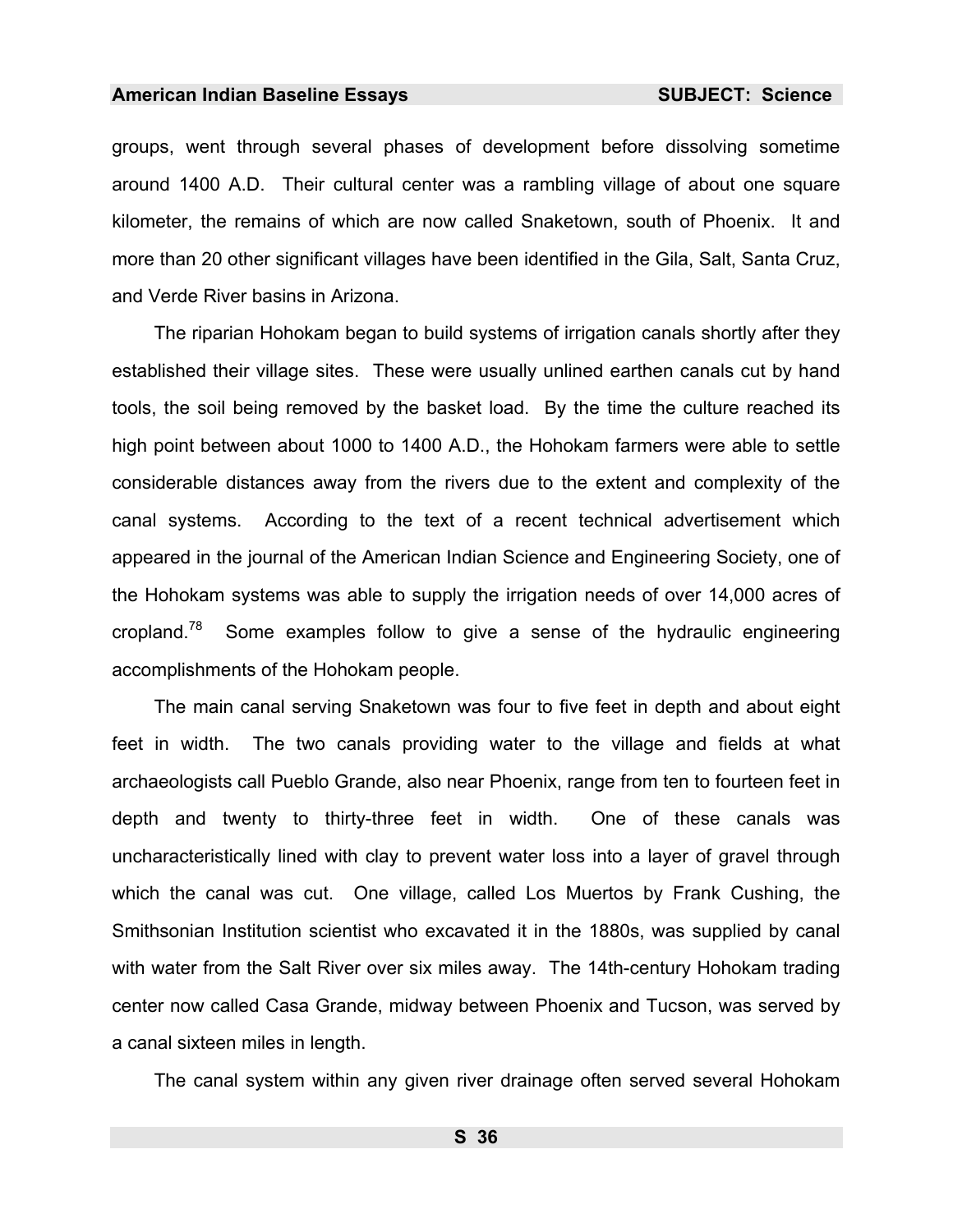villages, leading scholars to suppose that close cooperation and planning took place among village leaders to coordinate use and movement of the water through the system.<sup>79</sup> As is mentioned in the Art Essay, the Hohokam canals were valved by the use of closely-woven mats that were moved in and out of place on gateway frames at the junctions of the feeder canals and the irrigation ditches.

#### **Pre-Incan and Incan Irrigation and [Wat](#page-986-2)er Systems**

Sometime in the era between 800 B.C. and 300 B.C., the Chavín culture on the coast of Peru began to expand inland, moving from earlier river mouth settlements into the mountainous river valleys. The Chavín farmers began to terrace the valley slopes to raise maize, greatly expanding the agricultural base of their economy. The eroded remains of these terraces have not retained clear evidence of irrigation, but scholars suspect that the terrace fields required irrigation to be productive.

One large terraced Chavín site, that of the Casma Valley on Peru's central coast, is thought by anthropologist Alfred Kidder to imply the early presence of irrigation systems since, in Kidder's analysis, the population known to have lived at the site "could hardly have been supported without irrigation on a fairly large scale."<sup>80</sup>

Later, between 300 B.C. and 200 A.D., other valleys such as the Virú and Chicama on the north coast show some surviving signs of canal irrigation of the terraces.<sup>81</sup> By 200 A.D., clear archaeological evidence shows that the Mochica and Nazca cultures of the Peruvian coast were making extensive use of canal irrigation and fertilizers on their terrace farms. Kidder believes that these civilizations were using their river valleys to their full agricultural potential. $82$  The limited supplies of irrigation water had become a primary constraint on the further expansion of these cultures. Kidder also states that the artistic records of the Mochica and Nazca show that state militarism developed at this time. A program of conquest of others' agricultural land and water supplies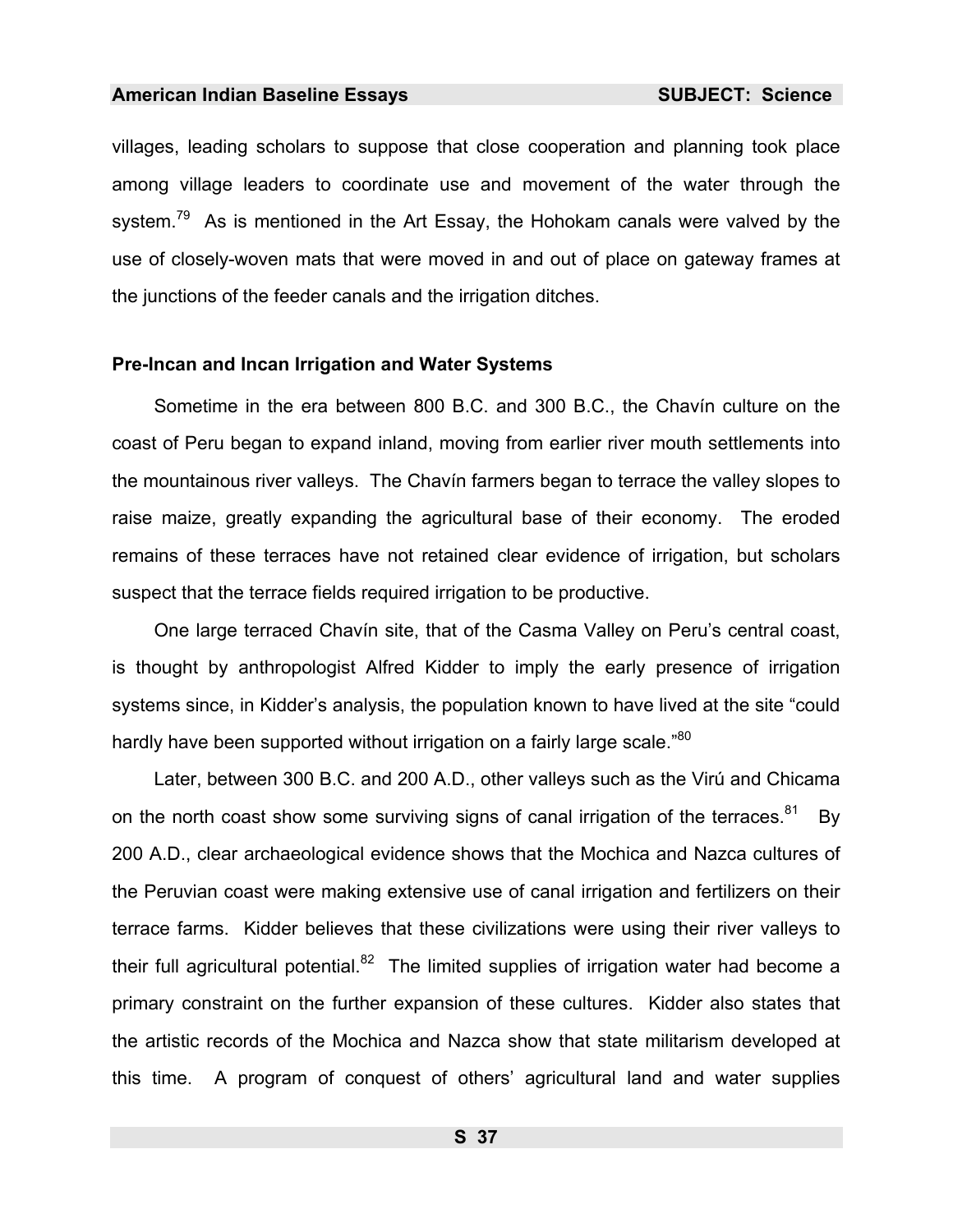apparently became the only way to support further growth in the populations of these vigorous cultures. 83

The final technological innovations of Andean irrigation and civic water systems were developed around the time of the last preeminent pre-Conquest Peruvian cultures, those of the Chimú and Inca. Irrigation systems were linked between river valleys by long systems of canals and, where necessary, aqueducts. This linkage was made possible by the growth of 'kingdoms' capable of uniting and controlling whole regions rather than just specific locales.<sup>84</sup>

The Inca in particular elevated hydraulic engineering to great heights just prior to the arrival of the Spanish in 1532 A.D. Under Inca Roca, the first lord of Upper Cuzco, they built extensive systems of flood control dams and used heavy masonry levees to channel the rivers supplying water to the agricultural terraces and to the fields below their capitol of Cuzco.

Streams and springs that supplied drinking water to the capitol were similarly managed. The Inca deepened natural pools and cut artificial ones to heighten the aesthetic qual[itie](#page-986-3)s of the streams, along which the royalty and nobility built villas. The engineers led these water sources into huge masonry reservoirs from which underground pipelines or open masonry trenches supplied both private and public fountains and ritual bathing pools, each identified with its own huaca or 'distinctive spirit'.<sup>85</sup>

In the Intihuasi or fortress of [S](#page-986-4)acsahuaman which overlooked Cuzco, the Inca engineers reached the high point of their technical sophistication. They created a system of underground piped, pressurized water for use in the apartments of the royal Inca. These royal apartments included extensive bath facilities. $86$  While the available records do not indicate that any valve mechanisms for this pressurized water system have survived, it is technically likely that such valves were made. The Inca were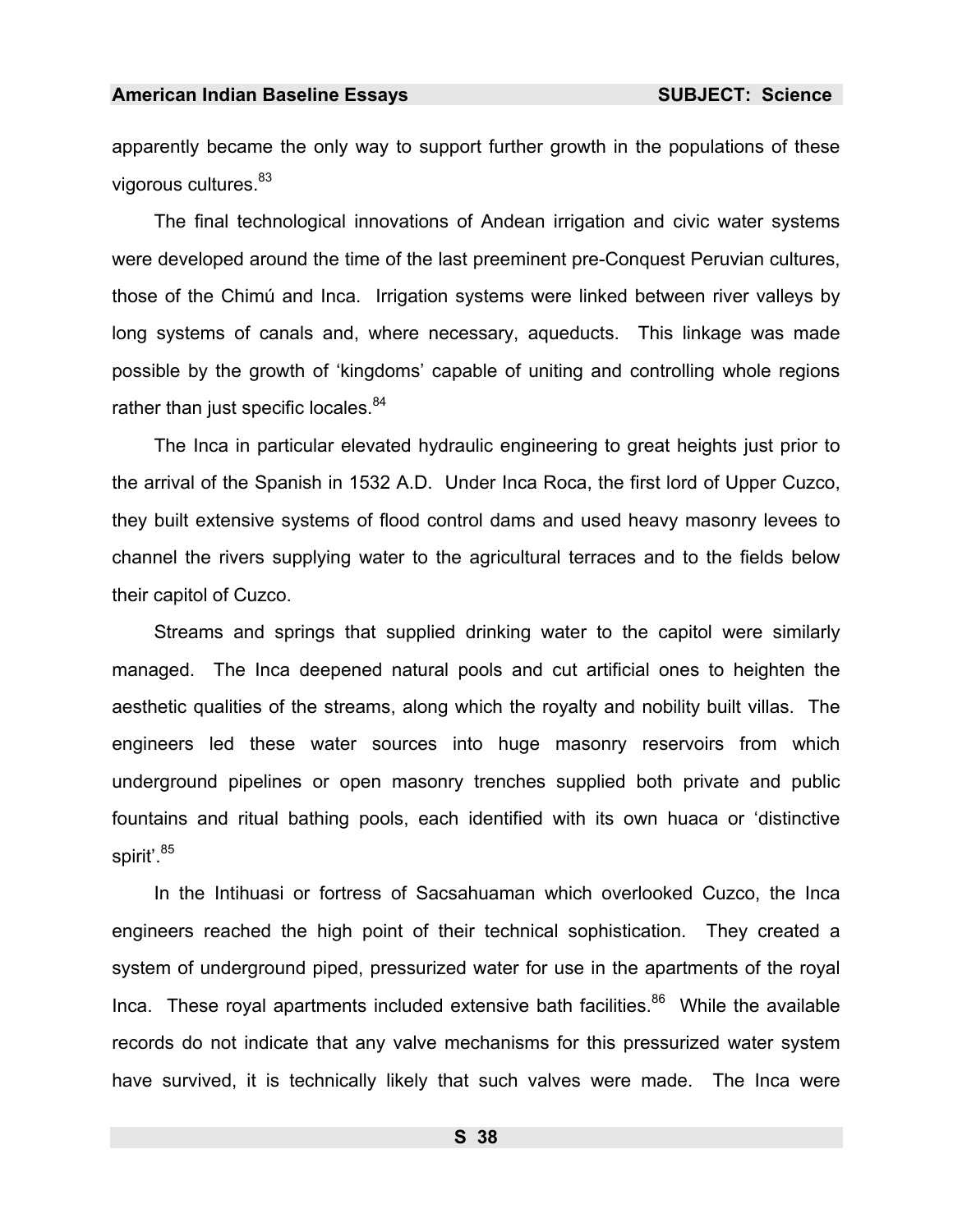masters of bronze casting and could readily have produced functional valves using this alloy, a material which is still widely used by plumbers for this purpose.

### **Mesoamerican Irrigation and Water Systems**

As in the American Southwest and Peru, archaeological evidence places the inception of hydraulic engineering technology in Mexico and Central America at around 300 B.C. The Zapotec-speaking peoples of the Monte Albán culture in the Valley of Oaxaca in Mexico are known to have created artificial terraces on a hillside site called Hierve el Agua at that time. The irrigation canals the Zapotec cut to supply these farming terraces with water from nearby springs have been preserved by hard calcium deposits laid down by the mineral-rich waters of the springs.<sup>87</sup>

The urban center of Teotihuacan began to develop about two millennia ago. It reached substantial size by about 300 A.D. This city presents an interesting puzzle to archaeologists. It had a large population and is located in a relatively dry highland basin in the northeast part of the Valley of Mexico. These factors suggest that irrigation was needed if local agriculture were to yield sufficient produce to support the population, estimated at about 125,000 people in 600 A.D.<sup>88</sup> Interestingly, no physical remains of contemp[ora](#page-986-5)neous Indian irrigation systems have been found in the valley around the ancient city.

Professor William Sanders has shown that the Teotihu[aca](#page-986-6)n farmers practiced terracing on hillsides to control erosion and has long argued that irrigation must have existed on the terraces. Irrigated gardens are shown in wall paintings at the Tepantitla palace in the city, so it is evident that the Teotihuacanos knew of hydraulic technology.<sup>89</sup>

Michael Coe, professor of archaeology at Yale University, has suggested that the city may have relied on other means for feeding its people. He notes that there is evidence that the Teotihuacanos practiced chinampas agriculture within the city itself.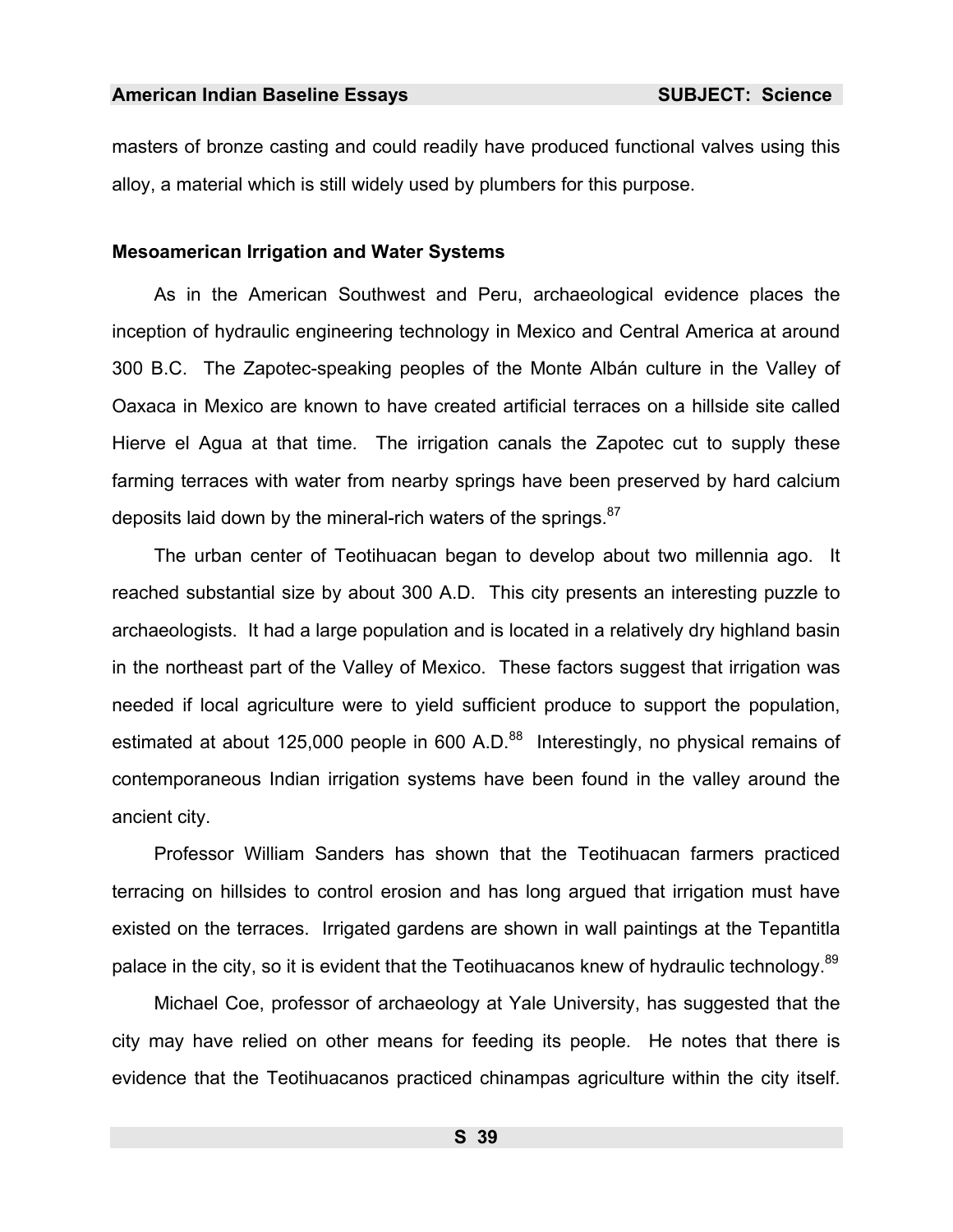Logically they must have had some means of supplying the plots with the water needed for this partly hydroponic type of agriculture. Coe alternatively points out that the city dominated an extensive trade and tribute network and may not have needed to rely much on local produce.<sup>90</sup>

In the core area of the Valley of Mexico, the numerous city-states that rose to prominence after the fall of Teotihuacan in the 8th century continued to practice chinampas agriculture. Chinampas plots were common in lakes Texcoco, Xaltocan, Zumpango and especially Chalco.

The Alcohua additionally created a system of canals and aqueducts from the mountains into their cities and to the terraced agricultural fields on the hills th[ey](#page-986-7)  farmed.<sup>91</sup> From the Alcohuan capitol of Texcoco, the famed 15th century poet-king Nezahualcoyotl engineered and directed the construction of this system. He assisted his Aztec allies in solving one of their water supply problems as well. He is credited with the creation of the ten-mile long dike in Lake Texcoco that held brackish flood waters away from the chinampas plots of the Aztec capitol of Tenochtitlan.<sup>92</sup>

However, the Aztec themselves were accomplished hydraulic engineers The eighth huey-tlatoani or Great Speaker of the Aztec, Ahuitzotl, constructed an aqueduct over eight miles in length to supply his capitol city with drinking water in the latter part of the 15th century.  $93$  A portion of this aqueduct is currently being uncovered in archaeological excavations in Mexico City, and has been shown to be a carefullycrafted, stone-lined structure. The twin island cities of the Aztec capitol (Tenochtitlan and Tlatelolco) were served by several such aqueducts, carried across the waters of Lake Texcoco on earthen dikes, as were the causeway roads that connected the cities to the mainland on the north, south, and west.<sup>94</sup>

In the southern part of Mesoamerica, the Maya people faced a variety of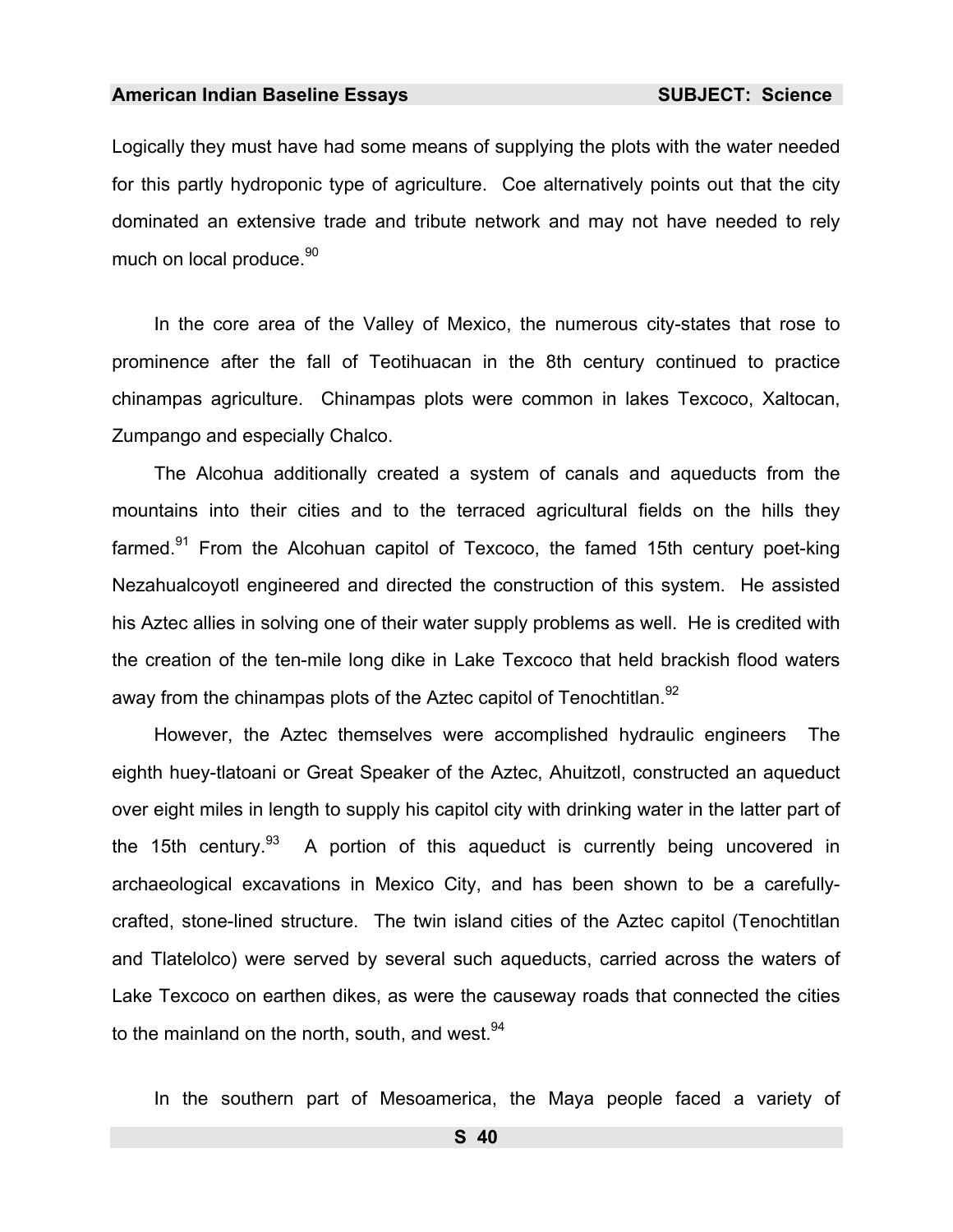engineering challenges in obtaining and transporting water in the differing environments of their widespread cities and farming settlements. In the highland regions of Guatemala and in the Mexican state of Chiapas, terraced farming was practiced and irrigation may also have existed; the remaining physical evidence is inconclusive.  $95$ 

In the lowlands of the Yucatán peninsula and neighboring coastal regions where the Maya settled, much of the land is underlain with an extensive, porous limestone layer that contains a huge underground aquifer. The rains quickly percolate down to this aquifer. As a result, surface water is scarce despite heavy tropical precipitation. Few rivers or streams exist in this region. However, numerous natural sinkholes, or cenotes, allow access to the underground water supplies, and the Maya sometimes enlarged these cenotes to provide easier access when required.

Elsewhere, they cut cisterns called chultuns into the rock under buildings and ceremonial plazas. The Maya engineers devised drainage systems from the buildings and courtyards to divert rain runoff into the chultuns to provide year-round water supplies in areas where cenotes did not exist, such as the Puuc region of the northwestern Yucatán.<sup>96</sup>

These chultuns were lined with plaster to prevent seepage and average about 7,500 gallons each in capacity. This is enough water to supply about 25 people yearround. Professor Sylvanus Morley, a noted researcher of Mayan civilization, reported that the chultun capacity available to some of the Yucatán towns in their artificial water systems could support between 2,000 and 6,000 people.  $97$ 

Maya hydraulic engineers and architects also created elaborate systems for using water in some public buildings, temples, and palaces. Among their creations were steam baths using stone channels to deliver water to heated rocks which generated steam for these saunas.<sup>98</sup> At Palengue, a major city in what is now the Mexican state of Chiapas, the Maya engineers developed toilets with running water and supplied the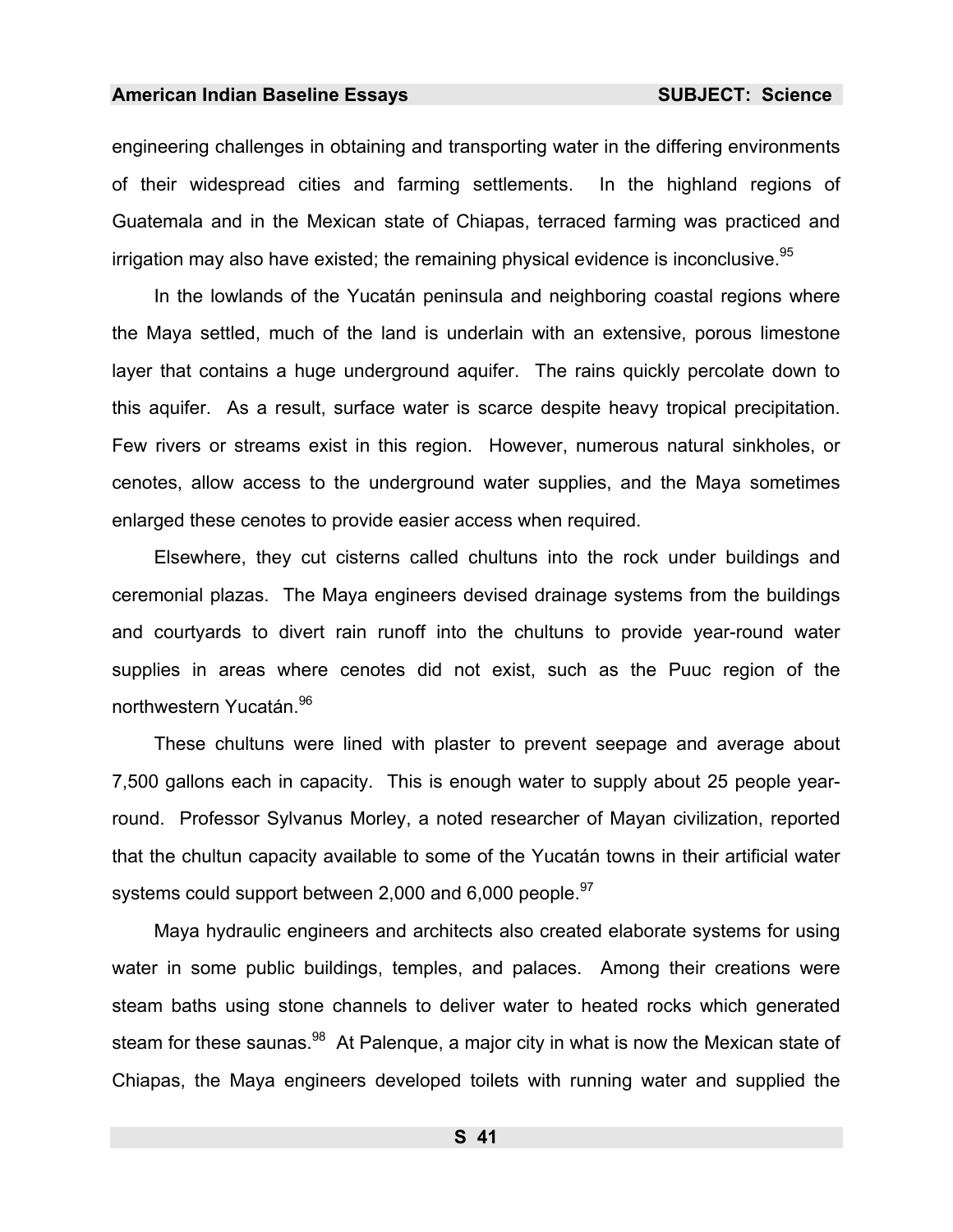city's water system by aqueduct.  $99$ 

## **Transportation Systems**

In the Western Hemisphere, large animals suited to domestication and use as draft animals had become extinct by the close of the last Ice Age. As a consequence, American Indians did not develop wheeled transport vehicles in the Americas, although the principle of the wheel was known to at least two American Indian cultures. Artists in Remojadas (northwest of Tres Zapotes in Veracruz) and Panuco (a Huasteca community further north on the Gulf Coast) put the wheel to use in children's toys.<sup>100</sup>



An example of one of the distinctive . wheeled toys made in Mexico during. the Classic Era, ca. 600 - 900 A.D. This one was formed in pottery, with working wheels, by the skilled artists of dentral Veracruz on the Gulf doast. Such wheeled toys were also crafted. further north on the Gulf coast by the I Huasteca at their cultural center of Panuco. These toys are the onlyknown application of the principle of the wheel by American Indians. Drawn after a photograph in Coe, I Mexico.

Although wheeled vehicles were absent from pre-Contact America, other modes of transport and extensive transportation systems were well-developed by American Indians.

# **Trails and Road Systems**

The American continents were laced with a well-developed system of trails and even hard-surfaced roads in some areas. One of the longest trails ran along the eastern edge of the Rocky Mountains from far north in the Sub-Arctic regions of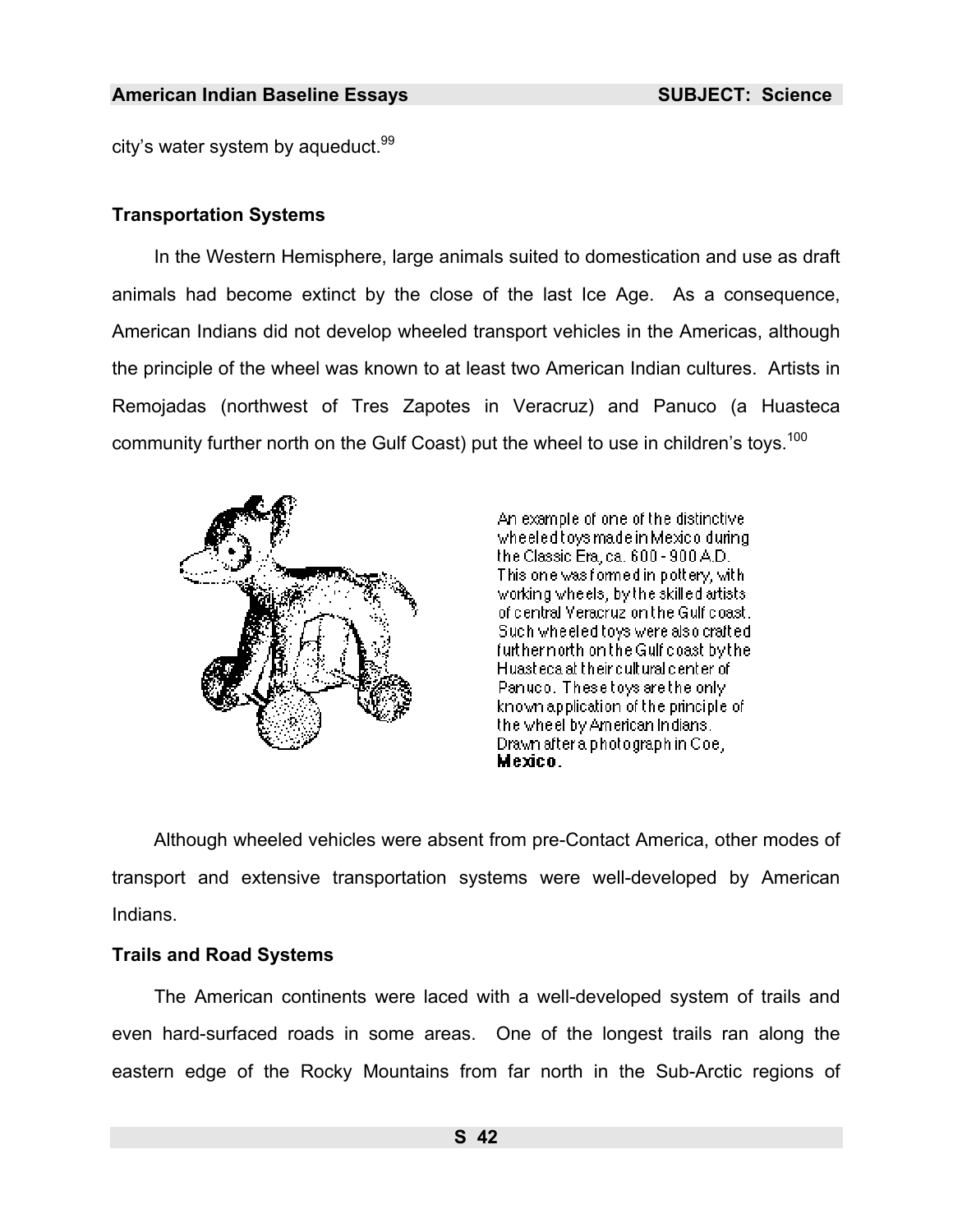present-day Alberta to Mexico in the south, well over 3,000 miles.<sup>101</sup> The road system built by the Anasazi people among and outward from their Chaco Canyon complex of villages in the Four Corners area of the United States covers an area nearly equal to that of the nation of Ireland.<sup>102</sup> As adjuncts to this road system were mesa-top smoke and reflected-light signaling stations that could communicate a message over dozens of miles in very little time.

Among the North American Indian trails that later were used by European-American immigrants as roads and highways (some even into our own times) are those now called the Oregon Trail, the Central and Southern Overland Trails, the Cumberland Gap–Wilderness Road, the Natchez Trace, and the Santa Fe Trail.<sup>103</sup>

Describing the extent of the network of trading and traveling routes used by North American Indians, one historian has said

…because so many modern roads were originally important Indian paths of transportation, one can get a sense of the intricate network of historical Indian trails crisscrossing the continent by looking at current road maps. And one can assume with near certainty, when taking a walk in any part of North America, that native peoples previously walked the same path.<sup>11</sup>

For [so](#page-986-8)me further information American Indian road and trail networks, see the information on trade routes in the section on Economics in the Social Sciences Essay. However, two of the technically remarkable road systems developed by American Indians are discussed in some detail below.

#### **Inca Roads and Bridg[es](#page-986-9)**

From the center of Cuzco, the capitol of the Inca Tawantinsuyu (literally, the 'Four Corners' or what European-Americans often call the 'Inca Empire'), four remarkable roads radiated from the symbolic square called the Haucaypata, now known as the Plaza de Armas. These major roads of the Tawantinsuyu, were hard paved with fitted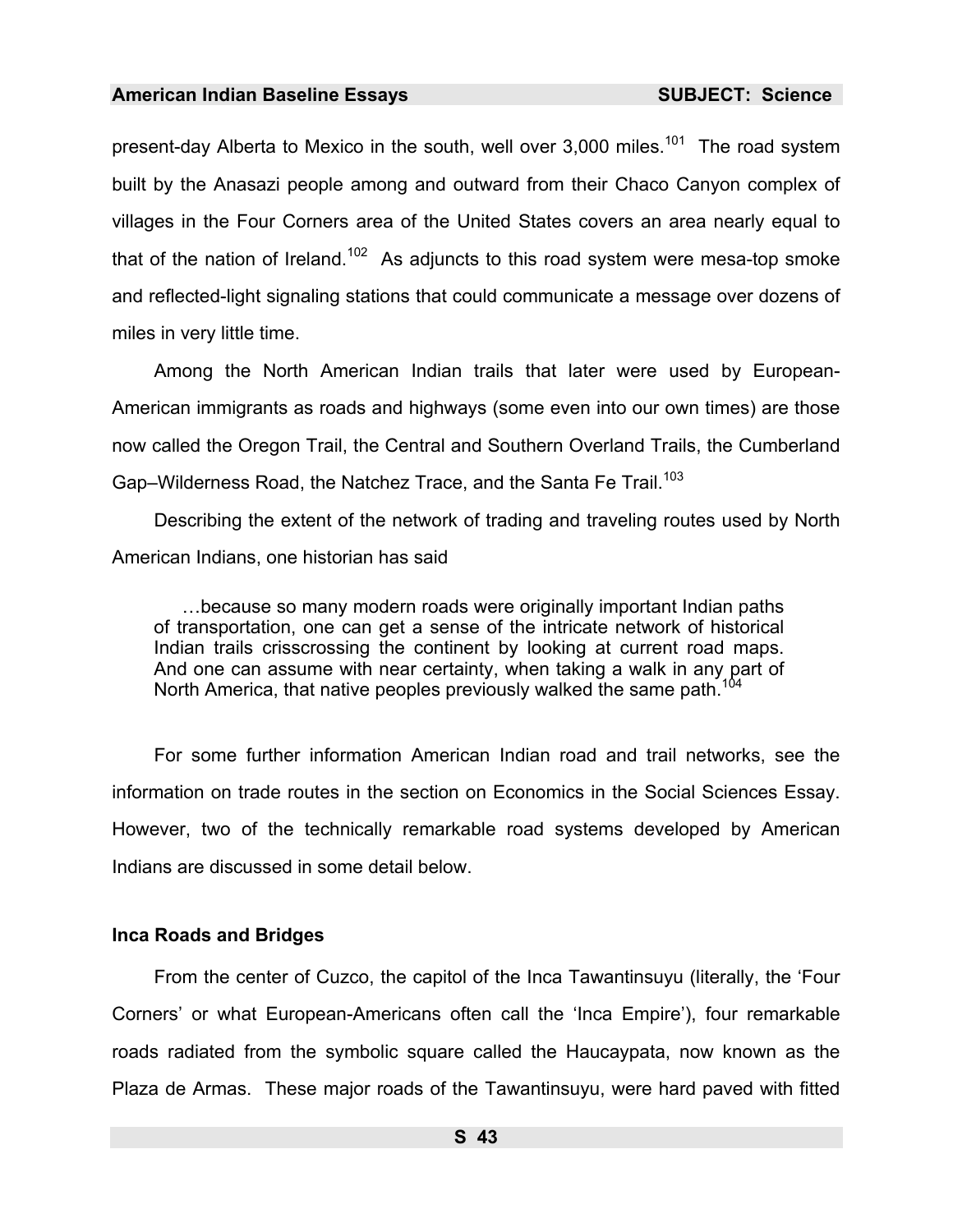stone surfaces. They ran northwest to Ecuador (the Capac Ñan or 'Royal Road'), southeast to Bolivia (the Collasuyo Road), southwest to the coast and Chile (the Contisuyo Road) and to the northeast over the Andes linking with the trading routes of the Amazon Basin (the Antisuvo Road).<sup>105</sup>

These roads thus formed the semicardinal axes of a great Medicine Wheel. This arrangement showed that the Inca thought of Cuzco as an especially sacred place. Cuzco was the social, intellectual and spiritual center of their world and was among the greatest of their huacas or sacred beings. To the Inca, Cuzco was something more than just a capitol city.<sup>106</sup>

Parallel to the main northwest-southeast axis of the Inca highland roads, a western coastal road was also built. It was interconnected to the highland arterial by lateral roads through the major valleys. These two main parallel roads each ran for approximately 2,250 miles.<sup>107</sup> The total known length of the Incan road system is about 14,000 miles.<sup>108</sup>

In the mountainous regions, the Inca engineers cut road tunnels through granite prominences to avoid dangerously steep slopes.<sup>109</sup> To span major gorges, they built suspension bridges of ropes, some with up to 22,000 feet of handmade rope. They used the same basic construction techniques utilized in making modern steel suspension bridges. They also built solid bridges with stone piers and wooden decking to cross narrower gorges or built pulley-operated gondola bridges.<sup>110</sup> Inca engineers raised their roads over marshes or flood-prone areas on causeways that were built with culverts to pass water under the roads without undermining them.<sup>111</sup>

All along the network of roads there were garrisons, lookout posts, stations for the system of chasqui runners (official carriers of messages and royal delicacies), toll booths at the bridges, and huaca shrines at all spiritually important points. Taken as a system, the construction, maintenance and administration of the Inca roads must be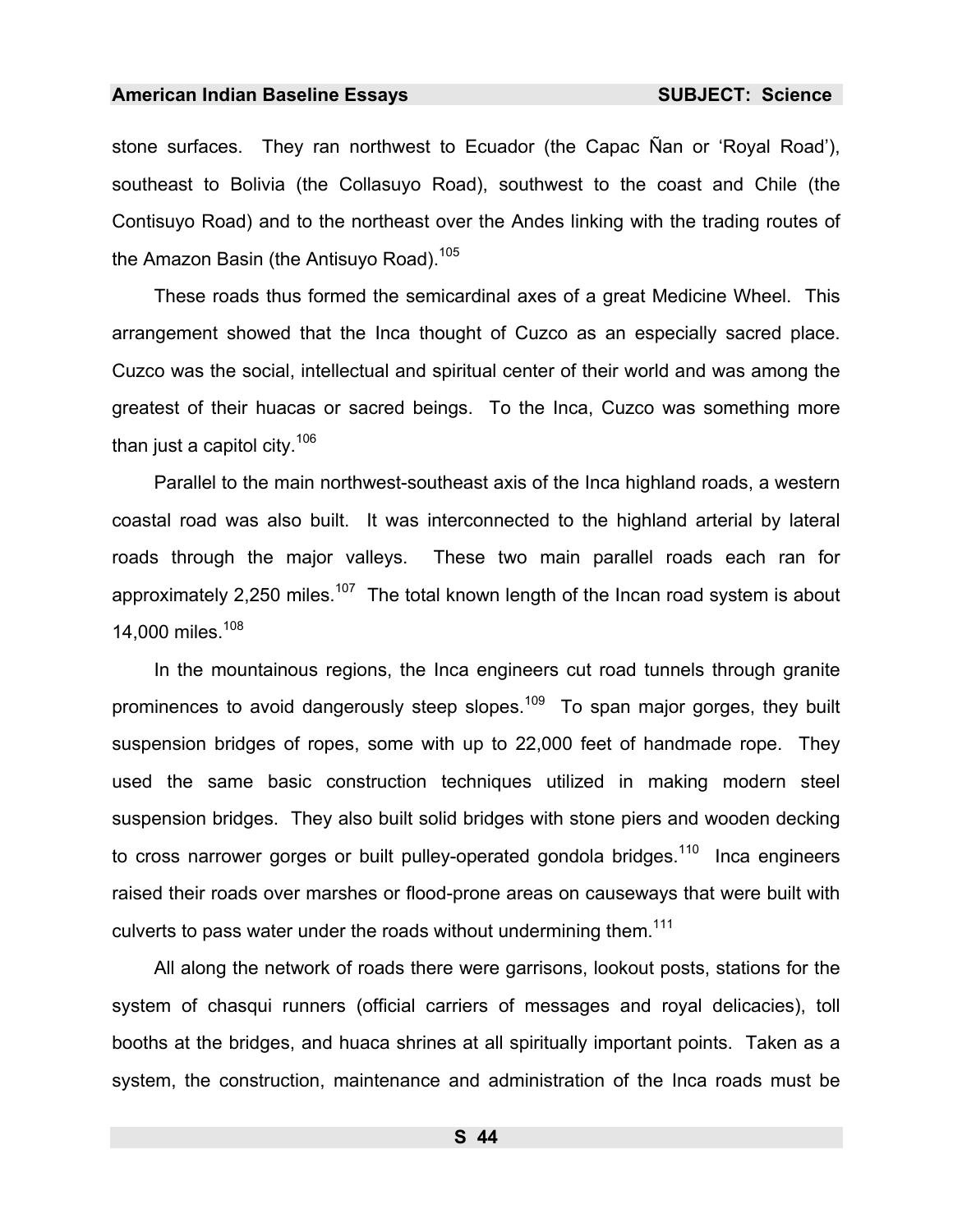considered one of the great feats of human engineering in the pre-industrial era, especially considering the incredibly demanding terrain of the Andean highlands.

## **Mayan Roads**

While not as extensive or spectacular a system as the Inca roads, those of the Maya in the Yucatán are of considerable technical interest in a historical sense. This is because the Maya mastered and extensively used the relatively advanced technique of concrete surfacing for many of the major roads connecting important cities and ceremonial centers in the Yucatán. As is mentioned in the Art Essay, the Mayan engineers and architects also eventually learned how to use concrete as a building construction material.<sup>112</sup> They prepared their concrete according to procedures still used today, using crushed, powdered limestone mixed with gravel and sand fill and water.

Notable examples of their c[onc](#page-986-10)rete roads are still found in a network centered on the Classic-era Yucatán center of Coba, established around 623 A.D. The Mayan road builders created their sacbeob ('artificial roads') from the center to outlying sites and villages by raising rubble-filled causeways from 2 to 8 feet above the surrounding ground, covering the sides with dressed stone blocks and the tops with their limestone cement. Widths at the road surface average about 15 feet and range from 12 to 32 feet.<sup>113</sup> Evidence shows that the sacbeob were planned and surveyed, running straight between cities for distances from less th[an](#page-986-11) one mile to as much as 62.3 miles, deviating in their course where necessary to connect to outlying towns and other sites. On one of these roads, archaeologists found a five-ton cylindrical stone road roller, used for packing the roadbed prior to paving, much as is still done in building concrete roads today.114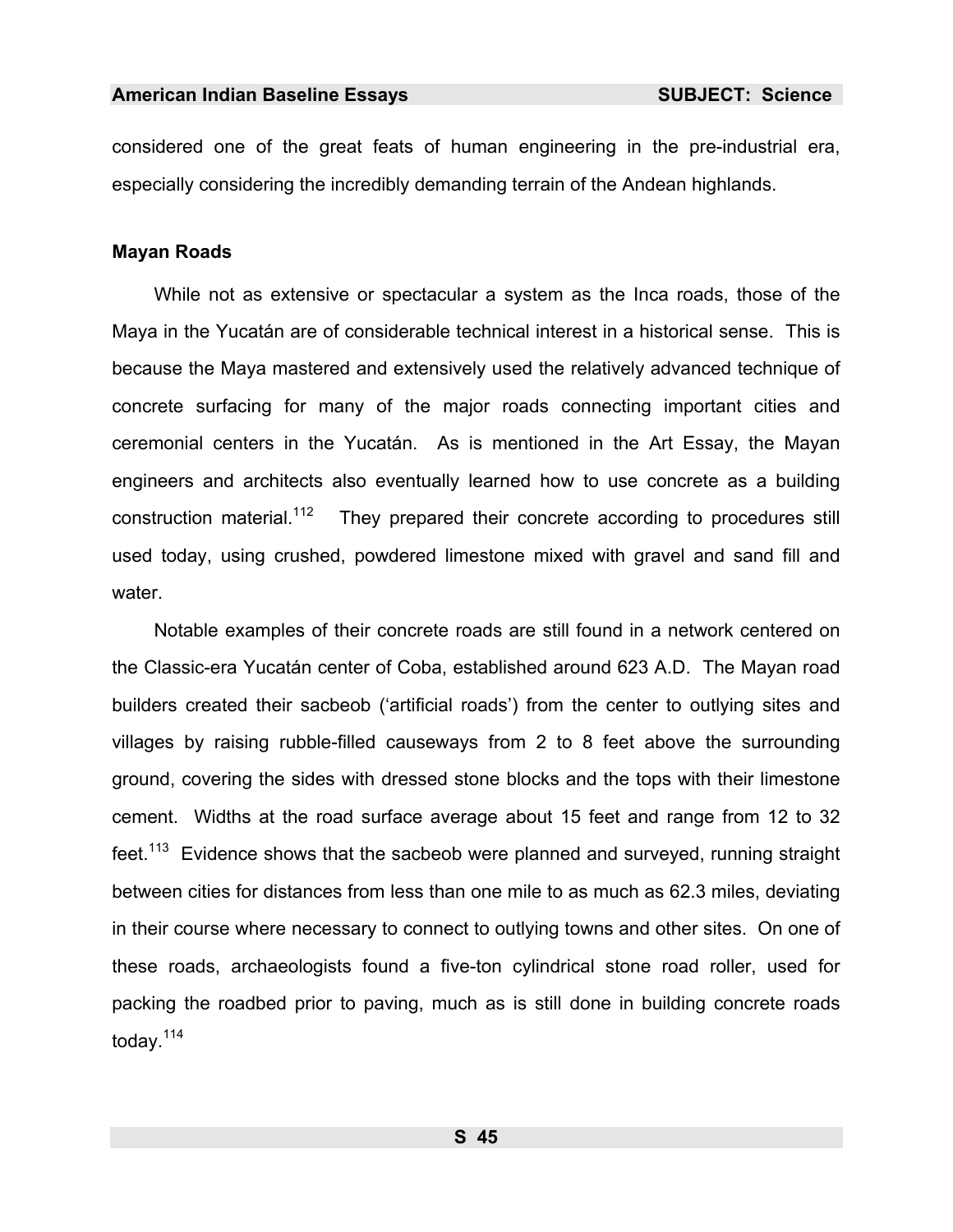## **Land Transport Technology**

In the [no](#page-986-1)rthern parts of North America, where climatic conditions keep snow on the trails for long periods each year, American Indians invented a number of unique forms of aids to winter travel. Snowshoes are the best known and most distinctive of these Indian inventions, but several forms of toboggans and sledges (some pulled by dog teams) also originated among the Indians and Inuit of the north. These devices played important roles in Inuit and Sub-Arctic Indian trade and travel and also served in the international era of polar exploration in the 19th and 20th centuries. Snowshoes, toboggans and sledges are still in use today for their traditional purposes and have been adopted by non-nativ[es](#page-986-12) for economic and recreational uses as well.

The dog- or horse-drawn travois frame for transporting heavy loads has already been mentioned above in connection with American Indian adaptations of horse culture.

Two other American Indian contributions to land transportation should be mentioned here. These take the highly personal form of footwear. Both have had lasting (sorry about the pun) influence on the design of modern footwear. The moccasin used by American Indians in much of North America set a pattern for comfortably shaped, lightweight, flexible, and breathable uppers that has come to dominate the international market for shoes. The South American Indian rubber soled shoe, mentioned elsewhere in this Essay, similarly inspired a radical transformation of the materials and techniques of shoe sole making. The [co](#page-986-13)mbination of these ideas and their elaboration by modern shoemakers has resulted in one of the most popular forms of footwear in the world today, the sneaker and its more expensive brother, the athletic shoe. Even more directly related is the modern boating shoe, which often explicitly takes on the form of a rubber-soled moccasin.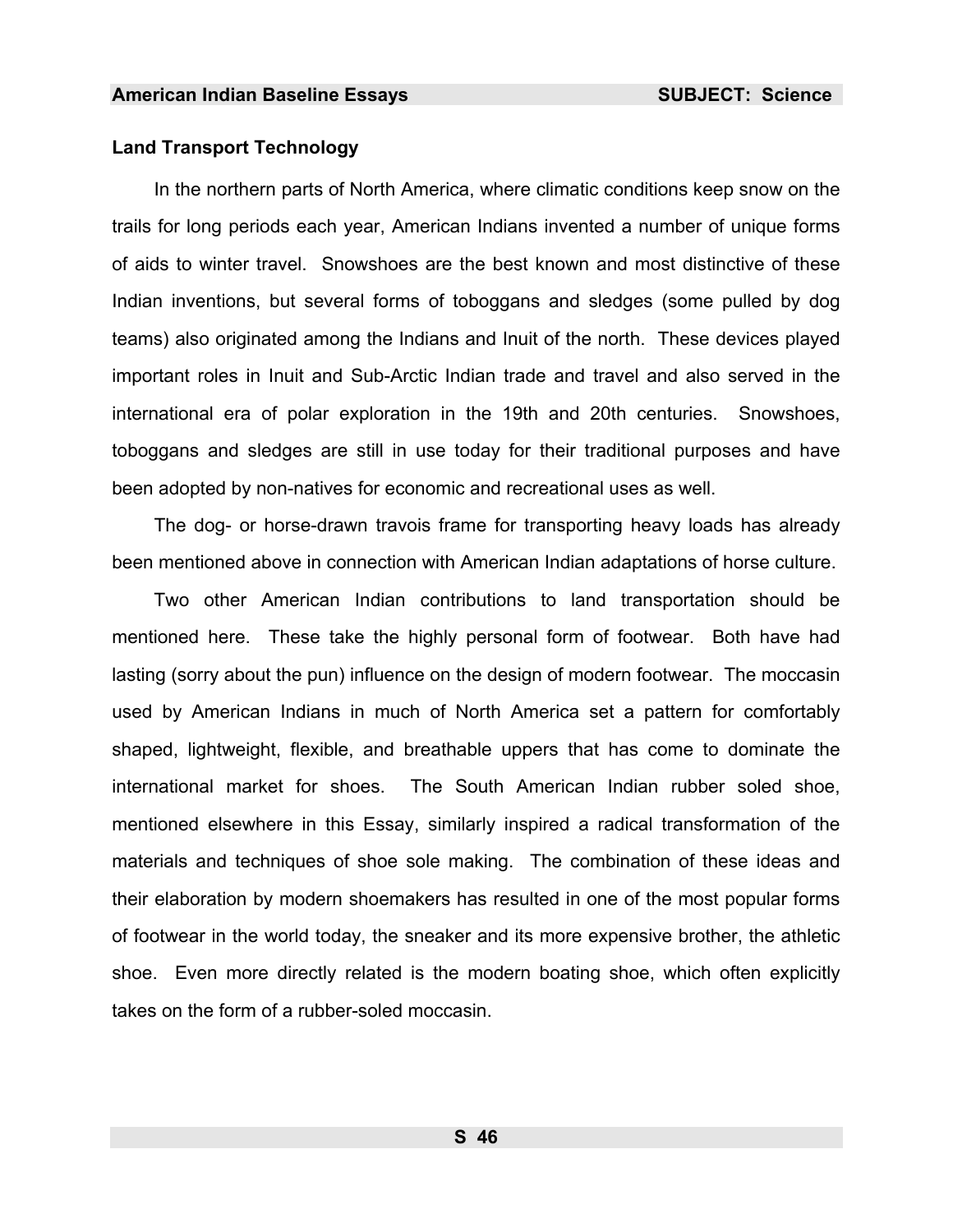## **American Indian Navigation and Vessels**

Coastal, riparian and lake-dwelling tribes on both American continents created a variety of types of boats. Some types are illustrated in the drawing on the following page. The ocean-going vessels were principally large log dugout canoes in many styles, [bu](#page-986-14)t others included such ingenious vessels as the plank-hulled boats of the Chumash in California as well as the skin-covered kayaks and umiaks of the Inuit and their relatives, the Aleut.<sup>115</sup>

Inland waters were home to smaller, shallow-draft dugouts and several other kinds of boats as well. Bark-covered canoes were popular in the Northeast for their light weight and easy portability between lakes and rivers. Hide-covered, round-bottomed 'bullboats' were favored on the Missouri River. Most of these craft were driven by single-bladed paddles. [I](#page-986-15)n the lakes and marshes of places as distant from one another as California and highland Peru, a number of tribes built canoe-shaped craft of dried reeds lashed together and usually propelled by poling.

The Northeastern Woodlands birchbark canoe and the Inuit kayak, recreated in modern materials, have become immensely popular as models for contemporary recreational and sporting vessels around the world. Naval architects who create modern sailing yachts also frequently employ the forms of canoe bodies and especially the rounded 'canoe stern' in their contemporary designs, a tribute to the efficiency and sea-kindly manners of th[es](#page-986-16)e American Indian designs.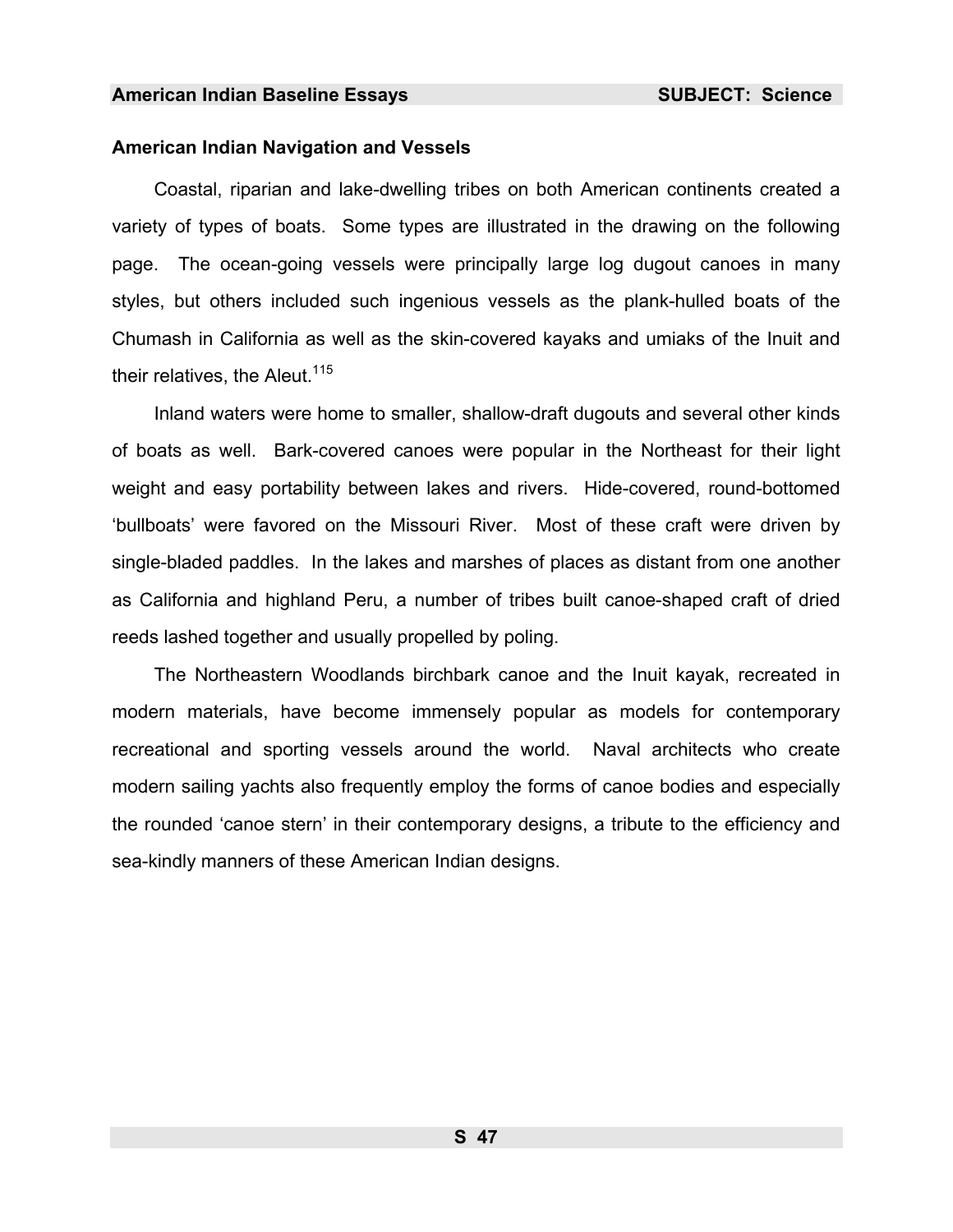

Several varieties of North American Indian vessels, as drawn by Molly Braun in Waldman, Atlas of the North American Indian.

We have learned from studies of trade artifacts that there were extensive networks of coastal and trans-Caribbean trade carried out by the Arawak, Carib and the Putun Maya in large dugout canoes with as many as 25 paddlers.<sup>116</sup> These sealanes extended thr[ou](#page-986-17)ghout the Greater and Lesser Antilles islands of the Caribbean and touched the coasts of northern South America and the southeastern United States.

The Putun Maya, in particular, were very active sea traders in the 9th and 10th centuries along the coasts of the Yucatán and what are now the Mexican states of Tabasco, Campeche and Veracruz.<sup>117</sup>From their center on Cozumel Island, the Putun Maya combined militarism, mass production and marketing techniques with their skill as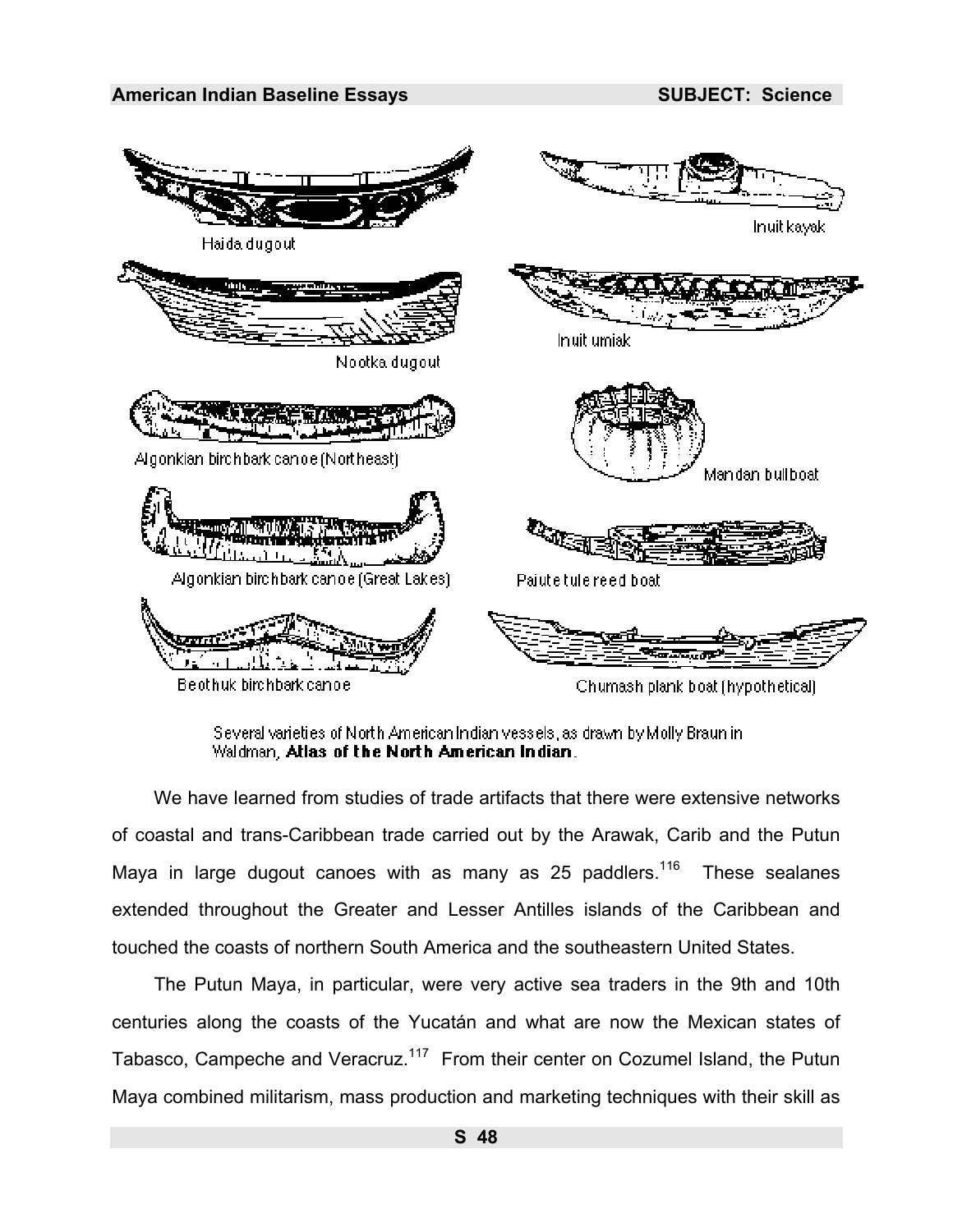mariners to become immensely influential in the power vacuum that resulted following the fall of the major Maya and Toltec centers in the period between 900 - 1156 A.D.<sup>118</sup> They are known to have established themselves in the Valley of Mexico and in the highland Maya regions. The Putun Maya are thought to have carried Toltec cultural elements (and perhaps some of the Toltec survivors, possibly including the exiled leader Quetzalcóatl Topiltzin himself) into the Maya homeland.<sup>119</sup>

On the western coast of South America and probably extending up to the shores of Mesoamerica, Ecuadorian traders carried on a similar linking function between the economies and cultures of the two regions. Some traits thought to be of Olmec origin appear on the northern coast of Peru as early as 1500-700 B.C., although it is not certain that they arrived by boat-borne coastal trade.<sup>120</sup>

Between 500 B.C. and 500 A.D., a culture known as the Bahía appeared on the Ecuadorian coast. They possessed considerable mastery of water craft and offshore travel, to judge from cultural remains found on islands 25 miles off the coast and along the coast as far as southern Peru. There is also evidence from pottery and masks that the Bahía culture had established extensive maritime contacts with Mexico, apparently by direct sailing in the open ocean and not through coastal voyaging.<sup>121</sup>

It is thought that later water-borne contacts from Ecuador introduced metallurgy skills into Mesoamerica through the Zapotec homeland of Oaxaca, probably around 800-900 A.D.  $122$  We know little about the craft used by the Ecuadorian navigators; the Mochica culture to the south is known to have used reed boats by around 200 A.D.<sup>123</sup>

On the southern California coast, the Chumash built a type of boat that was exceptional by American Indian norms. Formed of planks that were drilled to accept lashings of sinew or plant fibers, these boats w[ere](#page-986-18) waterproofed by a coating of naturally-occurring asphalt. These vessels were capable of voyages between the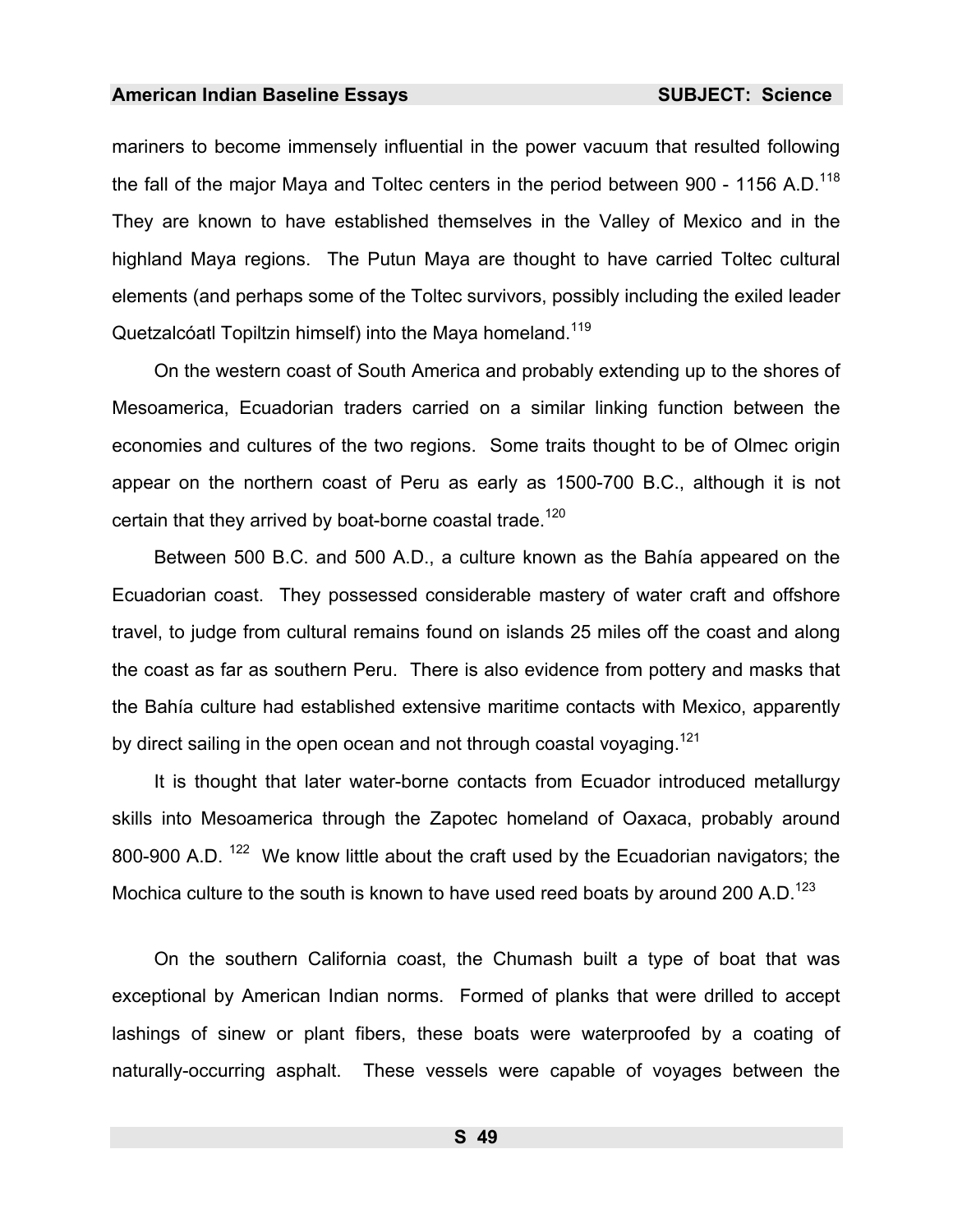mainland and the Chumash settlements on three of the Santa Barbara Channel Islands lying 25 miles and more off the coast.<sup>124</sup>

Further north, several styles of dugout canoes were carved by craftsmen on the Pacific coast from northern California to Alaska. It is recorded that some of these craft reached 60 feet in length.<sup>125</sup> Their craftsmanship was of a remarkably high standard. Hilary Stewart quotes the diary of Rev. Charles Moser, a missionary in the Haida country during the early 20th century, as saying:

All the work is done without instruments to go by or measure; yet most of these Indian canoes are so true and so well shaped and proportioned that not e[ven](#page-986-19) an expert could detect the least flaw or imperfection.<sup>126</sup>

Variations in the uses, styles and sizes favored by the tribes which produce them make most of these Northwest canoes distinctive. Some are small, relatively flat, 'shovel nosed' river canoes. Others are high-prowed, large, whaling canoes for use on the open seas. Others, with substantial beam and freeboard, were freighters; one example is known to have a displacement capacity of 5 tons.<sup>127</sup> Some of the variations and techn[iqu](#page-986-20)es of Northwest coast canoe manufacture are illustrated in Hilary Stewart's outstanding volume **Cedar**. Interested readers are strongly urged to consult this beautiful and informative work.

The Aleut of Alaska and their relatives, the Inuit of the circumpolar regions of Canada, Greenland, Alaska and Siberia, built extremely seaworthy vessels from waterproofed hides of marine mammals stitched tightly over bent and lashed driftwood frames. The decked and sealed kayak design was generally used by a single hunter, who would hunt seals and sea otter from the small vessel. The design enabled the craft to withstand an inadvertent or deliberate capsize (the so-called 'Eskimo roll') and right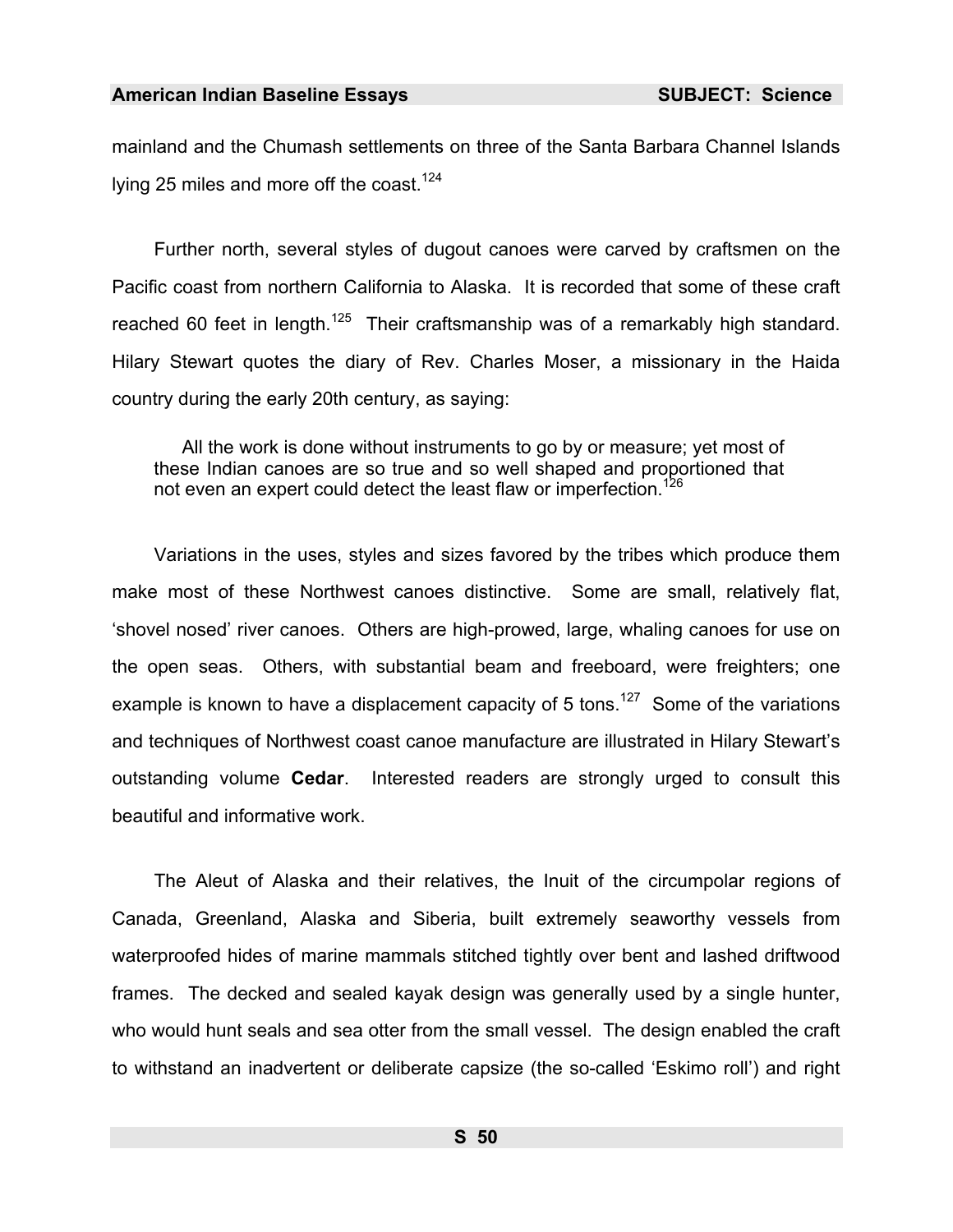itself with the aid of the paddler's double-ended paddle. The larger, open umiak design was used to move a family from place to place, to hunt whales, or to engage in long distance freight trading – Inuit from Alaska regularly paddled umiaks across the Bering Sea to attend the great trade fairs of their Siberian relatives.<sup>128</sup>

In the Northeastern woodlands of what became the United States and Canada, American Indians formed extremely lightweight canoes out of birchbark. This thin, water-[resi](#page-986-21)stant material could be peeled from the trees in wide strips. These panels of bark were sewn to lashed wooden frames in a variety of shapes including the oftdepicted high-prowed, double-ender form. Overlapping ends of panels and stitch holes for the lashings were often sealed with a glue made of tree resins. The Beothuk people of Newfoundland and the neighboring coasts near the Gulf of St. Lawrence used birchbark canoes of a more seaworthy design to cross their more expose[d A](#page-986-22)tlantic coastal waters (see illustrations above).

While somewhat prone to puncture damage, these Northeastern Woodlands canoes served well on the numerous portages between the rivers and lakes of the region. Together, these made up a great wat[erw](#page-986-23)ay network that supported an equally extensive trade network. The [can](#page-986-24)oes could be readily repaired from the widelyavailable birch trees, so the light weight of this material more than offset its fragility.

The trade networks made possible by these canoes, as well as the Indians' knowle[dge](#page-986-25) of the routes, were later of inestimable value to the early European fur traders and explorers in the Northeast. The French particularly adopted the Indian techniques of travel quickly, although not without trepidation as the historian James Axtell has reported.<sup>129</sup>

Finally, Indians on the rivers of the Great Plains made occasional use of skincovered bullboats (of a circular design similar to Welsh and Irish coracles) as a means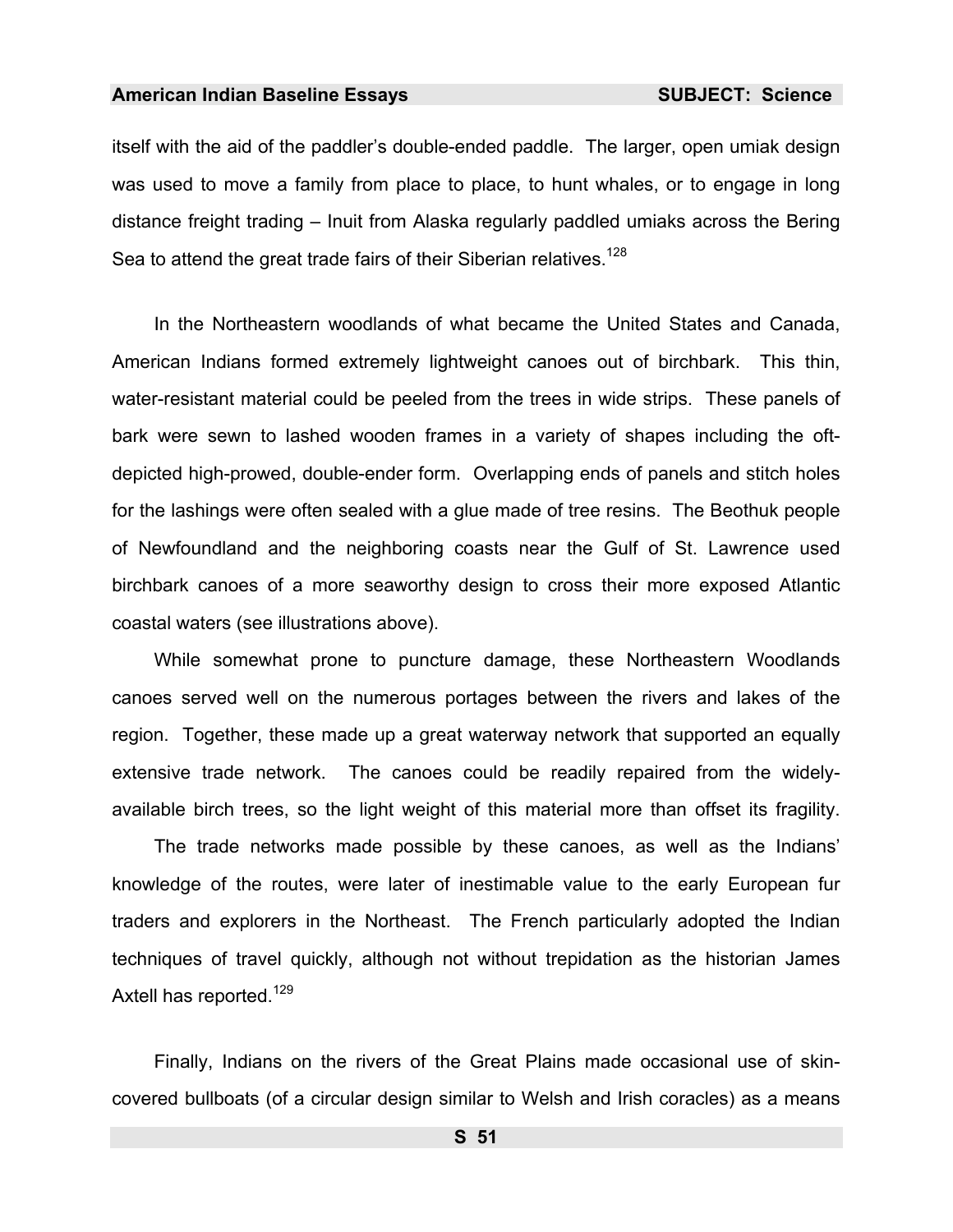to cross rivers too deep and broad to swim. $130$ 

## **Urban Design**

In a statement on the urban component of contemporary Latin American culture, Michael Olien once offered the observation that urban development there "predates much of the urban development in Europe".<sup>131</sup> This comment was probably not intended to overlook the European urbanization of classical times, which occurred at about the same time as the rise of urban centers in the Western Hemisphere. Rather, Olien noted a break in the development of the older centers and the long delay in creation of new urban centers throughout most of Europe during the several centuries following the collapse of the Roman Empire in the European west.

Only a very few cities in Europe had a population near or greater than 50,000 at the time of Contact with the Americas. About 10% of the European population is thought to have lived in the larger cities then. The cities and countryside were just beginning to rebound from the demographic decline that the 'Little Ice Age' and plagues of the 14th century had forced upon Europe.<sup>132</sup>

One result of this long hiatus in European urbanization was that the Spanish (who were among the most urban of European peoples in the 9th through 18th centuries<sup>133</sup>) were astonished at their first encounters with the major cities of Mesoamerica. As testimony, consider the words of the soldier/diarist Bernal Díaz del Castillo, who marched with Cortés into Tenochtitlan on the eighth of November 1519. Tenochtitlan, with its twin city of Tlatelolco, was the Aztec capitol and one of the newest of American Indian cities at that time. Díaz recorded the Spaniards' reaction to the sight of such an urban setting:

During the morning, we arrived at a broad causeway and continued our march towards Iztapalapa, and when we saw so many cities and villages built in the water and other great towns on dry land and that straight and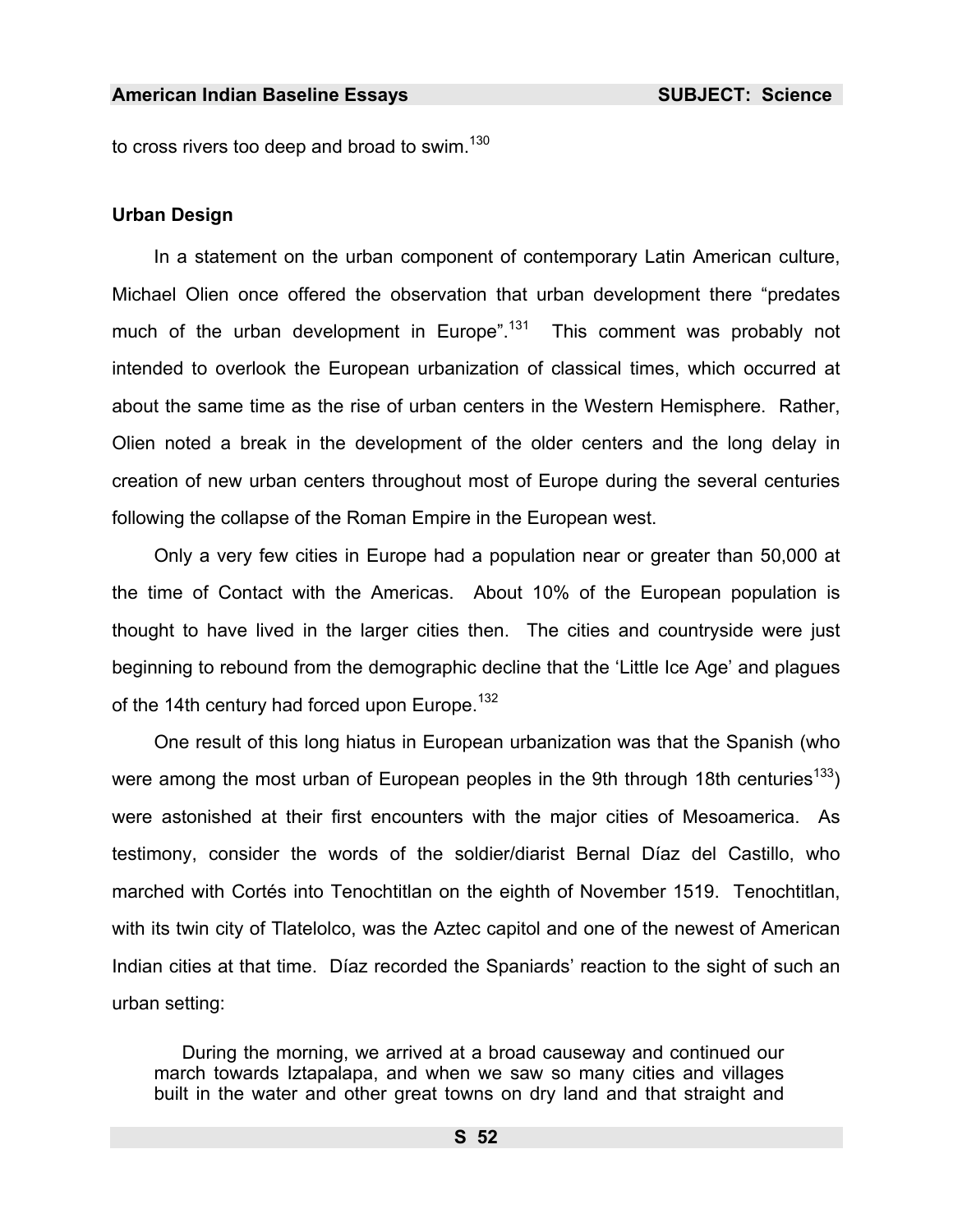level Causeway going towards Mexico, we were amazed and said that it was like the enchantments they tell of in the legend of Amadis, on account of the great towers and cues and buildings rising from the water, and all built of masonry. And some of our soldiers asked whether the things that we saw were not a dream.<sup>134</sup>

Yale archaeologist Michael Coe, in describing what the Aztec capitol was like in 1519, noted that the Spanish conquistadors who had been to Venice compared Tenochtitlan to that Italian city, each with a mixture of canals and streets to carry the traffic of a great urban center. At that time, Tenochtitlan encompassed 20 square miles and boasted a population estimated between 200,000 and 300,000 people, making it five times the size of contemporary London and one of the largest cities in the world.<sup>135</sup> When the first true American city, Teotihuacan, was at its peak of development one thousand years earlier, it was larger than contemporary imperial Rome.<sup>136</sup>

How was Tenochtitlan built? The Mexica (later known as 'Aztec') completed their migration into the Valley of Mexico in the early 14th century. They were granted the right to live on a pair of marshy islands by their local sponsor and overlord, Tezozomoc of the Tepanec kingdom of Atzacapotzalco, the most powerful state in the Valley at that time. The spot had been pointed out to the Aztec by their god Huitzilopochtli. They began their settlement by employing two techniques of urban development worked out by the creators of the city of Teotihuacan fourteen centuries earlier.

The first of these was the chinampas technique. The Aztec dredged lake-bottom mud and mixed it with reeds cut from the surrounding marshes. This mixture was used as landfill. The two small islands were rapidly expanded and anchored with willows planted around the peripheries. New, artificial islands could also be created by this technique in the shallows of the lake margins. Several soon were, with canals left between islands for access by canoes.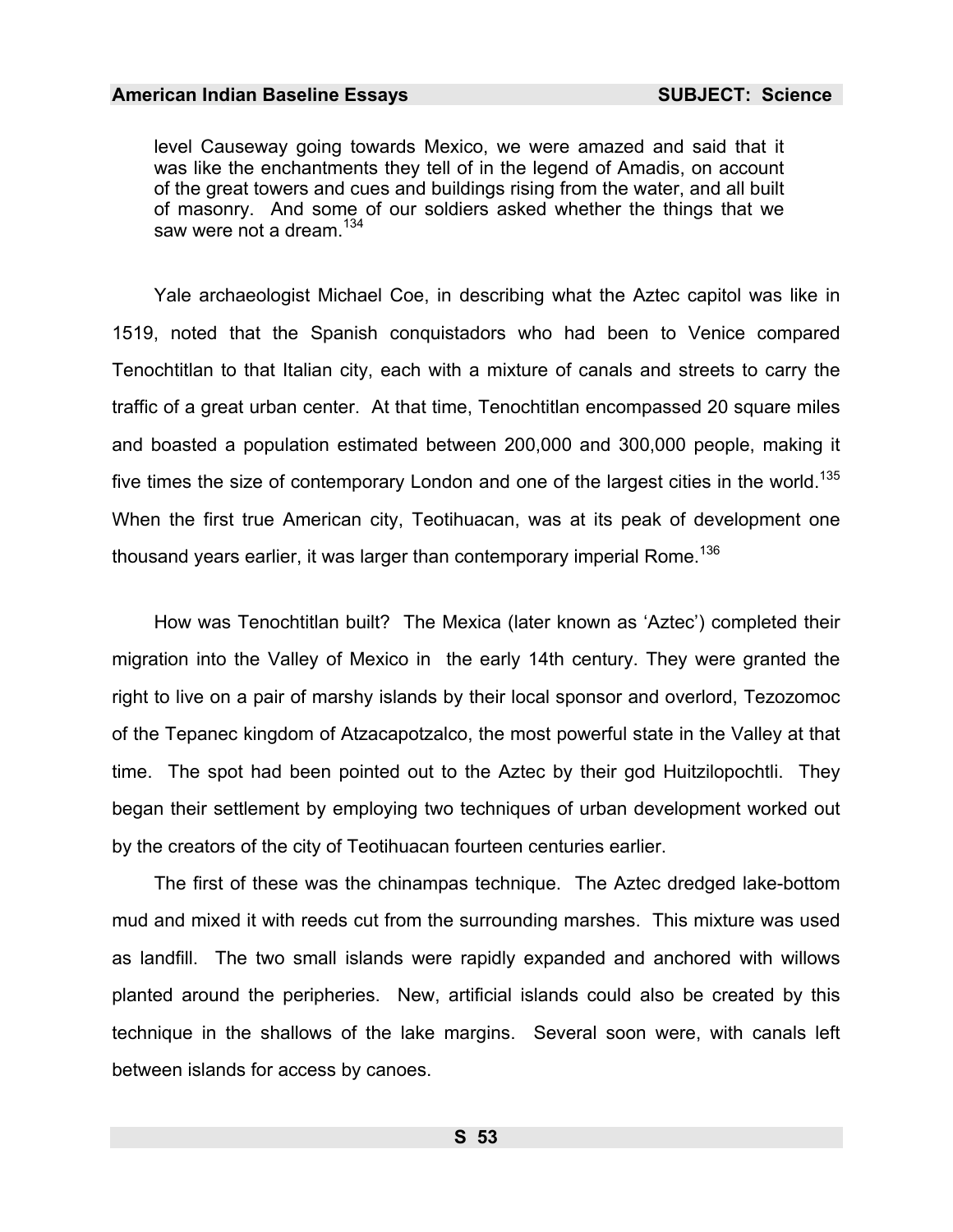At first, the chinampas were used for agriculture to support the Aztec economy. As their acreage expanded and the Aztec also began to solve the political problems of living among more powerful neighbors who controlled access to wood and stone, they began to bring these more durable materials to their settlement. Hauled overland and barged on canoes, stone and wood came to serve as the foundations of their apartments, temples and pyramids.<sup>137</sup> This process greatly accelerated as the Aztec began independent military subjugation of their neighbors after 1428.

The second urban design technique borrowed by the Aztec from the heritage of Teotihuacan and the later Toltec capitol of Tula was the laying out of their twin cities of Tenochtitlan and Tlatelolco on a rectangular grid pattern. According to Dr. Coe, the Teotihuacanos were the first people in the Western Hemisphere known to have used this technique, employing it as early as 50 A.D. They gave a regular alignment of the grid to 15° 25´ east of true north, which Coe takes as evidence that the planners also possessed sophistication in surveying techniques.<sup>138</sup> The planners of the Aztec capitol followed this principle of grid design, adapted to a transportation network that mixed canals and streets, as has already been noted.

The first Spanish witnesses were amazed by Tenochtitlan partly because they came from a nation that had no large cities that evidenced such mastery of regularized design, as Michael Olien notes:

The idea that a town should be established according to a preconceived plan was, therefore, foreign to the Spanish. Houses, streets, and alleys were built in a haphazard fashion in the fifteenth century Spanish community. The first New World Spanish settlements were established in a similar haphazard manner. In these early settlements on the Caribbean islands, little attention was given to the choice of sites, resources, or community plan.<sup>139</sup>

What the Spanish witnessed in the Western Hemisphere may well have prompted them to recover the urban planning knowledge of European antiquity, particularly that of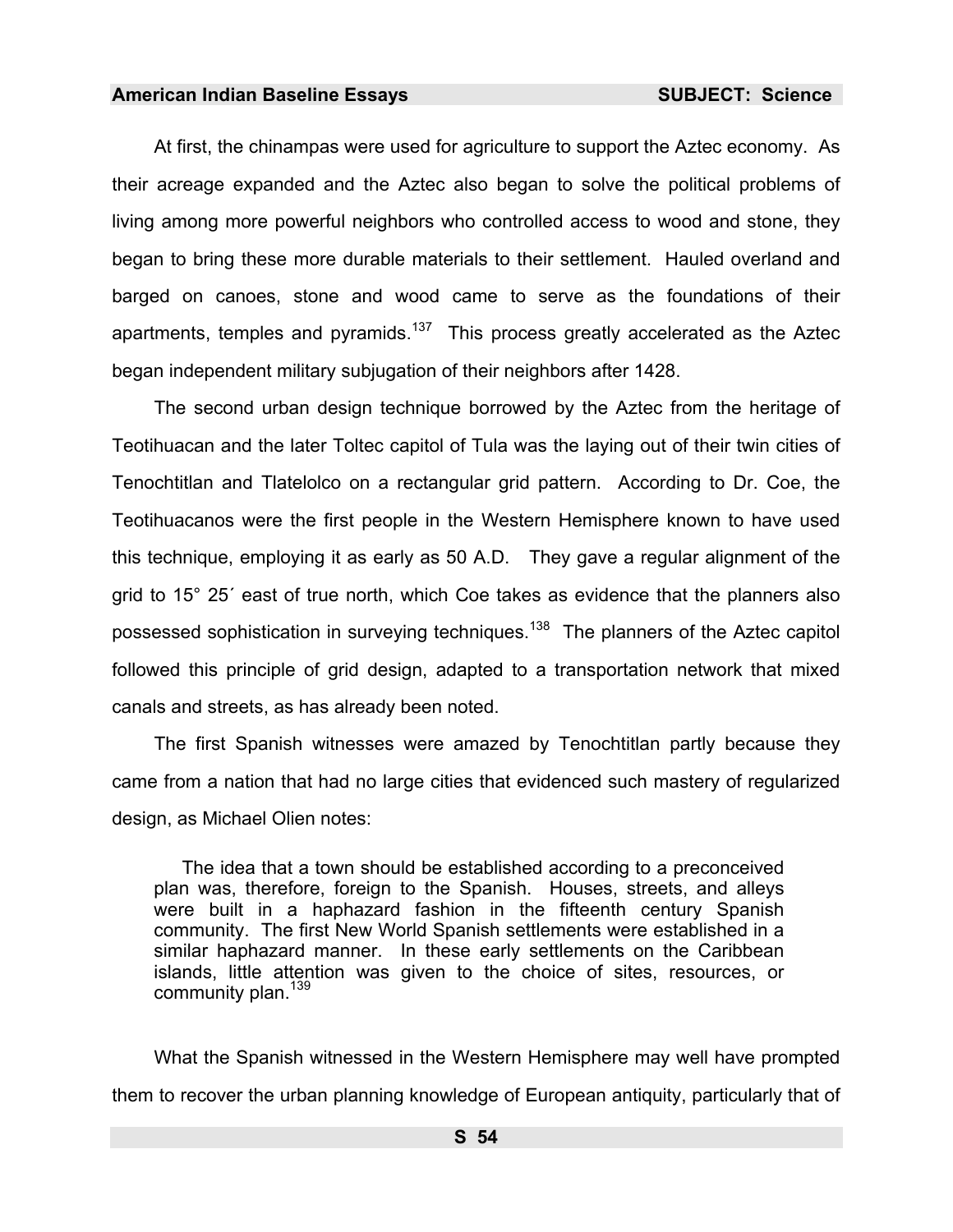the Roman architect Vetruvius, whose guidelines for city development became embodied in Spanish royal edicts for colonial building after 1550.<sup>140</sup>

Other American Indian cultures outside of Mesoamerica also made some use of the grid design urban plan and also regular alignments of buildings and temples. Notable examples were some of the Iroquois and Algonkin stockaded villages of the Northeast and some of the towns and ceremonial centers of the several 'mound-builder' Mississippian cultures of the Mississippi Valley and the Southeast. John White, governor of the failed English colony of Roanoke Island off the shore of modern North Carolina, made a well-known drawing of part of the main village of the Secotan people that shows some of these features as they existed in the late  $1580s$ .<sup>141</sup>

Various American Indian cultures also used other regular planning forms in laying out their towns, villages and camps. One interesting example was that of the Archaic Era cultural center in northeast Louisiana now called Poverty Point. Poverty Point was a trade center which flourished between 1400 and 1100 B.C. It was one nucleus of a pre-agricultural civilization that arose in 3000 B.C. and extended its influence from the Gulf Coast to the conjunction of the Mississippi and Arkansas Rivers for two and a half millennia.

This town occupied an area of one square mile and was laid out on six concentric, semicircular mound terraces that became successively higher from the center outward. As illustrated on the following page, it had four avenues which radiated outward through the terraces from two points on either side of a central ceremonial plaza.<sup>142</sup>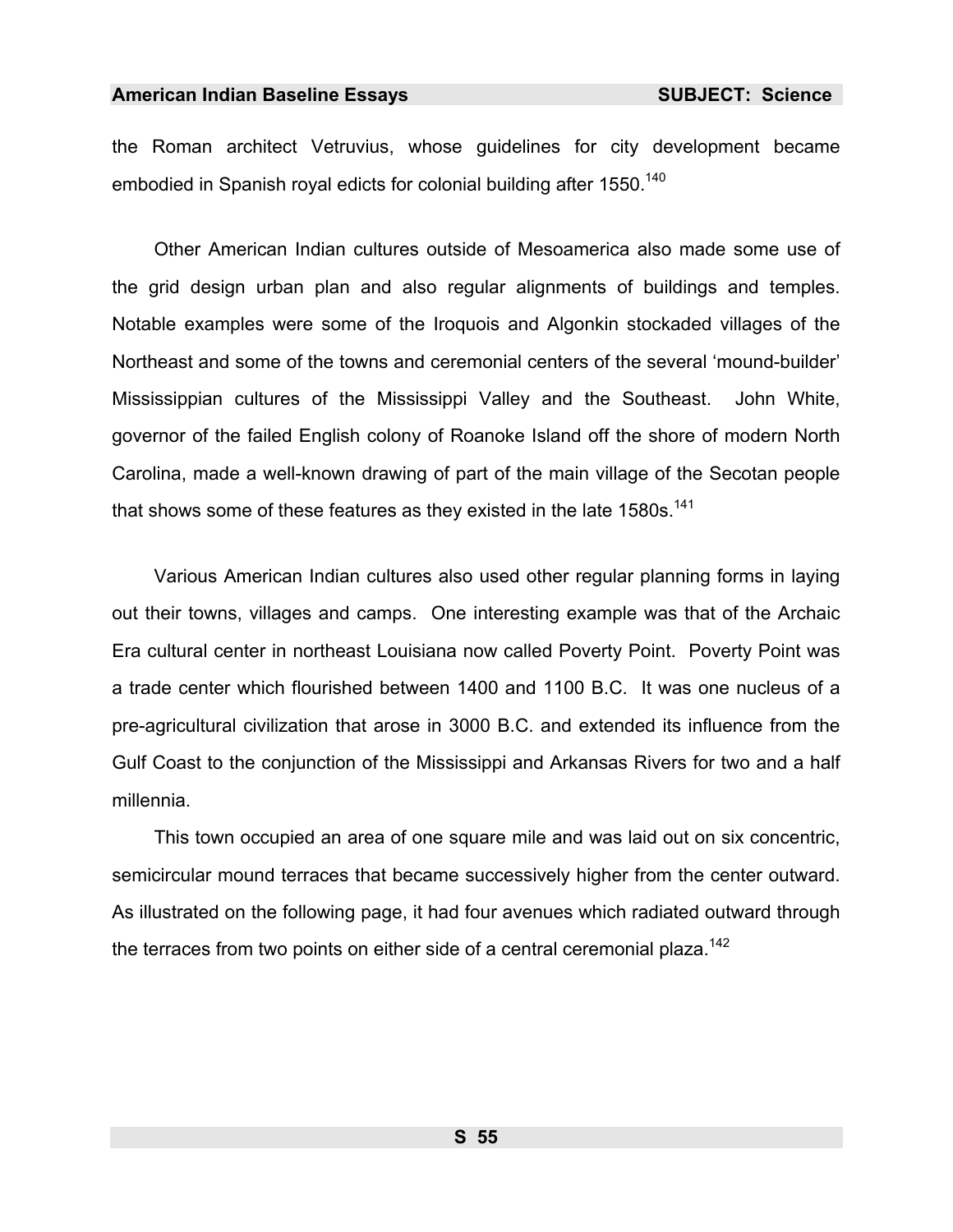

Urban Plan of the Archaic Era trade center called Poverty Point in northeastern Louisiana. Homes are located on the six raised, semicircular terraces surrounding the central plaza. A temple mound arises outside the terraces to the right of center. The Mississippi and Arkansas Rivers meet in front of the town.

after an illustration in Kopper, **The Smithsonian Book of North American Indians**.

Another geometrical settlement form, the Medicine Wheel, is most familiar from its use by many tribes of the Great Plains in the horse era and today. The[ir tr](#page-986-26)ansportable lodges or tipis are traditionally set up by the women (men may help raise the poles) in a circular form with an opening usually facing east. The circular arrangement has profound spiritual meaning and serves to harmonize the community with the surrounding forces of the cosmos, which are conceived as operating in circles. The gap to the east opens the circle of the people to the illuminating wisdom and physical light which dawns in that direction each day.

The organization of the Inca capitol of Cuzco was analogously divided into a sacred and symbolic Medicine Wheel (Four Quarters of the World) by the intersection of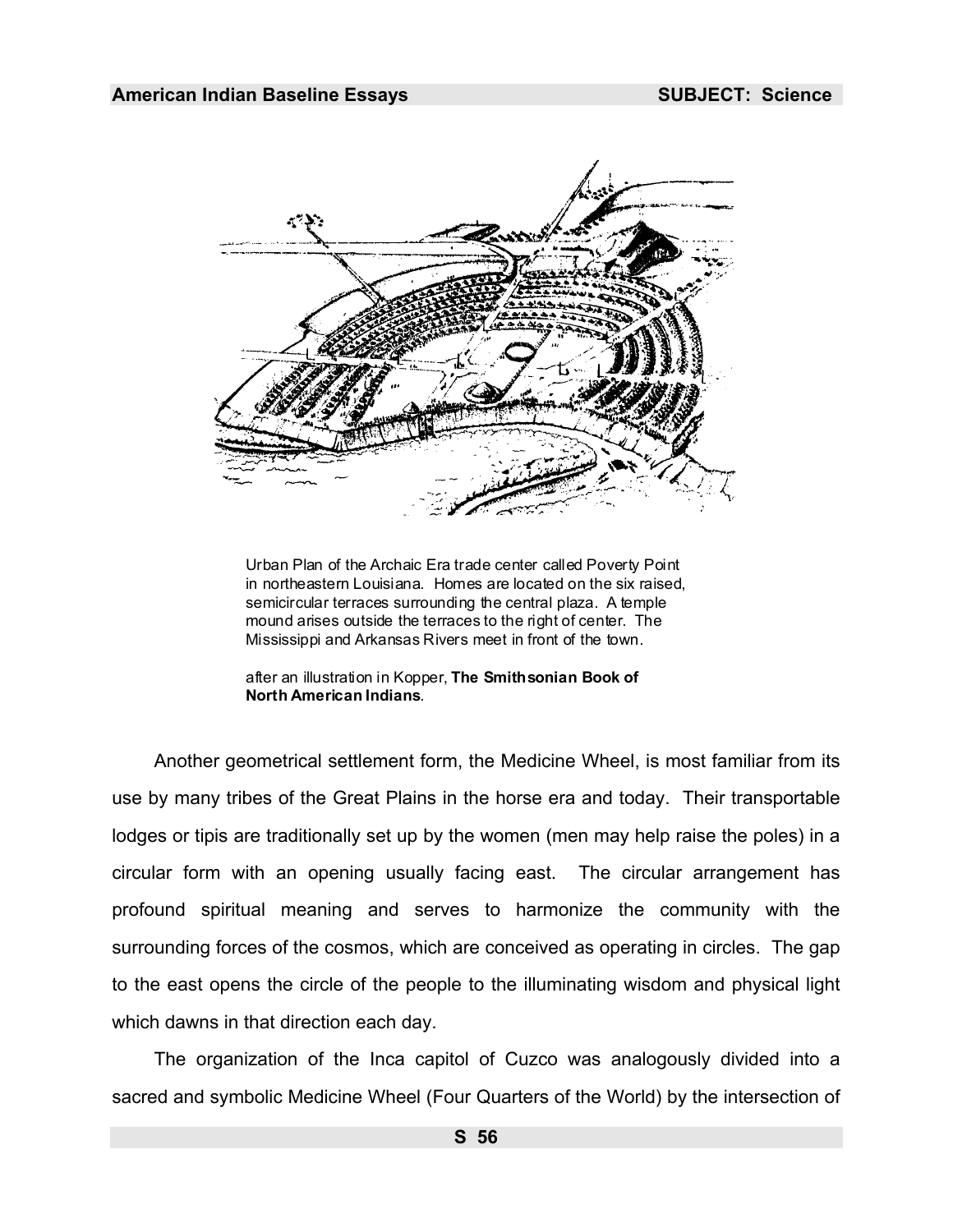the major highways of the Empire at its central square. These highways, as noted earlier, were approximately oriented to the semicardinal Four Directions. This urban design formed the city of Cuzco as a huaca or spiritual being.<sup>143</sup>

Not always as regular in plan but indicative of some of the ways in which American Indian peoples adapt their communities to their surroundings [are](#page-986-14) the towns of the Pueblo peoples of the American Southwest. Built by six major cultures in a number of distinctive styles over the past millennium, the distinctive 'apartment house' blocks of dozens of ruined and active communities are located in southern Ut[ah](#page-986-27) and Colorado, eastern Arizona, and throughout New Mexico down into the State of Chihuahua in Mexico.

[Ex](#page-986-22)amples of abandoned pueblos include the spectacular Anasazi sites of Mesa Verde, Colorado and the Chaco Canyon complex in New Mexico. The 800-room Pueblo Bonito is the largest and best known of the Chaco Canyon pueblos, but there are ten other major towns and an undetermined number of outliers in the Canyon.

Living communities of the modern Pueblo peoples who descended from the earlier Hohokam, Sinagua, Mogollon, Salado, and Anasazi cultures include the Hopi and Tewa towns on three prominences of Black Mesa in Arizona. Oraibi is the oldest continuously inhabited community in the United States; other Hopi and Tewa pueblos on Black Mesa are Shipaulovi, Shungopavi, Mishongnovi, Hano, Sichomovi, Walpi, Hotevilla, and Bakabi. There is the beautiful pueblo of Acoma – sometimes called 'Sky City' – and that of Zuni, both in New Mexico. The Tewa communities of the upper Rio Grande valley in New Mexico include the well-known San Ildefonso, Santa Clara, and San Juan [Pu](#page-986-28)eblos. There are other pueblos, ruined and living, too numerous to exhaustively list here.<sup>144</sup>

Each pueblo reveals something of the insights and techniques used by its founding people to create a distinctively appropriate human habitation in each particular locale.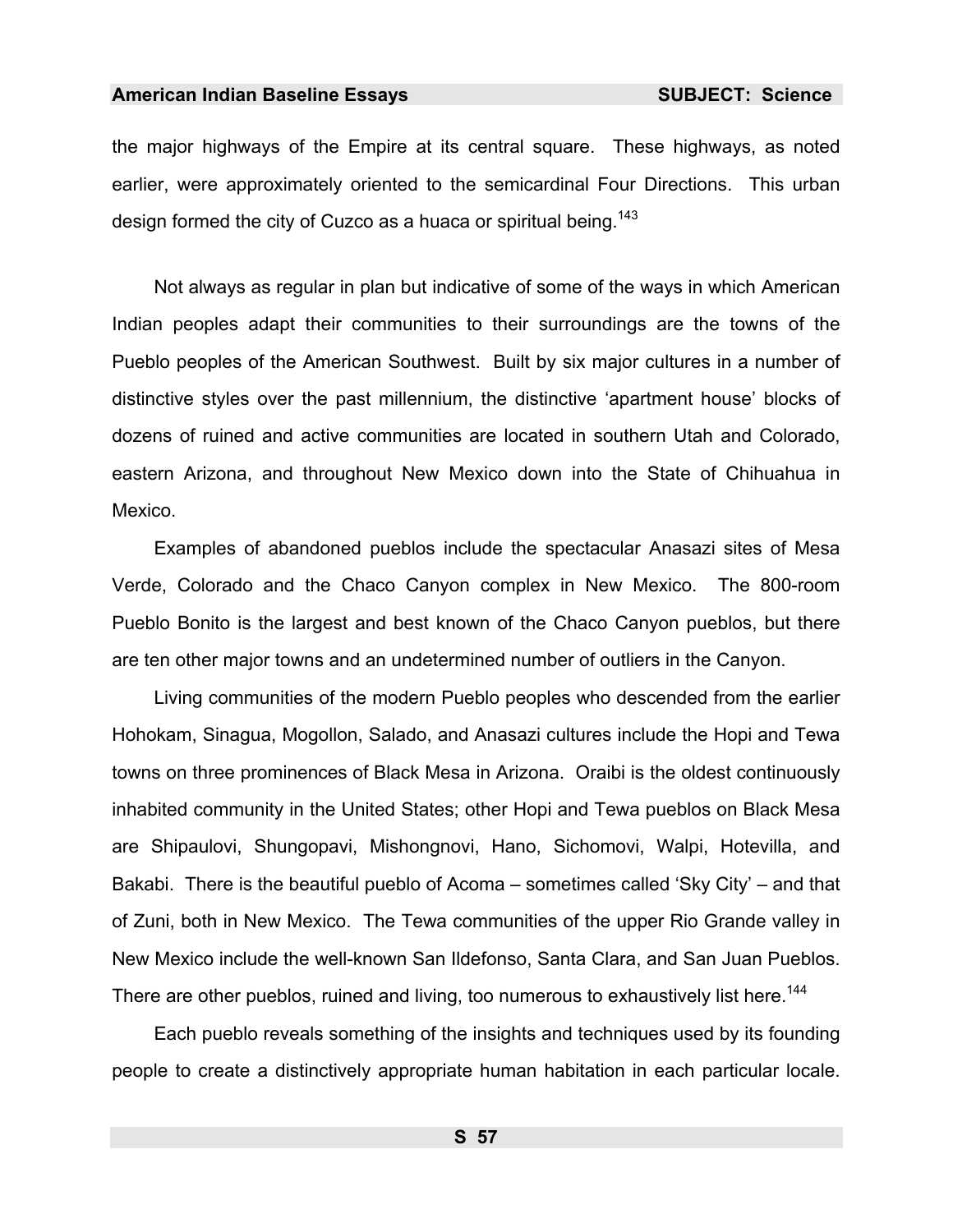Sun exposure, wind directions, water availability, thermal control, access and means of defense – the unique considerations and solutions found at each place can be discerned by thoughtful minds. Even good quality photographs [or](#page-986-29) maps of the sites which appear in many sources can suggest much of how and why each came to have its distinctive character. The architecture and town plans of the pueblo communities are worthy of study and reflection for anyone interested understanding some traditional American Indian solutions for effective urban development.

### **MINING SCIENCE AND TECHNOLOGY**

American Indians made use of a wide range of minerals for tools, building materials, and pigments. There were some cultures that made little use of stone, developing horn or bone implements instead, particularly in the earliest times about which we have any knowledge. However, it is generally true that most Indian cultures were fully expert in lithic (stone) technology. This technology included pebble and cobble tool making, surface mining and quarrying skills and, in certain parts of the Americas, metal mining knowledge.

In some places, American Indians also practiced the surface collection of petroleum for various uses. Jack Weatherford and other authors have recorded the contribution of American Indians to establishing uses for asphalt and other petroleum products. Their oil pits in Pennsylvania became the birthplace of the modern American oil industry.<sup>145</sup> There and elsewhere, surface seeps of petroleum were developed and exploited for medicinal purposes. In Pennsylvania alone, over 2,000 oil pits were dug by various tribes to promote the collection of petroleum.<sup>146</sup>

American Indians developed petroleum jelly from these sources by com[binin](#page-986-30)g olefin-bearing hydrocarbons with methane (natural gas) to make a salve for treating burns and open wounds. After obtaining metal tools in trade from Europeans, some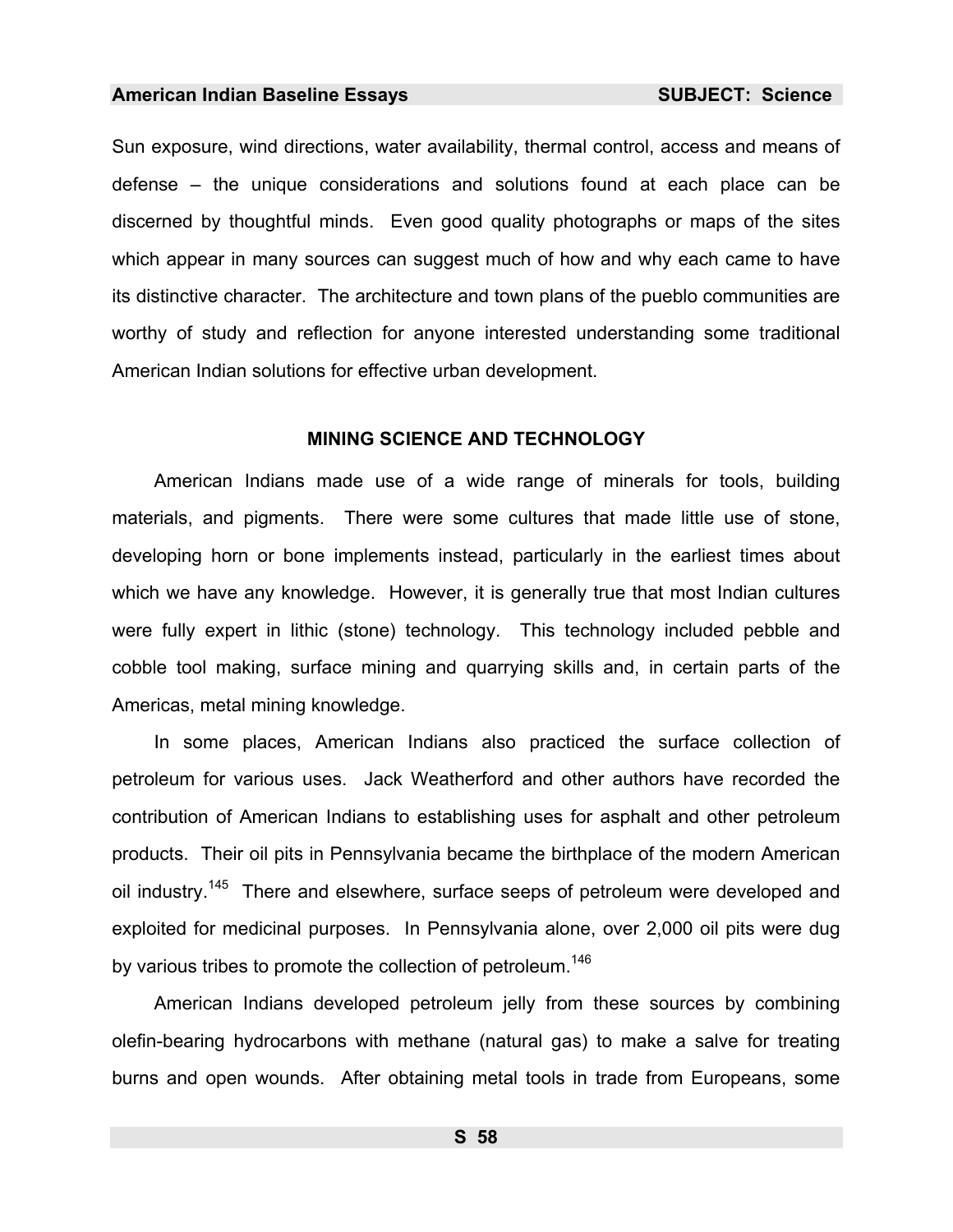tribes used petroleum jelly as a lubricant and preservative, in contrast to the less effective animal fats employed as a grease by the Europeans.<sup>147</sup> As noted above in the section on Navigation and Vessels, the Chumash in California also developed the use of asphalt (the heaviest fraction of petroleum) as a waterproofing material for their plankhulled boats. It is thought that some of this asphalt came from the famous tar pits at LaBrea ans well as from seeps near Santa Barbara.

Stone quarrying for building materials was practiced chiefly in Mexico and in the urban regions of South America. Basalts appear to have been the most commonly quarried building stone, to judge from the remaining Indian buildings and the materials salvaged from them by the Spanish to build colonial-era structures. These basalt building stones, sometimes of several tons each, were split by use of stone and wood wedges, drills and hammers, then shaped and dressed by hammering, pecking and grinding with other stone tools. In the north, some quarrying of stones used for art and ceremonial purposes (for example, catlinite for pipe bowls, and soapstone for pipes, lamps and small carvings) took place at the few locations where these relatively soft minerals could be reached by surface mining techniques.

In Mexico and the mountainous regions of South America were the primary American Indian cultures that developed metal minin[g sk](#page-986-31)ills. They principally mined for the copper and tin ores used to make bronze for tools and ornaments. It is thought that they and the copper-using cultures of Alaska and the upper Midwest obtained most of their ores by working stream ('placer') deposits. Laborious cutting into surface veins of ore in hard rock was usually resorted to only if placer deposits were inadequat[e o](#page-986-0)r unavailable. Most gold, in the places where it was gathered by Indians at all, was obtained similarly.

After the Conquest, South American Indians contributed their metallurgical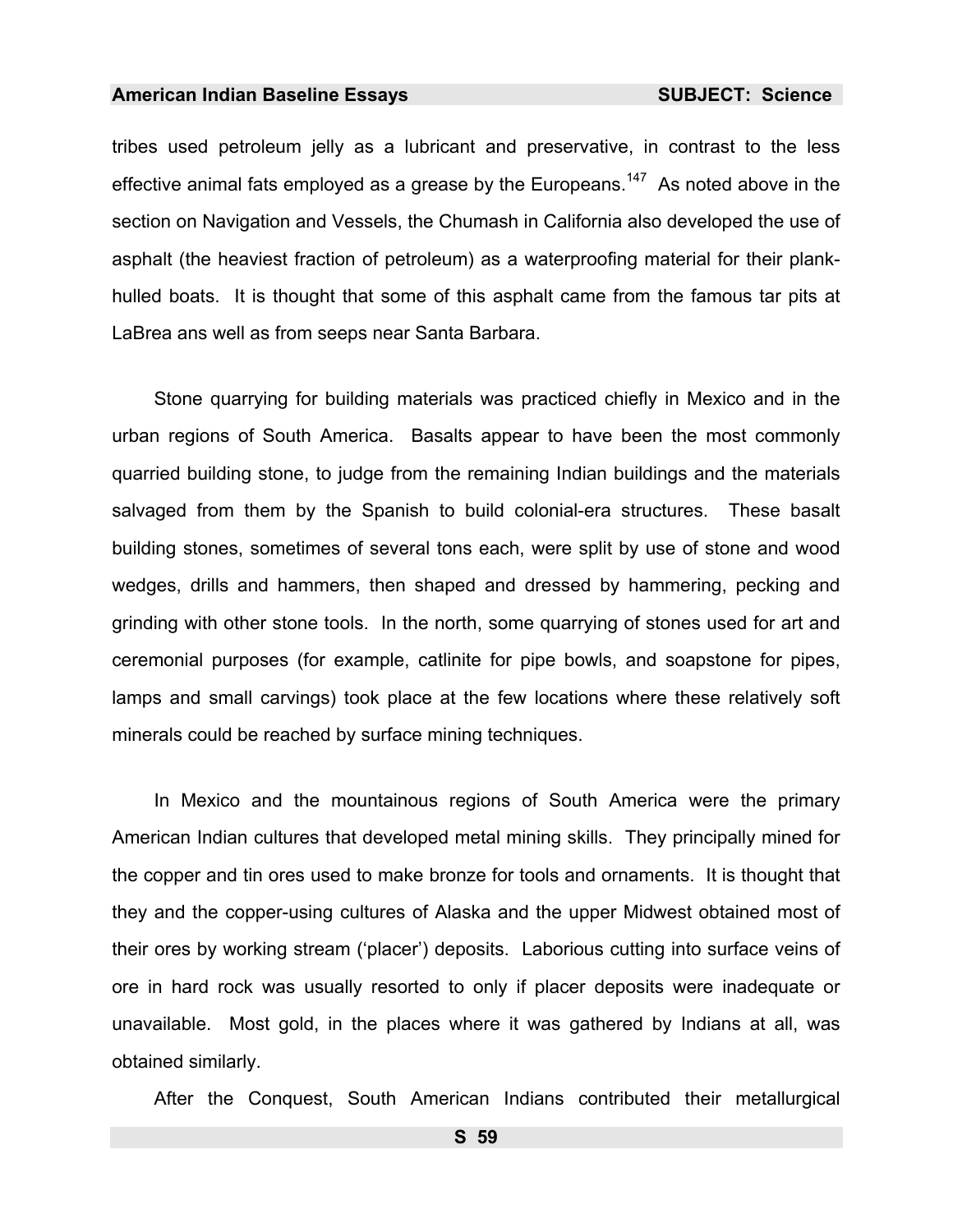knowledge to the world by demonstrating their smelting technology, which worked at high elevations where the imported Spanish technology did not. These Indian master metalworkers and miners also soon improved the European mercury amalgamation technique so as to raise the efficiency of extracting silver from ore.

Indian mining technicians and metalworkers further improved imported European machine technology beyond its original level by developing ore-crushing machines and automated coin-minting machines that were an advance over those used in Europe. The interaction of Indian and European miners during the era of forced labor resulted in a great development of mining technology. This synthetic knowledge base was the precursor to later metallurgical developments in the modern industrial era.<sup>148</sup>

### **MEDICAL SCIENCE AND TECHNOLOGY**

The contribution of American Indian peoples to medical practice has been particularly extensive in the field of pharmacology. Many Indian cultures' distinctive, holistic world views and unique experien[ce a](#page-986-32)nd relations with the plants, minerals, animals, and spiritual powers of their respective environments provided the foundations for these contributions.

Guided by a holistic worldview, American Indian healers have united their understanding of many facets of human psychology, physiology, pharmacology, biochemistry, nutrition, surgery, and religion into a cohesive, interrelated, organic system of knowledge about life and its processes. Much of this medical knowledge is based upon generations of empirical research, one of the foundations of science. Some of the results of this painstaking 'trial-and-error' effort by American Indian healers led to medical treatments of lasting, proven efficacy.

However, the theoretical explanations of this system generally do not resemble those of modern European-American scientific medicine. In many respects, the

**S 60**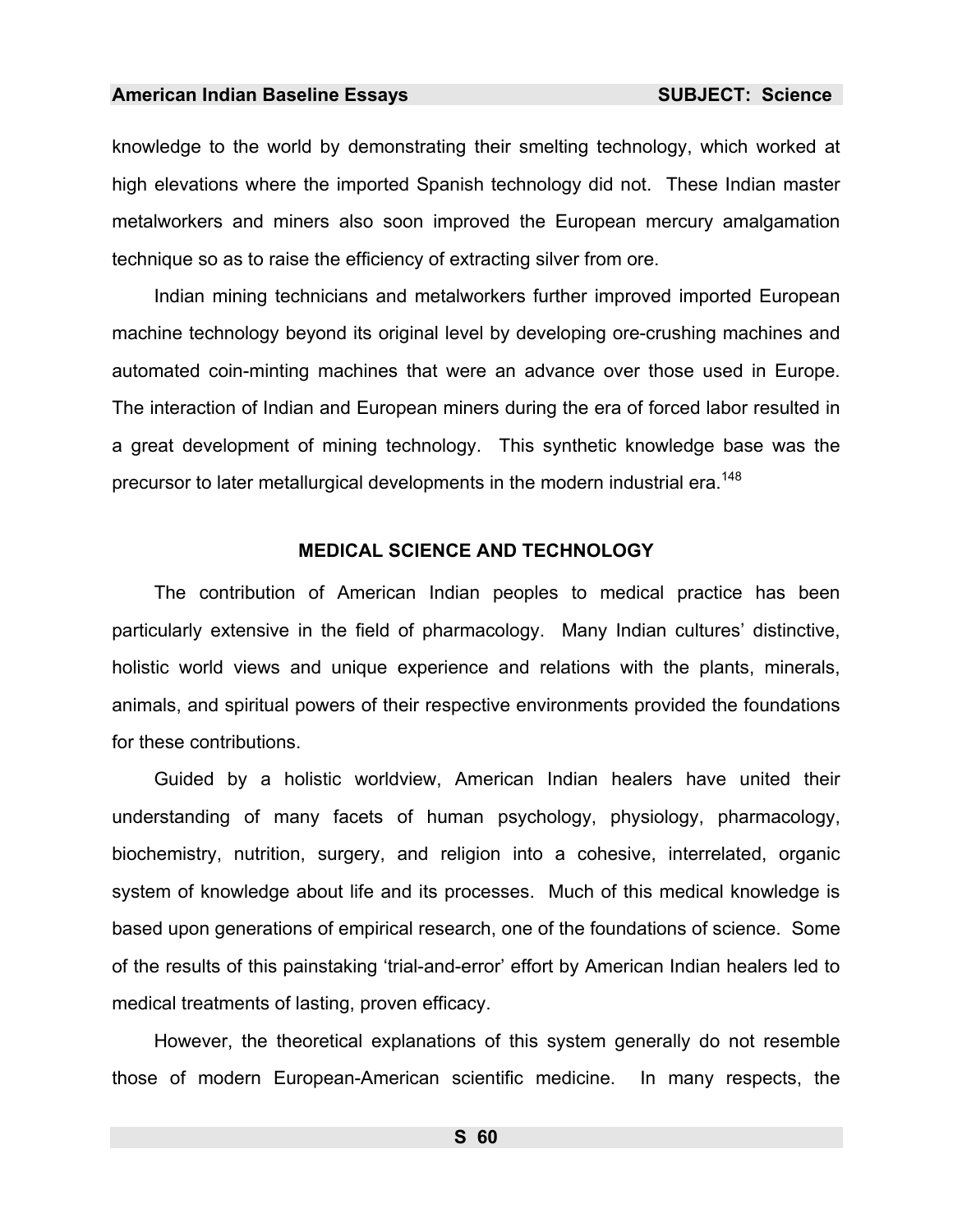traditional Indian systems of medical theory were just as predominantly religious and pre-scientific as were most European medical theories at the time of Contact and for the following two or three centuries.<sup>149</sup>

On balance, available evidence suggests that at the ti[me o](#page-986-33)f Contact, some of the American Indian cultures had developed a superior knowledge of effective drug remedies and had made a few advances in surgical and psychotherapeutic techniques while having no particular advantage in scientific medical theory as compared to other cultures in the world of the late 15th century.

One well-known example of holistic American Indian systems of knowledge is the integration of botanical, religi[ous,](#page-986-34) psychological and medical thinking that is involved in traditional American Indian usage of tobacco.<sup>150</sup> The ceremonially-controlled use of this potentially addictive plant emphasize[d i](#page-986-35)ts beneficial aspects as a facilitator of conversation and negotiation. In important public matters, tobacco served as a guarantor of truth. This derived from its function as a messenger between humans and the spirit world. Tobacco was also valued for medical uses as a mild sedative, as an emetic, and for its germicidal properties. (This latter does not imply that American Indian doctors had a developed germ theory of disease, but merely indicates that they understood that the juice of the plant would forestall or treat infections in open wounds.)

Tobacco's deleterious effects were generally kept in check by the customs controlling the manner and occasions on which it was smoked,. It was not regarded by American Indians as a health problem so long as it was not indulged in continually or to excess. So cohesive was the Indian system of social, spiritual and medical conventions concerning the use of tobacco that much of this knowledge passed intact into Europe during the early years of tobacco's entry into the customs, folklore, and commerce of the Eastern Hemisphere.<sup>151</sup> Many Indians view it as regrettable that modern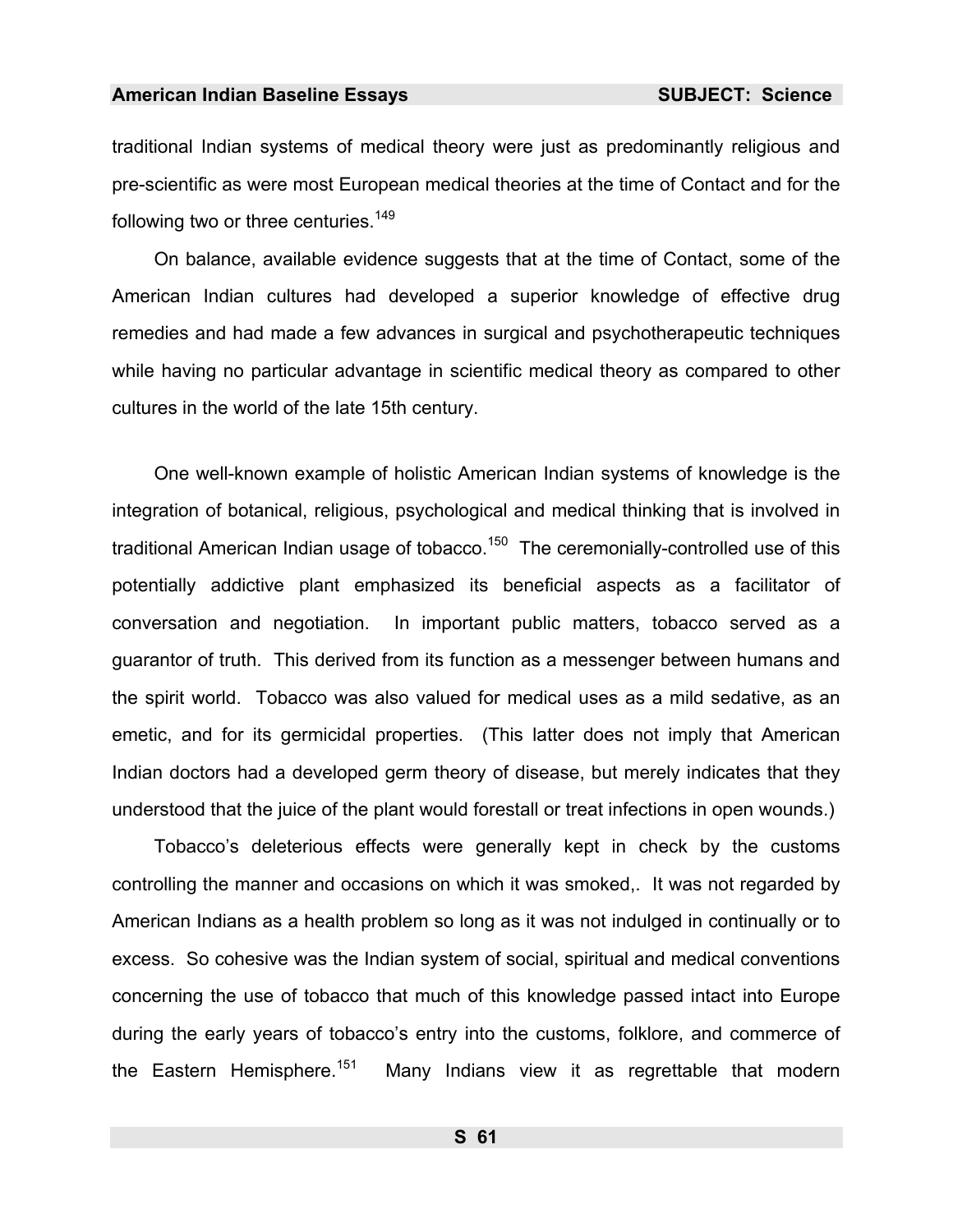commercialization of tobacco around the world has made this plant into a major health problem.

During the historical period of Contact between American Indian and non-Indian cultures, Indian doctors who understood the native plant medicines and who had much experience treating disabling physical injuries repeatedly demonstrated their skills to the immigrants. While scorned by numerous colonial writers, the Indian doctors and healers often proved themselves to the European newcomers as effective practitioners, frequently better than the few doctors who came over from Europe. Virgil Vogel devotes [an e](#page-986-36)ntire chapter of his book **American Indian Medicine** to documenting the "Services of Indian Doctors to Whites."

Most early communities of European-American immigrants lacked trained physicians and pharmacists of their own. For example, of the 26 Harvard College graduates known to have practiced medicine in New England before 1700, only two had medical degrees.<sup>152</sup> Until western-trained doctors became more numerous, American Indian medical practitioners were often the only specialists available for a time to immigrants in many frontier communities. This situation persisted from the 17th through the early 20th centuries. This remained true of many rural communities in areas long since passed by the frontier.

A number of examples of the work [of](#page-986-26) the Indian doctors among the immigrants have been recorded. One early 20th century physician stated that "in frontier medicine much, one may even say most, of the settlers' knowledge in regard to the treatment of traumata has been bodily copied from the Indians."<sup>153</sup> The following men and women are among the American Indian doctors whom Vogel documents to illustrate the geographic and temporal range of Indian medical practice among the immigrants:

• Dr. John Lederer, a German surgeon, reported to the Governor of Connecticut in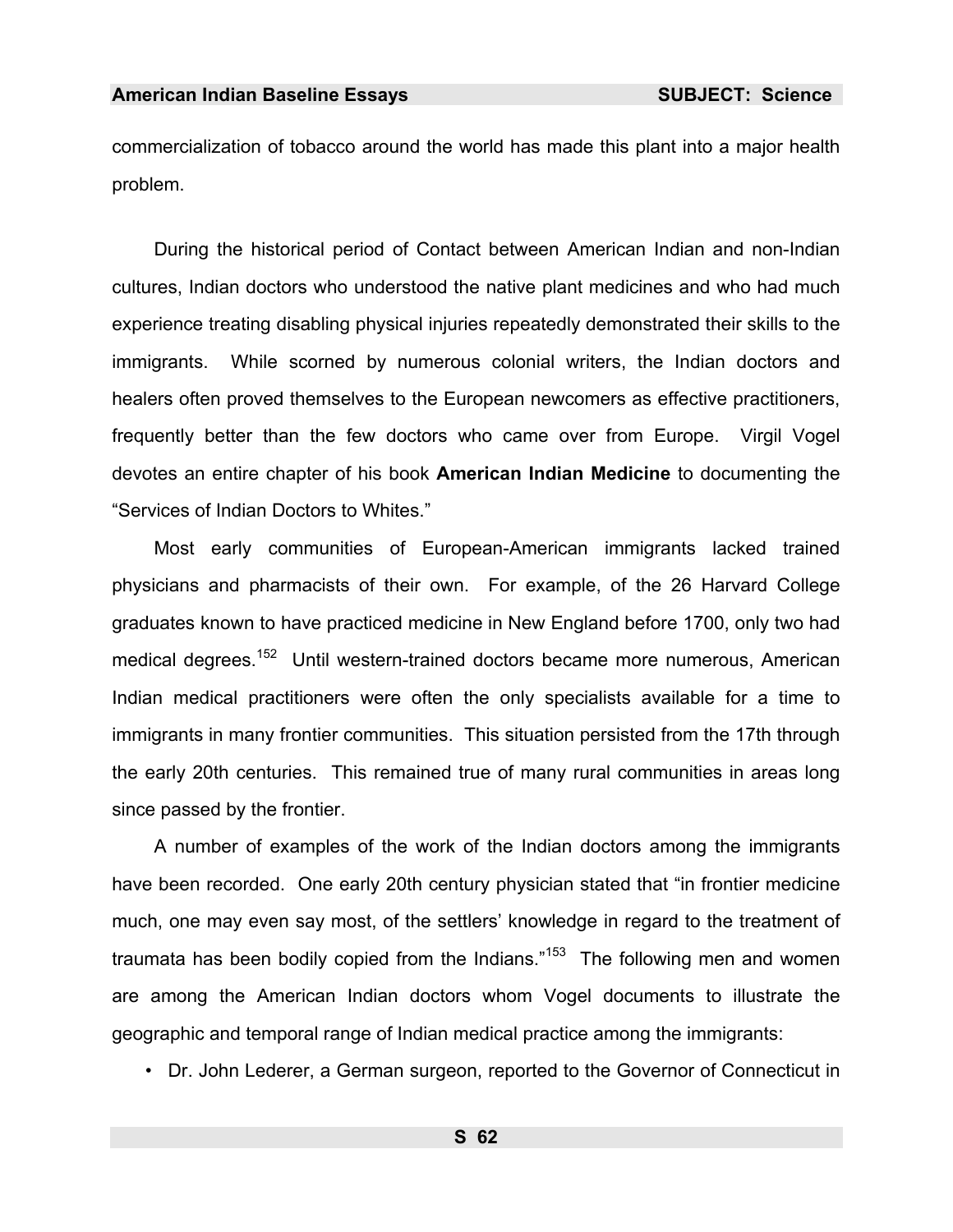1674 an "Old Indian Doctor" who used red oak bark (active principle, tannic acid) to cure several stubborn, long-standing cases of eye inflammation.<sup>154</sup>

- Joe Pye, an early 19th century Indian doctor from an unidentified New England tribe, was documented in his use of roots of *Eupatorium purpureum* to treat typhus among European-A[mer](#page-986-37)icans. His revelation has been memorialized in one of the common names for this plant (Joe Pye or Jopi weed) known also as gravel root or purple boneset. Joe Pye weed became a part of the official **U.S. Pharmacopoeia** during the first 22 years of its publication.<sup>155</sup>
- Baptiste, a Dakota (probably Santee) shaman, served as doctor to both the [In](#page-986-38)dian and white communities on the Winnebago agency in Minnesota during the 1850s. After his own people were removed further west in the 1860s, the U.S. government built him a house at the Winnebago agency site and paid for his services to the remaining Winnebago and the European-Americans, government employees and civilians alike.<sup>156</sup>
- Tom Morrison was a late 19th century Catawba healer who served both Indians and non-Indians in his community (unidentified in Vogel's book, but probably in North Carolina).<sup>157</sup>
- Finally, an unnamed Canadian Indian woman doctor received mention in *The Lancet*, the eminent British medical journal, for her services to an injured Scottish railroad worker in the early 20th century. The Scot had reinjured his hand, never properly healed after an old wound. Unable to reach a white doctor b[efo](#page-986-39)re blood poisoning had swelled his arm and caused unendurable pain, he asked for help at an Indian camp on the Great Plains in Manitoba. The Indian doctor, assisted by several other women, used heat from a fire to raise the young man's temperature, sang songs of power, gave massage and applied a leaf poultice to the injured spot on the hand, then put the patient to bed for 18 hours. The result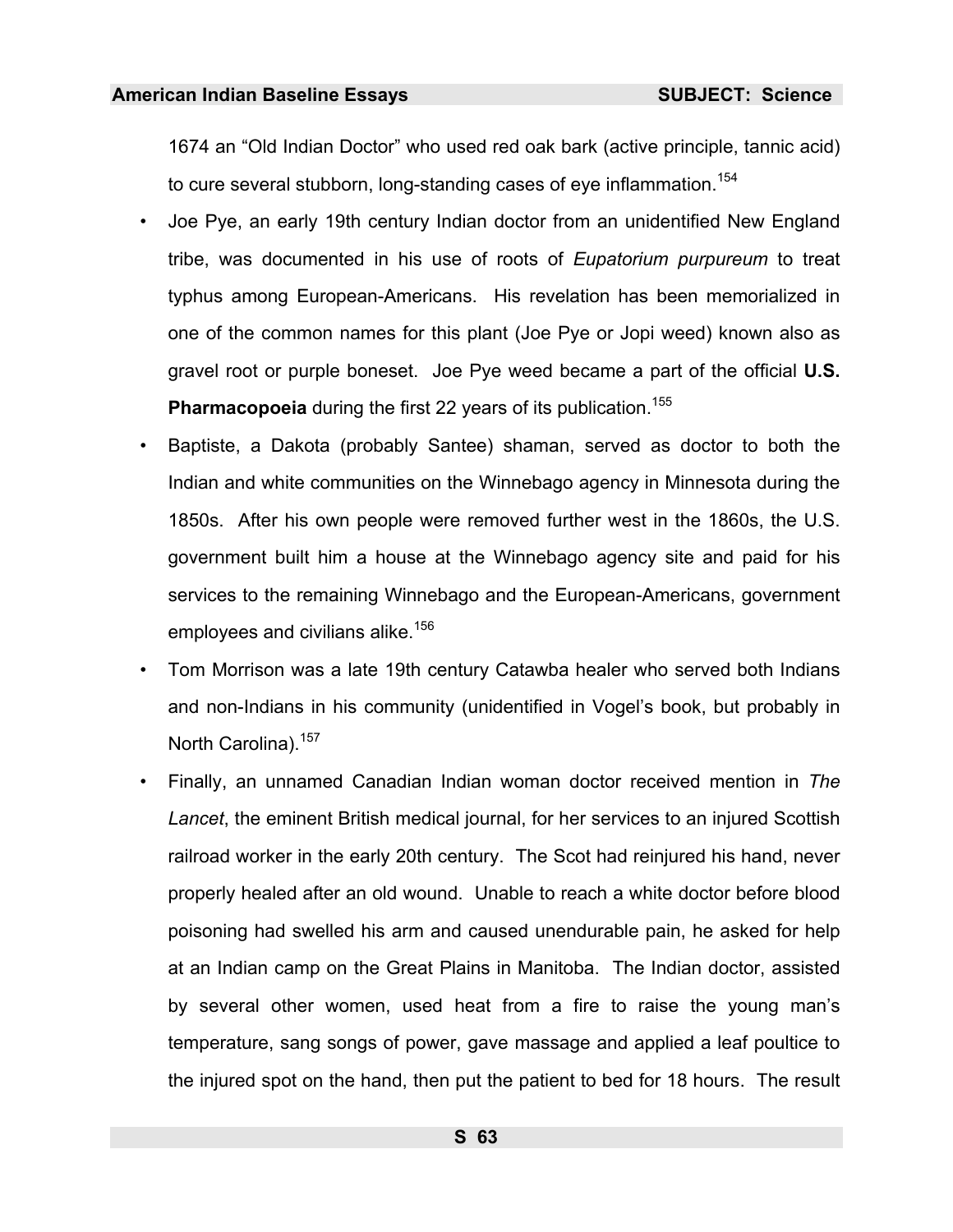was a complete relief of the pain and swelling in the arm, and the Scot was able to continue on his way to a white doctor for treatment of the hand injury that started the problem. The *Lancet* report indicated that the latter physician told the railroad worker that he would have lost the entire arm were it not for the Indian doctor's effective treatment of the blood poisoning.<sup>158</sup>

## **American Indian Pharmacology**

A few grade-school textbooks explicitly acknowledge one example of American Indian medical knowledge in reporting the story of the assistance given by the Huron sachem (elected clan or village leader) Donnaconna (sometimes given as 'Donacona') to the French explorer Jacques Cartier. Over the winter of 1535-36, Cartier's three ships were frozen into the St. Lawrence River near the Huron town of Hochelaga (modern Montreal). His men became seriously ill from scurvy, a Vitamin C deficiency disease, as a result of living solely on ships' stores. Some 25 sailors died by March 1536.

Donnaconna, who had met Cartier the previous year, had once suffered from a bout of scurvy himself and knew of a traditional Huron cure which he shared with the French. The bark and leaves of the white pine were gathered, put into water and simmered down into a poultice which was applied to the open sores on the sailors' legs. The sap of the white pine contains Vitamin C and is thus a preventative and treatment for scurvy. The Huron treatment (and the Portuguese alternative of citrus fruits) became common knowledge among European seafarers only in the 1750s, after the British naval surgeon James Lind did research into Donnaconna's cure for Cartier's nutritional problem.

How important was the contribution of Indian medical knowledge to that branch of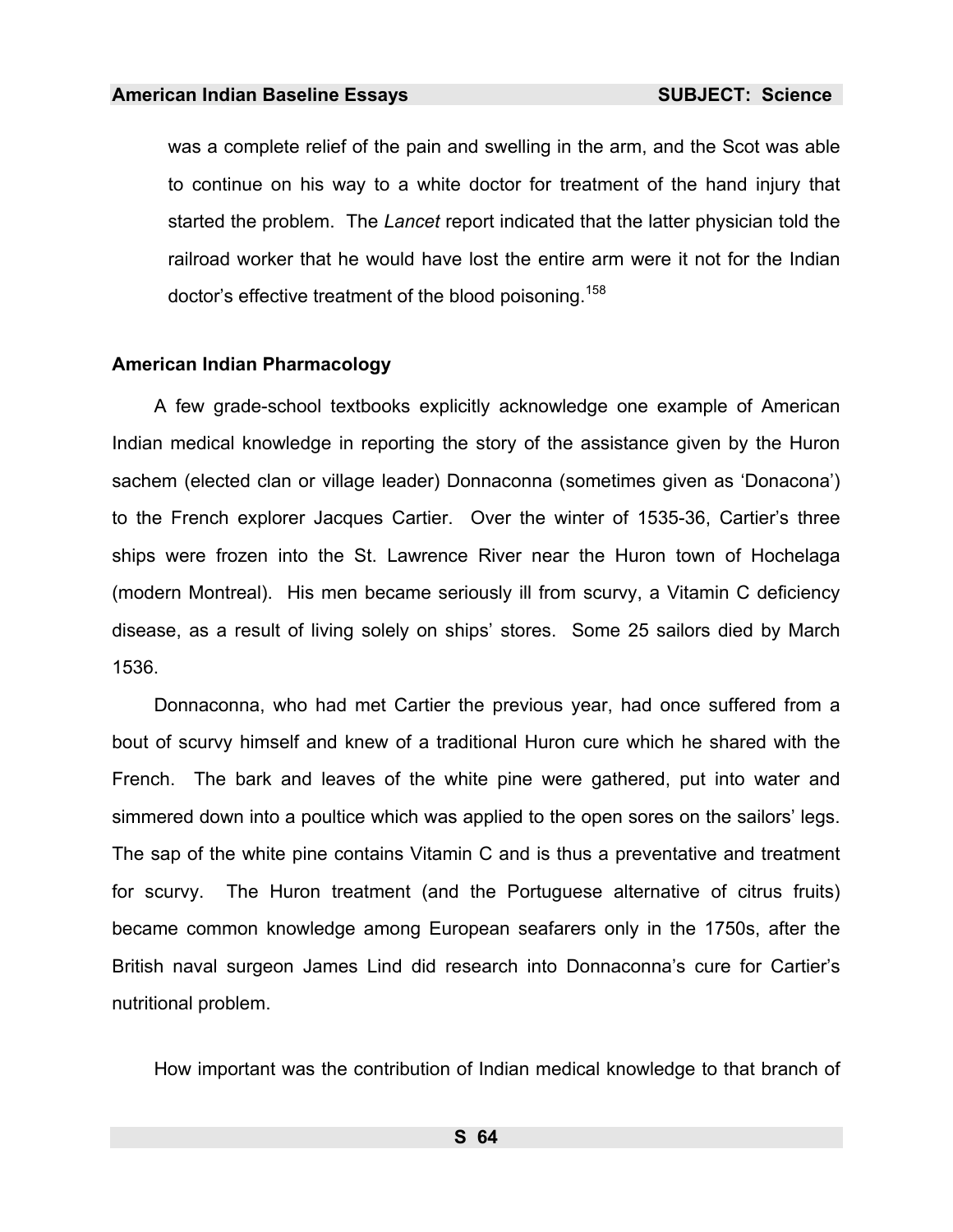science? The anthropologist Jack Weatherford has characterized the contribution of American Indian doctors to the world's knowledge of pharmaceutically valuable plants and compounds in these words:

From the very first contacts between the Old and the New World, European doctors recognized that the Indians held the key to the world's most sophisticated pharmacy. Medicine in most of the world at that time had not yet risen far above witchcraft and alchemy. In Europe, physicians talked about the balance of body humors as they attached living leeches to the patient in order to suck out the "bad blood". Moslem doctors burned their patients with hot charcoals, and physicians in the Orient prescribed elaborate potions of dragon bones mixed with all types of flavorings.

By contrast the Indians of America had refined a complex set of active drugs that produced physiological and not merely psychological effects in the patient. This cornucopia of new pharmaceutical agents became the basis for modern medicine and pharmacology.<sup>159</sup>

Clark Wissler, the noted anthropological curator at the American Museum of Natural History in the first half of the 20th century, affirms that European-Americans early on recognized the depth of Indian medical k[now](#page-986-40)ledge. Wissler wrote in his volume **Indians of the United States:** 

Their doctors were keen to find new medicines and so continually scoured the forest for strange plants. The whites held the Indian root doctors in great esteem, often calling upon them for aid, so that even now our folk medicine is rich in Indian recipes.<sup>160</sup>

Weatherford, Wissler and other modern authors and scholars (including Harold Driver, N.G. Tretchikoff and his student Alma Hutchens, G. Reichel Dolmatoff, Erna Gunther, Ralph Roys and Virgil Vogel) have documented many pharmacological discoveries and practices among various American Indian groups. So too did earlier generations of explorers, botanists, doctors, and naturalists, notable among them the anthropologists Franz Boas, Frances Densmore, and James Mooney.

A brief listing of a few of the important American Indian pharmaceutical plants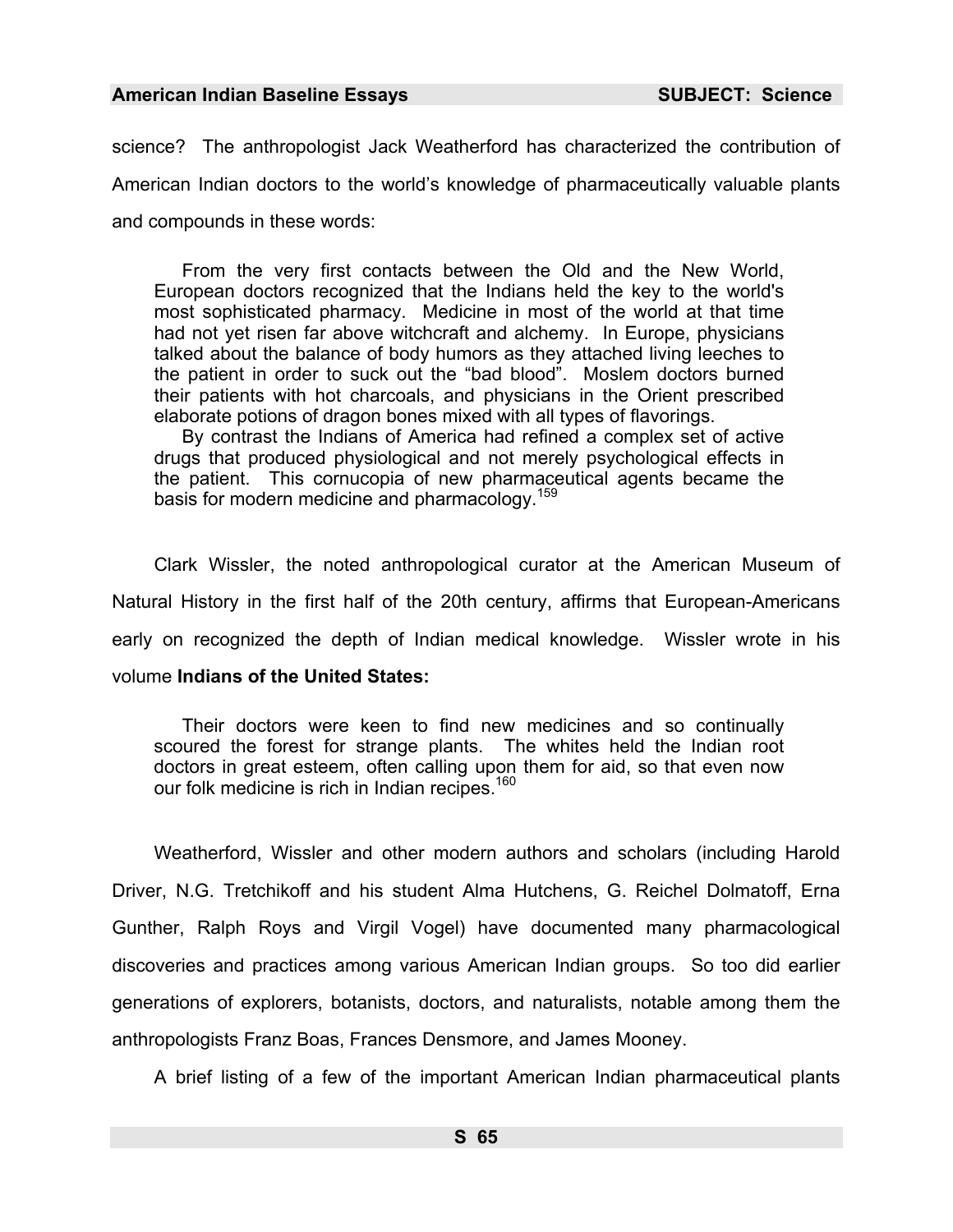drawn from among these sources and the author's own experience is presented as Appendix B to this Essay. Virgil Vogel's book **American Indian Medicine** offers 147 pages of an alphabetical appendix devoted to North and South American Indian pharmaceutical plants along with 57 pages of bibliographic references he used in compiling the appendix. His extensive compilation is an excellent resource for teachers and older students to use when beginning to study about American Indian medicinal plants.

It is well to remember, however, that a holistic understanding of these plants and much else is needed for anyone to practice in the traditions of American Indian medicine. Traditional Indian doctors insist on training new healers through a long formal apprenticeship. In the course of such training a neophyte can establish the proper and necessary relationships to the plants, the Earth and the spiritual powers of self and the world before being sanctioned to practice as an Indian doctor. To do it any other way, say the elders, invites disaster.

Dr. Vogel notes that some 220 American Indian plant medicines have been listed at one time or another in the two official pharmaceutical handbooks sanctioned by the United States government, the **Pharmacopoeia of the United States** (usually referred to by the acronym USP or as the **U.S. Pharmacopoeia**[\)](#page-986-24) and the **National**  Formulary.<sup>161</sup> The former began decennial publication in 1820, while the latter was first issued in 1888.<sup>162</sup> The value and effectiveness of the traditional American Indian plant medicines is attested to by the fact that many of them, or their refined derivatives, have remained in the official lists in the second half of the 20th century.

Among the foremost American Indian pharmaceuticals still in use are the salicylate compounds in willow bark and in the bark of some poplars. In refined and synthetic forms, the modern versions of these ancient Indian medicines include aspirin, one of the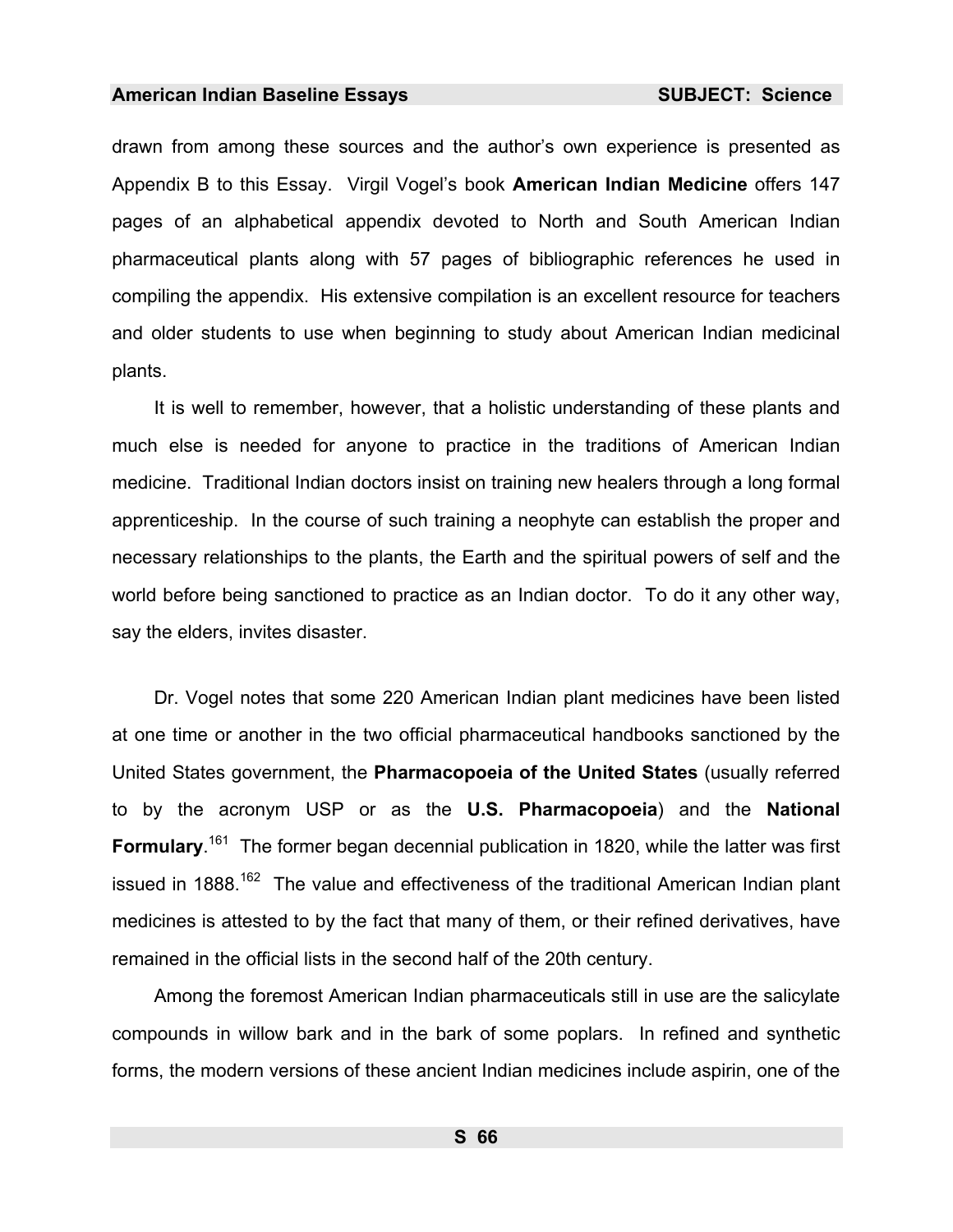leading anti-inflammatory agents and a drug prized by many for its ability to reduce headaches, fevers, body pains and arthritic inflammation.

Another of today's valued Indian medicines is one found in the western U.S., the potent vet gentle natural laxative Indians identified in cascara bark.<sup>163</sup> This ingredient was once used in a majority of 20th century commercial laxatives.

South American Indian pharmaceuticals that are prized today include several important drugs. The first effective drug against the debilitating and often fatal disease malaria was the Indian extract of chinchona bark known as quinine. A South American Indian pharmaceutical used by surgeons today in a variety of abdominal operations is the potent (and dangerous, when used improperly) muscle relaxant curare. Curare has also shown value in some treatments for convulsive disorders, Parkinson's disease and certain kinds of psychotherapy.<sup>164</sup>

It is believed that the Indian medical practitioners of the Andes also knew of the anesthetic properties of coca leaves (which contain cocaine and some 20 other alkaloids) and used this knowledge in their skull surgery.<sup>165</sup> A number of derivatives or synthetic substitutes such as lidocaine and procaine (known also as Novocaine™) are widely used as anesthetics in [mo](#page-986-41)dern medical practice.

Another example of important South American Indian drugs, ipecacuanha root yields a powerful stimulant to provoke vomiting in cases of accidental poisoning. Sold throughou[t th](#page-986-42)e world as syrup of ipecac, it and related plant and synthetic variations have saved the lives of thousands of children and others who have inadvertently swallowed dangerous chemicals.<sup>166</sup> Other pharmaceuticals from South America are expected as doctors, chemists and biologists learn more from the practices of South American Indian doctors. Molecular pharmacologist John Daly of the National Institutes of Health has recently worked on medical uses of a range of alkaloid compounds found in the skins [of](#page-986-43) dendrobatid frogs, the 'poison arrow' frogs of Central America and South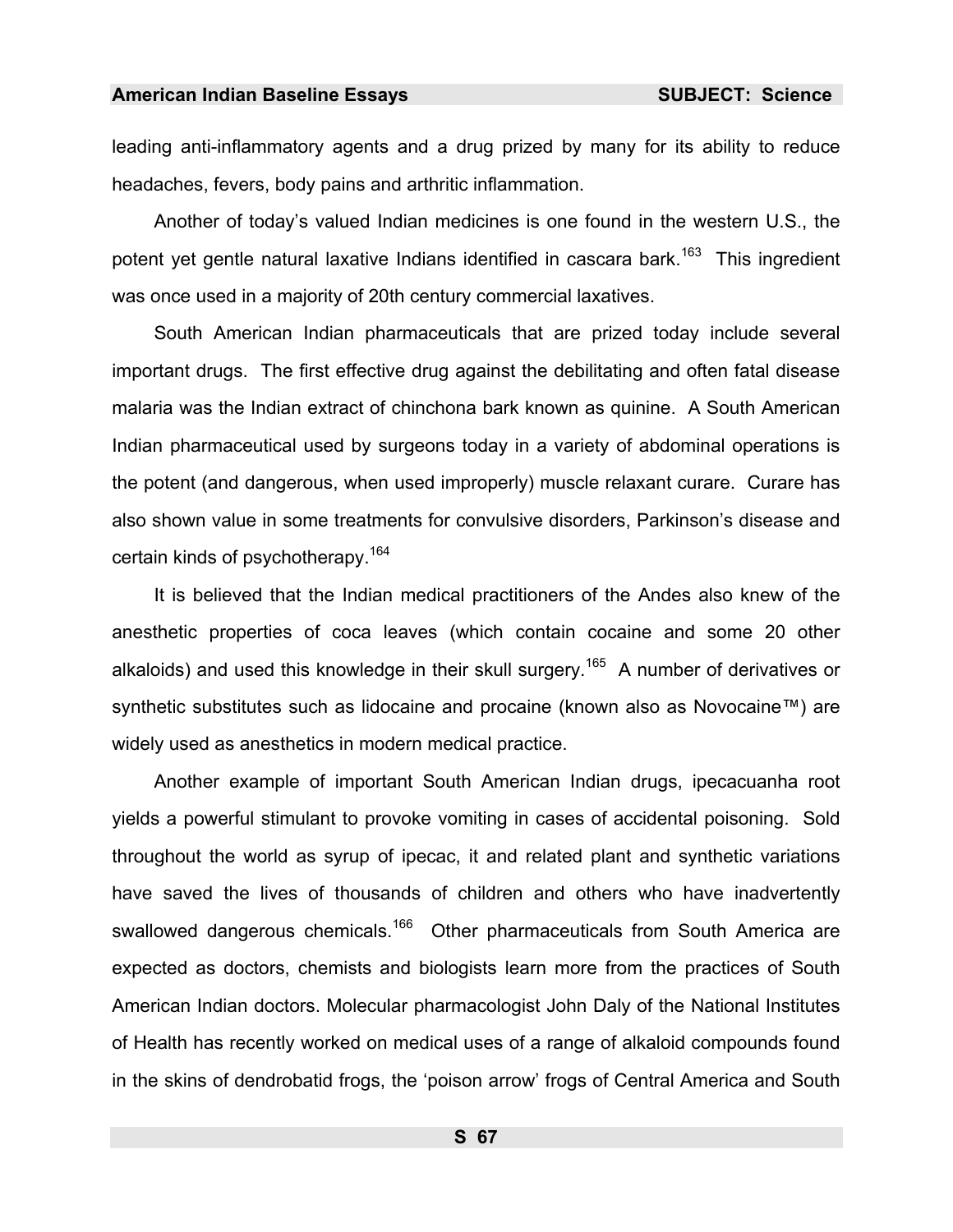America long used by American Indians for hunting, medicine and shamanism.<sup>167</sup>

Virgil Vogel remarks that several varieties of modern soft drinks formerly or still use for flavorings American Indian roots, barks and fruits from medicinal plants long prized by various Indian cultures for their healthful properties.<sup>168</sup>

Sassafras bark, used in many root beers, is a noted agent for thinning blood, preventing clotting and relieving congestion and fevers. Indian doctors in the eastern U.S. and Canada often used its powers to assist women having difficulty in menstruation.<sup>169</sup> Dr. Vogel noted these and other medical uses of parts of the sassafras tree among the Iroquois and the Leni-Lenape ('Delaware') of the Northeast, the Quapaw, Osage and Caddo of Arkansas, the Houma and Choctaw of Louisiana and Mississippi, the Muskogean Creek of Georgia and Alabama, and the Seminole of Georgia and Florida.<sup>170</sup>

The Choctaw in Louisiana also developed a powdered form of sassafras bark called gumbo filet and later taught its use to the French Canadian 'Cajun' immigrants for seasoning in their now-famous gumbo soups.<sup>171</sup> Sassafras was one of the first North American medicinal plants to be exported in quantity to the Eastern Hemisphere. In 1618, sassafras bark rivaled tobacco in economic importance to the struggling colony of Virginia.<sup>172</sup>

Wintergreen and birch oils have also been used in some root beers. Birch beer is still being brewed in the upper Midwest as a specialty soft drink. Wintergreen oil contains methyl salicylate, an aspirin relative, as its active ingredient.<sup>173</sup> This accounts for its use by Indian healers and its adoption by colonial and frontier doctors. Ginger root of several species is another well-liked soft drink (ginger ale) and cooking flavoring that was originally used by Indian doctors in Canada, the U.S. and much of the Caribbean for relieving gastrointestinal cramps, fevers and easing difficult childbirth.<sup>174</sup>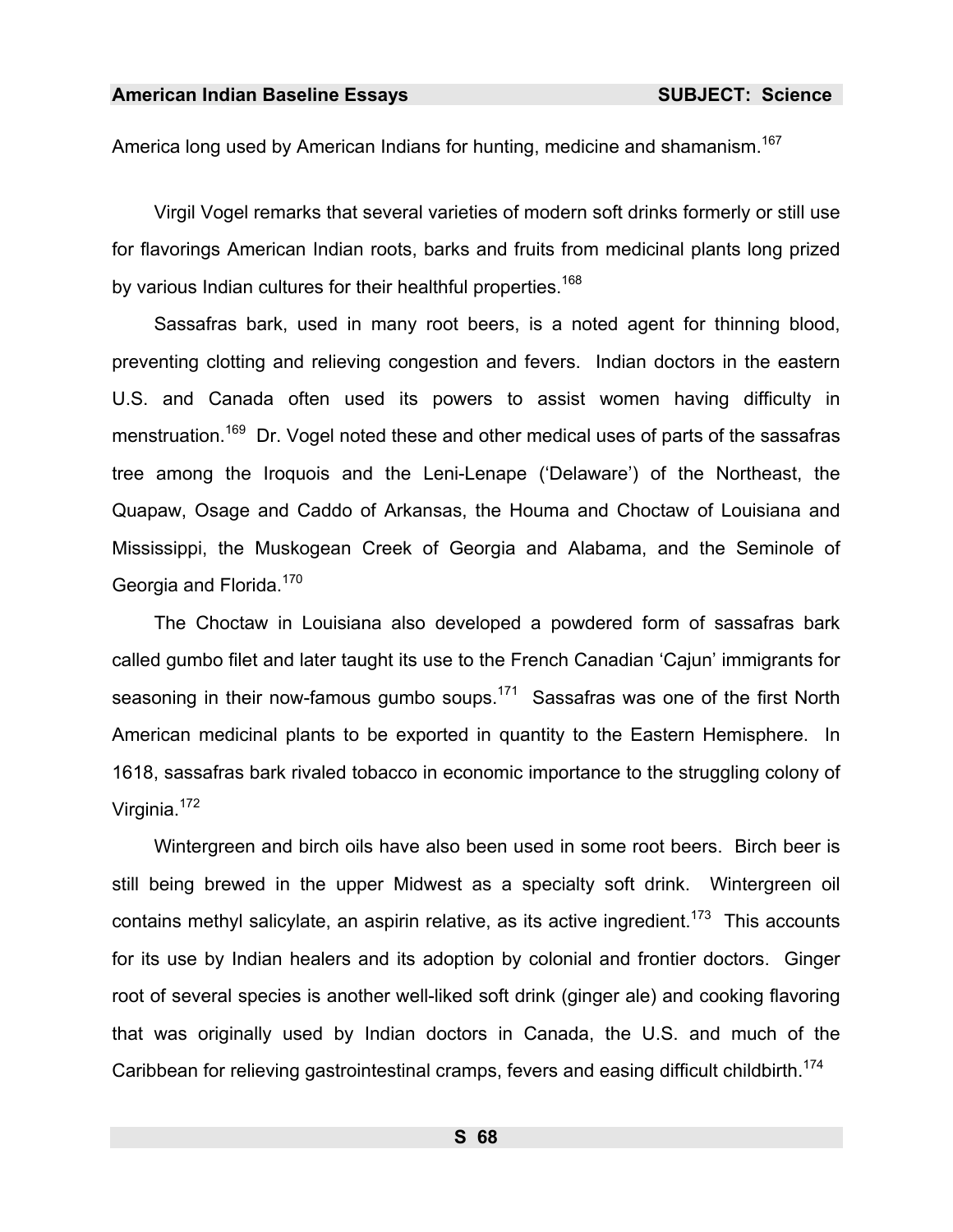Various species of *Capsicum*, the genus of chili pepper pod plants found from the southeastern U.S. through Mesoamerica and much of lowland South America, have been used to flavor such popular soft drinks as Dr. Pepper<sup>™</sup> and Pepsi-Cola<sup>™.175</sup> These fruits are more familiar in the U.S. today as flavorings in 'hot sauces' and much of Latino and Asian cooking. In fact, their use in cuisines of the spicier kind has spread around the world.176 A part of this popularity of *Capsicum* in cooking is due to its medicinal effects, which include a pronounced but temporary improvement of blood circulation and the ability to promote vigorous corrective muscular action in sluggish or gassy digestive systems. (Please pardon the euphemistic language, but you get the idea.)

The hundreds of recognized American Indian botanical medicines have not exhausted what particular Indian cultures know and might one day share. As an illustration of the remaining potential of American Indian medical knowledge, consider a recent television news report. In October 1989, a pair [of r](#page-986-40)esearchers from Washington University revealed that Jívaro tribespeople in the northwestern part of the Amazon rain forest had recently taught them about making an extract from the bark of a species of palm tree growing there.

When tested in the laboratory, the researchers found that the extract proved over 98% effective in inhibiting replication and growth *in vitro* of the virus that causes one of the four types of hepatitis. There is no known cure for this dangerous, sometimes fatal disease. However, the knowledge of plant medicines held by contemporary Jívaro doctors has given the world the possibility of an effective treatment of hepatitis for the first time.

This recent contribution of American Indian pharmaceutical knowledge illustrates the importance to humanity of preserving both an intact environment and the knowledge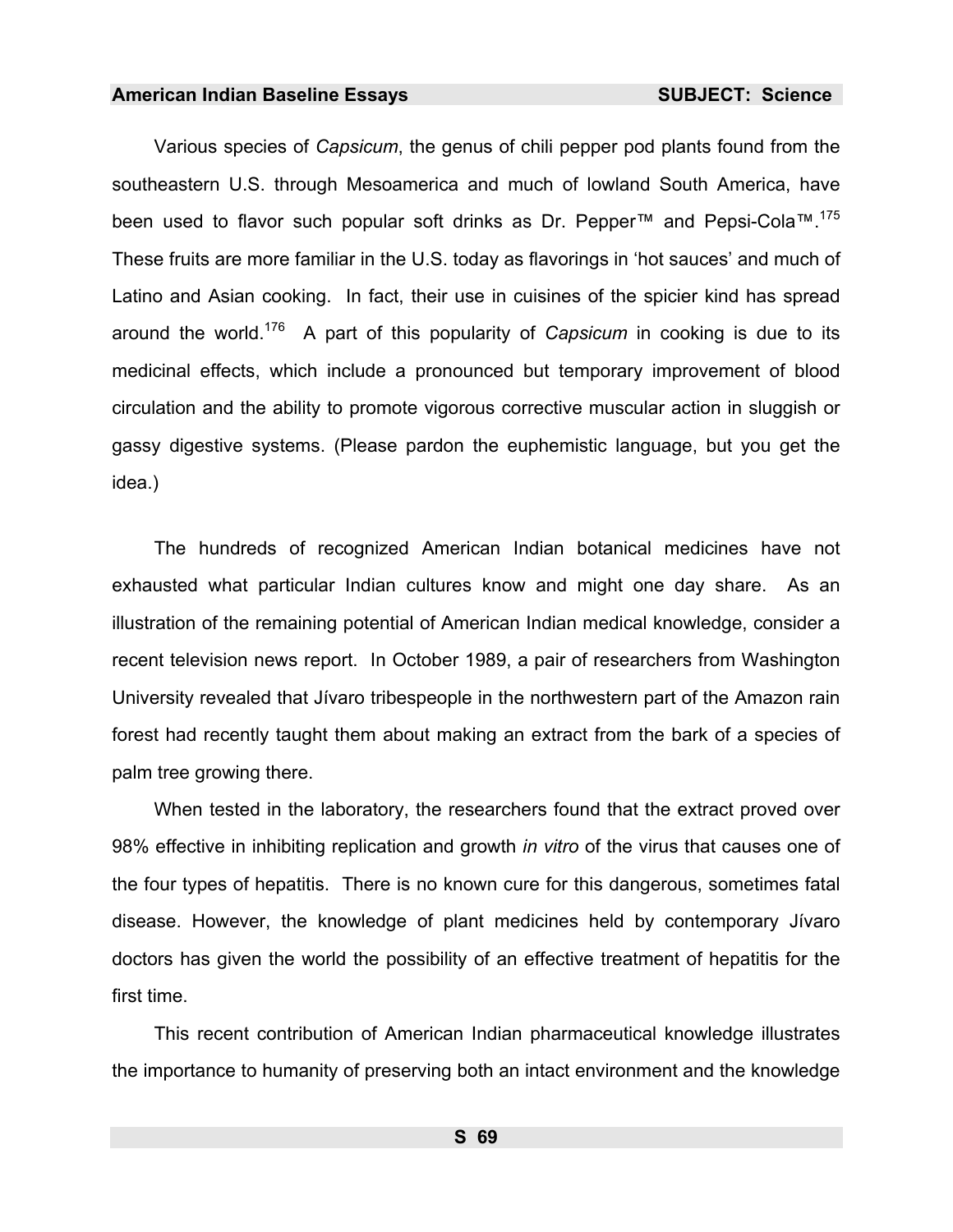held by traditional peoples who are most intimately familiar with their surroundings. The current risk of losing this potential forever is made clear below. Much has already been lost, as was explained as long ago as 1848 to Henry David Thoreau by a Penobscot doctor who guided Thoreau on a trip through the Maine woods.<sup>177</sup>

The news report on NBC television that announced the palm bark gift also noted that the Amazonian rain forest is losing an area equal to that of Great Britain every year. The Christian Science *World Monitor* edition of December 1989 reported that the Amazon rain forest lost 120,000 square kilometers (46,320 square miles) of its area in 1988 alone.<sup>178</sup> Rudy Haugeneder reported in 1989 that 25% of the 6.5 million square kilometers of Brazilian rain forest has already been destroyed through burning and clear cutting. Dr. David Suzuki, the internationally-known Canadian environmentalist, has been quoted as saying that the Amazonian rain forest will be totally destroyed within 30 years at the current rate of deforestation.

In a program broadcast on the CBC in 1989, Dr. Suzuki also noted that the Indian population of the Amazon Basin has declined from an estimated 5 million in 1500 A.D. to a current level of about  $200,000$ .<sup>179</sup> W. Richard Comstock has published the fact that over 90 tribes became extinct in Brazil in the first half of the 20th century alone.<sup>180</sup>

The Jívaro example illustrates the continuing importance of preserving both the diverse, rich American ecosystems and the indigenous people who know what the land provides. Without the interactio[n of](#page-986-44) the American land and its native people, such medical benefits as treatments for hepatitis, malaria, or even a headache might never have happened, and may never happen again. The facts offered by the environmental scientists and the anthropologist above for just one part of the Americas suggest the magnitude of loss faced by Indians and non-Indians alike if a responsible relationship to the land and its people is not established soon.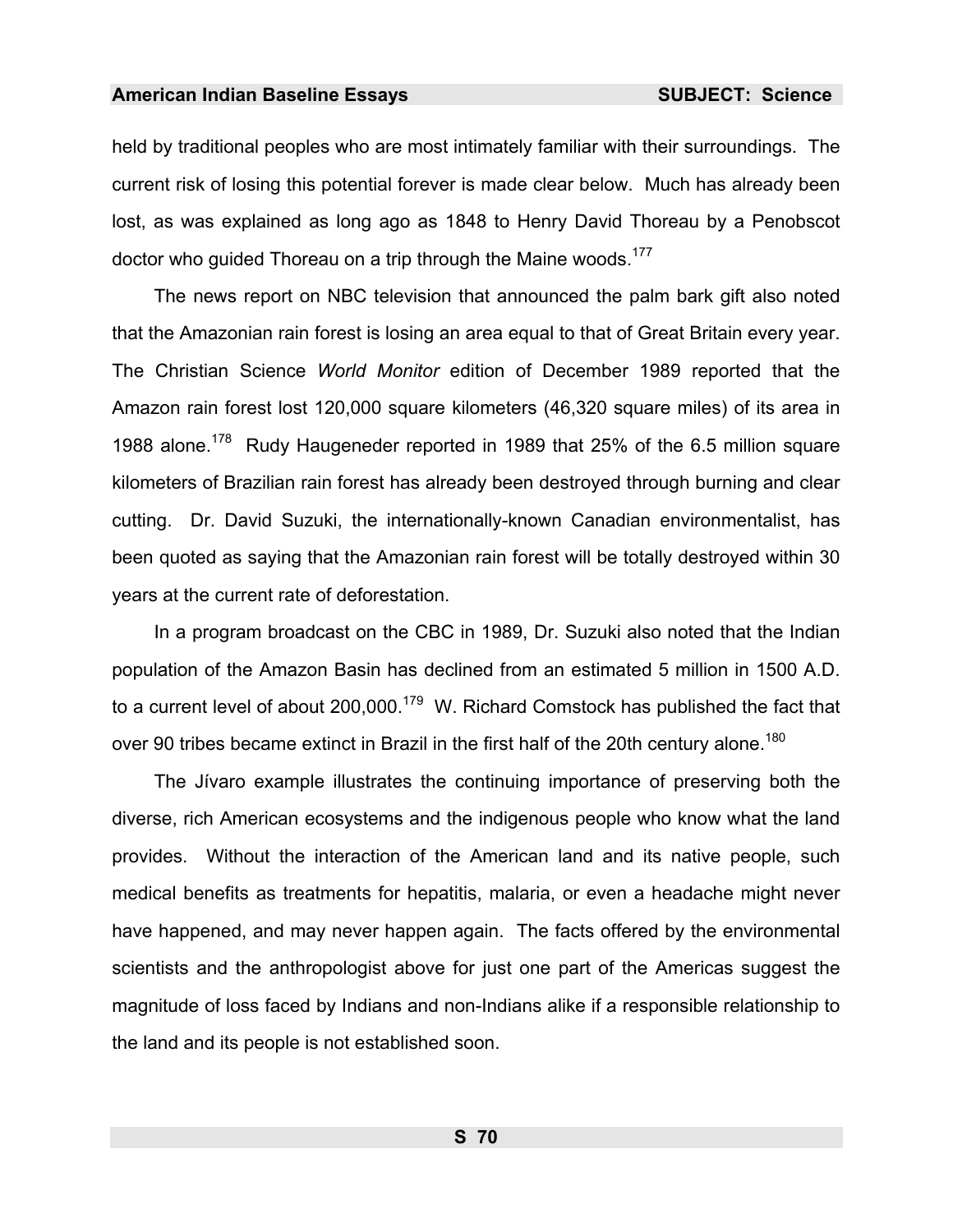## **Psychology**

Generally speaking, American Indian cultures developed a fairly sophisticated understanding of human desires and emotions, along with such manifestations of the human mind and spirit as dreams and visions. Indian doctors, particularly the spiritual specialists often referred to as shamans, frequently diagnosed and treated psychological and somatic illnesses on the basis of their knowledge about what we now call psychology. Many still do, some even extending their practice into non-Indian institutions.

American Indian psychotherapy gener[ally](#page-986-0) employs a range of techniques, often in combination or in sequence. The particulars depend on the culture, of course, but the range includes confession, dream analysis, suggestion, hypnotism and self-hypnosis, drug-assisted therapies, community support, some admitted sleight-of-hand performances as well as actions that shamans assert to be purely magical. There is frequent use of sacred paraphernalia, symbols, paints, songs, chants, and drumming or rattling to attract the assistance of the spirit world in the treatment. A few examples of American Indian psychotherapeutic practices are offered below.

James Mooney, an ethnographer employed by the Smithsonian Institution in the late 19th century, found among the Cherokee doctors of his time a general practice of beginning their diagnosis by asking patients about recent dreams. These they analyzed for signs that the illness they were treating might have a psychological basis.<sup>181</sup>

In the Northeastern Woodlands, the Iroquoian cultures believed that unfulfilled desires or dreams that were not acted upon were two of the most powerful causes of bodily ('somatic') [dis](#page-986-1)eases. In this respect, they preceded the psychoanalytic theory of Sigmund Freud by several centuries. One of the early Jesuit priests who worked among the Iroquois, Father Joseph Jouvency, wrote: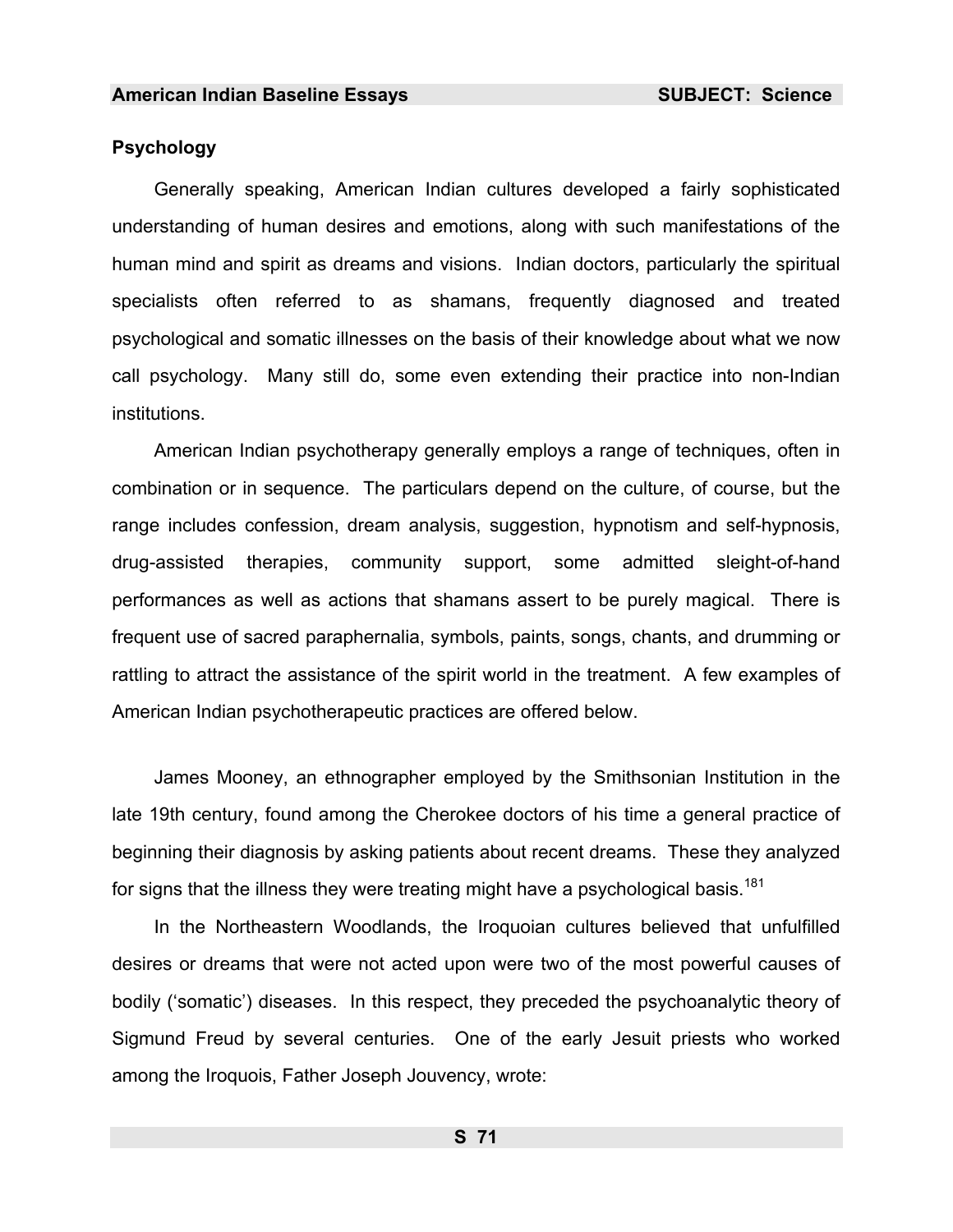They believe there are two main causes of disease. One of these is in the mind of the patient himself, which desires something, and will vex the body of the sick man until it possesses the thing required For they think that there are in every man certain inborn desires, often unknown to themselves, upon which the happiness of individuals depends. For the purpose of ascertaining desires and innate appetites of this character, they summon soothsayers, who, as they think, have a divinely imparted power to look into the inmost recesses of the mind.<sup>182</sup>

Father Jean De Brebeuf, with rather less acute understanding, said of the Iroquoian-speaking Huron that dreams were "...the usual Physician in their sicknesses, the Esculapius and Galen of the whole Country..."<sup>183</sup>

The Iroquois and their relatives often had gifted individual members among the practitioners in their medical societies who specialized, at least in part, in what today would be called psychotherapy. The Iroquois were hardly unique in this. The Midewiwin, which is [th](#page-986-2)e highest-ranking of the four traditional Ojibwe, Menominee and Winnebago medical societies, includes such practitioners.<sup>184</sup> So, too, did what Dr. Gene Weltfish calls the Doctor Lodge of the Pawnee.<sup>185</sup>

The practitioners of the Navajo curing ceremonials (where the traditional, sacred symbols of the famous sandpaintings are created and destroyed in the course of the treatment) employ a profound knowledge of patient psychology that has won respect form some European-American physicians practicing in the Southwest. Harold Driver mentions the example of Dr. Thomas Noble, an [ab](#page-986-3)dominal surgeon who worked among the Navajo and Hopi in the 1940s. According to Driver, Dr. Noble always obtained the sanction and assistance of a tribal medicine man when helping Indian patients, believing

...that the patient's chances of recovery were greater if Indian curing rites were retained. Since that time, physicians employed by our federal government in Indian health programs have joined forces with the local medicine men in the belief that treatment by the latter has psychotherapeutic value and can actually contribute to the saving of lives.<sup>186</sup>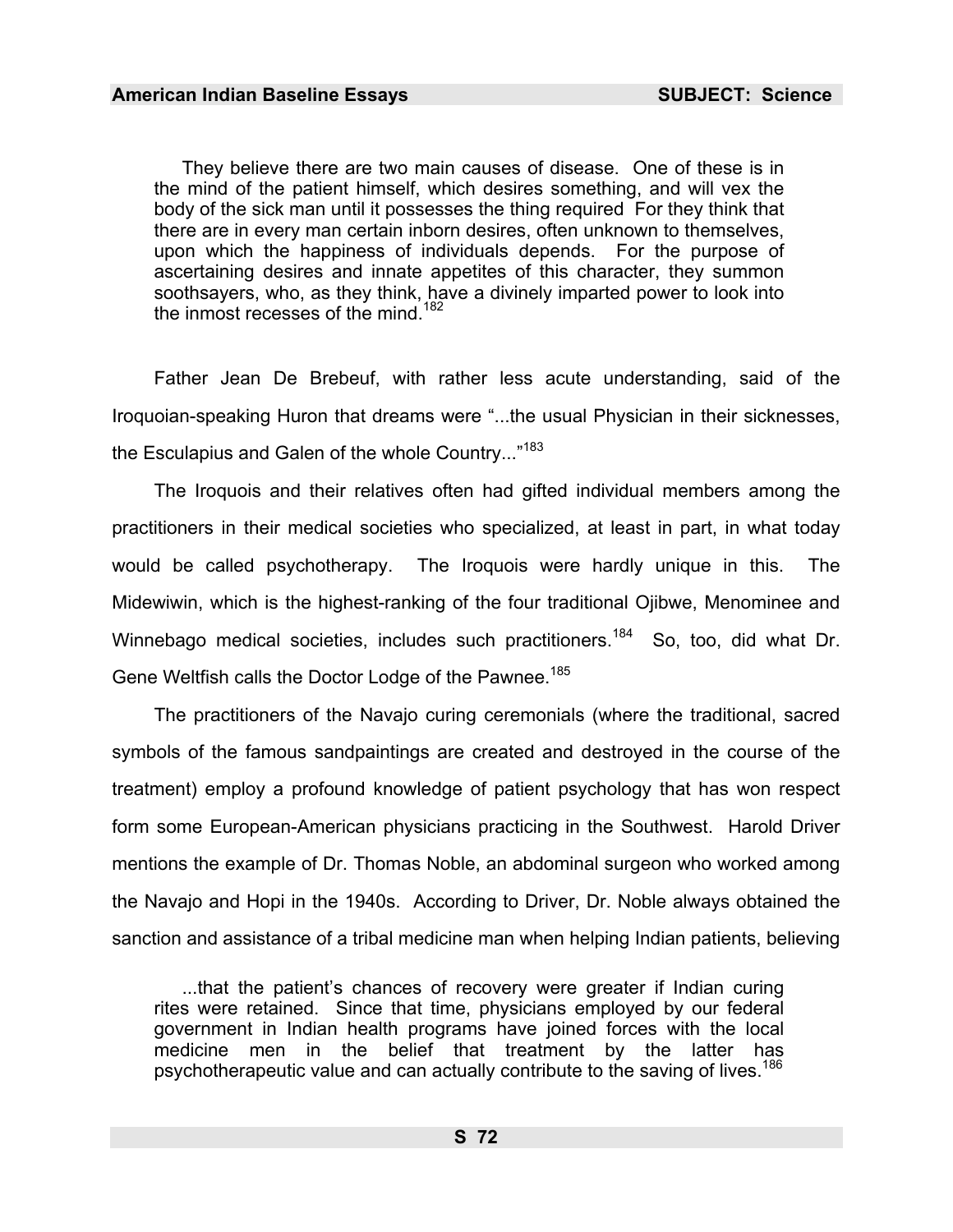In a few places in Canada, traditional shamans have also begun cooperating with non-Indian hospitals and prison health clinics to provide traditional medical and psychological therapies. At the University of Alberta, for example, Russell Willier, a Cree shaman, has spent several years using his skills working in a medical clinic alongside western-style medical doctors and anthropologists who are studying his methods and effectiveness.<sup>187</sup> During the 1970s, several provincial hospitals and prison clinics in the province of British Columbia began including shamans as affiliated staff members. The doctors found that the Native healers succeeded in improving a number of previously intractable medical and psychological cases among both Indian and non-Indian patients.

As is mentioned in the Physical Education/Health Essay, Indian counselors and medical practitioners relying on traditional native psychotherapy techniques have had notable successes in dealing with American Indian patients suffering from alcoholism, even in cases where mainstream approaches had failed. The national Native American Rehabilitation Association and the Thunderbird House in Seattle are two examples of such institutional American Indian efforts. In other Indian communities, such as the Alkali Lake Reserve in British Columbia and many reservations in the U.S., notable recent progress has been made against alcoholism by community-based efforts that include traditional healers.<sup>188</sup> Similar efforts are underway in many Indian communities to combat teen suicide, which American Indian youth in the United States commit at a rate three times higher than others of their age in the gen[era](#page-986-4)l population.

#### **Surgery and Related Techniques**

Dr. Vogel's discussion of the literature on American Indian surgery in the early Contact era reveals a variety of views about traditional surgical practice in much of the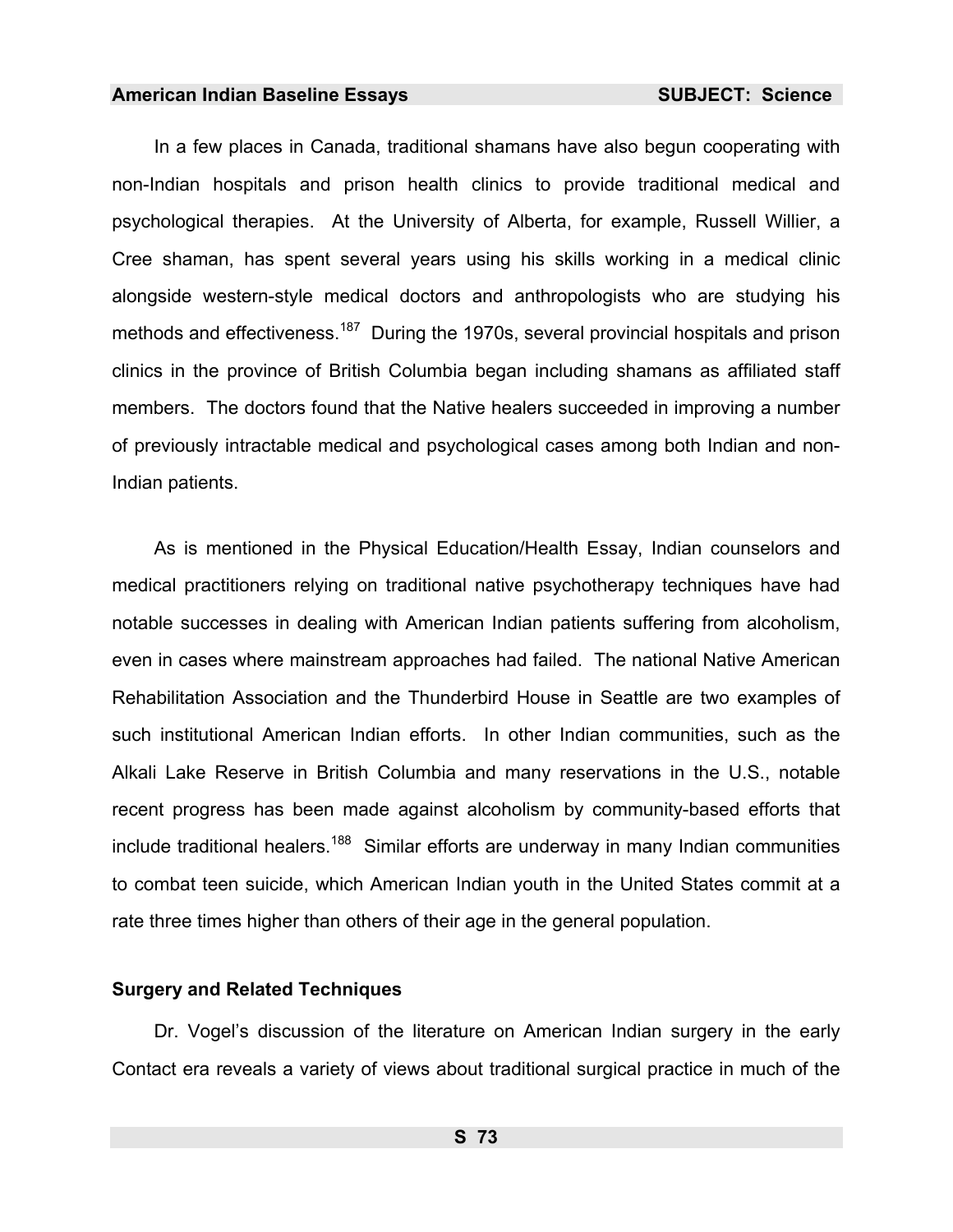Americas. Some early colonial doctors and some later scholars asserted that Indians possessed little surgical knowledge, yet there are oral traditions and written records of Indian-performed amputations, skin and scalp grafting, and the suturing of torn ears and lips in North America. Similar sources provide evidence of trepanation (skull surgery), amputations, skin grafting, use of artificial limbs, and skin wound clipping techniques in South America.<sup>189</sup> Later European-American doctors reported that some of the Indian doctors knew of the functions of the brain, lungs and the circulatory system and that some also knew how to take a pulse.<sup>190</sup>

Antisepsis (the control of infection) was managed in several ways. Cauterizing (searing with hot coals) to control infections, particularly in wounds, was practiced by most North American tribes. The Ojibwe also cauterized after tattooing for the same reason.<sup>191</sup> Some scholars report the use of boiling water by unspecified tribes as an antiseptic measure; the Choctaw and the Illinois are reported to have added certain roots or other plant medicines to the boiling water in order to control infection in cases of gunshot, arrow or ordinary laceration wounds.192

Peruvian cultures developed a very effective bactericide for treating wounds and skin inflammations from the resins and oil of the fruits of several species of *Myroxylon* trees. Its preparation was documented by the bilingual Inca historian and herbalist Felipe Guáman de Ayala. This antiseptic, also used as far north as Central America, was adopted for a long time in the **U. S. Pharmacopoeia** under the name of 'Balsam of Peru' as an official medicine.<sup>193</sup> Balsam of Peru was also used in South America to clean teeth and promote healthy gums, according to one early Spanish colonist.<sup>194</sup>

Projectile wounds, whether from arrow, knife or lance (and gunshot after Contact), generally were treated with great success by the Indian doctors. The doctors used suction and irrigation to initially cleanse these wounds. Ojibwe and Potawatomi doctors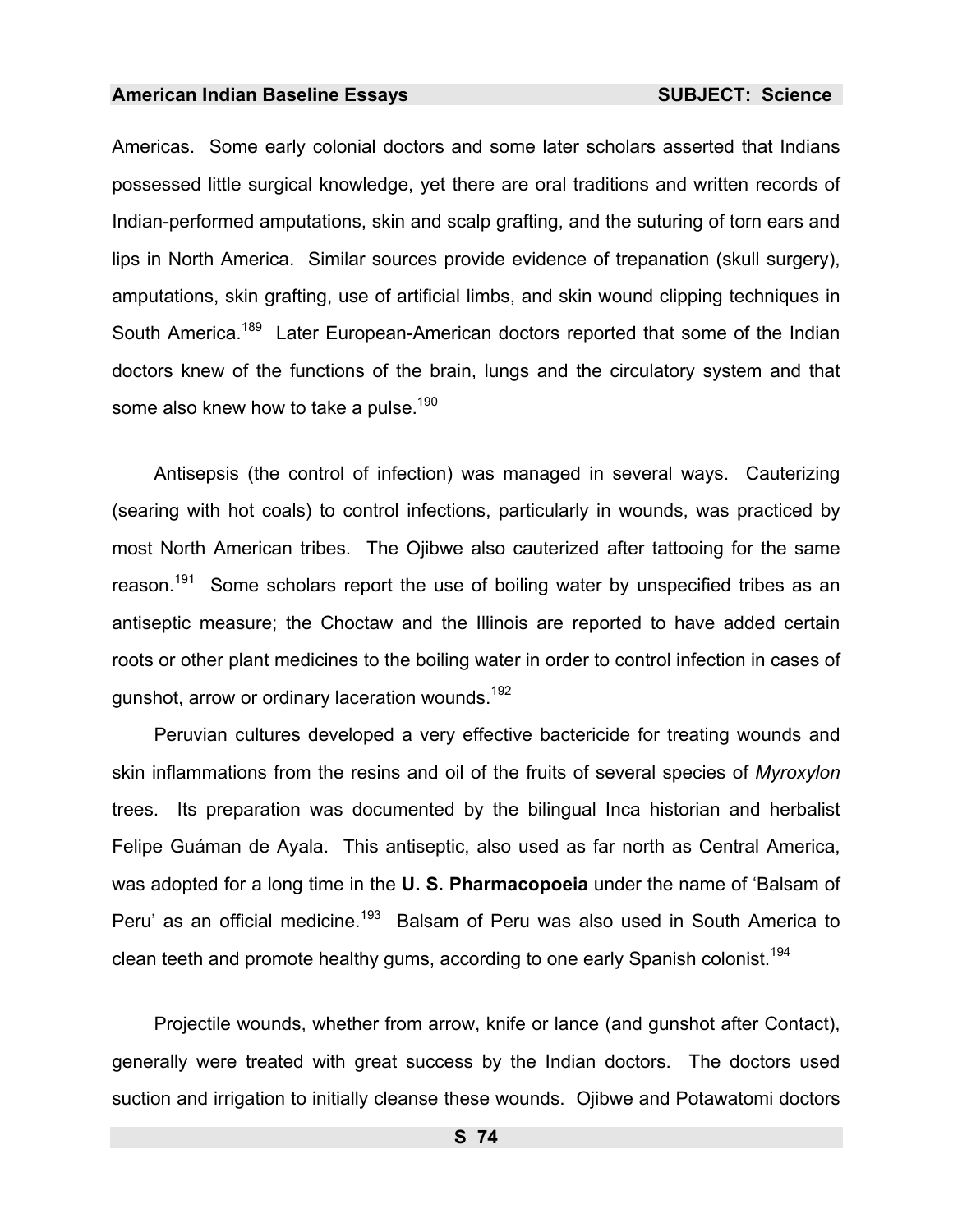in Michigan used a hollow quill combined with a small animal bladder as a syringe to irrigate deep into wounds with a decoction of medicinal herbs.<sup>195</sup> The treatment to follow depended upon whether the projectile could be removed. In the case of bullet wounds, removal might be done either wit[h a](#page-986-5) knife or with bullet molds unless the bullet was lodged too deeply or in sensitive organs. In most cases of projectile wounds, the Indian doctors would temporarily keep the wound open with slippery elm bark and treat it with tree resins (as antiseptics) or root medicines until all danger of infection had passed and the wound could safely be allowed to close up.<sup>196</sup>

Suturing (the stitching closed of open wounds or cuts) was done with a variety of fibrous materials. In much of North America, human hair, finely split deer sinews and certain plant fibers, such as those of agave o[r ba](#page-986-6)sswood were used as sutures.<sup>197</sup> Dr. Vogel reports that in parts of South America, Indians collected leaf cutting ants (noted for their large mandibles) and would pinch wound edges together, then hold the ants in position over the wound one by one. As each ant bit into the pinched wound edges, the doctor would twist off and leave behind the ant's head, its jaws holding the wound closed as an early, organic form of skin clip.<sup>198</sup>

In cases of burns, a common dressing that was also effective in controlling infection was to carefully drape a new, clean spider web over the injured skin.

Childbirth was an area of Indian medical practice where American Indians demonstrated several significant advances as compared to European doctors at the time of Contact. Among them was the use of massage during labor and the expression of the placenta following birth to ease the mother's delivery.<sup>199</sup> The ancient practice of expression (manipulating the abdominal wall to force the expulsion) of the placenta was first recorded among American Indians a full century before Dr. Carl Credé advocated it in the mid-19th century. $200$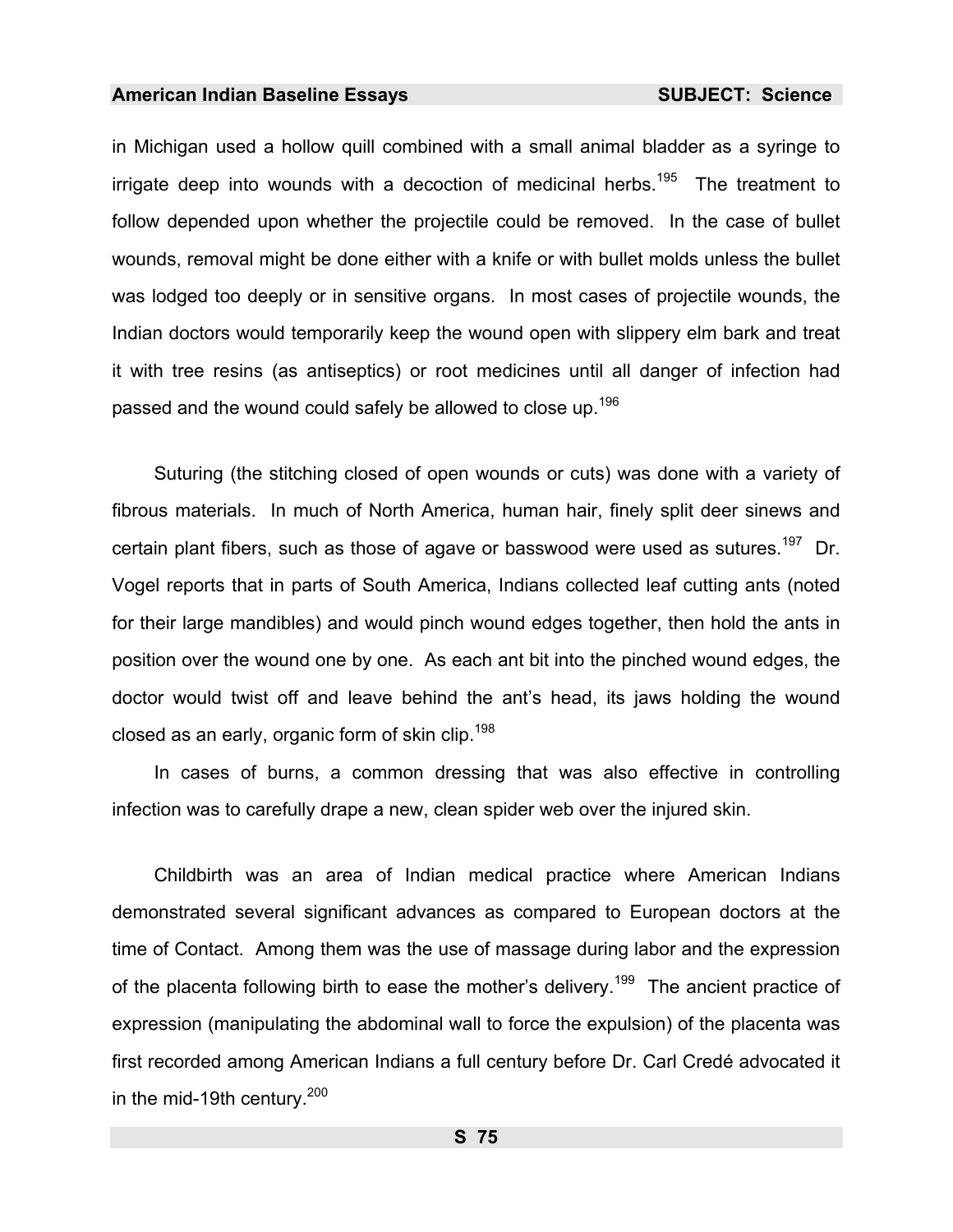Indians also identified and used a wide range of plant medicines that eased the pain of childbirth and promoted stronger contractions in cases of difficult birth, all long before European doctors overcame a Christian tradition that women were meant to suffer in childbirth as God's punishment for Eve's original  $sin<sup>201</sup>$  Among the medicines used to ease labor and its pains were a decoction (extract of plant in boiling water) of sumac leaves and berries (Illinois); an infusion (extract of plant in either hot - not boiling - or cold water) of poplar, wild cherry and dogwood bark for control of pain, bleeding and infection (Catawba); corn smut (Zuni); a decoction of wild yam (*Dioscorea villosa*) root (Mesquakie); and a decoction of trillium root (many tribes). The Aztec doctors gave the ground up, inner pulp of prickly pear leaves in water as a drink to help mothers having difficulty due to an improperly positioned fetus.  $202$ 

Delivery in childbirth was frequently made quicker and easier for Indian women [with](#page-986-7) the assistance of gravity. Rather than Iving on her back, the delivering woman woul[d of](#page-986-8)ten kneel, squat or support herself by hanging onto a pole or strap which had been arranged for her use. $203$  In the late 1960s, Dr. Abner Weismann, a clinical professor of obstetrics and gynecology at New York Medical College, displayed a collection of Mexican and South American clay figurines, some of which indicated that Indian doctors in these cultures may also have practiced delivery by Cesarean section, in his opinion.<sup>204</sup>

There exists some documentary and archaeological evidence to indicate that native doctors in a number of American Indian cultures may have performed the minor surgical technique of phlebotomy or bleeding prior to its wider introduction by European doctors.205 Also called venesection, this technique involved making a small incision or precisely-placed puncture wound into a vein for the purpose of treating swellings, headaches and bodily aches, or certain fevers. For such purposes, the Aztec doctors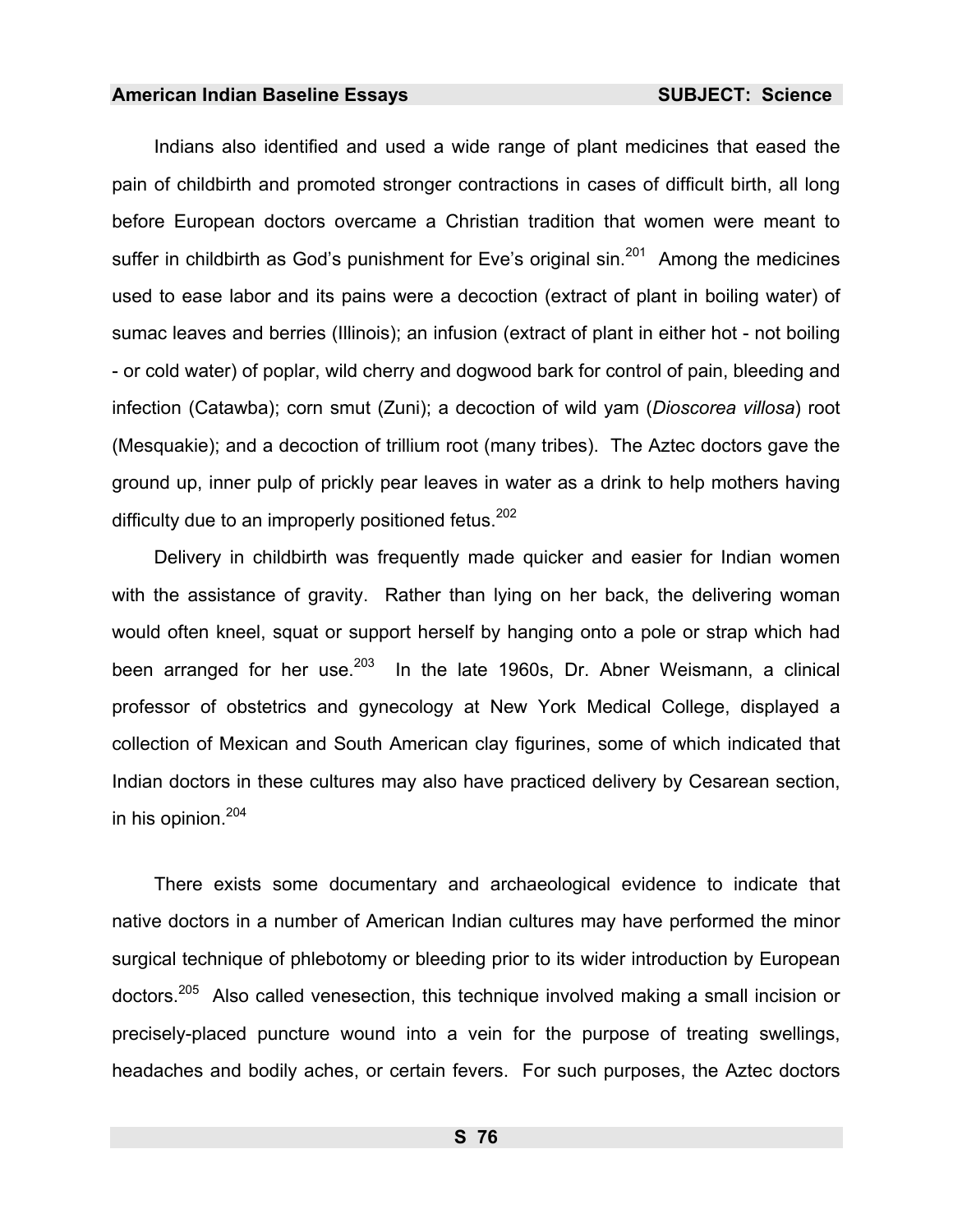employed small, extremely sharp, obsidian scalpels known as iztli, the quills of porcupines, or thorns of the maguey, a type of agave plant. We know that the Inca of Peru, the Comanche of Texas, the Maricopa of Arizona and the Montagnais of Labrador all practiced phlebotomy, just to illustrate the geographic range of this technique. It seems to have been more common west of the Mississippi River. Many major cultural groups, such as the Algonkin tribes and confederations of the Northeastern Woodlands, were unfamiliar with it until bled by white doctors.<sup>206</sup>

Dental surgery was relatively uncomm[on](#page-986-0) among American Indians, as many Indians traditionally enjoyed a diet which caused little tooth decay. Dental caries seems to have been most prevalent among agricultural tribes dependent on corn.<sup>207</sup> Only one American Indian culture, the Maya, is known to have mastered dental inlay work and the filling of teeth. However, they seem to have used these skills to ornam[ent](#page-986-9) the mouths of the nobility rather than as therapy, using turquoise, gold, jade and hematite for a striking effect.<sup>208</sup>

Gum diseases such as abscesses were treated when they occurred by lancing or scarifying them to drain the pus or by cauterizing to kill the infection. Several plants, among them sweet bay, the seeds of the Virginia anemone, the bark of the prickly ash tree, and the roots of purple cornflower among them, were used to treat toothache.<sup>209</sup> In post-Contact times, the Ojibwe and the Mescalero Apache dulled toothache by killing the nerves of a decay[ing](#page-986-10) tooth with a hot metal pin or the burning coal on the end of a twig shoved into the cavity.<sup>210</sup> Decayed teeth were usually removed by knocking them out with a punch or sometimes pulling out a loose tooth with a sinew cord wrapped around it.<sup>211</sup>

The most serious type of major surgery American Indians are known to have practiced was trepanation, a procedure in which a flap of the scalp is cut and lifted out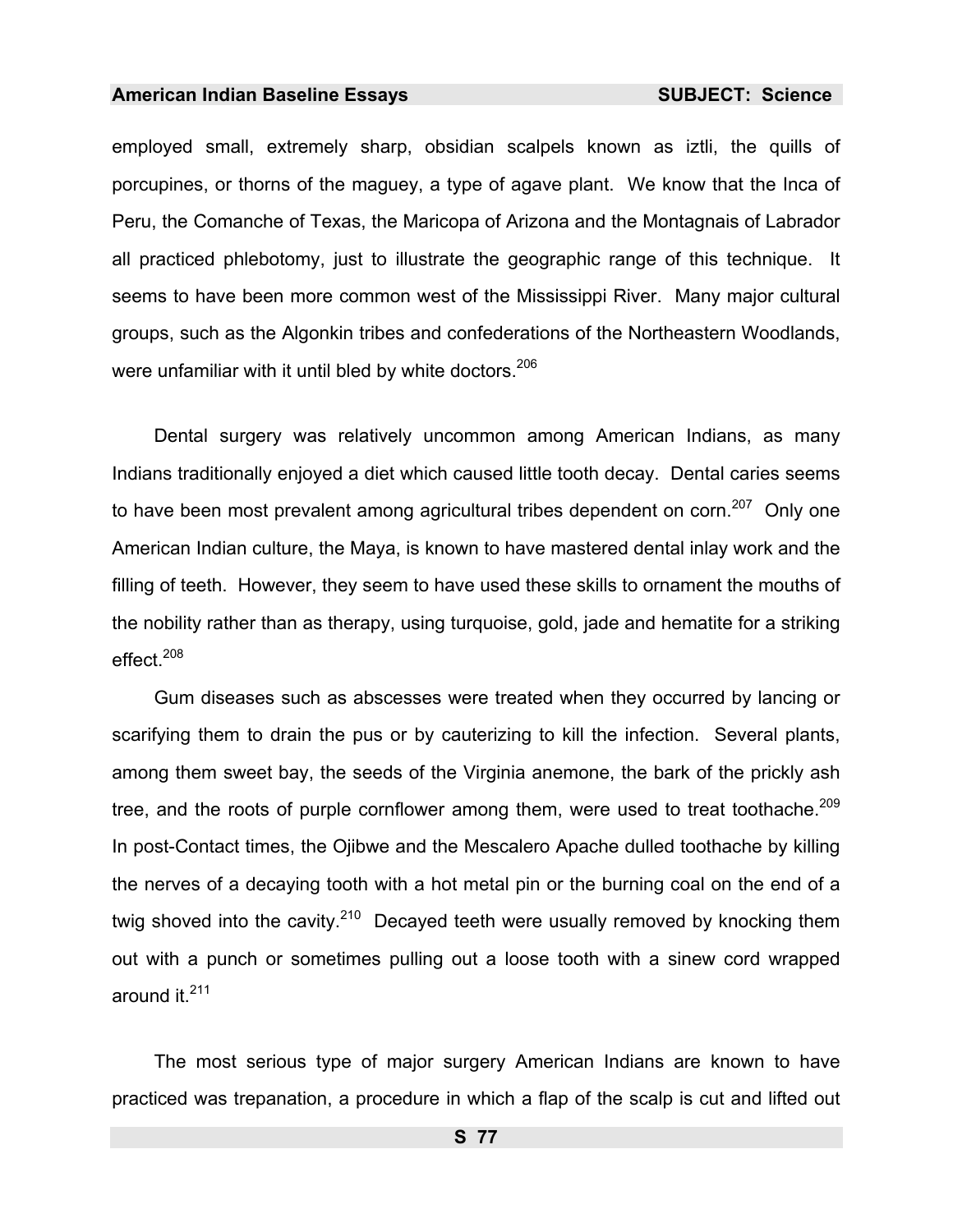of the way and a hole is cut or bored through the skull. The purpose of this operation is thought to have been the relieving of pressure on the brain resulting from blows, fractures or possibly internal inflammations or tumors. Skeletal evidence shows that some patients had this procedure performed several times, with bone growth around the edges of the hole indicating a successful procedure a[nd s](#page-986-11)urvival of the patient.<sup>212</sup>

It is thought by some doctors that the Andean surgeons employed cocaine as an anesthetic, while the Mexican surgeons may have used peyote for that purpose when trepanning. Trepanation is known to have been practiced from Canada to Peru in the Americas; it is also known from several lithic era cultures in Europe, North Afri[ca](#page-986-12) and Asia and is thus among the oldest of the major operations which humans in many places learned to perform.<sup>213</sup>

So far as is known, only the American Indian cities in ancient Mexico contained buildings purpose-built for use as hospitals. These were maintained by the governments and served most of the people, those whose families could not afford a private doctor in cases of serious illness or injury. It is reported that they were well staffed with knowledgeable surgeons, physicians (those who worked with the plant medicines) and nurses.  $2^{14}$  The surgeons there may have had the most extensive knowledge of human anatomy in any society in the 16th century, given the opportunities to learn believed to have been afforded by the reported Aztec practice of human sacrifice for occasional religious purposes. Dr. Jack Weatherford has reported that the Nahuatl-speaking doctors of highland Mexico had a technical vocabulary that included names for nearly all of the internal organs recognized by modern anatomists.<sup>215</sup>

Elsewhere, perhaps a majority of American Indian cultures had medical societies, such as the Midewiwin discussed above. These saw to the spiritual and technical training of doctors and healers. While these societies usually had their exclusive

**S 78**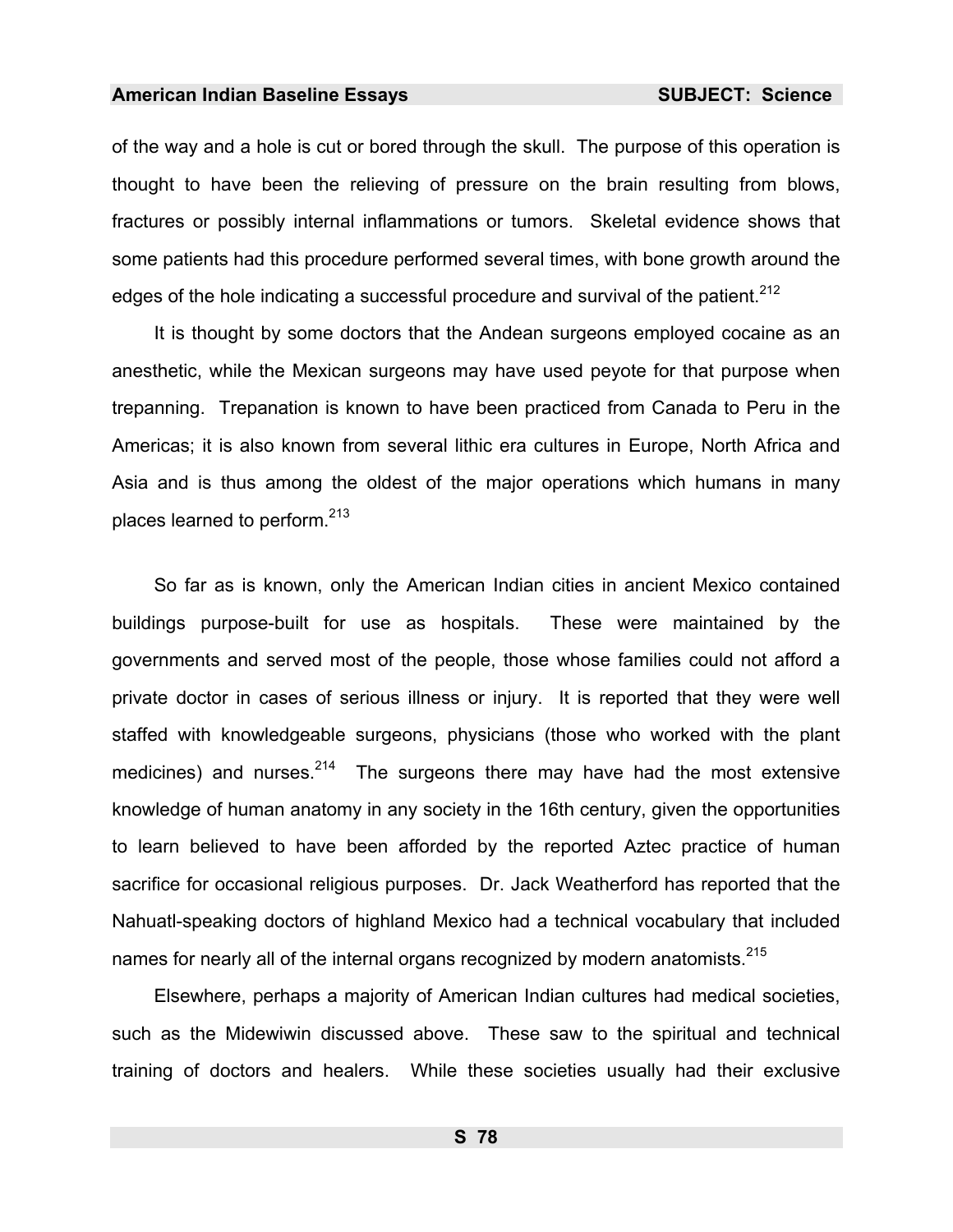meeting places, they usually performed their services in the dwellings of their patients. (Imagine – house calls!) Other cultures passed medical knowledge from individual to individual, as the elder doctor saw fit.

## **Medical Implement[s](#page-986-13)**

American Indians gave the world two useful medical inventions based on their mastery of the chemistry required to make vulcanized rubber. In South America they created the rubber-bulbed syringe for injecting medicines and irrigating wounds.<sup>216</sup> (It was noted above that two cultures in the Great Lakes area also developed a type of syringe using h[ollo](#page-986-14)w quills and powered by an attached animal bladder.) South American Indians also created the rubber hose and bulb for administering enemas.<sup>217</sup>

Mention should also be made of the quality of certain American Indian surgical implements. It may seem difficult to credit some of the above-mentioned surgical capabilities of pre-Contact Indian doctors when one thinks in terms of modern surgical steel instr[um](#page-986-15)ents – how could a surgeon successfully perform skull surgery, of all things, using stone tools? The answer is that not all American Indian surgical implements were of stone and some o[f th](#page-986-16)ose that were might surprise with the excellence of their qualities.

Among the Ecuadorian and Peruvian cultures were those that were masters of the techniques of bronze making. These craftsmen forged the keen-edged, long-handled, fan-bladed trepanation scalpels and other implements favored by Andean surgeons. Many of these have been found by archaeologists, who have worked out the surgical procedures once used by comparing the instruments with marks on skulls belonging to patients who underwent trepanning.

Much more widely distributed in manufacture, trade and use were the fine microblade scalpels made of carefully-formed obsidian or, more rarely, quartz crystal.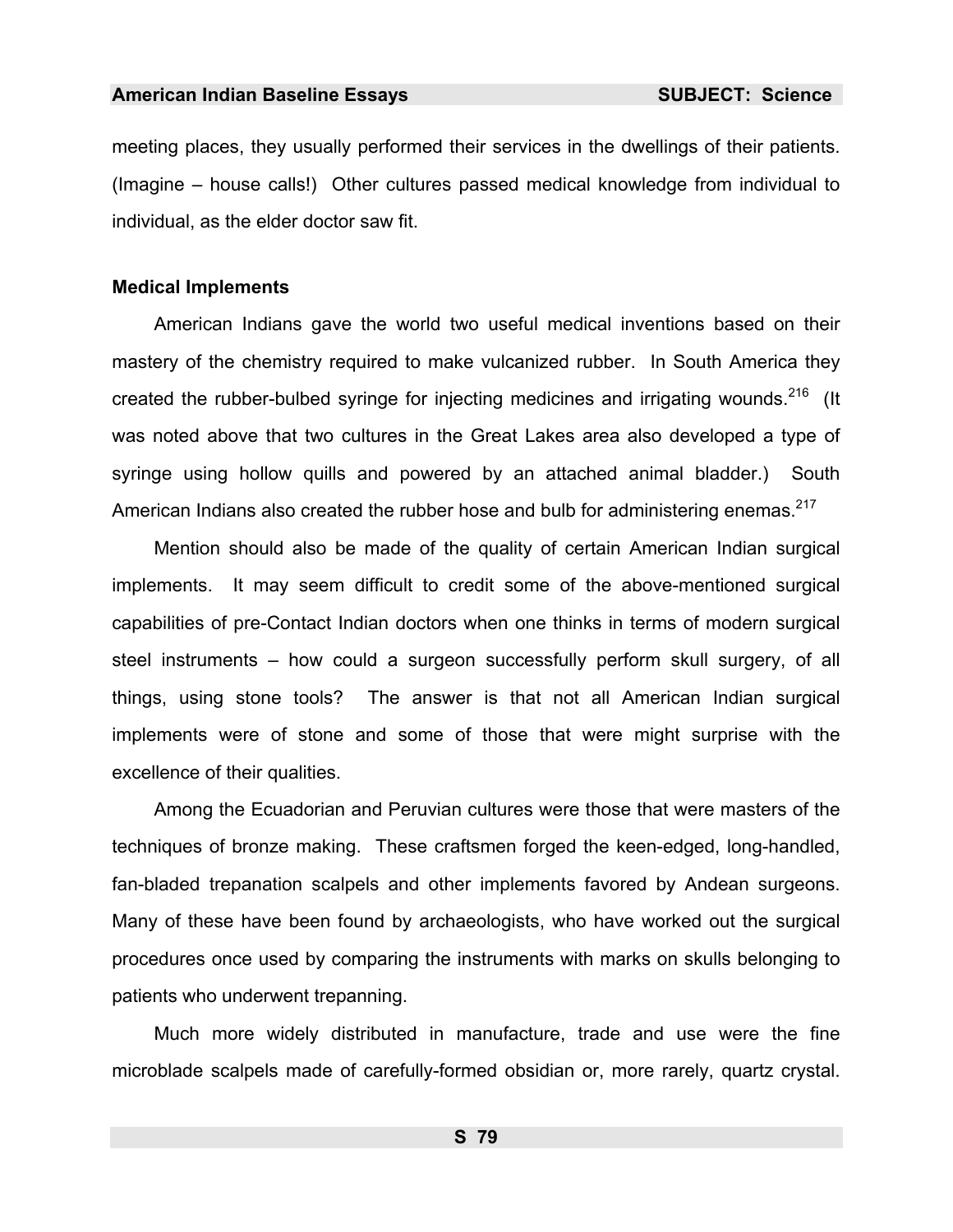(The major centers of obsidian blade manufacture were in the mountains and lava fields of the West, from Alaska to Chile.) The making of these surgical blades involves techniques that are as old as the earliest stone-tool cultures in the Americas. Quite small, they were usually hafted onto slim, short handles formed of whatever tough, resilient wood was available locally.<sup>218</sup>

A few modern surgeons have tested the utility of these microblades. The author has occasionally heard anecdotal reports of surgeons who conducted comparisons of steel and obsidian scalpels in the course of their surgical practice and favored the stone implement. Based on findings of such modern tests and historical evidence, the anthropologist Jack Weatherford has asserted:

Even today no steel scalpel has ever been made that cuts sharper than the obsidian implements of the Aztec surgeons. Only the laser beam can cut a finer incision with less bleeding and less scarification than the Aztec surgeons. The fine Aztec scalpels allowed the doctors to cut with minimum blood loss, and the wound healed with fewer scars.<sup>219</sup>

## **AMERICAN INDIANS IN [CO](#page-986-17)NTEMPORARY SCIENCE**

Twentieth century American Indians have participated in the development of contemporary science to an extent that often goes unrecognized. (There are still some scientific and technical fields that presently have few American Indian specialists.) The reasons for Indian participation in contemporary science include personal determination above all else, but the incre[asi](#page-986-18)ng employment and educational opportunities for American Indians that resulted from World War II and its aftermath also have played a part in bringing Indians into modern scientific and technical fields.

The causes of limited Indian representation in some scientific fields are numerous. They particularly include difficulties in access to professional training that are consequences of poverty and isolation on many reservations. A real reluctance to leave home, family and friends is common to reservation and urban Indians alike. To these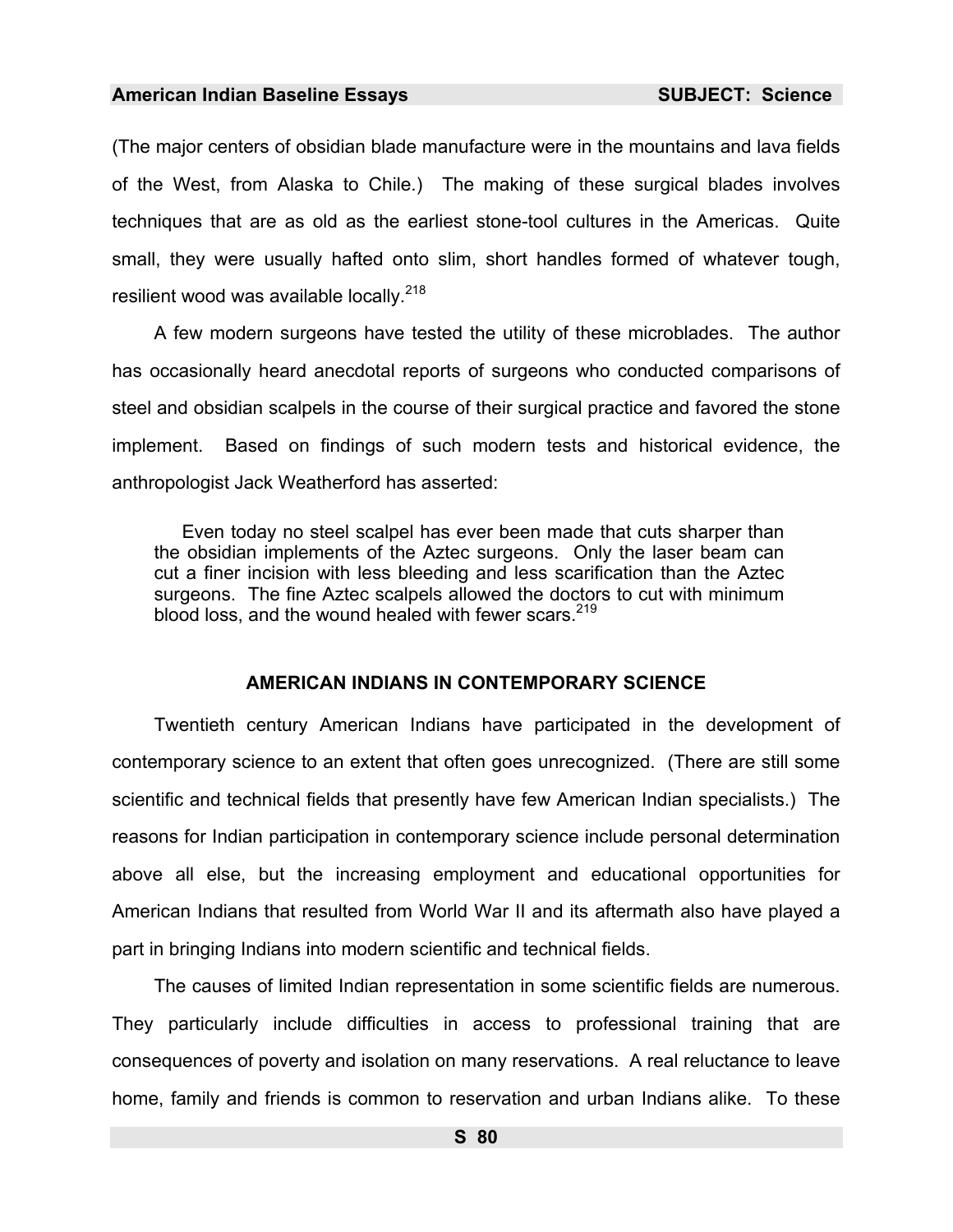factors are added the frequently poor quality elementary and secondary education many Indians receive. Many are unfamiliar with available opportunities for post-secondary schooling, knowing little about which colleges offer quality programs, financial assistance and the necessary support system of Indian faculty and student organizations.

Even with such support, the culture of most American colleges and universities is a difficult one to adapt to for the majority of American Indian students. Enrollment and dropout statistics have long shown that about half of the Indian students who enroll as freshmen leave college by the end of their first year.

Finally, only a few American Indian youth have had much exposure to Indian role models in science. Most need and do not have the chance to establish mentoring relationships with older Indian professionals that can help a young Indian person to master the social and professional networks of the scientific and technical worlds.

As indicators of the impact of these barriers on American Indian entry into contemporary scientific or technical fields, consider the data on the following professions:

In 1989, the National Institutes of Health (NIH) reported that, of the nearly 12,000 graduate and post-graduate students receiving NIH grants and other support for their studies in various areas of biomedical research, fewer than 20 were American Indians. $^{220}$ 

American Indian dentists have recently formed the National Association of Native American Dentists. This organization has been able to contact and enroll as members all of the licensed American Indian practitioners in the U.S. In 1990, there were 32 Indian dentists in the country. $221$ 

Finally, as pointed out in the Mathematics Essay, there have been only 36 doctoral degrees in mathematics awarded to American Indians between the time Tom Storer

**S 81**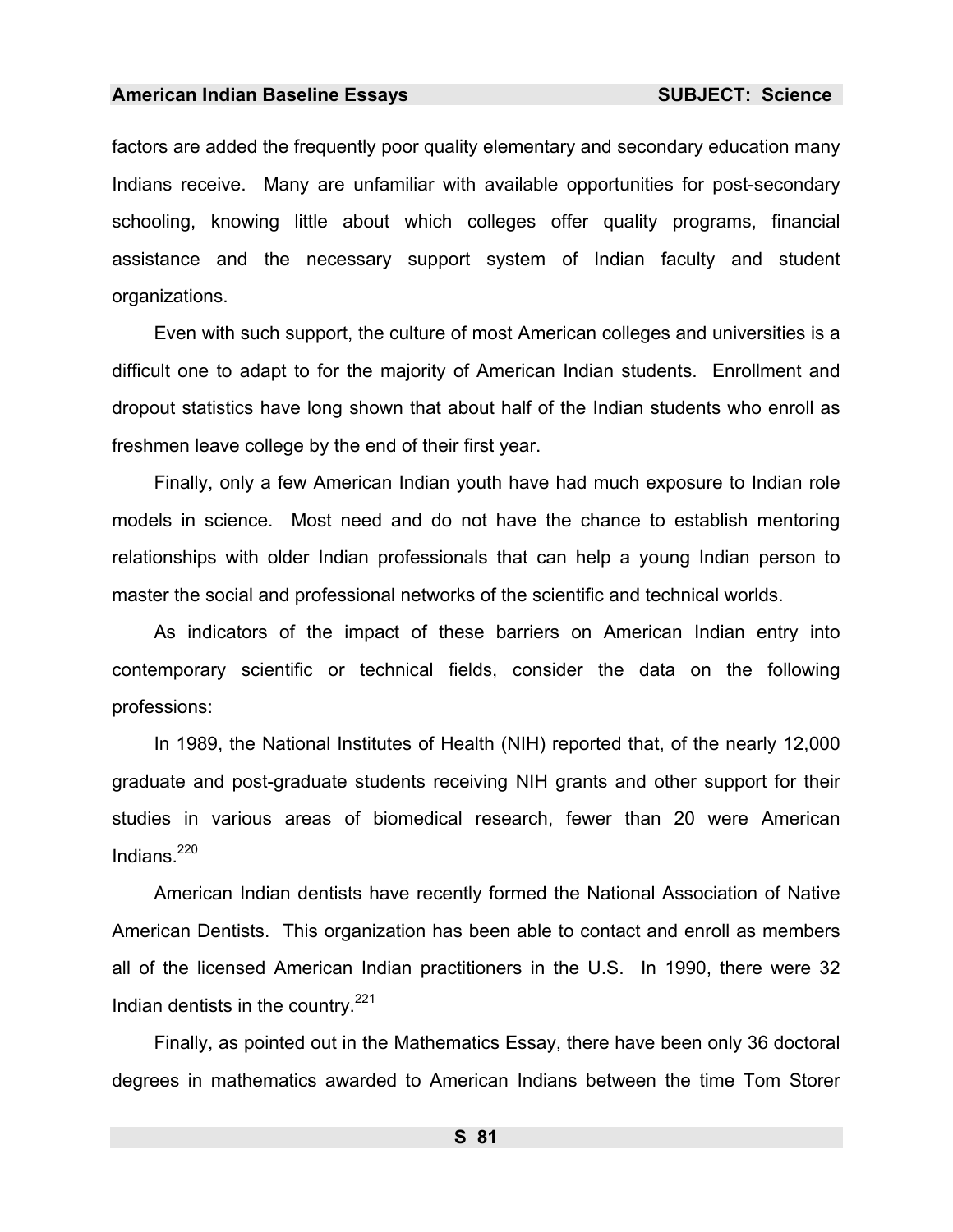(Navajo) earned the first one in 1963 and the graduation of the class of 1991.

It was asserted above that modern American Indians have participated in science and many technical fields to a surprising extent, despite the difficulties of getting training for and entering these professions. This is a trend that has been developing for several generations. Below are some of the accomplishments of a few of the many American Indian scientists and technicians who have shown the way into modern science.

In the 19th century, Ely Samuel Parker, a Seneca, trained as a professional civil engineer and served in the United States Army during the Civil War. His abilities in bridge-building and mining operations brought him to the attention of Ulysses S. Grant, who made Parker his adjutant. It was Parker who wrote out Grant's terms for the surrender of General Lee's forces at Appomattox.

Even before the war, Ely Parker, known as Donehogawah to his Seneca people, made important scientific contributions. He was the principal consultant to the "first scientific study of an Indian tribe." $222$  As a young man, he had met and befriended Lewis Henry Morgan. Donehogawah provided the innovative ethnologist with extensive, crucial assistance in the detailed study of Iroquoian lifeways and traditions that led to Morgan's publication of the **League of the Ho-de-no-sau-nee or Iroquois** in 1851. Today, the American Indian Science and Engineering Society's Ely S. Parker Award is its highest honor in recognition of scientific achievement and community service.

The first western-trained American Indian medical doctors both earned their degrees in 1889. They were Dr. Susan LaFlesche Picotte of the Omaha and Dr. Carlos Montezuma, a Yavapai. Their medical work is mentioned in the Chronology; both served reservation communities and also went on to work for the general betterment of the social conditions of American Indian people on the reservations. Another early Indian M.D. was Dr. Charles Eastman, a Lakota who is best remembered today for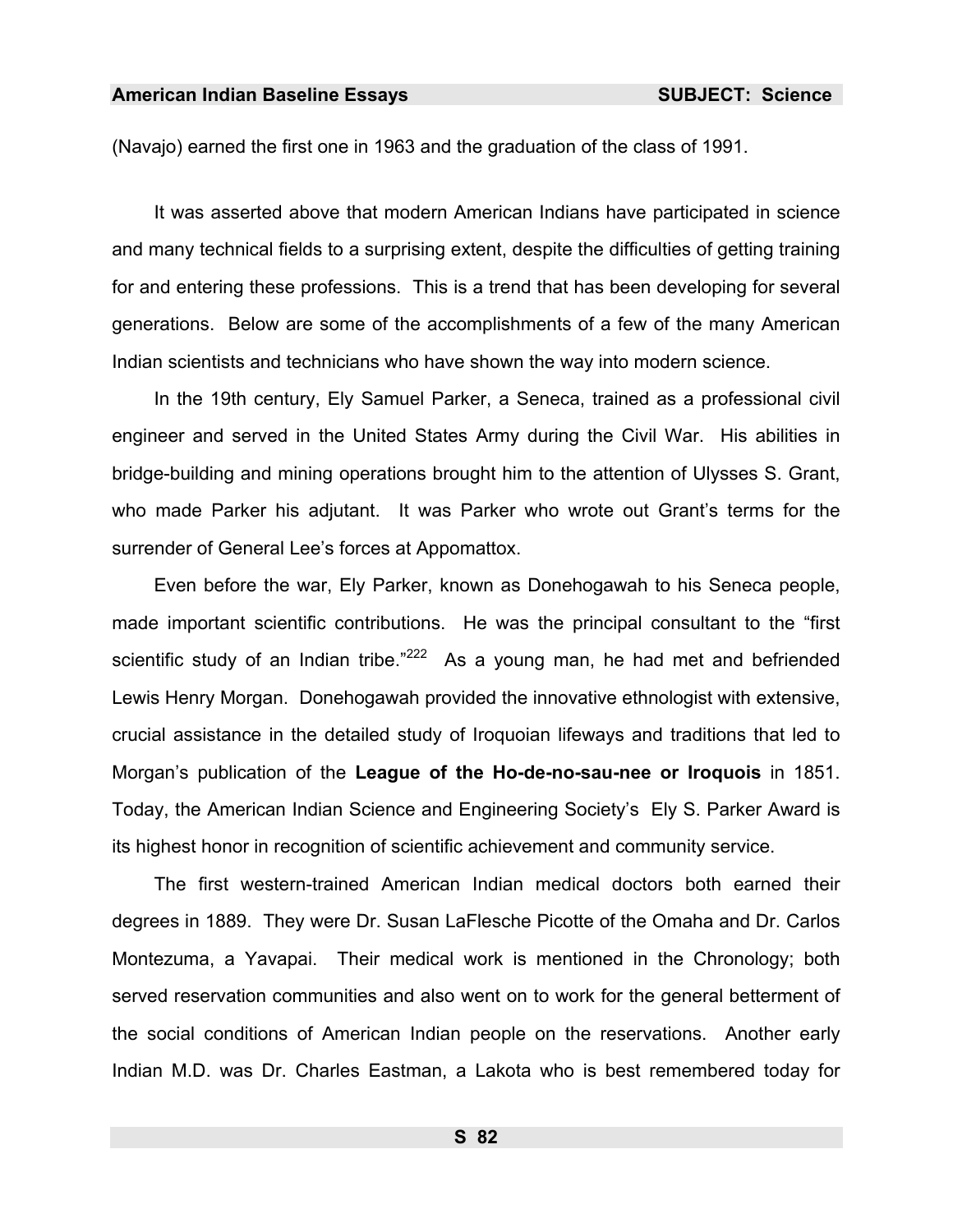several religious, philosophical and children's books he wrote from the perspective of his heritage.

Mary Ross, now retired, is a noted Cherokee engineer. She is a great-great granddaughter of John Ross, the elected Cherokee chief who led his people's fight against forcible relocation in the 1830s. In her own right, Mary earned a [ma](#page-986-19)ster's degree in mathematics in 1938 and became a registered engineer in 1942. She became the first woman ever to be employed as an engineer by Lockheed Aircraft in that same year. She worked on fighter and transport aircraft design.

Later, with the coming of the space age, Mary Ross worked on projects ranging from Polaris missile warheads to submarines and she participated in the NASA programs of the 1960s.<sup>223</sup> She was a research engineer on the Agena rocket system used as the upper stage of the Saturn booster for the Apollo program. Her NASA work included the early studie[s th](#page-986-21)at led toward the United States' orbital station Skylab, the Apollo lunar landing program and the Pioneer and Voyager space probe projects. She retired from Lockheed in 1973 after attaining the position of senior advanced systems staff engineer.<sup>224</sup> In 1986, the Council of Energy Resource Tribes named her as its first recipient of the annual Mary G. Ross Award, given to those whose work brings favorable attention and honor to American Indians in the fields of science, engineering and business.

Colonel William Pogue is a Choctaw mathematician who served in the U.S. Air Force as a fighter-bomber pilot during the Korean War. He later served two years as a member of the Air Force's Thunderbirds air show squadron. In 1966, he was selected by NASA to become an astronaut. He served in the astronaut support teams for three Apollo missions. From November 16, 1973 to February 8, 1974, he commanded the third and last Skylab mission, setting a record for the longest manned space flight up to that time. $225$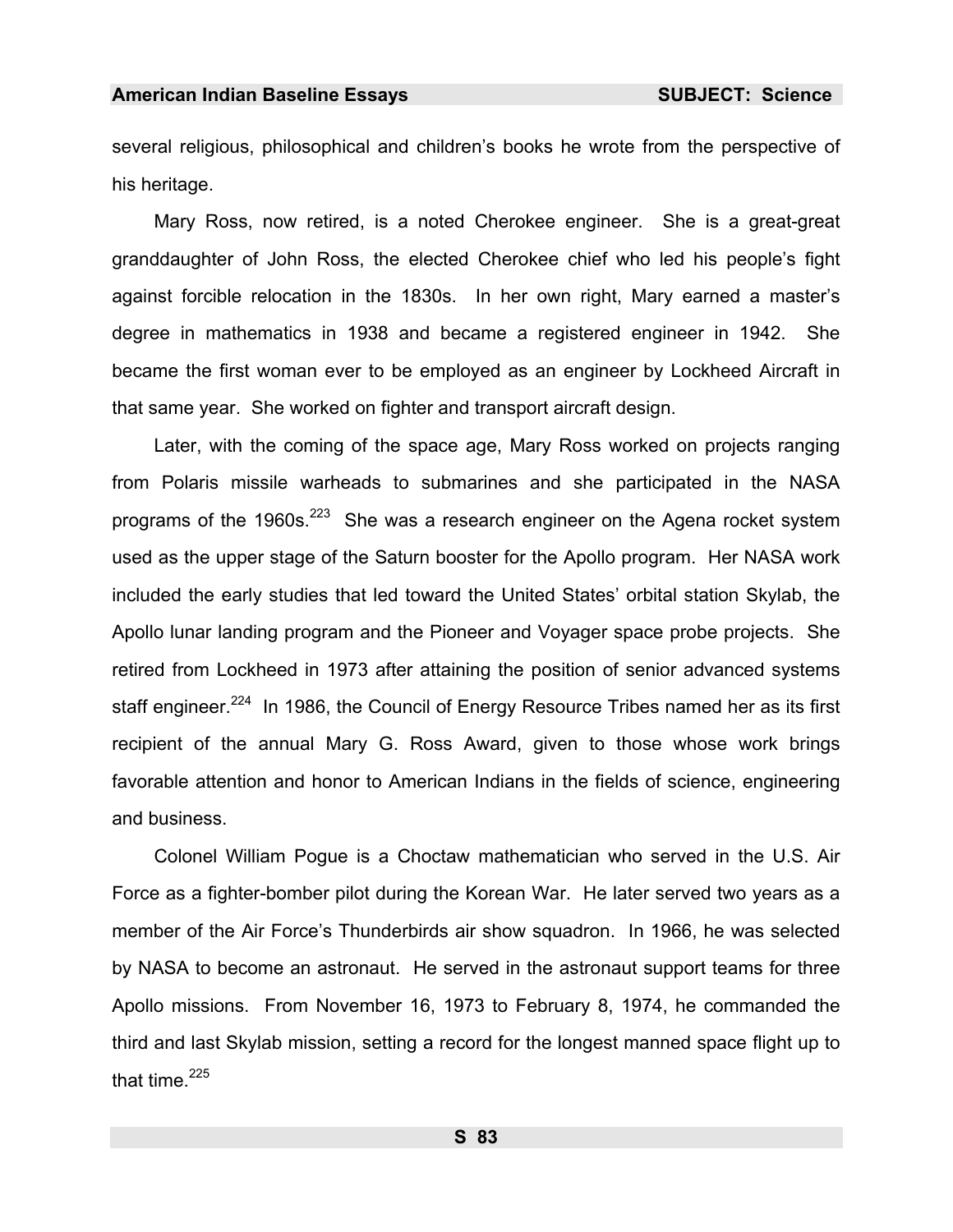Dr. J. E. Henry is an Ojibwe entomologist. He is a specialist in insect control who made a career with the U.S. Department of Agriculture. He is known for his pioneering achievement in finding the world's first commercial biological insecticide for use against grasshoppers. This was based on a protozoan that is harmless to other animals. Following this success, other scientists have extended Dr. Henry's work to include a wide range of other biological insecticides that are far safer than chemical pesticides. Dr. Henry himself went on to share his knowledge with agricultural scientists in Africa, South America and Australia.<sup>226</sup>

Bill Folsom, a Choctaw mechanical engineer who worked for General Electric Corporation, designed the mechanical components and the large-scale integrated control circuits for the world's first data communications printers. His design principles for print heads and their transport systems are in common use in most dot-matrix computer printers today. $227$ 

David Powless is an Oneida who first gained fame as a member of the 1963 University of Oklahoma Rose Bowl football team. He went on to play professionally for the New York Giants and the Washington franchise. After retiring with an injury, he learned the steel business. In 1976, he began work on a process to recycle the iron oxide by-products of steelmaking. He succeeded in just a few years, working at the Colorado School of Mines. The first oxide recycling plant using Powless' process was built in California by Kaiser Steel at the end of the 1970s. He has continued to do research in recycling and heads a consulting firm helping other businesses to reduce their environmental impacts. $228$ 

Dr. Michael Horn is a fisheries biologist, a 1969 graduate of Harvard who has conducted research in the U.S., Eng[lan](#page-986-1)d and Scotland on the complex relationships between fish and algae. His emphasis is on the challenges of conserving fisheries resources in temperate oceans. He uses this information to train a new generation in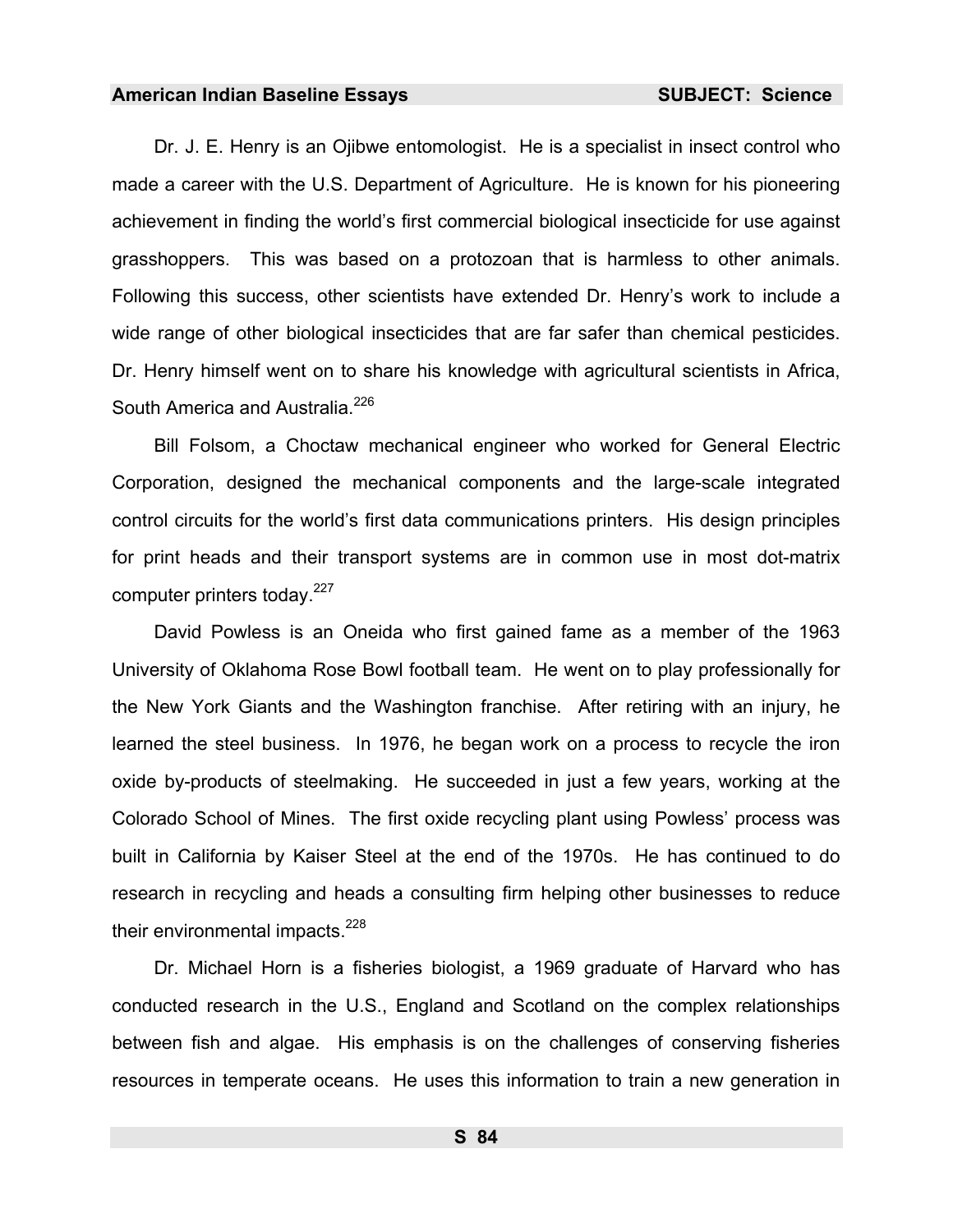his zoology courses at the California State University at Fullerton.<sup>229</sup>

During the 1980s, Dr. Richard Myers worked as the Director of the National Weather Service Training Center. He and his staff developed training courses in meteorology, hydrology, electronics and management skills. These courses guide several U.S. government agencies and their employees in connection with the study of weather and the atmosphere. A Powhatan, Dr. Myers has also taught zoology and ecology at the university level.<sup>230</sup>

Al Qöyawayma, Hopi, is a world-famous potter who has worked with the Smithsonian Institution on research into traditional Hopi ceramics. For many years, he has also been manager of the Environmental Services Department of the Salt River Project, a major electricity and irrigation system in the [Sou](#page-986-22)thwest. Prior to his work in environmental quality, Qöyawayma developed and patented inertial guidance and celestial guidance systems for missiles and aircraft while employed by Litton S[yste](#page-986-23)ms, a division of Litton Industries.<sup>231</sup>

The scientific or technical careers of these and quite a few other American Indian individuals are briefly presented in two sources that should be of interest to the classroom teacher. The first is a two-volume set of booklets put out in the 1980s by the American Indian Science and Engineering Society. These are entitled **Americ[an](#page-986-24)  Indian Scientists and Engineers**. The second source is a chapter from a curriculum unit by Peggy Funches and others entitled **Minority Contributions to Science, Engineering and Medicine**. This was published in 1978 by the San Diego City Schools.<sup>232</sup>

## **The American Indian Science and Engineering Society**

American Indians involved in contemporary sciences and engineering fields organized the national professional organization known as AISES (American Indian

**S 85**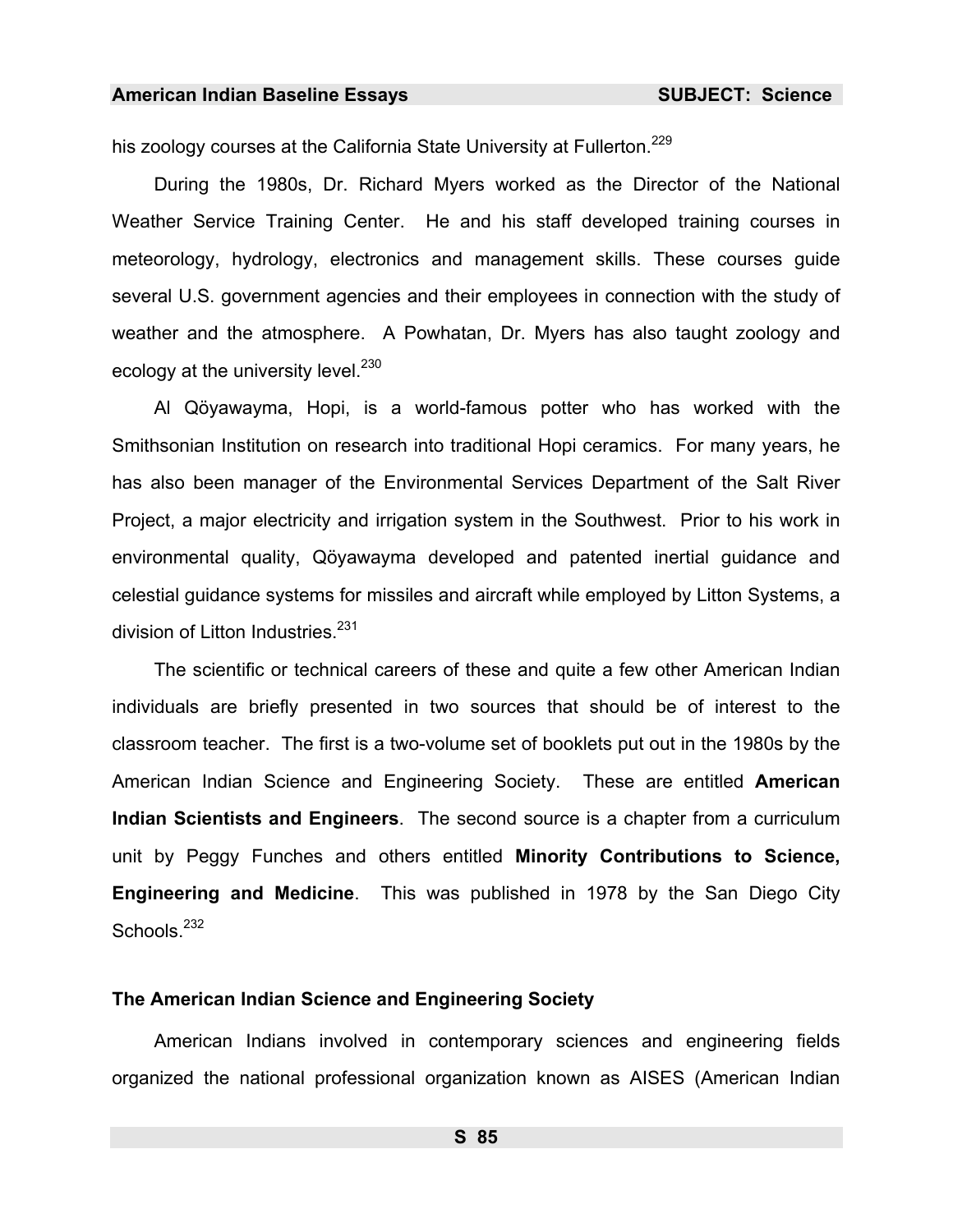Science and Engineering Society) in 1977. Headquartered in Boulder, Colorado (1630 30th Street, Suite 301, Boulder, CO. 80301-1014; the Society may be reached by telephone at 303-492-8658), AISES has a membership made up of practicing professionals and college students.

In 1990, AISES' professional membership numbered 119 Indian and Alaskan Native scientists and engineers in a wide range of fields; there were also approximately 180 adult non-Indian professionals and Indian non-professional members who supported the goals and activities of the organization. The college student membership totaled some 900 Indian students in scientific and engineering majors; of these, about 90% are undergraduate students.<sup>233</sup>

AISES fills several roles as an Indian scientific professional association. It functions to provide a support and information network for its Indian and Alaskan Native professional members. The Society serves as a forum and clearinghouse for information abo[ut I](#page-986-8)ndians in the sciences and in engineering fields, and represents Indian points of view to other specialists, the general public, and political institutions. Beginning in 1978, it has hosted an annual national conference focused on the participation of American Indians in scientific and technical fields.

Since 1985, AISES has published a quarterly journal, *Winds of Change*. This magazine chronicles the views and careers of contemporary Indian scientists, engineers and educators. It provides a forum for these pro[fess](#page-986-25)ionals and others to explore and examine publicly the complex challenges of bringing about harmony between the values and knowledge of the traditional American Indian and the Western scientific and technical cultures in which they participate simultaneously.

AISES also provides support for American Indian students who are studying engineerin[g an](#page-986-26)d sciences at the college level. In addition to the information it shares through its journal and meetings, AISES promotes networking between these students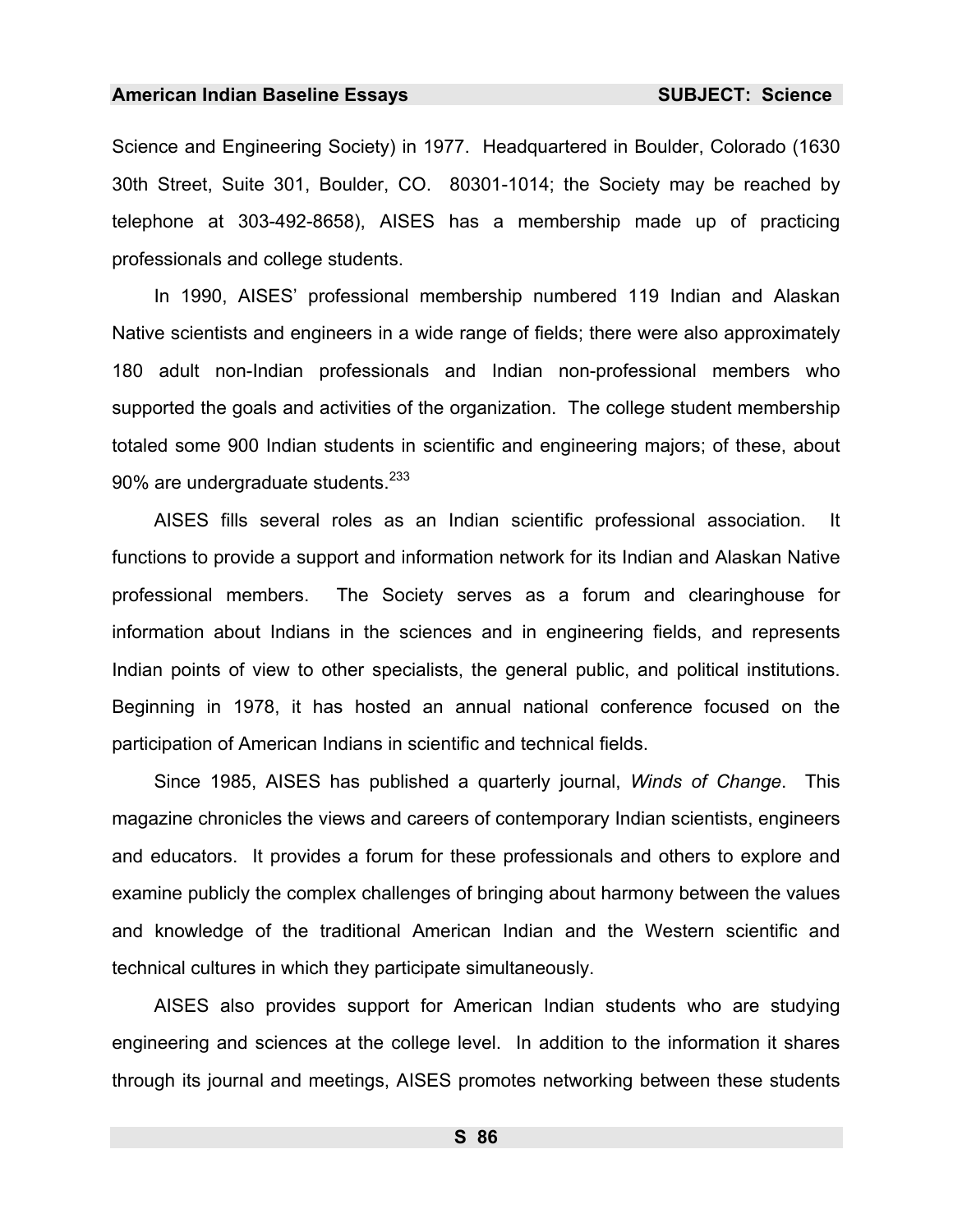and connects them to working professionals through the activities of its campus chapters.

Chapter officers participate in annual student leadership conferences where they are trained in leadership techniques and meet with American Indian science and technical professionals. In 1990, there were 52 chapters on campuses around the United States.<sup>234</sup> A growing number of AISES chapters engage in mentoring programs where the Indian college students serve in local high schools helping to tutor Indian students in the sciences and mathematics.

The American Indian Science and Engineering Society additionally awards merit scholarships to Indian college students in math and science fields. In 1989, 133 students were each awarded \$1,000 scholarships to help them continue their education.<sup>235</sup>

## **Science Education Programs for American Indians**

There are increasing educational ef[fort](#page-986-27)s at the K-12 level to attract and better prepare American Indian and Alaskan Native students to enter careers in the sciences.

AISES funds a number of college-based summer programs for Indian middle and high school students in order to promote interest and skills among young Indian people thinking of pursuing higher education and an eventual profession in the sciences. The organizatio[n h](#page-986-28)elps to support and train staff and provides curriculum advice for these summer math and science camps.

AISES also supports K-12 education programs in science-related areas in a number of other ways. It sponsors annual state- and national-level math and science fairs for Indian students, develops and provides exemplary curriculum units, works with tribal communities to provide training for science and math teachers in Indian-controlled schools, and publishes a quarterly *Education Newsletter*. Finally, the American Indian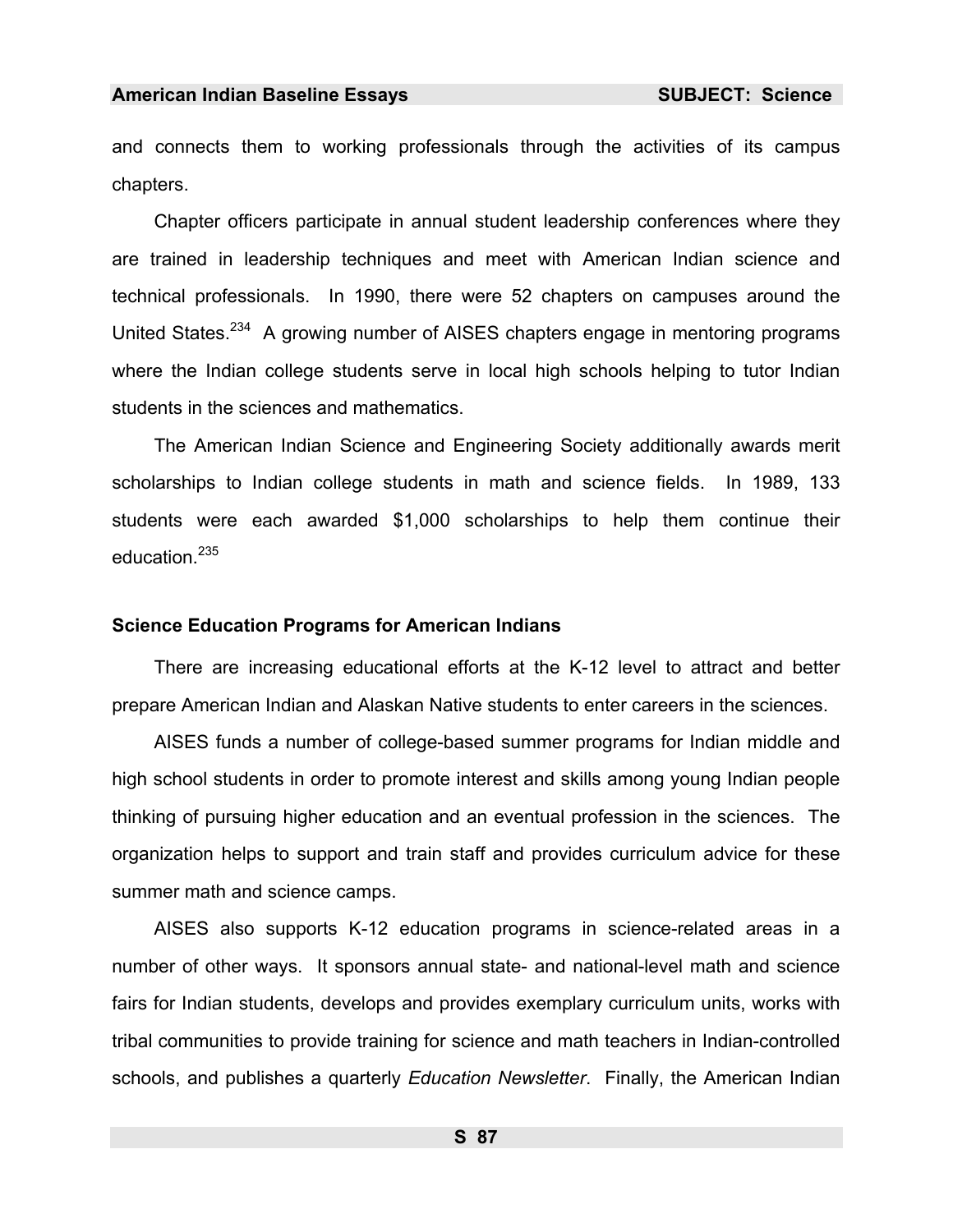Science and Engineering Society annually recognizes an Outstanding Teacher and an Outstanding High School Student with national awards.

Some of its teacher training and summer camp activities for students have been sponsored by organizations such as NASA, the U.S. Geologic Survey, the National Science Foundation, Hitachi Corporation, TRW Corporation, the Ford Foundation, and the U.S. Department of Education.

Among its science- and community-based education curricula are the SACAI (*Science of Alcohol Curriculum for American Indians*). AISES staff and members combined contemporary and traditional science learning in a book funded by the National Science Foundation entitled **Hands On/ Minds On: Science Activities for Children**. 236 In 1988, AISES produced a half-hour video entitled *Taking Tradition to Tomorrow*. This highly-recommended video presents a review of major Indian scientific and technical achievements throughout history and introduces a number of contemporary Indian scientists, doctors, engineers, and other professionals studying or working in national and tribal government to promote American Indian science.<sup>237</sup>

The summer math and science camps sponsored by the American Indian Science and Engineering Society mentioned above have begun to provide opportunities for Indian and Inuit students to approach science in ways more oriented to hands-on activities. This culturally-appropriate learning strategy emphasizes actual problemsolving and research techniques over the textbook-oriented approaches predominant in the past. Some school districts, tribal education programs and college-based programs have begun to use this approach more often with Indian students.

It is too soon to tell if these real-world, less abstract approaches will significantly increase the number of young Indian people who will choose to go on to college and study in scientific and technical fields. The American Indian Science and Engineering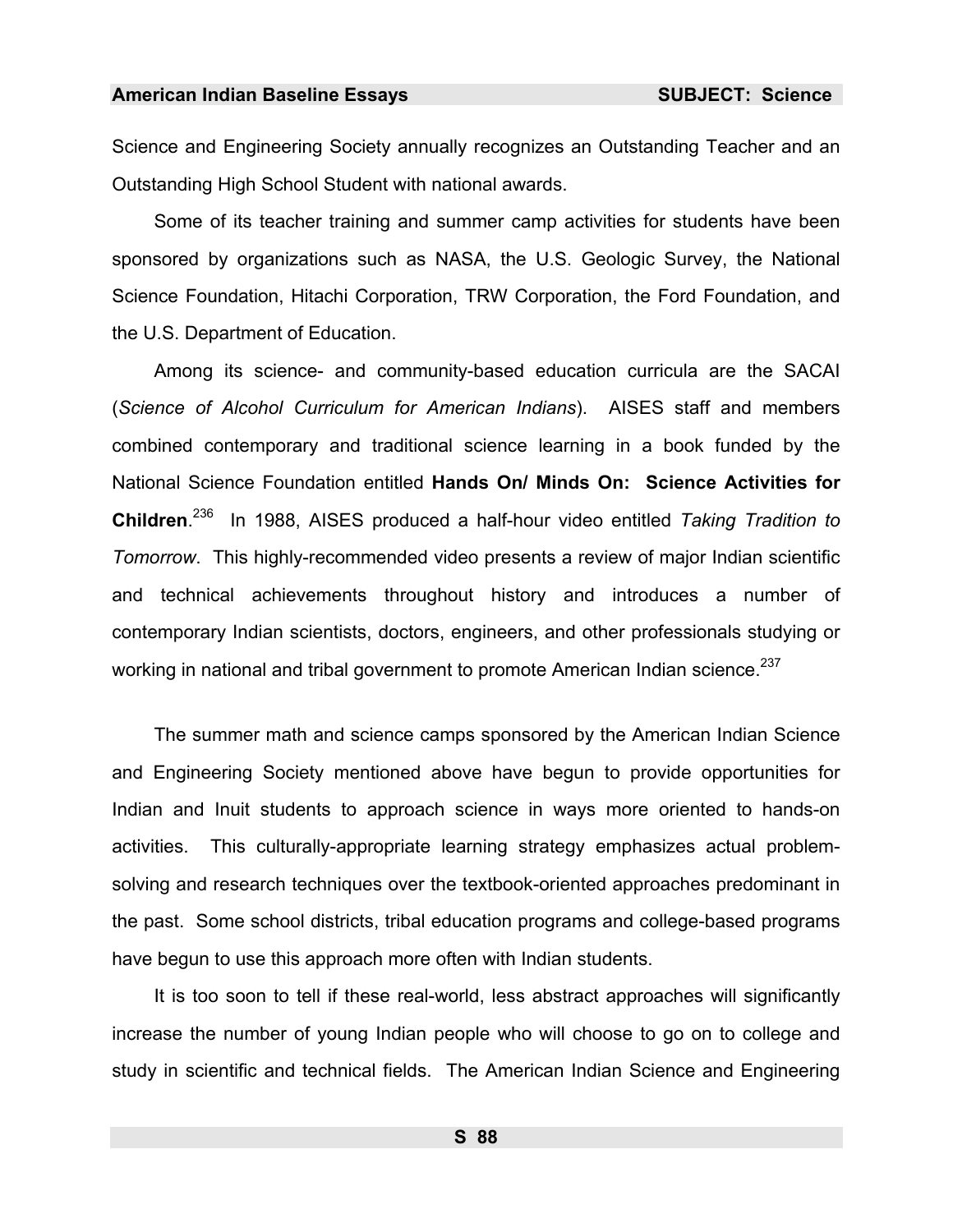Society is sponsoring current research into "the factors that make it possible for Native American students to succeed in postsecondary environments."<sup>238</sup>

Anecdotal reports have well-known limitations as indicators of education program effectiveness. However, a comment from a twelve year-old Seneca girl who attended an AISES science camp in 1989 may suggest the impact that hands-on methods of instruction can have on students typically underrepresented in the sciences: "Before I came here, I liked science, but it was just another subject. Now, I think I'd like to go into a career in medicine."<sup>239</sup>

Four examples of programs that emphasize this practical orientation to science education are outlined below.

In the spring of 1990, educators in the Barrow, Alaska school system hosted a national conference to address issues that included ways to increase the participation of Inuit ('Eskimo') people in the sciences as practiced in the Arctic. They reported that they have formed alliances with professionals working in the fields of wildlife biology and management, atmospheric sciences, geology and oceanography. Through these alliances, Inuit students in the region are exposed to contemporary, local problems in these fields. They gain an opportunity to learn about the scientific techniques used by specialists who seek information about the Arctic environment. As they learn, the students themselves contribute a native perspective on some of the questions raised by the increasing levels of human activity in the Arctic.<sup>240</sup>

Oregon State University has implemented a program it calls SMILE (Science and Math Investigative Learning Experiences) to provide American Indian and Hispanic middle school students in eight rural Oregon school districts with enrichment activities in these fields. Faculty members and students work with the teaching staffs at the school districts to identify and implement classroom activities and curricula that build skills in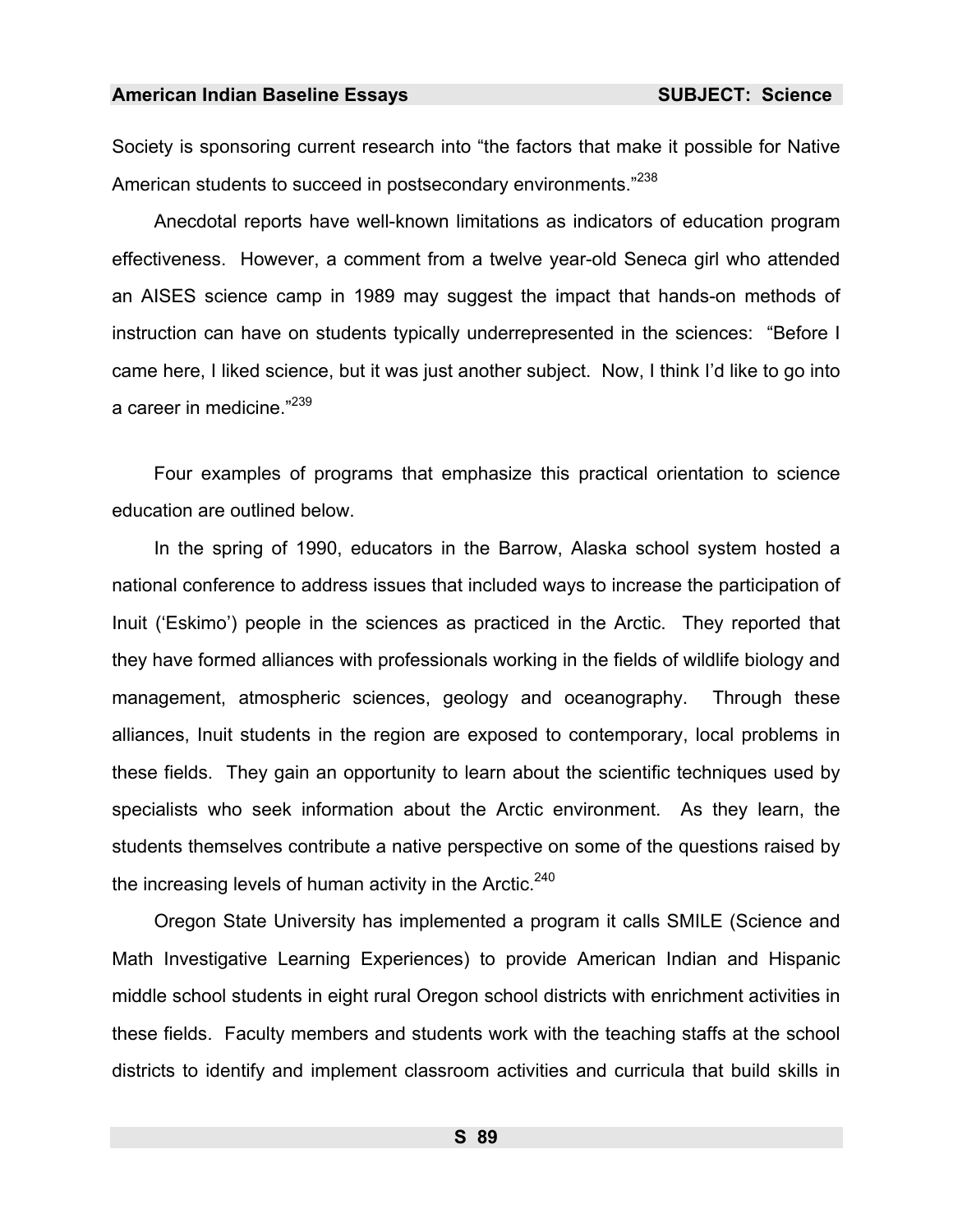problem solving and introduce middle school students to the techniques and history of modern mathematics and science.<sup>241</sup>

Northern Arizona University has formed cooperative programs with tribes in Arizona including the Navajo, the second most populous tribe in the United States. These programs provide resources and technical assistance for the academic and economic advancement of the tribes. Among the goals of this effort are the development of appropriate curricula for use in K-12 classrooms and assistance in faculty training and program articulation between NAU and the Navajo Community College. NCC, on the Navajo reservation at Tsaile, Arizona, is the oldest and largest tribally-controlled postsecondary institution in the United States. The joint effort between NAU and NCC aims at increasing the numbers of well-trained Indian teachers, managers, and technical/scientific professionals who are available to the tribes.<sup>242</sup>

In Canada, the federal Department of Indian Affairs and Northern Development has spent about \$10.9 million dollars since 1961 on funding college and university education efforts in science programs relating to the Arctic and Sub-Arctic regions of that country. The Northern Scientific Training Program, as it is known, has helped many Indian and Inuit students to obtain degrees in biology, wildlife management, hydrology, mining, forestry and fisheries. NSTP also has helped fund a number of university research projects that have developed a base of knowledge pertaining to economic d[eve](#page-986-28)lopment of the Arctic. Some 31 Canadian universities and colleges participated in the program in the 1990-91 year.  $243$ 

As a result of efforts like these, increasing numbers of American Indian and Inuit youth are entering the many modern scientific and technical professions. Their accomplishments are sure to continue the ancient traditions of American Indian excellence in applying scientific knowledge to the pragmatic tasks of meeting the needs of people everywhere.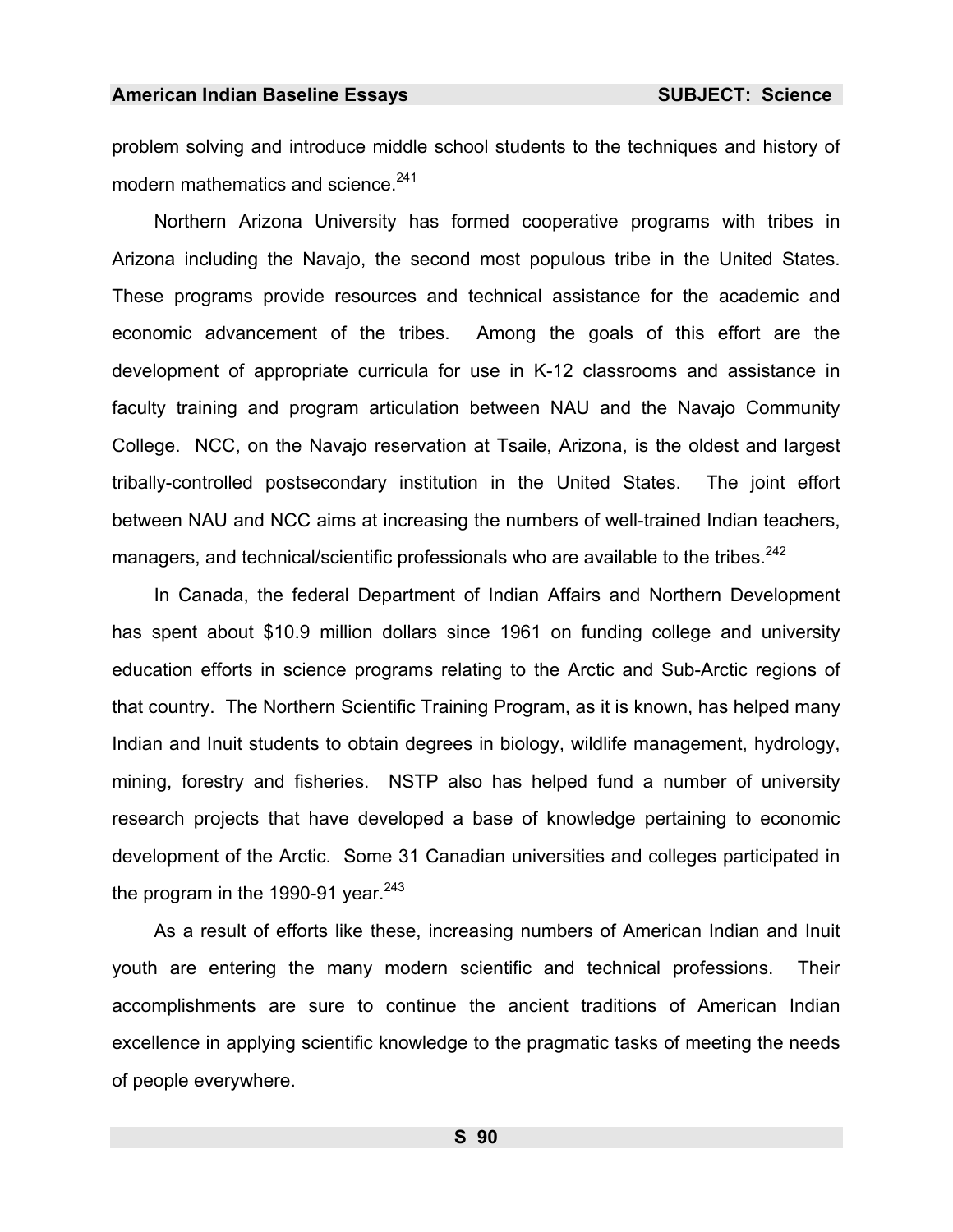# **APPENDIX A CHRONOLOGY**

A Chronology of American Indian Contributions in Science and Technology

Dates in **boldface** indicate events primarily due to American Indian initiatives; dates in plain type indicate events primarily due to initiatives by others.

- **ca.-50000** Paleo-Indian skeletal remains are left near Taber in Alberta, Canada [found by Archie Stalker; the dating remains controversial].
- **ca.-40000** Stone tools and a mysterious semicircular arrangement of stones are paleo-Indian remains at a site in the Calico Hills of the Mojave Desert in California [found by Ruth Simpson and verified by Louis Leakey; the dating remains controversial].

A hearth containing bones, tools and charcoal at Santa Rosa Island near modern Los Angeles; the site implies boat-building skills as well [found by John Woolley].

- **ca.-31000** At a site in Chile called Monte Verde, Tom Dillehay finds three clay-lined hearths that he thin[ks m](#page-986-29)ay have been in use around 31,000 B.C.
- **ca.-27000**
- **to -24000** Fossil bone tools at sites on the Yukon River [found by C. R. Harington and by William Irving].
- **ca.-22000**
- **to -19000** Scrapers, choppers, flak[e t](#page-986-30)ools, a blade, and a burin (chisel-like tool) at the island site of Tlapacoya in the Valley of Mexico [found by José Luis Lorenzo].

Hunting tools of Paleolithic (Old Stone Age) type at Valsequillo, near modern Puebla in southern Mexico [found by Cynthia Irwin-Williams and by Juan Armenta Camacho].

**ca.-20000** Bone tools at an old waterhole (the Dutton site) in Colorado [found by Dennis Stanford; the date is controversial].

## **ca.-19000**

**to -14000** Paleolithic tools in Pikimachay Cave near Ayacucho in the Andes Mountains of Peru [found by Richard MacNeish; the oldest material may prove to be as old as 25,000 years].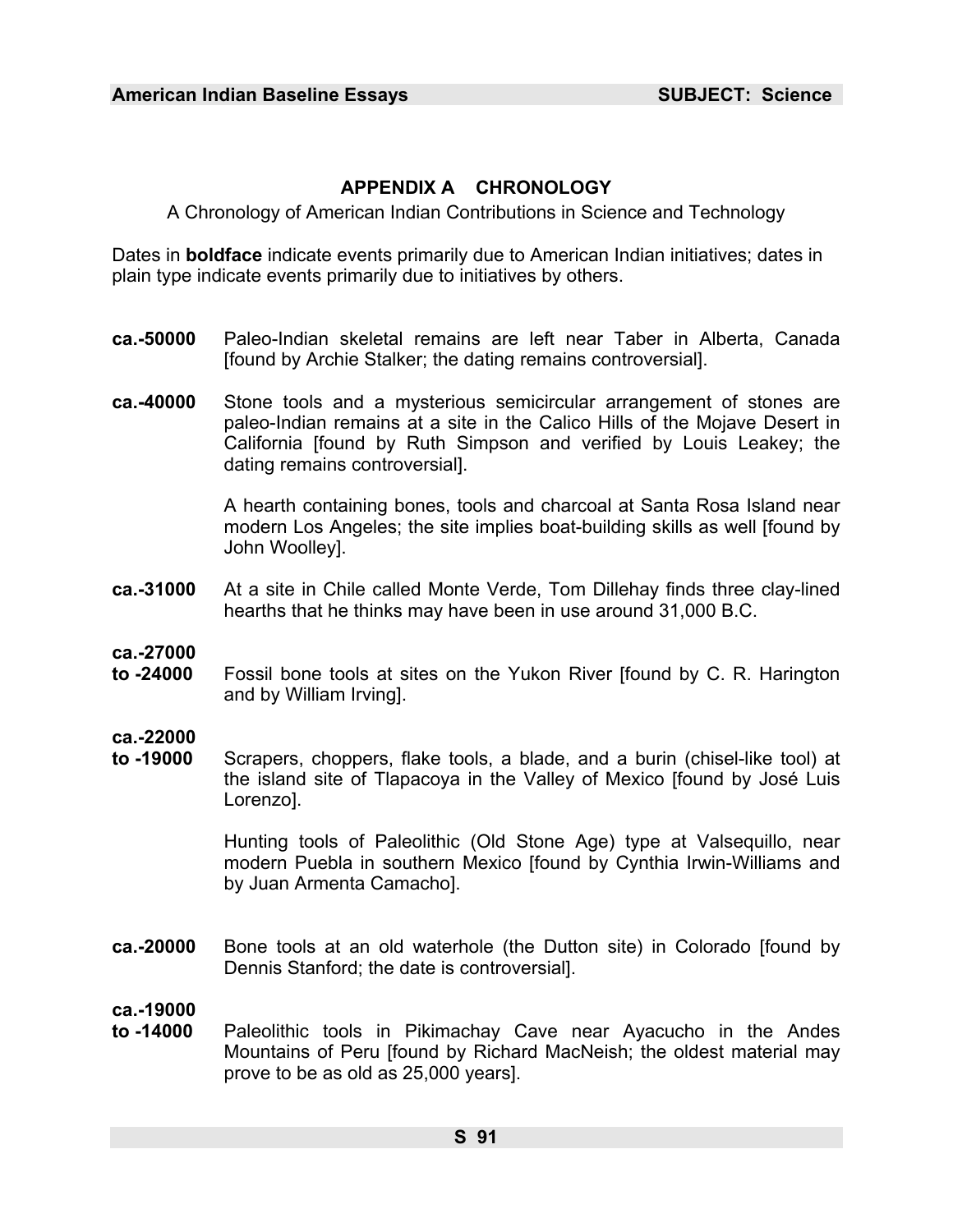## **ca.-14000**

- **to -12000** Techniques for log house construction are used by Indians to build a 12 house village at the Monte Verde site in southern Chile. Archaeologists led by Tom Dillehay find evidence of the use of 27 medicinal plants at the site. [It is possible that three clay-lined hearths also found at the site were in use as long ago as 31,000 B.C., see above.]
- **ca.-13000** Hunters at Taima-Taima (in modern Venezuela) use pressure-flaked, leafshaped spear points, possibly poisoned, to hunt mastodons.

## **ca.-13000**

- **to -9000** Bands of Lithic-era Indians in the Columbia River basin in what are now the states of Washington, Oregon, and Idaho establish the Old Cordilleran Culture. The flaked obsidian spear points ('Cascade points') of this culture have a distinctive willow-leaf shape with a single side notch at the base and lack fluting. The Old Cordilleran Culture at this time seems to have had big-game hunting as its economic focus.
- **ca.-12600** Evidence of llama hunters found in a cave site at Los Toldos in Argentina.

## **ca.-12000**

**to 1500** The Meadowcroft Rock Shelter near modern Pittsburgh, Pennsylvania is occupied by a succession of peoples who leave tools, baskets and other remains over a very long period. The earliest of eleven levels of remains includes fragments of human bone, estimated by archaeologist James Adovasio to be about 14,000 years old.

## **ca.-11500**

- **to -9500** In a major technological development of the so-called Early Hunters era, percussion and pressure flaking techniques are combined to produce the famous fluted Clovis point hunting weapons. The techniques for making these spread throughout North America, but are first known from finds in the American Southwest.
- **ca.-11000** Techniques for construction of large wooden houses are known in the Shenandoah Valley of Virginia at what is now called the Thunderbird site [analyzed and reconstructed by Errett Callahan].

## **ca.-10700**

- **to -9000** Late Paleolithic hunters inhabit the southern tip of South [Am](#page-986-31)erica, leaving spear points similar to the Clovis type and evidence of the domestication of dogs at Fell's Cave in Chile.
- **ca.-10000** Paintings of Paleo-Indian hunting techniques and hearths are found in Toca do Boqueirão da Pedra Furada Cave in northeast Brazil [first described by Niède Guidon].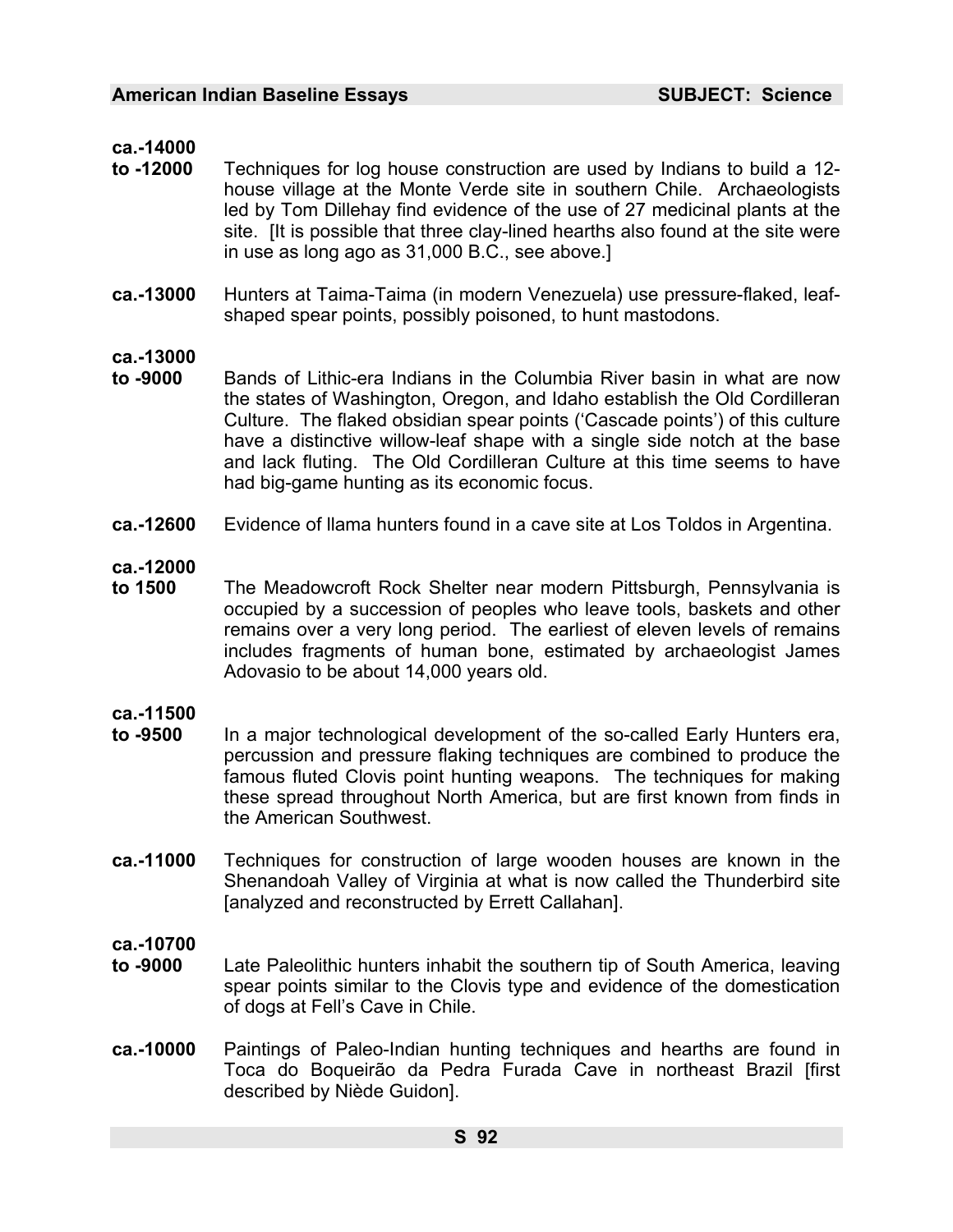## **ca.-10000**

**to -8000** A refinement of the fluting technique used in chipping Clovis points results in the so-called Folsom point. Both types of points are believed to have been the tips of darts that were thrown with an *atlatl* , or spear thrower, which remained in use in central Mexico into historic times.

> A technical development by hunters on the Great Plains produces the lance points known as Angostura and Scottsbluff; these also become common in much of Mesoamerica.

**ca.-9000** 

- **to -5000** The Old Cordilleran Culture shifts into an early mixed economy based on fishing, hunting, and new tools for processing wild plant foods. The change is in response to the extinction of large Pleistocene (ice-age) mammals like the mastodon in the region. There is evidence of the early development of extensive trade networks within and outside of the region for specialized tools and food products, centered on a great gathering and fishing center near The Dalles in Oregon.
- **ca.-7000** Archaic (incipient agriculturist) phase Desert cultures in eastern Oregon (Fort Rock Cave) and Utah (Danger Cave) leave evidence of skills in basketry, woven mat, and woven sandal making in cave shelters. The Utah basketry finds are believed to be the oldest evidence in the world of human development of skills in basketry. The Danger Cave site also reveals the use by Indians of some 65 different plants for food and household purposes. The Desert Culture complex of peoples is very extensive, as post-Ice Age warming extends desert conditions through most of western North America. Desert Culture groups are found from Oregon south to Belize in Central America, and as far east as Texas. Some of these peoples are known to have descended from the Old Cordilleran Culture and are ancestors of the later Cayuse, Nimipu ('Nez Percé'), Chinook, Klamath, Palouse, and Modoc tribes which still reside in the Northwest. Other modern descendants of the Desert Culture are the Paiute and Shoshone of southeastern Oregon and southern Idaho.

## **ca. -7000**

**to -5000** Archaeological evidence of the cultivation of cotton for the first time in the world by Archaic era farmers in the Tehuacan Valley of the modern state of Puebla southeast of Mexico City.

> Burials in the Tehuacan Valley of Mexico show elaborate funerary wrapping of bodies in blankets and nets.

> Archaeological evidence shows that the inhabitants of the area of the present-day Mexican state of Tamaulipas have cultivated the pumpkin,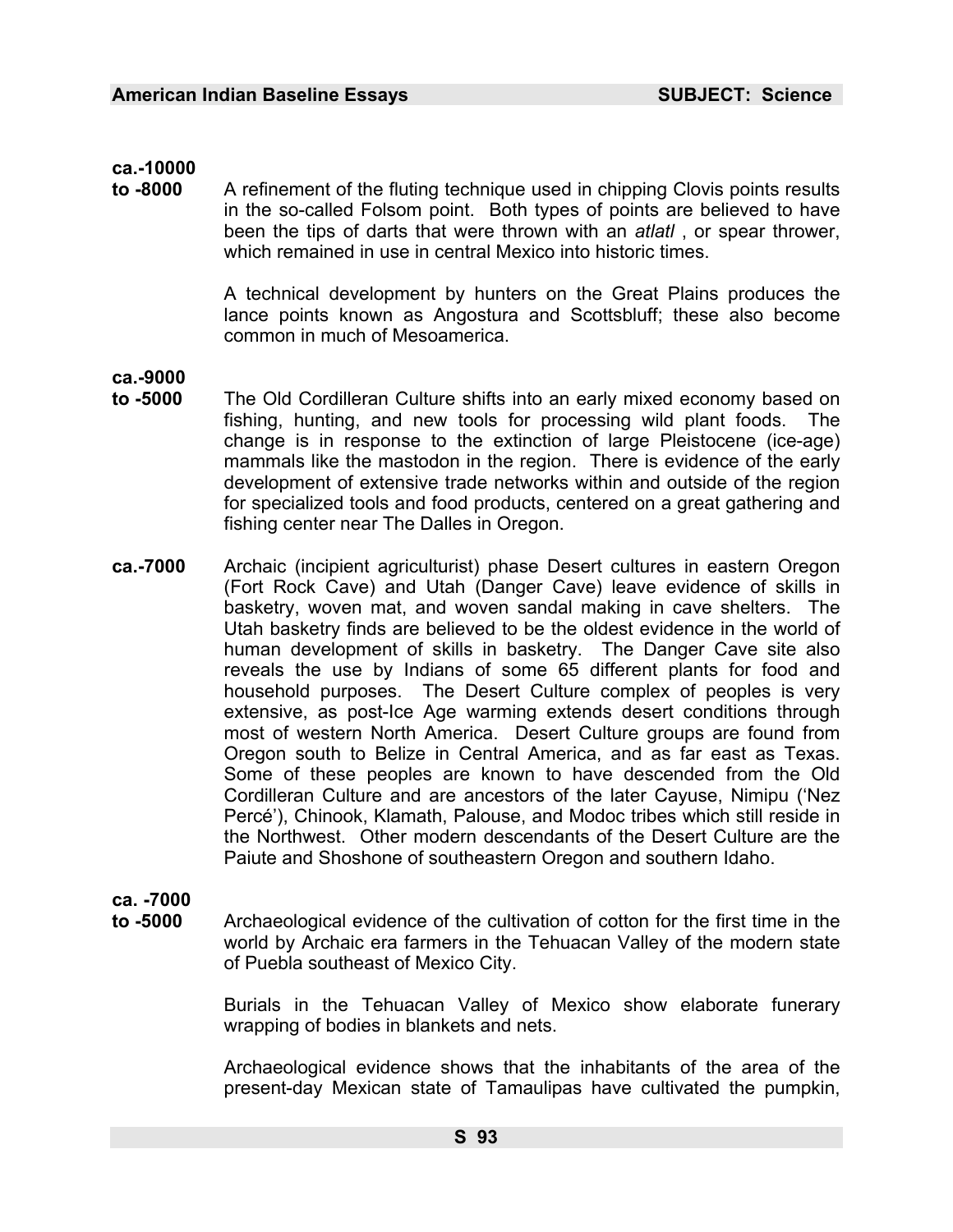bottle gourds, and chilies.

**ca. -5000** Tehuacanos have cultivated the avocado, chilies, amaranth, and walnut squash. They have also developed the mortar and pestle, milling stones and manos to process these agricultural products.

> The Northwestern peoples of the Old Cordilleran Culture shift to a huntinggathering lifestyle after about 5000 B.C. The cause of the change is a massive earthquake which creates a huge [wat](#page-986-32)erfall interrupting the Columbia River. This waterfall at Celilo blocks the salmon runs on which much of the Old Cordilleran economy depends.

**ca. -5000** 

- **to -3400** New varieties of cultivated plants are developed or imported into the Tehuacan Valley: bottle gourds, common beans, black sapote (a fruit), warty squash, and, most significantly, maize (corn). Maize also appears in this valley in a wild form, able to propagate its own seeds whereas its domesticated relative cannot.
- **ca. -3400**
- **to -2300** Additional domesticated plants appearing in the Tehuacan Valley include tepary beans, pumpkins, and hybridized maize; the culture of the Tehuacanos is becoming sedentary with evidence of small villages developing.
- **-3372** The earliest date recorded in Mayan calendrics. [We lack knowledge of its significance, but it is a date in the Mayan third cosmic era, which they believe preceded our own contemporary era.]
- **-3114** The earliest date recorded in Olmec calendrics. [Here, too, we do not know to what event the date refers.]
- **-3113** The 'base date' (the beginning of the current, fourth cosmic era) of the Mayan 'Long Count' calendric system is recorded. The Maya refer to this date as 13.0.0.0.0 in the Long Count system and as day 4 Ahau 8 Cumku in the Calendar Round system. Scholars believe the Long Count date to correspond to the Christian date of August 11, 3113 B.C. [Long Count dates, such as 13.0.0.0.0, are expressed as positional coefficients of the powers of twenty, beginning with day units on the right. The Maya conceive the processes of time to operate in circular fashion having both positive and negative directions from any given point in the cycle. (The latter part of this Mayan idea resembles the conception of time implied by Einstein's relativity theories.) In the circular Mayan calendrical system, the passage of time is reckoned in a cycle of 13 'baktuns' of slightly more than 394 solar years each. At the 'end' of a cycle, time returns to its beginning point. The new historic cycle reiterates all of time's processes starting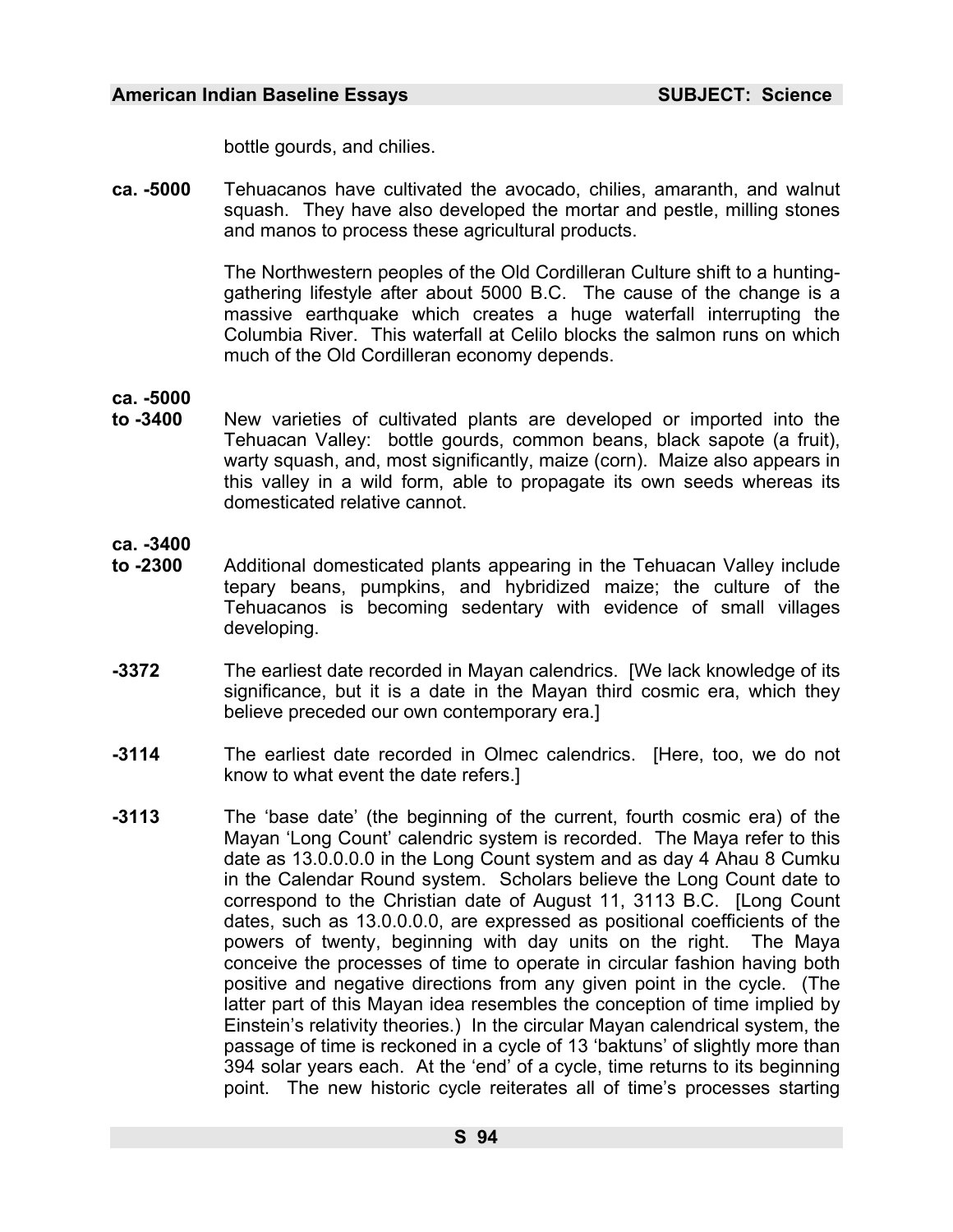from the basis of the achievements of the previous cycle. The current cosmic cycle of the Maya ends in the year 2012.]

- **ca. -3000** Domesticated corn is being adopted by peoples outside the Tehuacan Valley; it appears about this time in Tama[ulip](#page-986-33)as in northeastern Mexico and at Bat Cave in New Mexico, over a thousand miles to the north of the Mexican valley.
- **ca. -2200** Peruvian coastal fishing peoples have begun cultivating cotton, squashes, gourds, and sweet peppers, along with the root crop achira.
- **ca. -2000** Early Andean Indian farmers have domesticated the potato from a wild nightshade species.
- **-1200** Archaeological evidence of the Indian use of rubber for the ball used in the important ritual ball game found throughout Mesoamerica. The Indians of the tropical regions in Central America and South America prepare latex sap from the rubber tree *Hevea brasiliensis* by mixing it with sulfur and curing it over fire in a chemical process later called vulcanization. The cured rubber is eventually used by Indians to create waterproof ponchos, rubber-soled shoes, bottles and ropes (a predecessor of the bungee cord) in addition to the balls used in the game pok-ta-pok found as far north as the American Southwest.
- **ca. 50** The planning and layout of the rising urban center at Teotihuacan shows considerable skill in surveying techniques. Teotihuacan is the first city in the Americas to be laid out using a regular grid design. The city is quartered into districts with the streets and buildings oriented to 15 degrees 25 minutes east of true north throughout.
- **450-500** The Anasazi culture (a predecessor of the modern Pueblo peoples) in the Southwest develops from its so-called Basketmaker phase to its Modified Basketmaker phase, characterized by the development of pottery, pithouse villages, and the bow and arrow.
- **800** The Putun Maya, great seafaring and overland traders and mercenaries comparable in many ways to the Phoenicians, introduce metalworking techniques from South America into Central America. Beaten metal and casting techniques, including the lost wax process, come from Peru and Ecuador. The Mexicans work primarily in copper at first, developing gold work to a high level later.

Chichimec invaders from northern Mexico introduce the bow and arrow into Central America, although this weapon is not widely adopted by the descendants of the conquered peoples.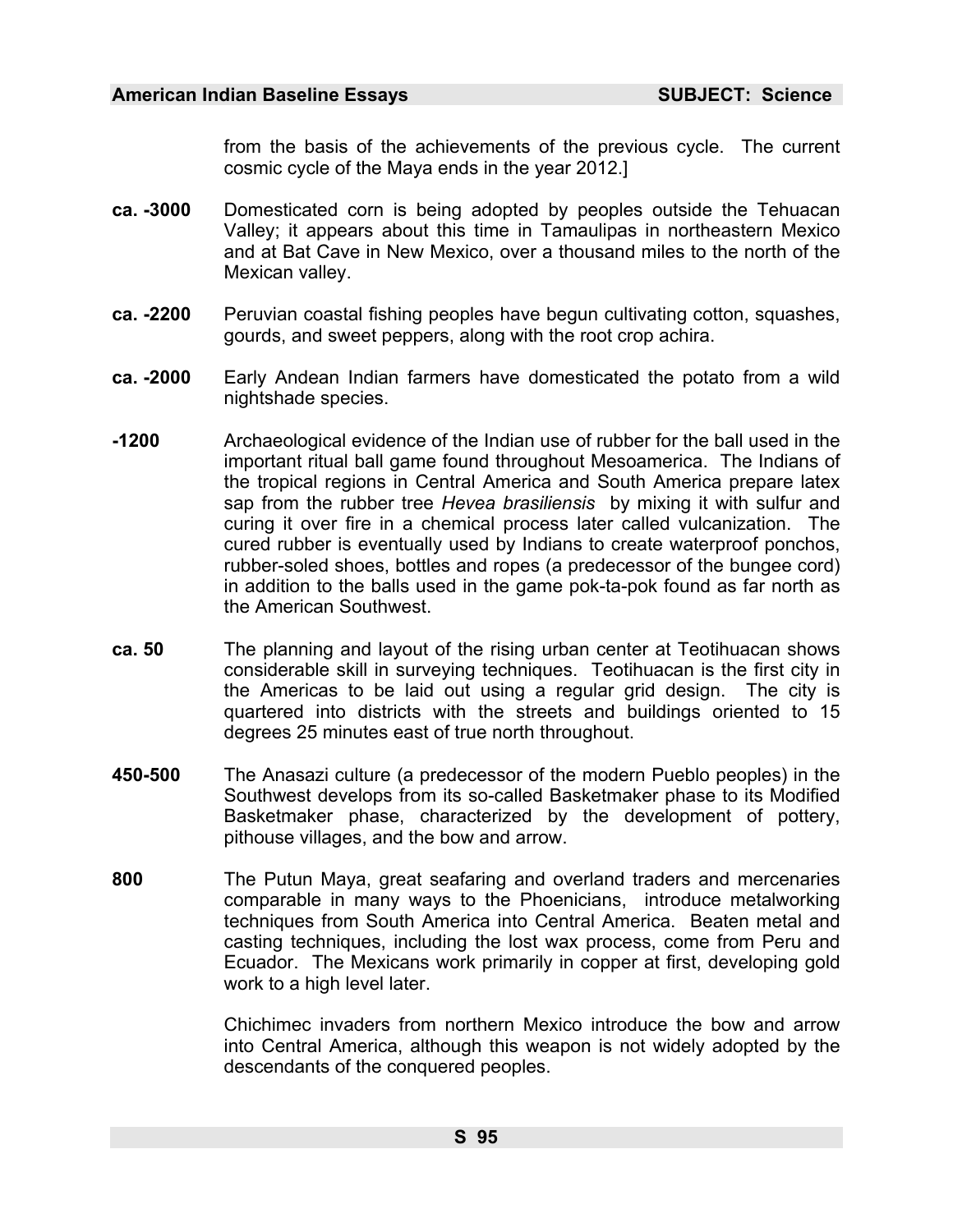- 900 Viking sailors from Iceland blown off course return with a report of sighting Kalaallit Nunaat ('Greenland'); first verified European contact with the Americas.
- 982 Eric the Red, exiled from Iceland for three years due to murder, sails from Iceland to the west following up an earlier Viking sailors' report of land there; he makes landfall on the southeastern coast of [Gre](#page-986-13)enland and rounds Cape Farewell on the southern tip of the island. He spends his exile on the relatively pleasant southwest coast of Kalaallit Nunaat, but encounters none of the native inhabitants.
- 985 Eric the Red establishes two Viking colonies from Iceland on the Greenland coast at Julianehaab and Godthaab. [These colonies thrived into the 13th century, but contact with Europe broke off after 1410; subsequent European explorations in 1605 and 1616 found the remains of the Norse settlements deserted.]
- 986 Bjarni Herjulfsson, on his way to Kalaallit Nunaat from Ice[lan](#page-986-34)d, is blown off course and sights the coast of North America, but does not land.
- ca. 1000 Leif Eriksson locates land in the region reported by Herjulfsson, and attempts to found a colony he calls Vinland. Additional colonizing expeditions led by his brother-in-law Thorwald Karlsefni and Leif's sister Freydis result in failure after three years. Karlsefni's group is the first known to have encountered American Indians, probably members of the Beothuk tribe of Newfoundland. After initial trading relations become hostile over Viking reluctance to trade anything more valuable than red cloth for the Indians' furs, an armed clash occurs between natives and newcomers. Karlsefni and eight Beothuk are killed and the Viking colony is driven off. [The colony may have been located at L' Anse au Meadow at the northern tip of the Island of Newfoundland, where remains of a Norse settlement were found in 1963 by Helge Ingstad.]
- **1265** Indians in the interior of the Columbia Plateau are able to return to fishing after a major earthquake this year. The earthquake, mentioned in numerous stories preserved by the tribes in the area, causes a landslide which partially fills in the waterfall at Celilo on the Columbia River. This reduces the height of the falls to a level that salmon are once again able to pass. This same earthquake destroys the Bridge of the Gods, a huge natural stone bridge that had long connected the b[ank](#page-986-35)s of the Columbia River near the present town of Stevenson, Washington.
- 1492 Cristoforo Columbo (also known as 'Cristobal Colón' and 'Christopher Columbus'), an Italian seaman sponsored on an exploratory voyage to Asia by the Spanish monarchs Fernando and Isabel, sails west across the Atlantic Ocean. Columbus hopes to prove his theory of a western route to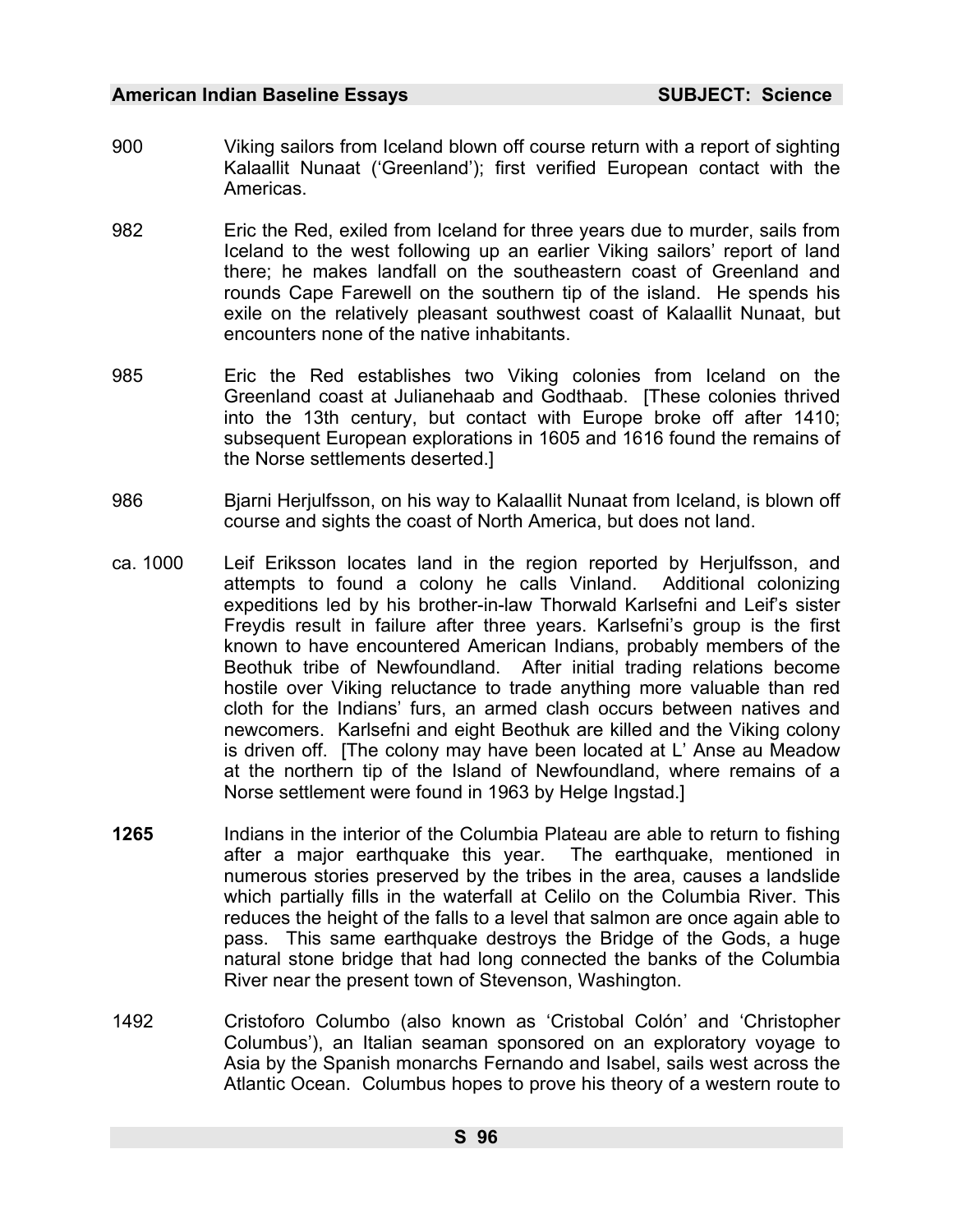China and Japan. A western route is of interest to Spain since Portugal has already monopolized the eastern route around Africa. Columbus' crew sights Guanahani Island (or, as Columbus calls it, 'San Salvador') in the Bahamas on October 12th. Columbus lands on Cuba, October 18th; lands on Haiti, December 6th, and wrecks his flagship, the *Santa Maria* off the coast of Haiti ('Hispaniola') on December 25th.

- 1493-96 Columbus returns to Palos, Spain and embarks on his second trans-Atlantic voyage in September; he returns in June, 1496 after locat[ing](#page-986-36) Puerto Rico, Dominica, and Jamaica. On Hispaniola he founds Isabela, the first European city in the Americas; it fails to prosper.
- 1496 Tobacco is described to Europeans for the first time by a monk who was a member of Columbus' second expedition, Romano Pane.
- 1497 The Venetian navigators John and Sebastian Cabot, under commission from Henry VII of England, explore along the southern and southwestern coasts of Newfoundland.
- 1498-
- 1500 Columbus explores the Venezuelan coast, and learns of the Orinoco River. [During his absence, the Spanish monarchs send Francisco de Bobadilla to Hispaniola as Royal Governor to investigate and settle disputes and reports of misgovernment by the Columbus family. Upon Columbus' return from the first European contact with South America, Bobadilla arrests Christopher, his son Fernando, and his brother Diego for mismanagement of the colony. They are returned to Spain and freed after a royal hearing.]
- 1499-
- 1500 Amerigo Vespucci, traveling on Alonso de Ojeda's expedition under Spanish sponsorship, explores the coast of South America and locates the mouth of the Amazon River.
- 1500 Juan de la Cosa, owner of the wrecked *Santa Maria*, prepares a map of the Caribbean based on his experiences voyaging with Columbus. It accurately shows Cuba as an island, in contradictio[n t](#page-986-31)o Columbus' assertion that is part of the mainland of Asia.

Vicente Yañez Pinzón, master of the *Niña* on Columbus' first voyage, arrives in Brazil at Cabo Santo Agostinho, near modern Natal, shortly after Vespucci's visit. He explores northward along the coast, sighting the estuary of the Amazon River and eventually stopping at Puerto Rico before returning to Spain.

1501 Rodrigo de Bastides explores along the Caribbean coast of Panama.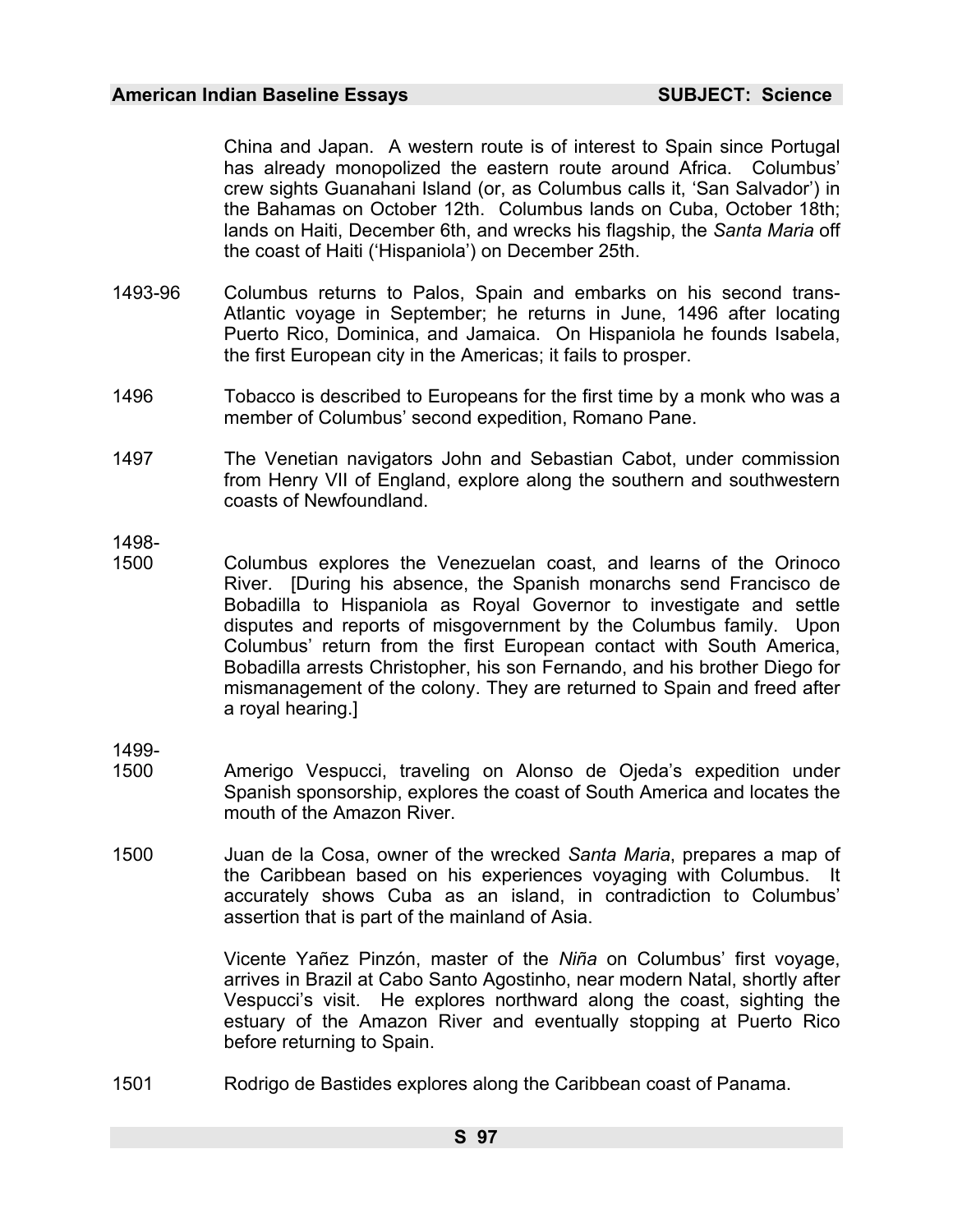The Anglo-Portuguese Syndicate sends its first voyage [to N](#page-986-37)orth America.

1502 Amerigo Vespucci makes his second voyage to South America, locates the bay at the mouth of the Rio de Janeiro and is the first European to see the Rio de la Plata. [He is believed to have proceeded down the coast of Patagonia as far as the Gulfo de San Julián in the southernmost province of Santa Cruz in modern Argentina.] Upon return to Portugal, Vespucci declares that the lands the Europeans have been exploring are not part of the Orient, but are a 'Western Hemisphere' or fourth continent.

> The Anglo-Portuguese Syndicate sends its second voyage of exploration to Newfoundland.

> Juan Ponce de León suppresses an Arawak rebellion against [the](#page-986-14) Spanish rule of Governor Nicolás de Ovando on Hispaniola.

- 1502-04 Columbus makes his last voyage, exploring along the coasts of Honduras and Panama in Central America.
- 1507 Martin Waldseemüller, in his **Cosmographiae Introductio**, agrees with Vespucci that South America is a new continent and proposes that it be named 'America' in his honor. This book attains far greater circulation in Europe than the reports published by Columbus. It powerfully shapes the early European image of the 'Western Hemisphere'.
- 1508-09 Juan Ponce de León explores Puerto Rico and founds its first European settlement, Caparra.
- 1513 Vasco Nuñez de Balboa crosses the Isthmus of Panama and is the first European to see the Pacific Ocean. [In his journal, Bal[boa](#page-986-38) records committing atrocities to members of the Cuna people along the way, having some of them killed by dogs for cultural practices he regards as unholy.]

Juan Ponce de León names Florida and explores the peninsula from modern St. Augustine southward. [He had originally set out in search of Bimini Island in the Bahamas. He had been told by Taino Arawak Indians on Puerto Rico that he might find there a miraculous spring said to be capable of rejuvenation, the so-called 'Fountain of Youth'.]

1516 Peter Martyr publishes **Decades**, describing to Europe the knowledge resulting from early explorations of the Western Hemisphere. He is the first to compile the reports of the major European expeditions to the Americas up to his day. This book enjoys wi[de c](#page-986-39)irculation and influence.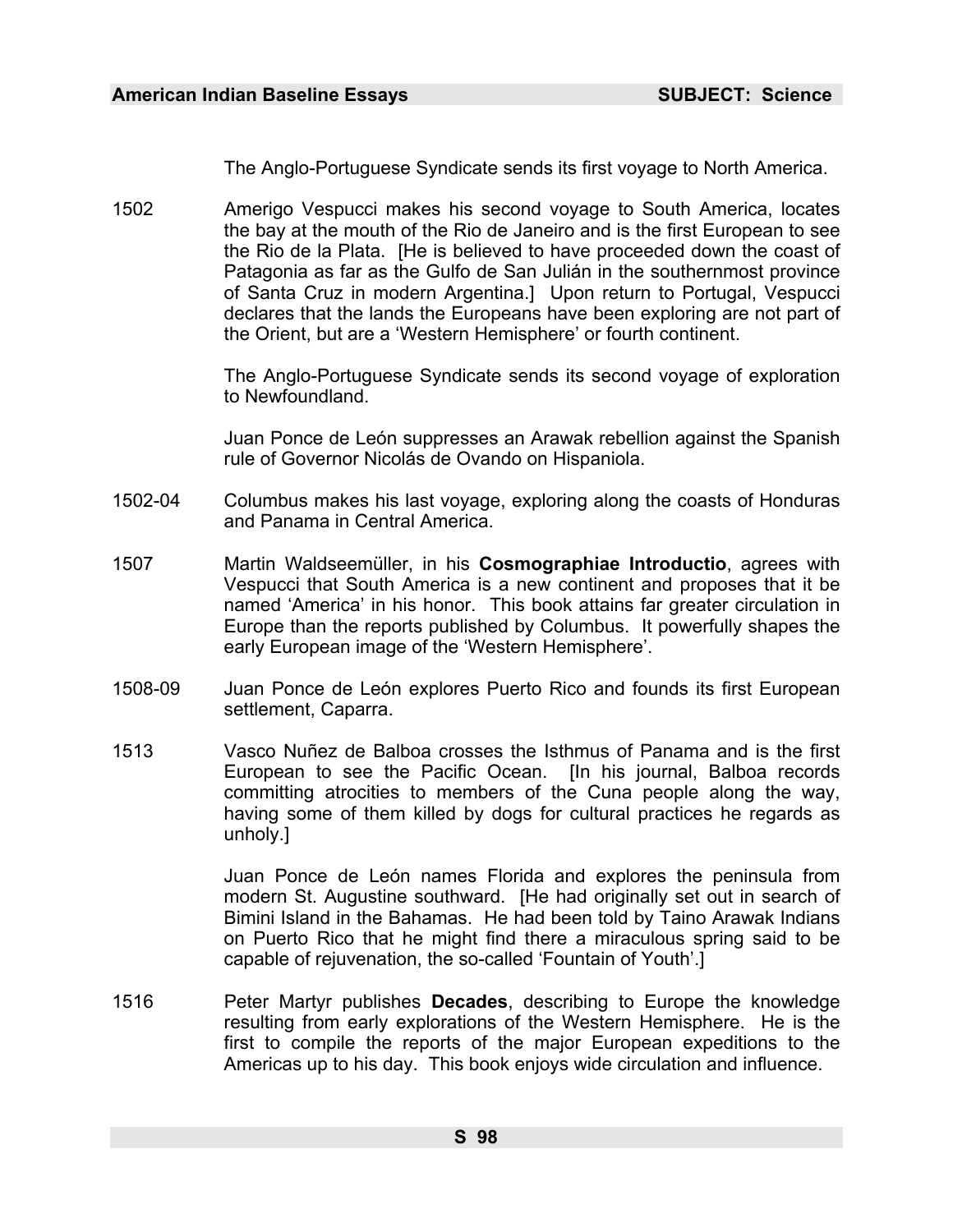- 1518 Juan de Grijalva explores the coast of Yucatán and learns of the empire of Mexico. His arrival off the coast is reported to Moctezuma Xocoyotzin, leader of the Aztec.
- **1519** The Aztec introduce drinking chocolate [xocoatl] to the Spanish. Moctezuma Xocoyotzin offers this beverage of the Aztec nobility to Cortés because he believes that the Spaniard might be the returning Toltec god Quetzalcóatl.

Domenico de Pineda explores the Gulf of Mexico between Florida and Veracruz, Mexico.

Hernán Cortés reintroduces horses into Mexico. [Indians will capture strayed animals and begin a practice of breeding, trading and raiding of horses that transforms traditional tribal life in much of North America by the 19th century.]

- 1520 Magellan passes through the straits bearing his name at the southern extremity of the South American continent. He and his crew become the first Europeans to sail on the Pacific Ocean.
- 1521 Ponce de León, exploring the coast of Florida for a second time, combats an armada of 80 war canoes of Calusa Indians and is wounded aboard his ship; he dies from this wound after returning to Cuba.

Francisco de Gordillo explores the coast of North America as far north as modern South Carolina.

1522 Pascuel de Andagoya travels overland from Panama into South America seeking Peru, of which Balboa had heard in 1513.

> Francisco Montano becomes the first European to climb the volcano Popocatepetl south of the Valley of Mexico.

**1524** Turkeys are introduced into England from South America.

Francisco Pizzaro and Diego de Almagro make their first voyage from Panama in search of Peru.

Giovanni da Verrazano explores the mid-Atlantic coast of North America and learns of New York Bay and the Hudson River.

1526-27 Pizzaro and de Almagro make their second voyage in search of Peru; Pizzaro lands at the village of Túmbez in modern Ecuador, and witnesses a gold-decorated temple. He returns to Spain in 1528, taking gold cups, a llama and two abducted Peruvian youths to show the Spanish king.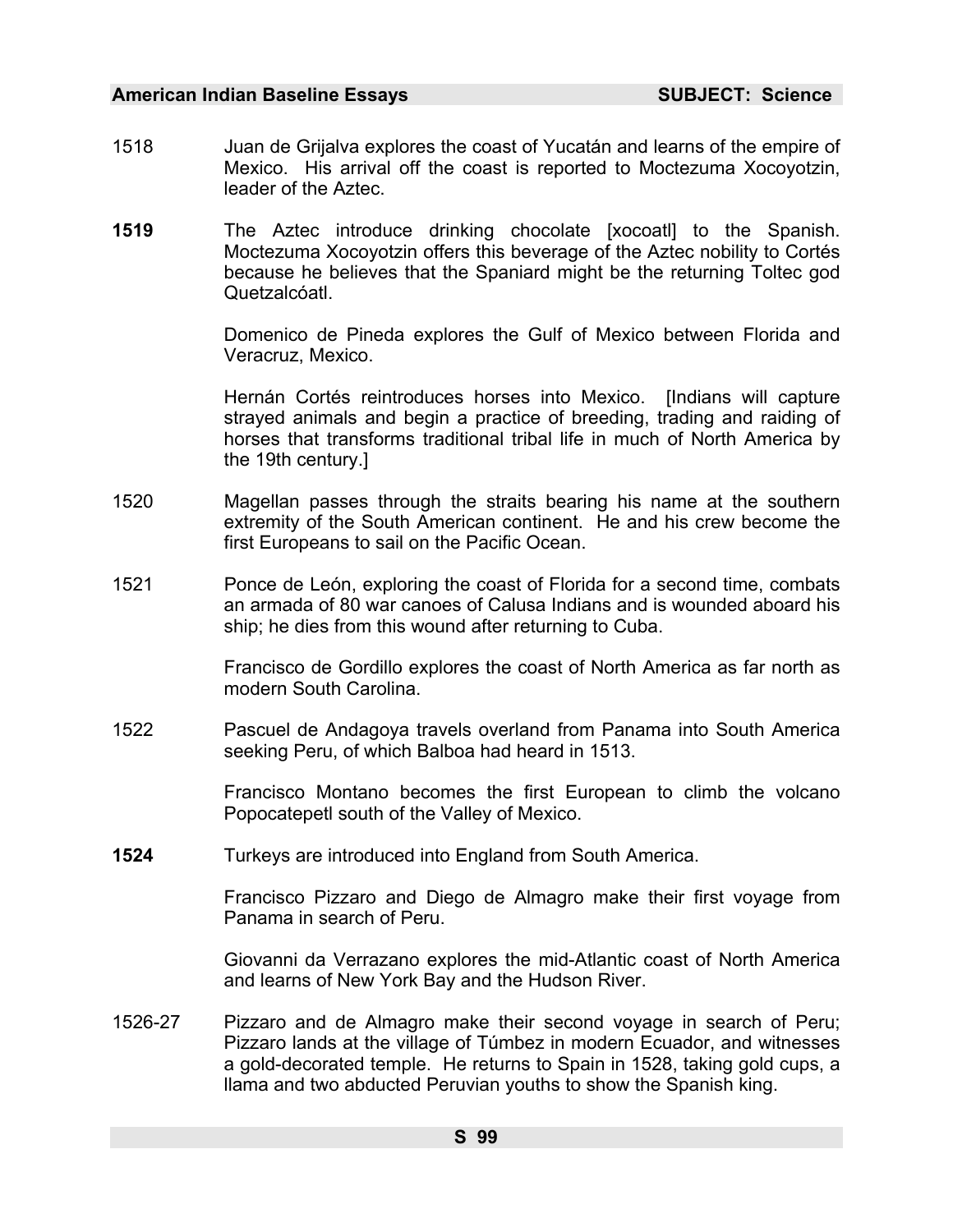- **ca. 1531** By the time of the Conquest, Peruvian Indian farmers have hybridized about 3,000 varieties of the potato, some of which are destined to become among the world's most important food crops.
- 1534 On his first voyage to North America, Jaques Cartier explores the coast of Newfoundland, returning to France with two captured Huron boys, Domagaya and Taignoagny, whom he trains as interpreters.
- 1535-36 Assisted by Domagaya and Taignoagny, Jacques Cartier returns to the coast of Labrador and ascends the St. Lawrence River to the Huron villages of Stadacona (modern Quebec City) and Hochelaga (Montreal). Over the winter, Domagaya, the Huron sachem Donnaconna and the women of Stadacona cure the deathly ill French crews of scurvy by preparing for them an infusion of pine bark rich in Vitamin C, the preventative to this nutritional disease. [Cartier kidnaps Donnaconna and two other Huron leaders, along with Domagaya, Taignoagny and five other children as he leaves the following spring; these Huron die in France before Cartier returns in 1541.]
- 1538 Gerardus Mercator, famous cartographer, first uses the names America and North America in his work.
- 1539 [Her](#page-986-40)nando de Soto explores Florida.
- 1540 De Soto, exploring in Alabama, alienates the powerful chief Tuscaloosa of the Muskogean Choctaw nation. In an attack upon Tuscaloosa's village of Mabila, the De Soto's troops massacre an estimated 2,500 Choctaw.
- 1540-41 García López de Cárdenas, searching the American Southwest with Francisco de Coronado for the Seven Cities of Cibola (semi-legendary cities reported to exist by the shipwrecked Spanish wanderers Alvar Nuñez Cabeza de Vaca and Estéban the Moor in 1536, and later thought to be identified with the six Zuni pueblos in New Mexico) comes [upo](#page-986-10)n the Grand Canyon in Arizona. The Canyon region is occupied by the Havasupai and had been a major Pueblo center of population some 300 years earlier. Despite resistance by various Indian groups to the Spanish intrusion, the Coronado expedition eventually crosses through New Mexico and parts of what is now Texas, Oklahoma and Kansas (Quivira) before returning to Mexico disappointed in their quest.
- 1541 Hernando de Soto comes upon the Mississippi River.
- 1541-42 Having broken off from an exploration into the interior of South America led by Gonzalo Pizzaro, Francisco de Orellana descends the Amazon River. His party reaches the river's mouth with reports of encountering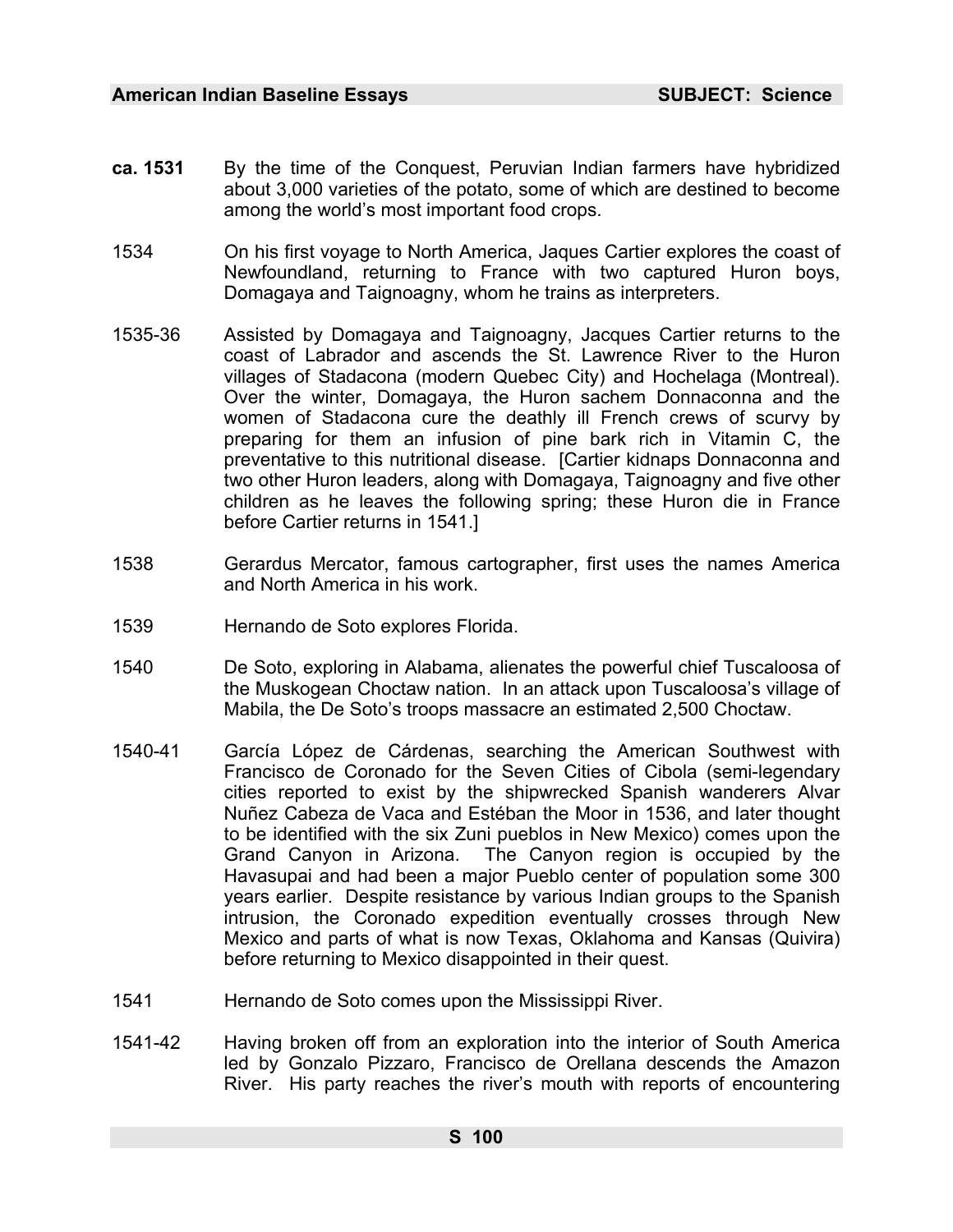female warriors; the river is afterward named for the Amazons of European legends.

- 1544 The Incan silver mines of Potosí, Bolivia are located by Spanish conquistadors. The mountain of Sumaj Orcko ('Beautiful Hill' in Quechua) is called Cerro Rico ('Rich Hill') by the Spaniards, who force Quechuan miners to dig about 85 percent of their entire take of Andean silver before 1650 from this one mountain.
- 1546 The Spanish begin exploration of Venezuela in an attempt to locate the legendary El Dorado, or 'man of gold'. [Actually, 'El Dorado' was a Chibcha noble who, on assuming office, covered himself in gold dust and washed it off in a lake as an offering to the gods. He also reportedly submerged a fortune in gold and jewels as part of his offering. Later Spanish and English attempts to locate this treasure result in temporary draining of the lake and the recovery of a small amount of gold; more may lie buried in sediments.]
- 1546-69 Zacatec Indians are forced by the Spanish to mine silver in their own former mines near Zacatecas, Mexico. (These mines are called 'La Bufa' by the Spanish.) The conquistadors in this era also open other Mexican mines at Guanajuato, Taxco, Pachuca, Sombrerete, Durango and Fresnillo. Mortality of the enslaved Zacatec and Tepehuan miners is extremely high. Output of silver from all these mines eventually surpasses that of the mines at Potosí, Bolivia, after about 1650.
- 1553 The Peruvian Indian cultivated white potato is described for the first time by a European, Pedro de Cieza de Leon, in his **Chronicle of Peru**.
- **1555** Mesoamerican cultivated tobacco is introduced into Spain as a commercial product for the first time.
- **1558** The Portuguese introduce a powdered form of tobacco called snuff into Europe.
- 1560 Jean Nicot is the first to cultivate American Indian tob[acco](#page-986-10) in Europe.

Bernal Díaz del Castillo, who had accompanied the expeditions of Cordova, Grijalva, and Cortés to Mexico, writes his valuable recollections of the Conquest and the Indian social customs of early Contact-era Mexico, **Historia verdadera de la conquista de la Nueva España**. It is first published only in 1632.

**1565** Sir John Hawkins (knighted for his creation of England's African slave trade with the Western Hemisphere in 1562) introduces England to Indian tobacco and sweet potatoes.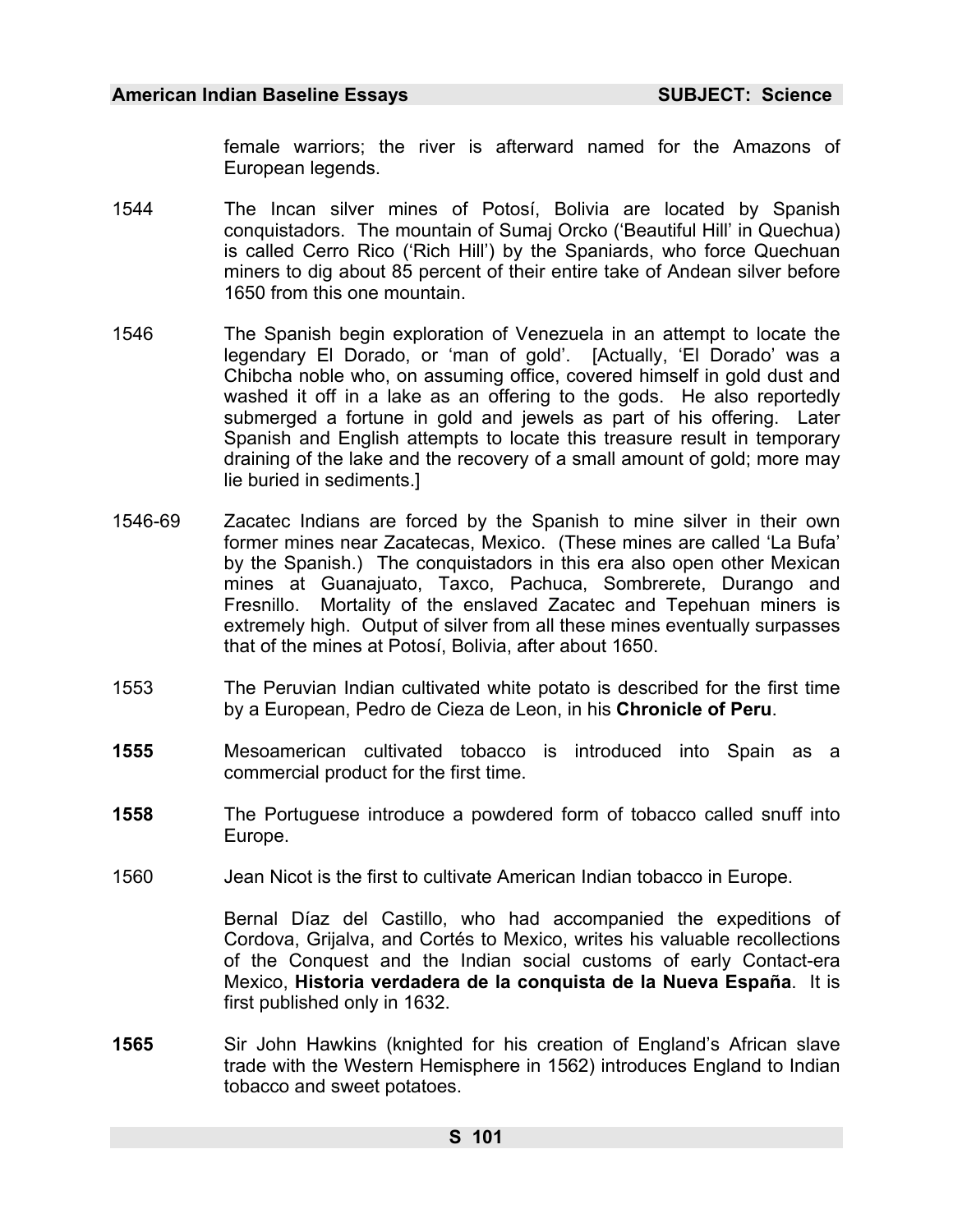- 1573 Francis Drake, a protégé of Hawkins, becomes the first Englishman to see the Pacific Ocean while on a pirating expedition in Panama.
- 1576 Martin Frobisher finds the bay now bearing his name in modern Canada.
- 1577-80 Francis Drake circumnavigates the world; he is the first Englishman to sail in the Pacific Ocean. He learns that the area to the south of Cape Horn is open ocean. Following pirate raids on Spanish treasure ships and towns in Chile, Peru, Panama and Mexico, Drake is believed to have put ashore for ship repairs on the Pacific coast of North America in 1579. Evidence suggests he compels the Miwok in California to help him prepare materials and repair his ship. [Drake's career gives a great impetus to the development of a seafaring tradition among the English that assists their later colonization efforts.]
- 1582 Richard Hakluyt publishes his compilation of explorers' reports entitled **Divers Voyages Touching the Discovery of America**.
- 1584 Sir Walter Raleigh lands in Virginia, the first European to do so.
- 1585 John Davis is the first European to see Davis Strait between Canada and Greenland.
- 1587 Richard Hakluyt publishes **Notable History, Containing Four Voyages made by Certain French Captains Into Florida**.
- 1589 Hakluyt publishes **The Principall Nav[iga](#page-986-41)tions and Discoveries of the English Nation**. His three works are the major introduction in the English language to the knowledge gained from the Americas in his era.
- 1592 Juan de Fuca, a Greek exploring along the Pacific coast of North America on behalf of the Viceroy of New Spain, is the first European to voyage to what is now British Columbia. He is believed to have sighted the strait between Washington State and British Columbia that now bears his name.
- 1595 Walter Raleigh travels 300 miles up the Orinoco River.
- **1596** Tomatoes from M[eso](#page-986-42)america are introduced into England.
- 1604 King James I of England publishes his **Counterblaste to Tobacco**, condemning its use as unhealthy.
- 1608 John Smith of the Virginia Company, publishes **A True Relation of Virginia** with considerable observations on the land and its native people. For the most part, these are fairly described with only occasional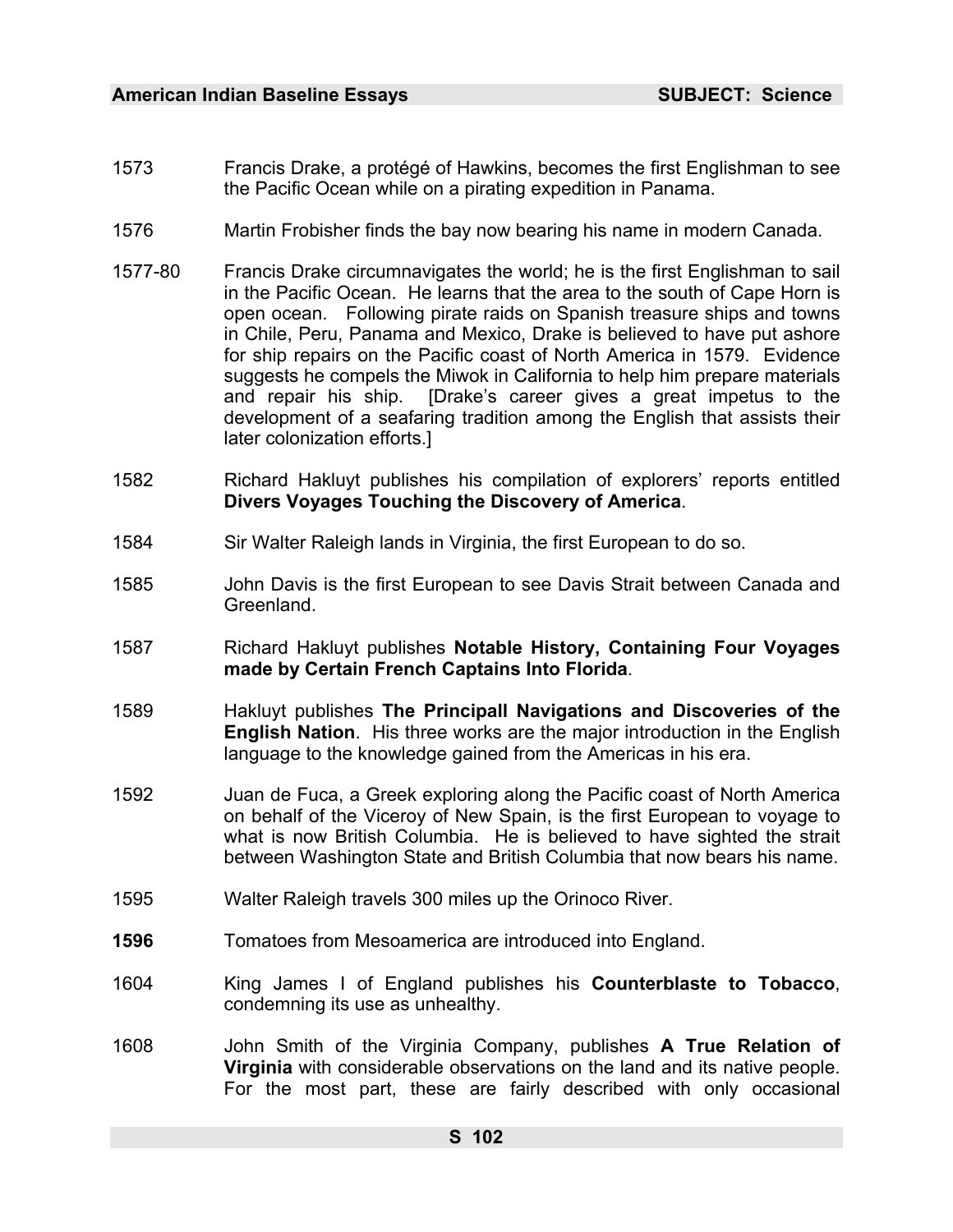ethnocentric assertions.

- 1609 Henry Hudson explores Delaware Bay and the Hudson River.
- 1610 Hudson locates Hudson's Strait and Hudson's Bay.
- 1612 John Smith produces 'A Map of Virginia'.

English colonists in Virginia make their first attempt at the commercial cultivation of tobacco.

- 1613 Samuel de Champlain travels up the Ottawa River as far as Allumette (modern Morrison's) Island. This was home to the Algonkin Kichesipirini tribe led by Tessouat, a powerful sachem with whom the French soon ally themselves.
- 1614 Adriaen Block examines Long Island Sound.

Cornelius Jacobsen Mey explores the lower Delaware River.

1616 William Baffin becomes the first European to enter Baffin Bay between Greenland and Baffin Island while searching for the Northwest Passage.

> John Smith releases **A Description of New England**, a parallel to his earlier work on Virginia.

- 1617 Sir Walter Raleigh leads a second expedition to the Orinoco River but fails in his objective to find Spanish gold sources in the region. Raleigh is executed the following year upon his return to England.
- **1621** Indian potatoes are cultivated in Germany for the first time.
- 1624 John Smith publishes **A General Historie of Virginia, New England and [th](#page-986-43)e Summer Isles**, adding to his descriptions of those lands and their native peoples.
- 1630 Francis Higginson, a preacher of Salem, Massachusetts, publishes **New England's Plantation or A Short and True Description of the Commodities of that Country** in London. He describes the land and water resources near Massachusetts Bay, and briefly notes two examples of native technology, pine wood candles and dyes, along with mentions of some techniques of Indian land use and their trade with the colonists.
- 1634 Jean Nicolet arrives at Green Bay on Lake Superior and explores Wisconsin.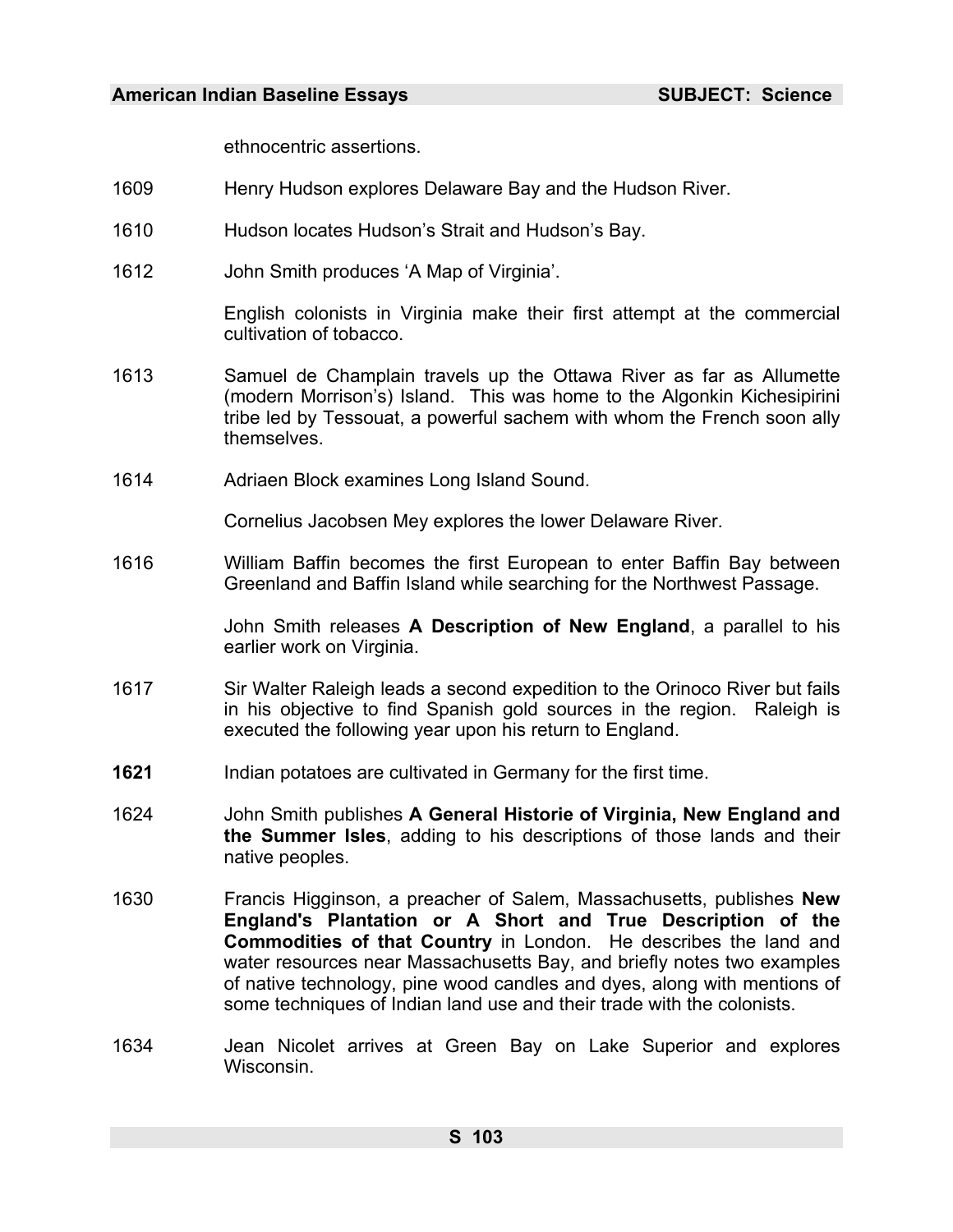- **1639** Quinine, an alkaloid extracted from the bark of cinchona trees by Peruvian Indians and introduced to Europeans, is used to treat tropical diseases, particularly malaria. [This is the earliest documented instance of the use by Europeans of an American Indian chemical compound to control an infectious disease.]
- 1648 Semyon I. Dezhnev sails along the Arctic coast of Siberia through the Bering Strait to the Pacific, becoming the first European explorer to pass through the Strait.
- **1657** The Mesoamerican practice of drinking liquid chocolate is introduced in London by a Frenchman, the French having acquired the secret for making it from the Spanish a few decades earlier. The practice spreads quickly throughout Europe.
- 1659 Pierre Radisson and Médart de Grosellier reach Minnesota.
- **1672** The use of the Peruvian root ipecacuanha (modern 'ipecac') is introduced into Europe for control of stomach and intestinal ills.

John Josselyn publishes **New England's Rarities Discovered**, a description of some of the flora and fauna of the region.

- 1673 Jacques Marquette and Louis Jolliet, upon instructions from Governor Frontenac of New France, cross via portages and river passages from Green Bay to the Mississippi River at Prairie du Chien in modern Wisconsin. They and five French-Canadian voyageurs travel down the Mississippi to the mouth of the Arkansas River, documenting an accurate description of its course to that point. They are told by the Quapaw, whose main village in Arkansas they visit, that the Missis[sip](#page-986-44)pi flows southward into the Gulf of Mexico, not westward to the Pacific Ocean as the French had hoped. They return northward after the Quapaw also inform them that the lower Mississippi is controlled by Spanish forces hostile to the French.
- 1674 John Josselyn publishes **An Account of Two Voyages to New-England Made during the years 1638, 1663** in London; his descriptions include many unflattering and ethnocentric views of the American Indians he encountered.
- 1678-79 Robert de La Salle explores the shores of the Great Lakes.
- 1679 The Jesuit Louis Hennepin reaches Niagara Falls.
- 1689 The Great Salt Lake in Utah is explored by Baron de La Hontan, a French naturalist and adventurer.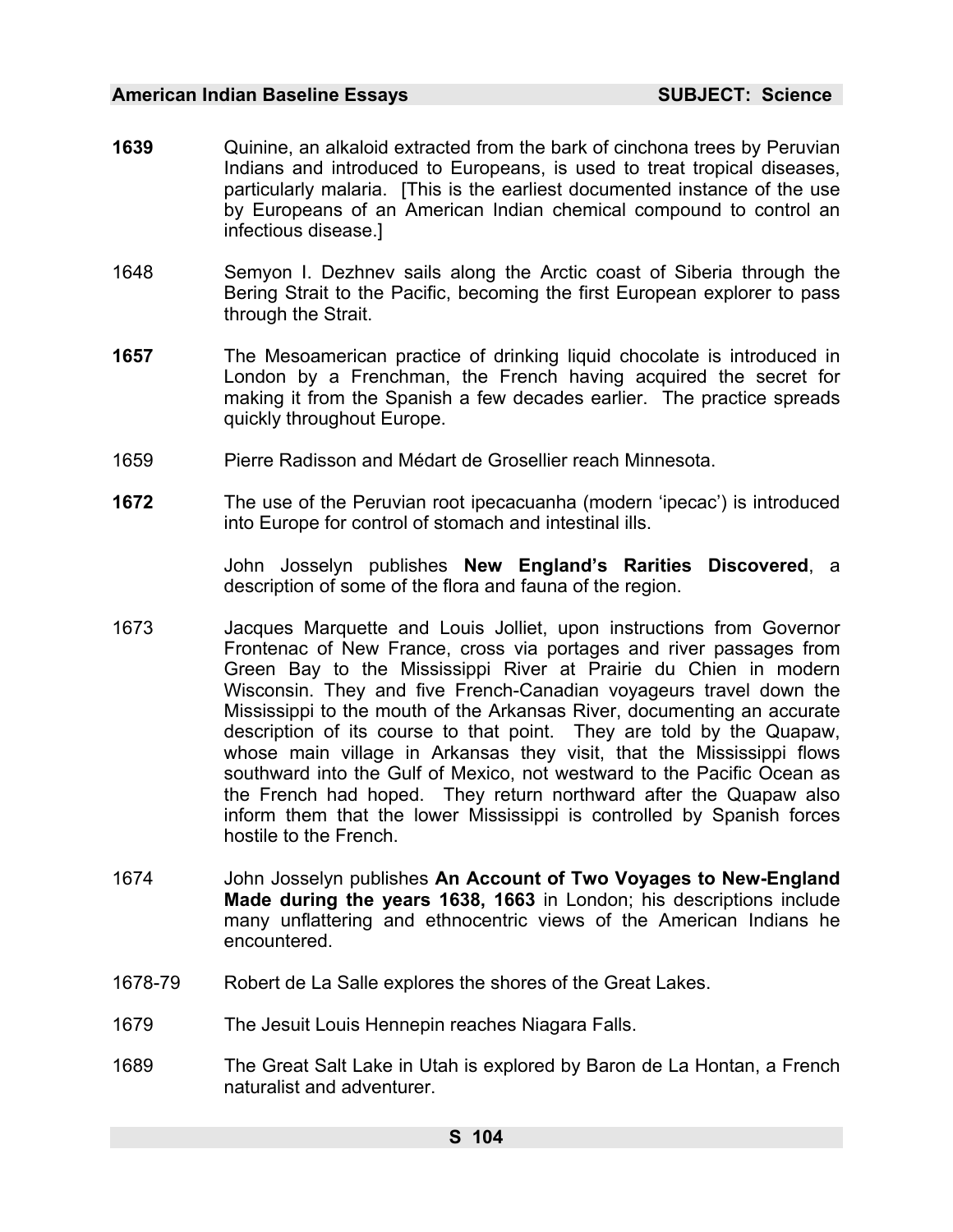- 1712-24 Cotton Mather publishes a series of treatises and letters on the natural history of eastern North America, **Curiosa Americana**. One of these [1716] describes American Indian hybridizationof corn and is the first documented account of plant hybridizing, a landmark in botanical science.
- 1728 Vitus Behring explores the strait between Asia and Alaska that now bears his name (the 'Bering Strait').

John Bartram of Philadelphia establishes a botanical garden on a farm near that city; a great explorer, he becomes a foremost supplier of bulbs and seeds of American plants to botanical scientists in Europe. [His garden still exists as a part of the park system of Philadelphia.] He is the first European-American to hybridize American flowering plants.

- 1736 Rubber is first described in scientific literature by C.-M. de la Condamine and François Fresneau following their journey to South America.
- 1739 J. F. Gronovius publishes his study of native American plants, **Flora Virginica**.
- 1741 The Russian explorer Alexei Cherikov arrives in California.
- 1743 Sons of the French explorer and fur trader Pierre Gaultier La Verendrye come wtihin sight of the Rocky Mountains.
- **1748** Platinum from South American mines is sent to Europe for the first time.
- 1756 The first chocolate factory in Germany opens.
- **1765** The American Indian potato becomes the most popular food in Europe.

The first chocolate factory in British North America opens in Dorchester, Massachusetts.

1774 Ensign Juan Pérez is ordered to undertake a voyage north from the Spanish colonial port of Monterey, California to assert Spanish claims on the Pacific Northwest coast. This voyage is prompted by reports of Vitus Behring's and Alexei Chirikov's explorations. In August, Pérez anchors his frigate at Nootka Sound, initiating a period of Spanish contact with the cultures of the Northwest Coast that lasts until the end of the 18th century. He visits and makes some trades for basketry, gambling sticks and cedar and woolen clothing items among the Nootka on Vancouver Island and the Haida on the Queen Charlottes. Pérez' log and the diaries of Fr. Juan Crespi and Fr. Tomás de la Peña Savaria (chaplains) contain the first ethnographic data on these two important Northwest Coast cultures.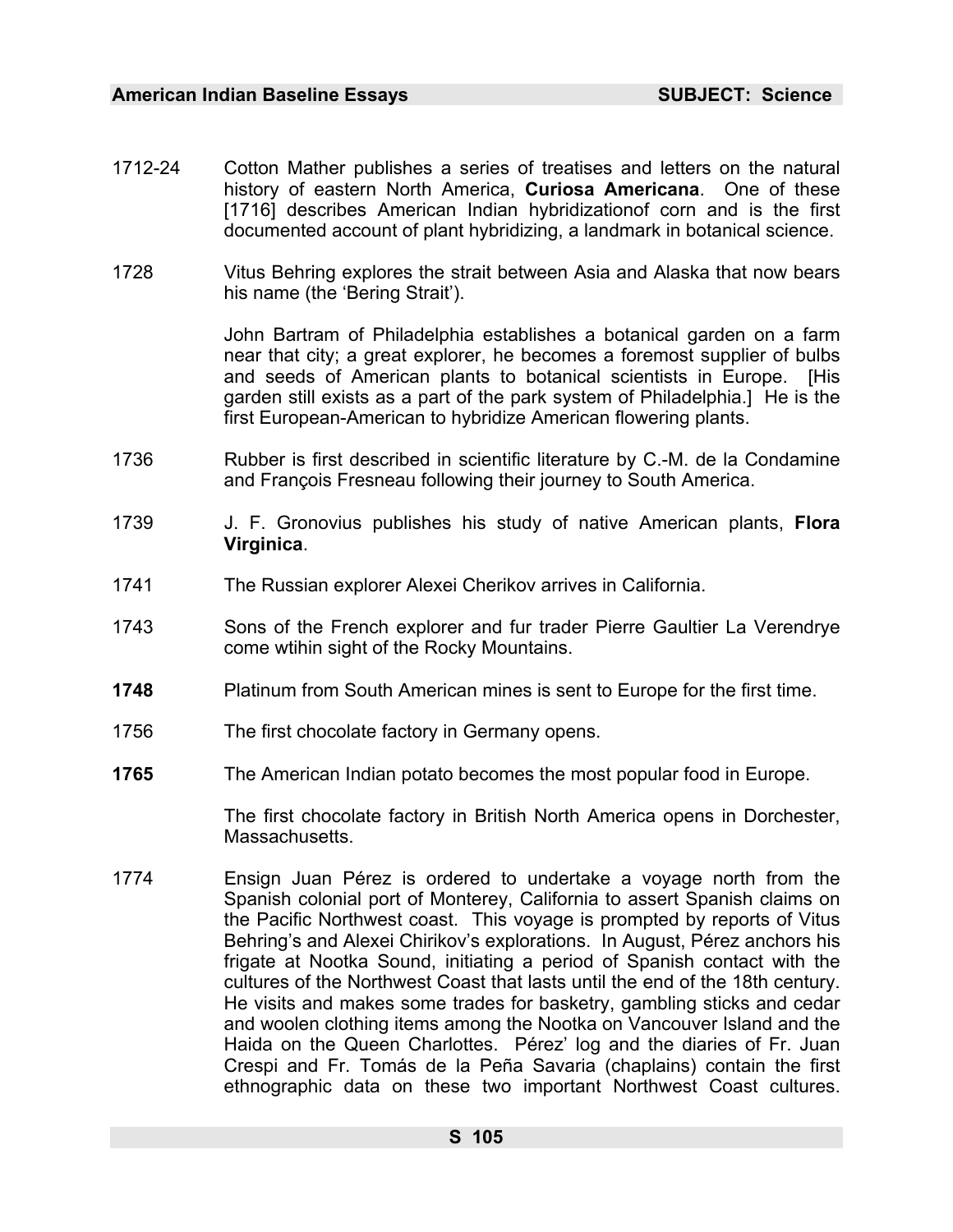Many of the crew members on this and subsequent Spanish colonial voyages along the West Coast are Indians and mestizos recruited for naval service due to the lack of significant numbers of Spanish sailors in Mexico and California.

- 1775 Lt. Bruno de Hezeta and Lt. Juan Francisco de la Bodega y Quadra take two ships northward from Mexico, taking observations and briefly stopping at Trinity Bay in California and on the Washington coast in Quinault territory before the former returns. On his way southward, Hezeta becomes the first European-American to sight the mouth of the Columbia River, which he names Rio San Roque. Quadra continues up the British Columbia coast, eventually reaching Alaska near modern Sitka on Baranof Island. His chaplain, Fr. Benito de la Sierra, records a number of observations on the native cultures encountered on this voyage. [A brief and not-too-accurate notice of this voyage's reports is later sent from Madrid to London and hastens James Cook's departure to explore the Pacific Ocean.]
- 1778 On his third and final voyage, James Cook maps, visits and makes scientific collections along the Northwest coast of North America from Oregon to the Bering Strait. His ethnographic reports reveal the rich cultures of this region to readers in England and her colonies for the first time.
- 1779 Juan Francisco de la Bodega y Quadra returns to Alaska accompanied by another ship commanded by Ignacio Arteaga. They spend over a month in Bucareli Bay on Prince of Wales Island exploring the region. Fr. Juan Antonio García Riobo, the chaplain on this voyage, records a visit with a group which may have been either Tlingit or Haida. [His records do not specify enough distinguishing information to determine which culture the Spanish contact.]
- **1788** Fuchsias and hortensias are first imported into Europe from Peru.
- 1789 William Bartram, naturalist and son of noted American naturalist John Bartram, writes **Observations on the Creek and Cherokee**, an ethnological study of those nations. It is not published until 1853.

The Spanish send out colonizers from San Blas in Mexico to establish posts at Nootka Sound on Vancouver Island and later at Neah Bay on the northwest tip of the Olympic Peninsula. The Nootka Sound settlement eventually has 50 buildings and fortifications. The Neah Bay outpost consists of a fortified compound of 10 buildings. These, the first European settlements in the Pacific Northwest, are abandoned after 1792. While they are active, however, the Spanish outposts bring Northwest American Indian cultures into contact with Indians and mestizos from Mexico and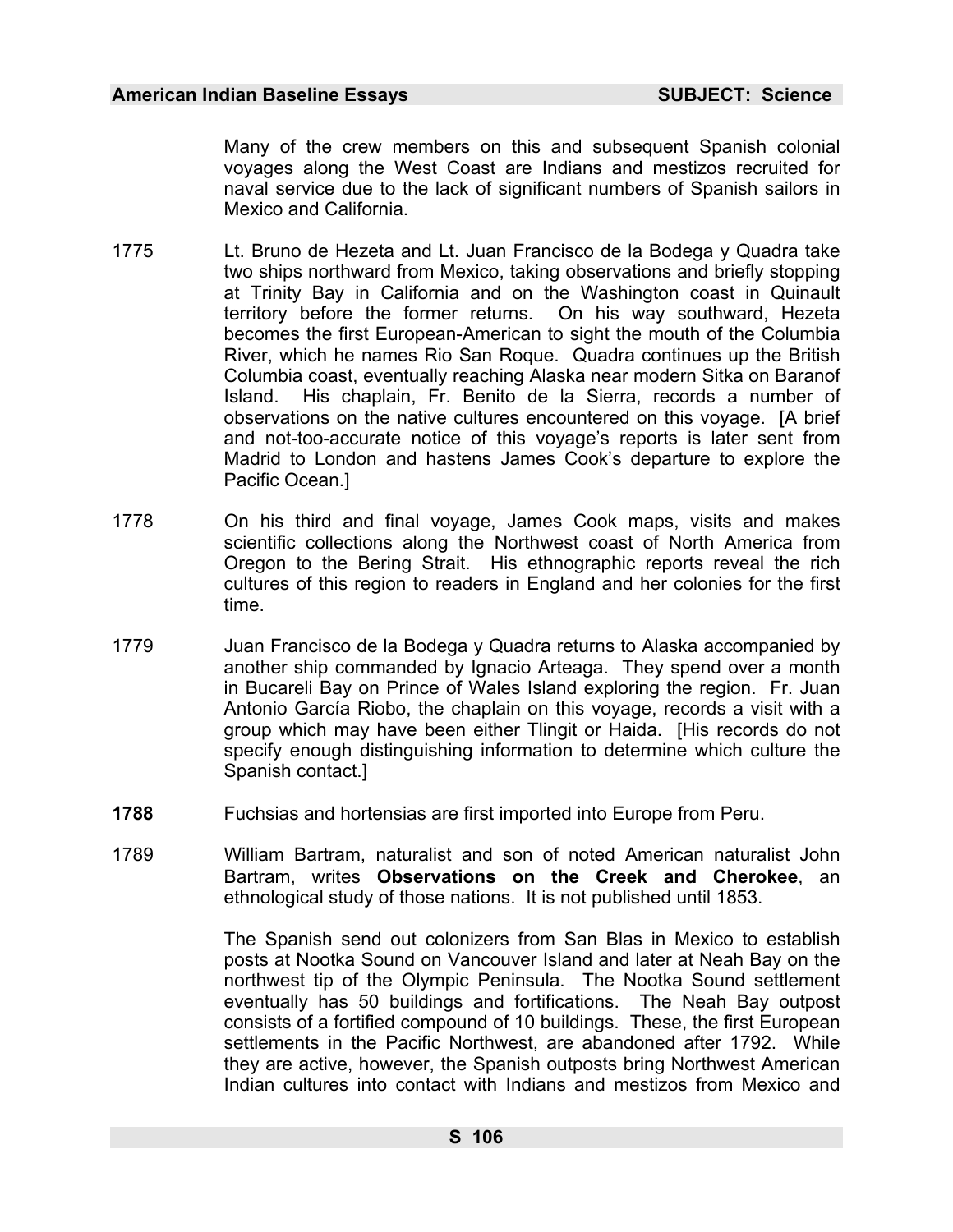also introduce a number of Mexican crops and building techniques into the region.

- 1790 George Vancouver explores extensively along the Northwest coast of North America, collecting much ethnographic and geological information. Vancouver's researches also establish the potential for trade with the American Indian cultures in the Pacific Northwest.
- 1791 William Bartram publishes his **Travels through North and South Carolina…**, a work on the botany and natural history of the region [extending into Georgia and Florida] which is praised by European scientists. In it, Bartram presents extensive ethnographic reports on the Cherokee, Creek and Choctaw peoples of the time. This work, printed abroad in German, Dutch and French as well as English, later influences the English poets Wordsworth and Coleridge with its romantic descriptions of the American Southeast. Bartram's ornithological report on 215 native American birds is the most complete of its time.
- 1793 Alexander Mackenzie becomes the first European to travel from east to west across Canada; his journal **Voyage from Montreal on the River St. Lawrence, Through the Continent of North America, to the Frozen and Pacific Oceans, in the Years 1789 and 1793** [published in 1801] contains much valuable information on the land and its Native people.
- **1804** Dahlias are introduced into England from Mexico and Guatemala.
- 1807 Alexander von Humbolt publishes the first of 30 volumes reporting his natural history studies in South America, **Voyage aux régions équinoxiales du nouveau continent, 1799-1804**.
- 1829 James Smithson, a British chemist and geologist, leaves a bequest leading to the later establishment of the Smithsonian Institution in Washington, D. C. [The Smithsonian eventually becomes a major center for the scientific study of American Indian cultures and their artifacts. Its scientific practices also lead to conflict with many American Indian nations over disrespectful treatment of Indian burials and sacred artifacts. See below for 1990.]
- 1830-48 In England, Lord Kingsborough compiles and publishes a nine-volume collection of European explorer and missionary reports on early Contactera and pre-Columbian American Indians.
- 1831-36 Charles Darwin sails on the H.M.S. Beagle as a 'gentleman companion' to the ship's captain. He studies the natural history of parts of South America while on this voyage, which contributes evidence toward his theory of species evolution published in 1859.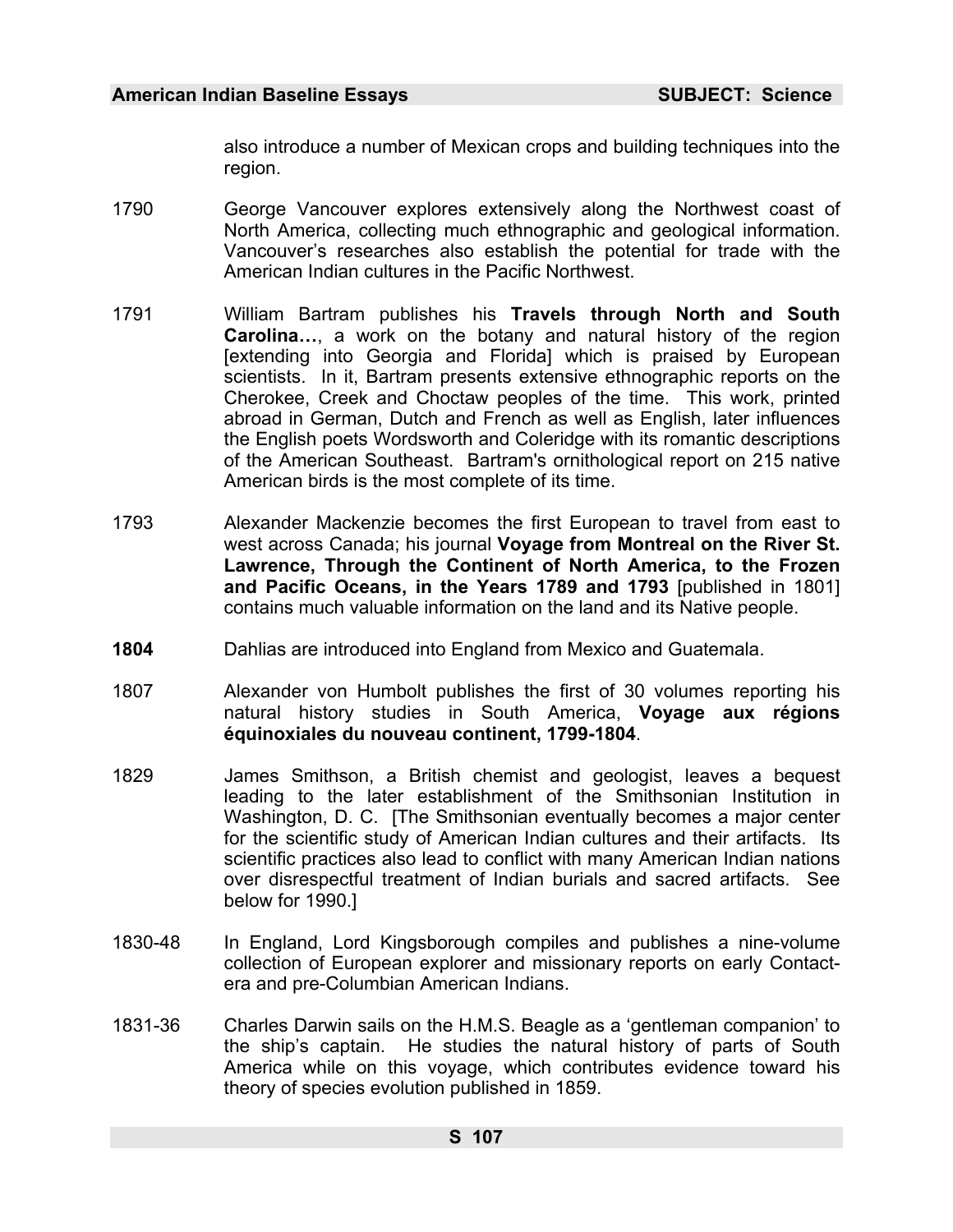- 1839 Caoutchouc, or 'rubber', originally developed and vulcanized by Indians in Mesoamerica and South America, becomes commercially useful to European-Americans when Charles Goodyear accidentally learns the secret of the vulcanization process.
- 1843 The Rocky Mountains are crossed by John C. Frémont, who seeks an overland route to California from the United States.
- 1846 Formal establishment of the Smithsonian Institution.

Famine strikes Ireland when the potato crop fails there.

- **1847** Little more than a decade after their own impoverishment following the 'Trail of Tears' resettlement, the Choctaw Nation raises a donation of \$710 toward famine relief efforts in Doolough, Ireland.
- 1856 A pure extract of cocaine is first made by European chemists from Peruvian coca [*Erythroxylum coca* ] leaves. [Long chewed in natural leaf form without notable ill effects by the Andean Indians to combat fatigue from high-altitude work, the isolated extract proves addictive and physiologically dangerous in its concentrated, refined form.]
- **1889** Susan LaFlesche, Omaha, completes her medical studies at the Woman's Medical College of Pennsylvania, graduating at the head of her class. She becomes the first American Indian woman M.D. By the end of the year, she wins appointment as the medical officer on the Omaha reservation and serves her people as government physician for four years. Her professional focus at this time is on improving public sanitation in the Omaha towns and homes. She also frequently appears as a speaker at various 'friends of the Indian' associations. She eventually becomes a leading Indian temperance advocate for medical, political and moral reasons. LaFleshe marries Henry Picotte (Yankton Dakota) in 1894. Dr. Picotte, although American-trained and assimilated, actively promotes the preservation of Omaha tribal traditions and stories over the years. She subsequently is asked to serve the tribe in dealings with the federal government over land allotment policy and payments, consolidation of the Omaha reservation with that of the Winnebago, agency superintendent selection, and a host of other social matters connected to the well-being of her people. One of her last health crusades on the reservation is against diseases spread by houseflies, and she teaches many families how to take preventive steps against the insects. She dies in 1915.

Wassaja, also known as Carlos Montezuma, a Yavapai who had been captured by the Pima as a boy and sold to an Italian-American artist, completes his studies in medicine at the Chicago Medical College. He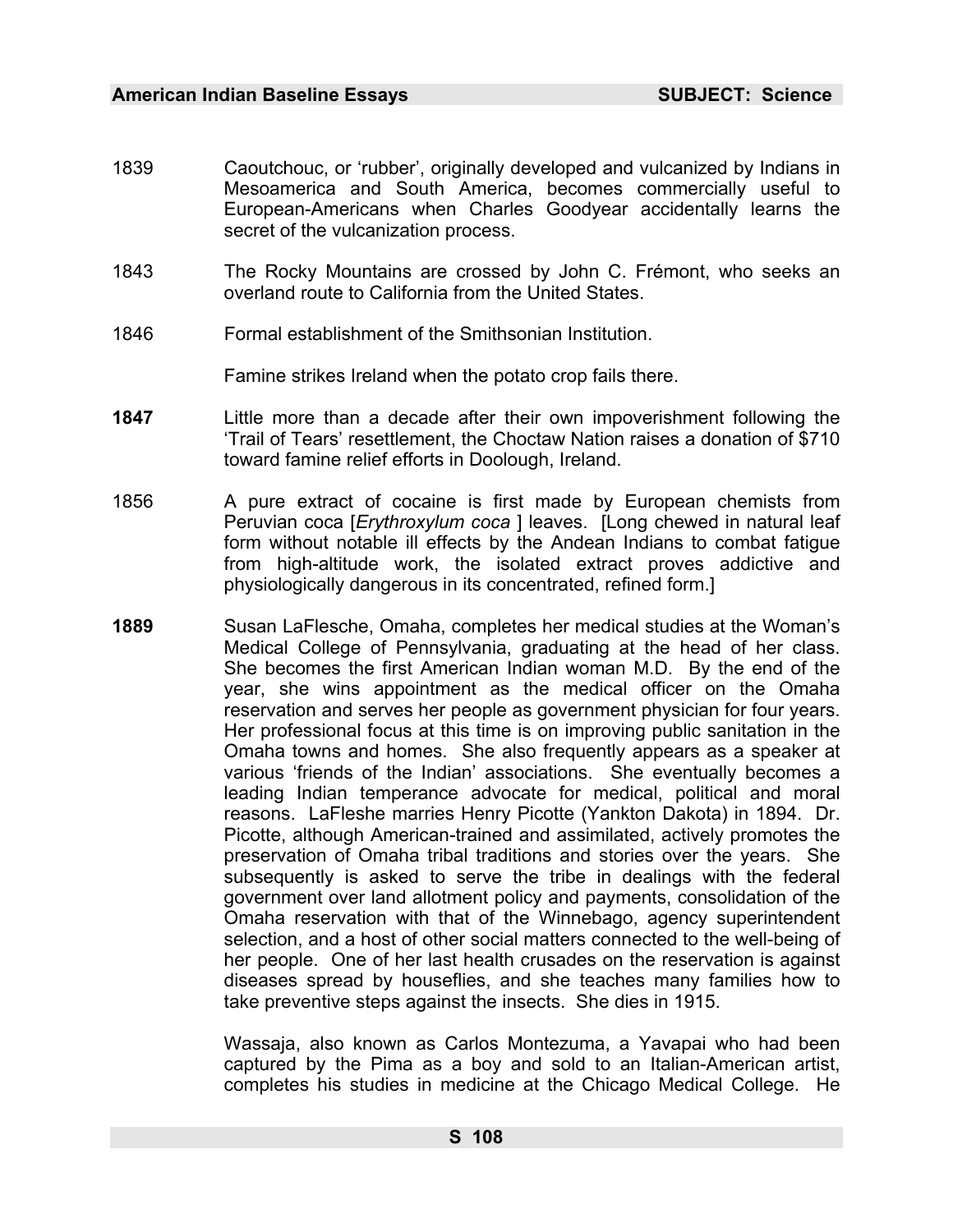serves as a government medical officer on several reservations before returning to practice medicine in Chicago. By the turn of the 20th century, he becomes well-known as a writer, publisher and speaker defending Indian dignity, tribal sovereignty and traditional values against the colonialism and degradation of reservation life during the era of assimilation and allotment.

- 1906-18 Vilhjálmur Stefansson, Iceland-born ethnographer and explorer, lives with Inuit villagers for two years, learning their language and technology. Joined by Canadian zoologist Rudolph Anderson in 1908, he uses his acquired skills to travel extensively in the High Arctic, visiting and collecting information from the Mackenzie and the Copper Inuit of the Northwest Territories. The pair then extend their survey of cultures, land, and fauna from Alaska eastward to Coronation Gulf and northward to the last unknown islands of the Queen Elizabeth Archipelago. Stefansson's writings based on this experience include **My Life with the Eskimo**  (1913), **The Friendly Arctic** (1921), **Unsolved Mysteries of the Arctic**  (1939), and **Discovery** (posthumous, 1964).
- 1909 An experienced Inuit hunter and accomplished Arctic traveler named Oodaaq and three other Inuit men from Greenland guide U.S. explorer Robert Peary and his companion Matthew Henson, an African-American, on the historic first journey to the North Pole. [A tiny islet discovered in 1978 and believed to be the most northerly land on Earth is named in Oodaaq's honor.]
- **1911-16** Ishi, the last surviving member of the Yahi band of the Yana people in California, leaves the mountains and faces his fate among the people of the town of Oroville. He is soon befriended by anthropologists T. T. Waterman and Alfred Kroeber when they learn that he speaks an otherwise extinct dialect of Yana. Ishi is offered a home and work at the Museum of Anthropology at the University of California at Berkeley; he performs the tasks of a janitor and caretaker, but also instructs the scientists on the meaning and use of many of the artifacts in their collection, and even teaches them the living techniques of making many traditional upland California objects. His work is extensively photographed and even filmed before his death. Ishi (his name means simply 'man' in Yana) comes to be regarded as the "last Stone Age man in America."
- **1921-24** Inuit-Danish explorer and ethnographer Knud Rasmussen undertakes the longest recorded dogsled journey yet across the Arctic from Greenland to Point Barrow, Alaska. He contacts nearly all the Inuit cultures along his path, collecting information on their cultures and traditional migration routes. His ethnographic records are published in 1927 in **Across Arctic America**. [Rasmussen lived and studied among the Inuit from 1902 into the 1930s; he introduced reindeer culture into Greenland and founded the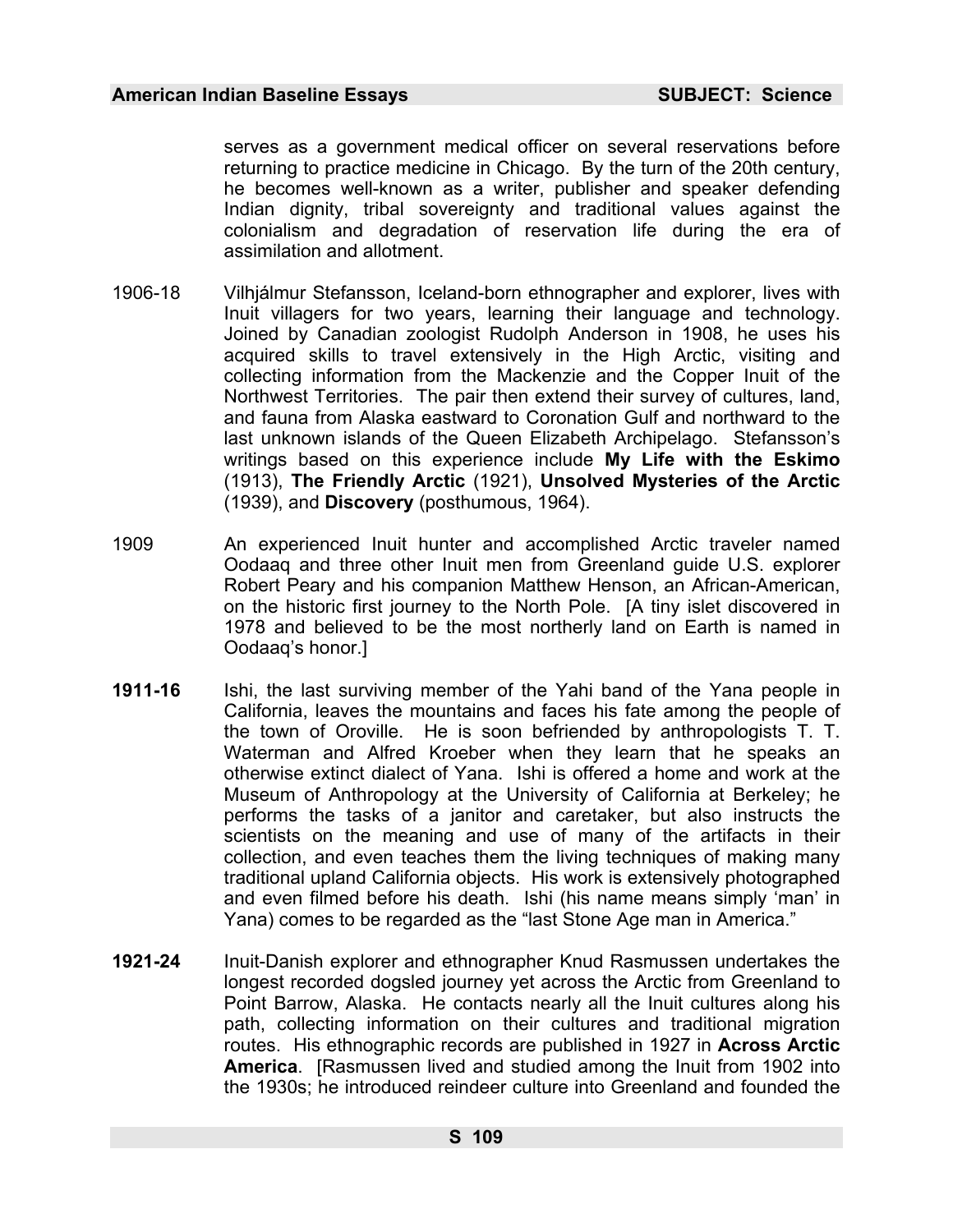trading settlement of Thule there in 1910. His other major publications are **Greenland by the Polar Sea** (1919), **Iglulik and Caribou Eskimo Texts**  (1930), **Intellectual Culture of the Copper Eskimos** (1932) and the three-volume **Intellectual Culture of the Hudson Bay Eskimos** (1929- 30). Several volumes of his research notes on the Greenland, Alaska and Mackenzie Delta Inuit were also published posthumously.]

- 1942-45 Arnold Anderson, Tuscarora-Mohawk-Cayuga, works as a chemist on the Manhattan Project to help the United States develop the first atomic bomb.
- **1942** Mary Ross, Cherokee, becomes the first woman engineer ever to work for the Lockheed Aircraft Corporation.
- 1947 Thor Heyerdahl makes his 101-day voyage on the balsawood raft 'Kon-Tiki' to demonstrate the possibility that Indians from Peru had the technical capability and opportunity to have colonized the islands of the South Pacific as progenitors of the Polynesian peoples. This demonstration, a landmark in speculative anthropology and ethnology, provokes a debate among scientists who seek to understand ancient migration and possible trade patterns across the oceans.
- **1954** D'Arcy McNickle, Salish/Kootenai historian, publishes **The Runner in the Sun**, a novel containing a history of the development and spread of corn by American Indian farmers.

Congress transfers the Indian Health Service from the Bureau of Indian Affairs to the Public Health Service.

- **1956** George Blue Spruce, Laguna Pueblo, becomes the first fullblood Indian to earn the doctoral degree in dental science.
- 1965 Yale University Press publishes a 'Vinland Map' alleged to have been produced in Switzerland in 1440 showing the expeditions of Leif Eriksson and the Norse colonizing expeditions which followed him to North America – those of his brother-in-law Thorwald Karlsefni and his sister Freydis. [These Vikings are traditionally reported to have established a colony at a place Eriksson called Vinland, now believed to be a site in northern Newfoundland. Tests made in 1974 on the ink used in the map show it to be a forgery, and Yale University retracts its claim in that year.]
- **1966** Jerry Elliott, Osage-Cherokee, joins the National Aeronautics and Space Administration as a flight mission operations engineer. Over the following decade, he works on spacecraft systems, mission operations, computer systems, scientific experiment systems, flight trajectory calculations and earth support resources, serving on both the Apollo and Apollo-Soyuz mission teams.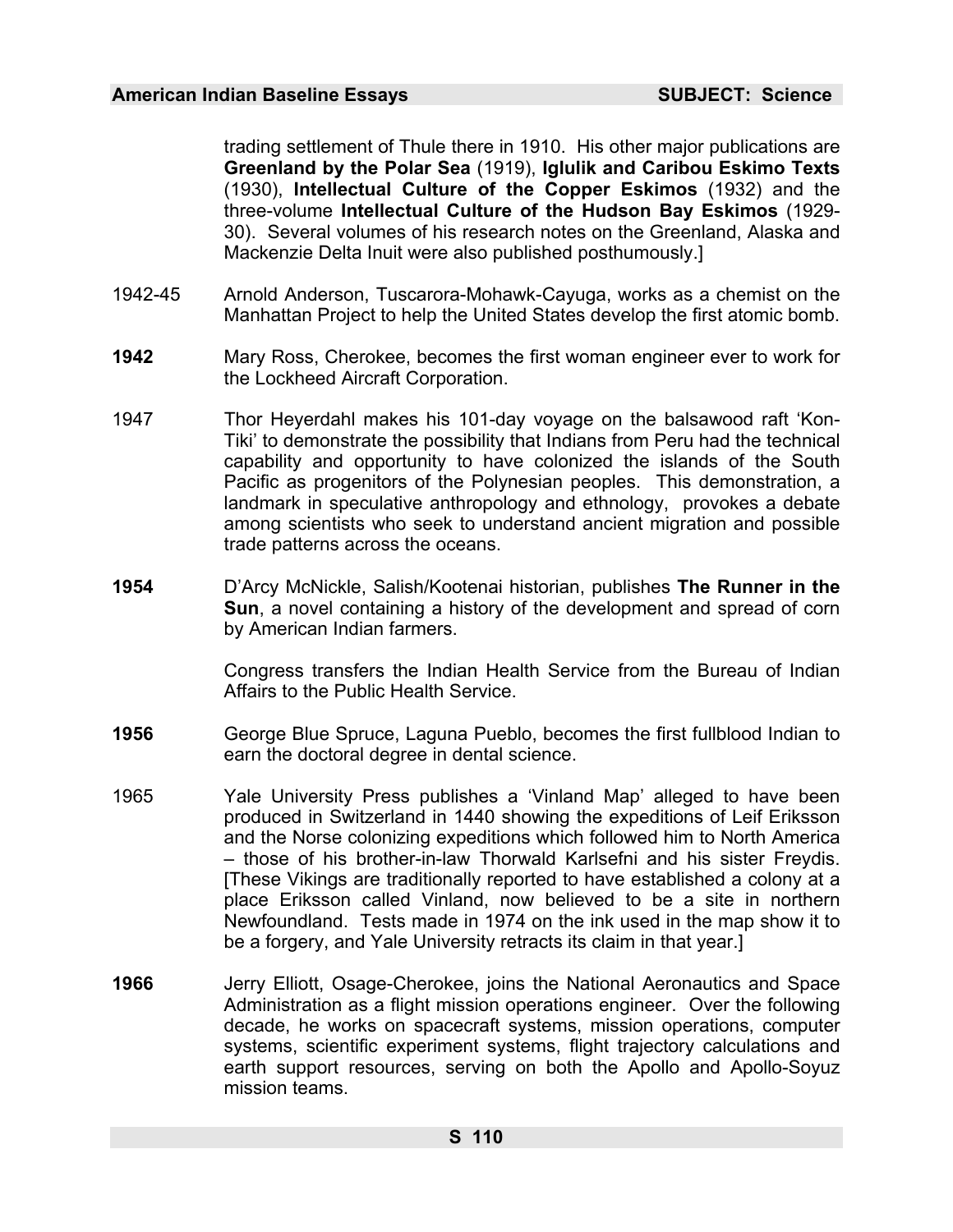**1969** In an effort to stop damage to tideland shellfish beds and control littering and other environmental damage being done by non-Indians, the Quinault reservation closes 25 miles of its beach lands to access by non-tribal members. [In prior years, the Quinault beaches had been used by motorists for recreational driving, ocean access and as roadway to otherwise inaccessible parts of the reservation.]

> Thor Heyerdahl has a team of African boat-builders assemble a replica of an ancient style of Egyptian papyrus reed boat, which he names the *Ra*. With this craft, he attempts a crossing of the Atlantic Ocean, sailing from Safi in Morocco. The point of this journey is to demonstrate the technical feasibility of trans-Atlantic voyages by the Egyptians and later African cultures. An error in duplicating the Egyptian design causes a structural failure on the *Ra*, however. Heyerdahl abandons this voyage before reaching the island of Barbados, a few days sail to the northeast of Venezuela.

**1970s-**

- **present** Oil from the seedpods of the jojoba plant long used by Indians in the Southwestern United States and northern Mexico becomes an increasingly popular basis for soaps, shampoos and hair conditioners. In addition, it is used as a substitute for the fine grade of oil formerly obtained from sperm whales.
- **1970** Aymara craftsmen from the Lake Titicaca region of Peru and Bolivia build Thor Heyerdahl a second, smaller replica of the ancient Egyptian papyrus reed boat using reeds from Lake Titicaca. Heyerdahl and his small crew succeed in sailing the *Ra II*, as this craft is known, across the Atlantic from Morocco to a landfall on Barbados in the West Indies. Heyerdahl publishes the account of his two trans-Atlantic voyages in 1971 in a book entitled **The Ra Expeditions**.

Jerry Elliott, Osage-Cherokee, helps bring home the crippled Apollo 13 spacecraft while serving in NASA as the retrofire officer. For his role in rescuing this mission, he is later awarded the Presidential Medal of Freedom Certificate.

**1971-74** Outraged by continuing inadequate Bureau of Indian Affairs administration of timber harvests on the Quinault reservation in Washington State, tribal chairman Joe Delacruz and other tribal members blockade the access road leading to the logging site. [The Bureau of Indian Affairs had let contracts for the cutting of Quinault timber to outside corporations beginning in the 1940s, but had failed to regulate illegal clear-cutting, see to the implementation of a promised reforestation program and to properly account for funds owed to the tribe as a result of the harvest of its timber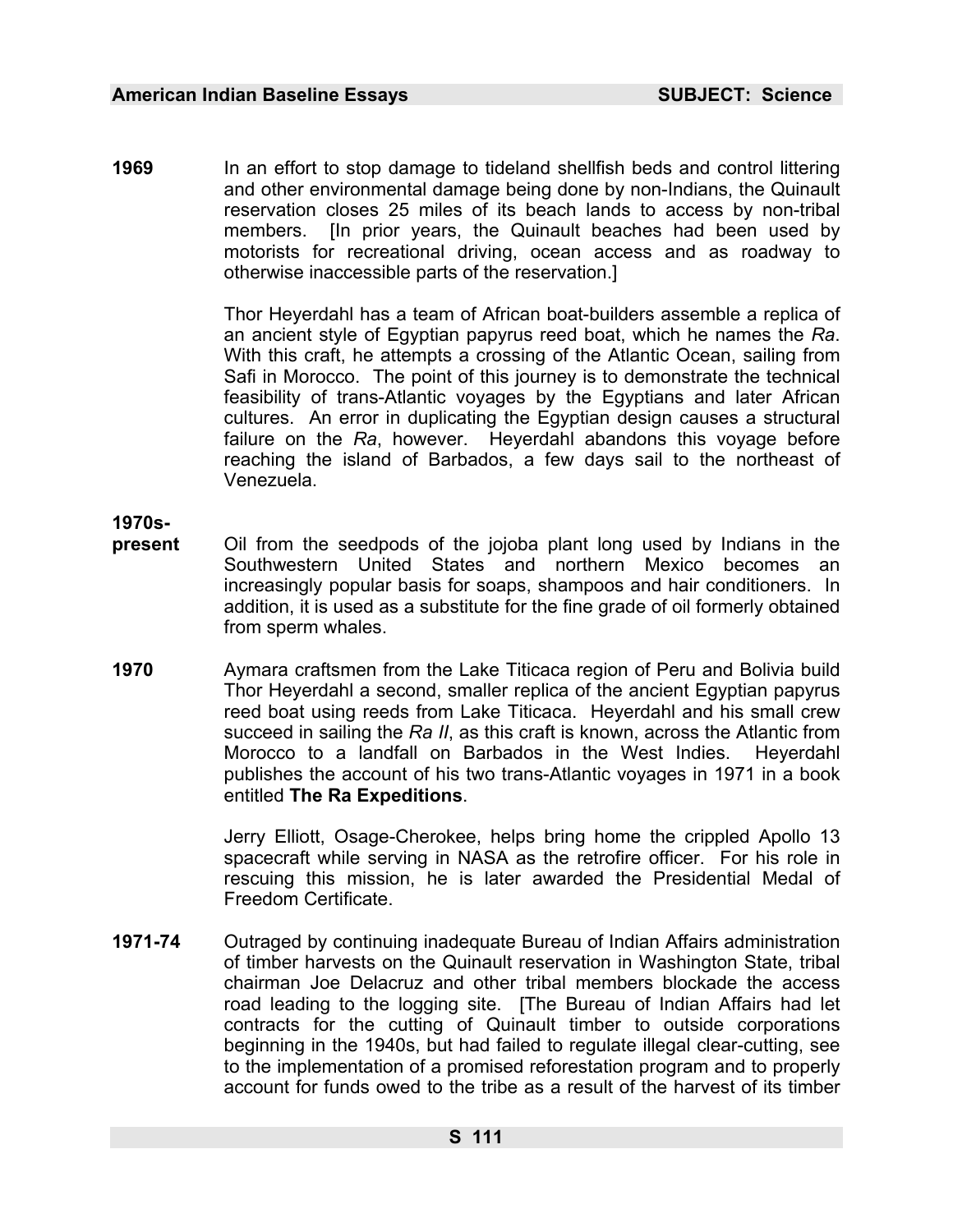resources. The clear-cutting of the Quinault cedar stands nearly completely wiped out these important trees on the reservation. Poor forestry practices by the firms cutting the timber also led to the devastation of the salmon-spawning streams on the reservation.] Through lawsuits and negotiations, Delacruz and the Quinault government are ultimately able to force significant changes in the way in which the BIA-leased harvests of Quinault timber are managed. Clear-cutting on the reservation is ultimately banned. The Quinault Nation takes control of supervision over the remaining contracted harvests. They also start their own triballycontrolled timber industry, including a tribal sawmill. Reforestation and salmon stream rehabilitation efforts are also begun on the reservation as a result of this tribal activism.

1971-

- present The provincial government of Quebec, Canada, announces its plans for a huge hydroelectric project in the Inuit and Cree territories around James Bay and Hudson's Bay. The development plan calls for dams and flooding that affect twenty major river systems. The Cree and the Inuit organize political and legal resistance to the development of this project, but are eventually defeated in the provincial and national parliaments and court systems. The resulting settlement forces thousands of Indians and Inuit off their traditional homelands and hunting grounds. The first phase of the construction by Hydro-Quebec, known as James Bay I, is completed in 1985 and drowns over 6,000 square miles of Cree and Inuit lands on three river systems. James Bay II is currently in the planning stages of its development. Cree and Inuit resistance to further development of the James Bay Project continues as the adverse environmental and cultural impacts of the first phase become clearer. These include a devastating rise in the release of mercury into the water from ores covered by the lakes behind the dams. [Bacteria feeding on rotting vegetation in the lakes interact with the mercury dissolved in the water to produce methyl mercury. The methyl mercury evaporates and is later redeposited onto the land and other water systems by rain. There it enters the food chain and builds up in the tissues of fish, animals, and the Cree Indians and Inuit who eat them.]
- **1973** Dr. Frank Dukepoo, a geneticist and the first Hopi to earn the Ph. D., joins the faculty of San Diego State University. His researches over the next several years include studies into the genetic bases of aging (especially among minority populations), correlations between alcoholism and ethnic background, and into certain characteristics of geneticists' classic study animal, the fruitfly. His published works earn him wide professional respect and positions on several important national, tribal and professional advisory bodies.
- **1974** Dr. Marigold Linton, a Cahuilla-Cupeño from Morongo Reservation in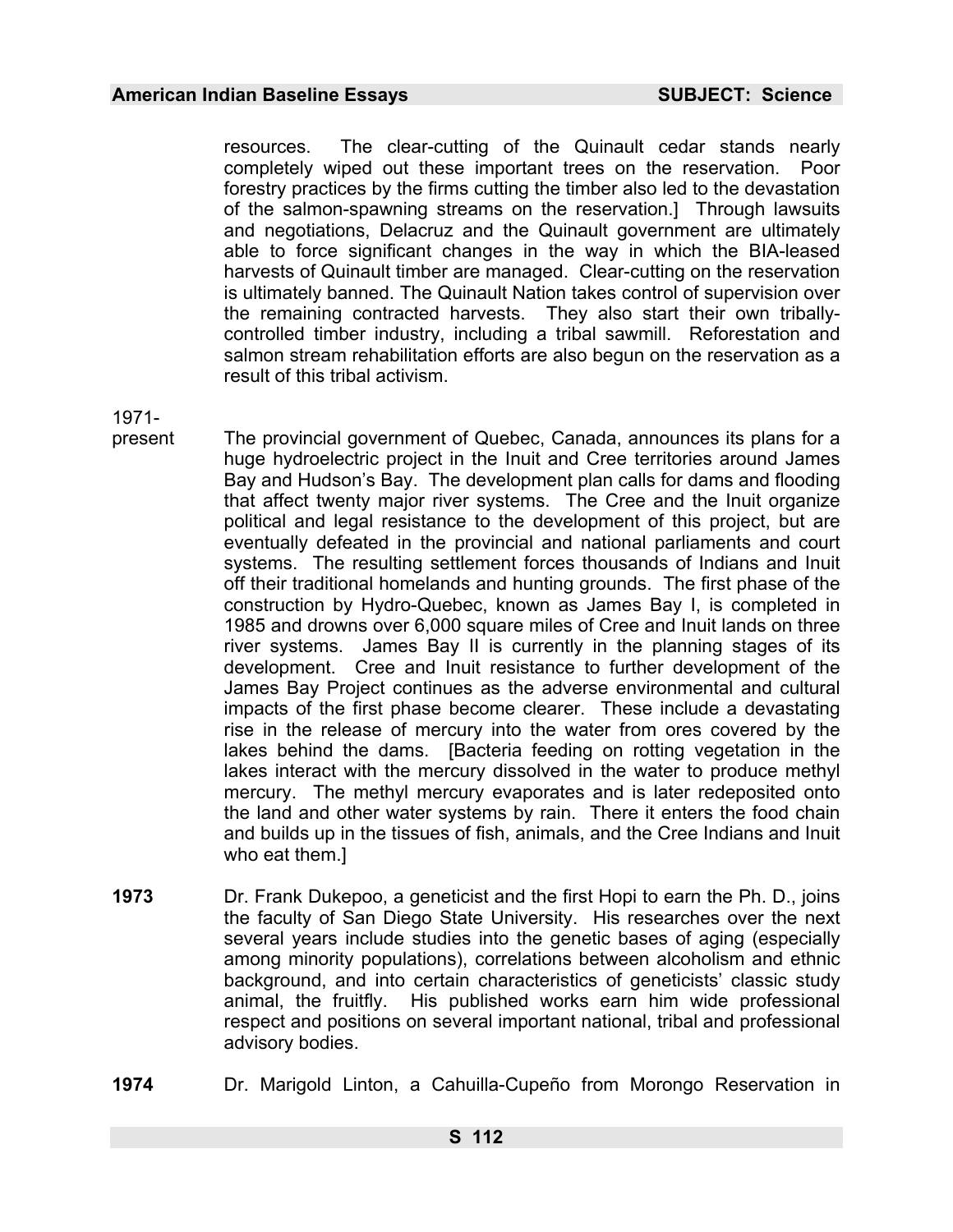California and a psychologist, leaves a full professorship at San Diego State University to work on research on long-term memory as a professor of psychology at the University of Utah. She continues work with developing Indian education programs, especially for gifted Indian children. [Dr. Linton later also becomes a contributing editor to the *Journal of California Anthropology*.]

- **1975** Twenty-five tribes organize the Council of Energy Resource Tribes (CERT) to coordinate tribal policies and practices relating to energy development on their reservations. CERT is partially funded by the federal Department of Energy. Often called the 'Indian OPEC', the council eventually grows to a membership of 43 tribes. CERT's principal function is to seek greater Indian control over Department of the Interior energy resource extraction policies and leasing practices in order to preserve reservation resources and obtain a return to the tribes that is closer to world market prices for energy resources. CERT also presents a united front in tribal dealings with non-Indian energy corporations, whose practices on the reservations are believed by many Indians to present serious long-term health and environmental threats to Indian ways of life. By the late 1980s, CERT and its member tribes are also increasingly involved in engineering work on hazardous waste cleanup projects at mining sites, nuclear materials extraction facilities, and waste disposal sites on a number of reservations.
- 1976 The Indian Health Care Improvement Act is passed by Congress to provide increased levels of funding over seven years for tribal health clinics and the Indian Health Service.
- **1977** American Indian scientists and technical professionals establish the American Indian Science and Engineering Society. Headquartered in Boulder, Colorado, this national organization begins a multifaceted program of support and promotion for Indian science and engineering professionals and students.

Kevan Green, Mohawk-Onondaga and a chemical engineer, is named New York State's Small Businessman of the Year for his achievements in polymer resin design and manufacturing.

**1978** James Williamson, an Ojibwe engineer whose work includes directing the design of solar electricity power systems for the Voyager and Viking space probes as well as the large experimental solar power system near Barstow, California, is appointed to the Domestic Policy Review Panel for Solar Research by President Jimmy Carter.

> Walton Youngblood, a Tewa and an environmental scientist, serves in the New Mexico State Environmental Protection Agency as regional services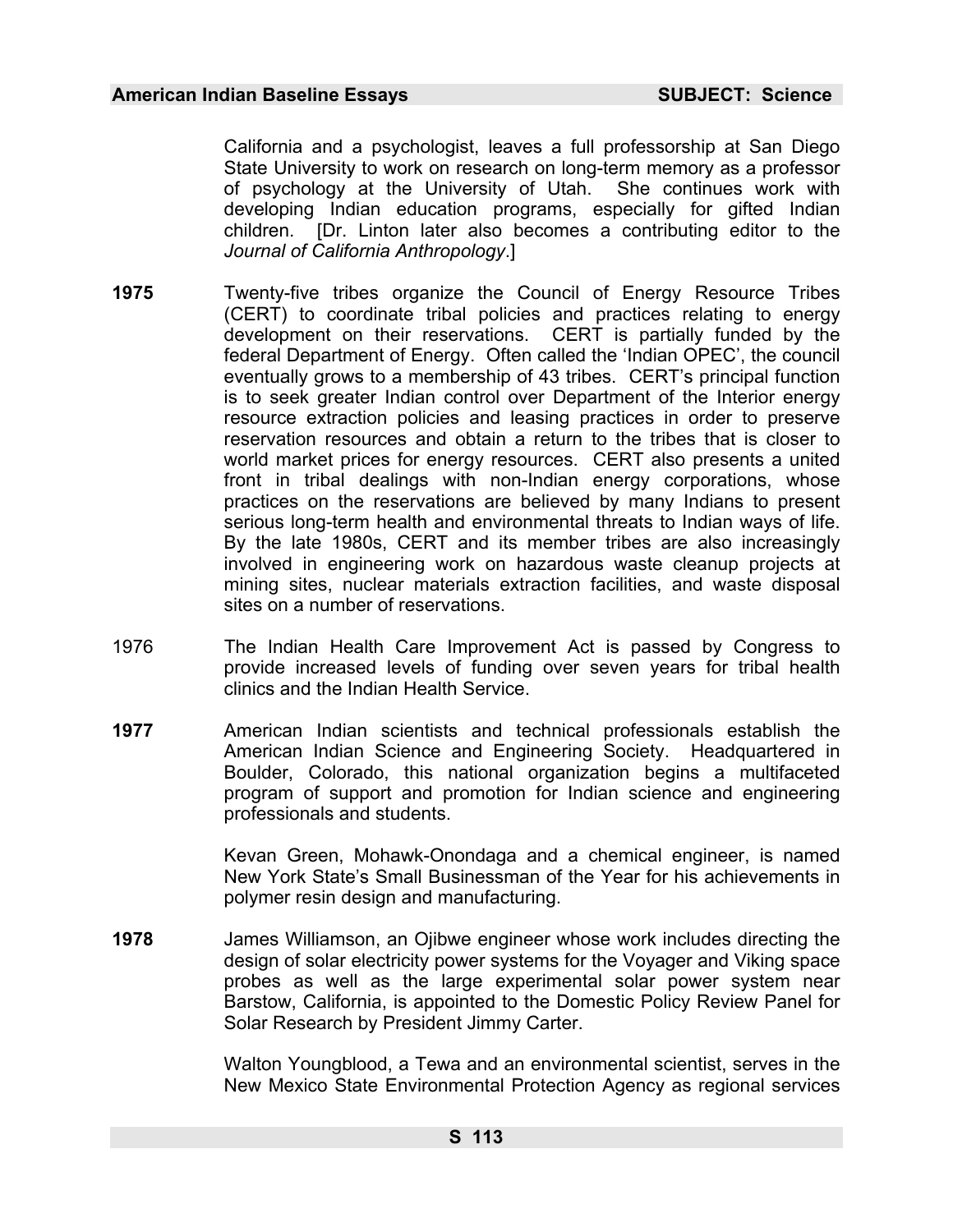director for Health and Social Services, one of the top field posts in that organization.

**1979** O. Tacheeni Scott, Navajo, becomes the first American Indian to earn a doctorate in microbiology.

> Over half the United States' annual production of uranium is coming from mines on Navajo and Pueblo tribal lands in New Mexico. The largest open pit uranium mine in the world is at Mt. Taylor on lands belonging to the people of Laguna Pueblo. The actual miners in these operations on the Southwestern reservations are local Indians for the most part. They are dying of radiation-induced lung cancers at greatly disproportionate rates.

- **1989** As part of the official celebration of the centennial of Washington State, Indians from 17 Washington tribes and the Bella Bella tribe of British Columbia employ the techniques of crafting the traditional Northwest ocean-going canoe. As a focus of this revival effort, 20 new or restored cedar canoes converge at the former site of a longhouse built by Duwamish Chief Sealth's (also known as 'Chief Seattle') brother on the Suquamish reservation. From there they stage a mass canoe crossing of Puget Sound, the 'Paddle to Seattle'. The Quileute Nation of the Washington coast sends a canoe which paddles 160 miles from their community of LaPush to central Puget Sound. The Bella Bella, residents of the B.C. coast north of Vancouver Island, provide a modern demonstration of the sea-worthiness of the traditional cedar canoe by paddling over 450 miles to join the celebration.
- **1990** The American Indian international organization COICA ('Coordinating Body for Indigenous Peoples of the Amazon Basin') holds its first environmental conference in Quito, Peru. COICA consists of national and tribal representatives of Indian peoples from Peru, Colombia, Bolivia, Ecuador and Brazil. The conference establishes the involvement of the Indian organization with the regional activities of environmental groups including Friends of the Earth, Oxfam America, the Worldwide Fund for Nature and Greenpeace. The joint efforts of COICA and these organizations are coordinated to make use of native management techniques and manpower in protecting the Amazonian rainforest and reducing timber cutting and burning in the Amazon Basin.

U.S. President George Bush signs into law the Native American Graves Protection and Repatriation Act, Public Law 101-601. This federal statute places restrictions on the removal and holding of American Indian human remains and funeral objects. It affects public museums and federallyfunded private collections holding such remains. The act has provisions for repatriation (return) of burial remains to the tribes, along with penalties for illegal trafficking in American Indian human remains. The Smithsonian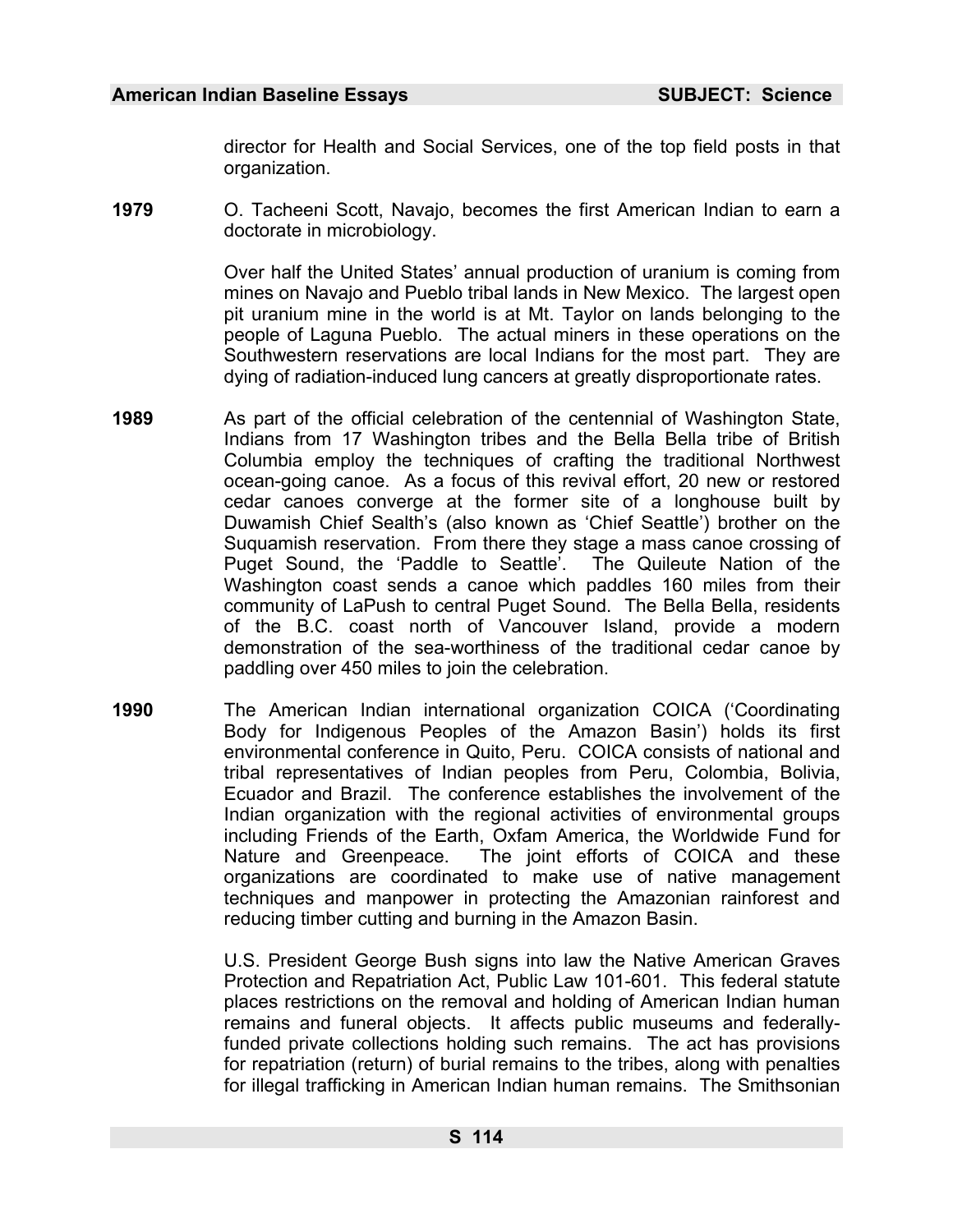Institution long opposed the principles of this act but announces it will comply by contacting tribes and setting up procedures for the identification and return of American Indian human remains and objects taken from Indian burials.

The Canadian government of Prime Minister Brian Mulroney, in reducing federal support to provincial governments and Indian organizations, cuts \$20 million from the Indian and Inuit Health Program of Health and Welfare Canada. Federal budget cuts, combined with provincial government reductions of support for education, are also expected by the president of the Association of Universities and Colleges of Canada to significantly reduce the number of Native Canadian science and medical students attending college.

1991 The White House Council on Environmental Quality, in its 1991 Report to President Bush, states that approximately 500 plant and animal species have become extinct in North America since the arrival of Christopher Columbus in 1492.

> Venezuelan President Carlos Andrés Pérez decrees the setting aside of 30,000 square miles in the headwaters region of the Orinoco River as a 'biosphere reserve'. His stated intention is to protect the Yanomamo villages in the area along with the biological diversity of the fragile jungle ecosystem. However, the decree does not recognize the autonomy of the Yanomamo or their land rights. It leaves in place Constitutional provisions and earlier Venezuelan laws that encourage missionary control over the tribes as well as resource development in the upper Orinoco region. [The Yanomamo have experienced increasing development pressures in the area since the 1960s. Their successful management of the delicate rainforest ecosystem has been increasingly disrupted by illegal beef cattle ranching, mineral exploration by corporations and military patrols in this area which borders Brazil.]

**1992** Environmental groups join the tribal council and members of the Western Shoshone Nation in demonstrating against continued nuclear weapons testing at the Nevada Nuclear Test Site north of Las Vegas. Shoshone leaders declare their people to be "the most bombed nation on earth" as a result of the many above-ground and underground nuclear explosions since 1951 (averaging more than one dozen per year) held on Shoshone lands guaranteed by the Ruby Valley Treaty of 1863.

> American Indian governments and international Indian environmental organizations publicly protest against their exclusion from the treaty negotiations at the 'Earth Summit' in Rio de Janeiro, Brazil. Their demands for full and equal participation in the environmental talks on proposed international accords is supported by famed oceanographer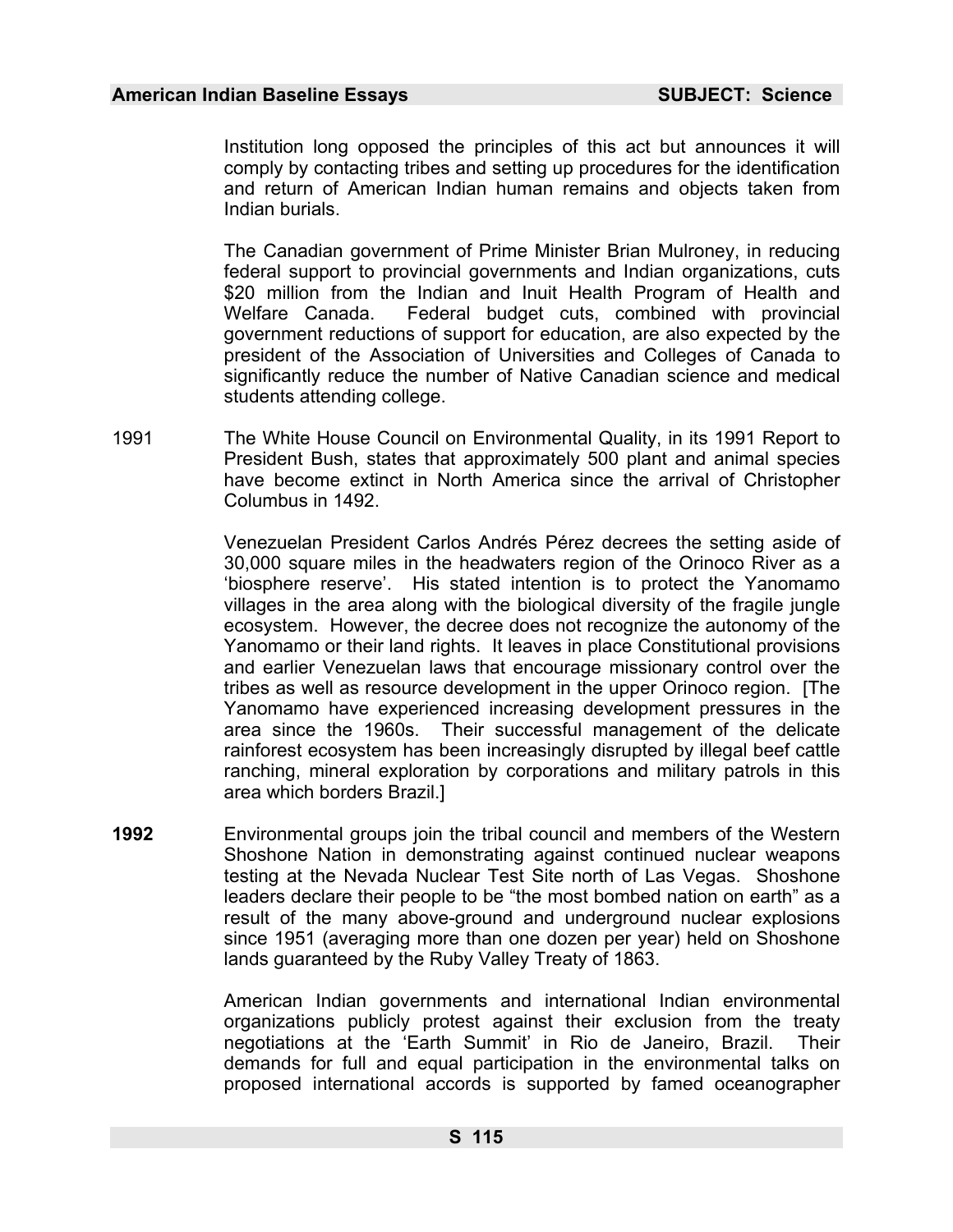Jacques Yves Cousteau and many of the represented environmental organizations.

The Grand Council of the Cree are joined by the Canadian environmental group Probe International in winning an international hearing about two of the proposed components of the huge hydroelectric power project being developed in the Hudson's Bay region by Hydro Quebec. The International Water Tribunal, a division of the International Court of the Hague, agrees to examine environmental impacts of the Great Whale Project and the Nottaway-Broadback and Rupert Projects. Between them, these components of the James Bay Project hydroelectric development will require the flooding of 3,500 square miles of Cree lands. Hydro Quebec refuses to attend and present its side of the matter at the February hearing of the Tribunal.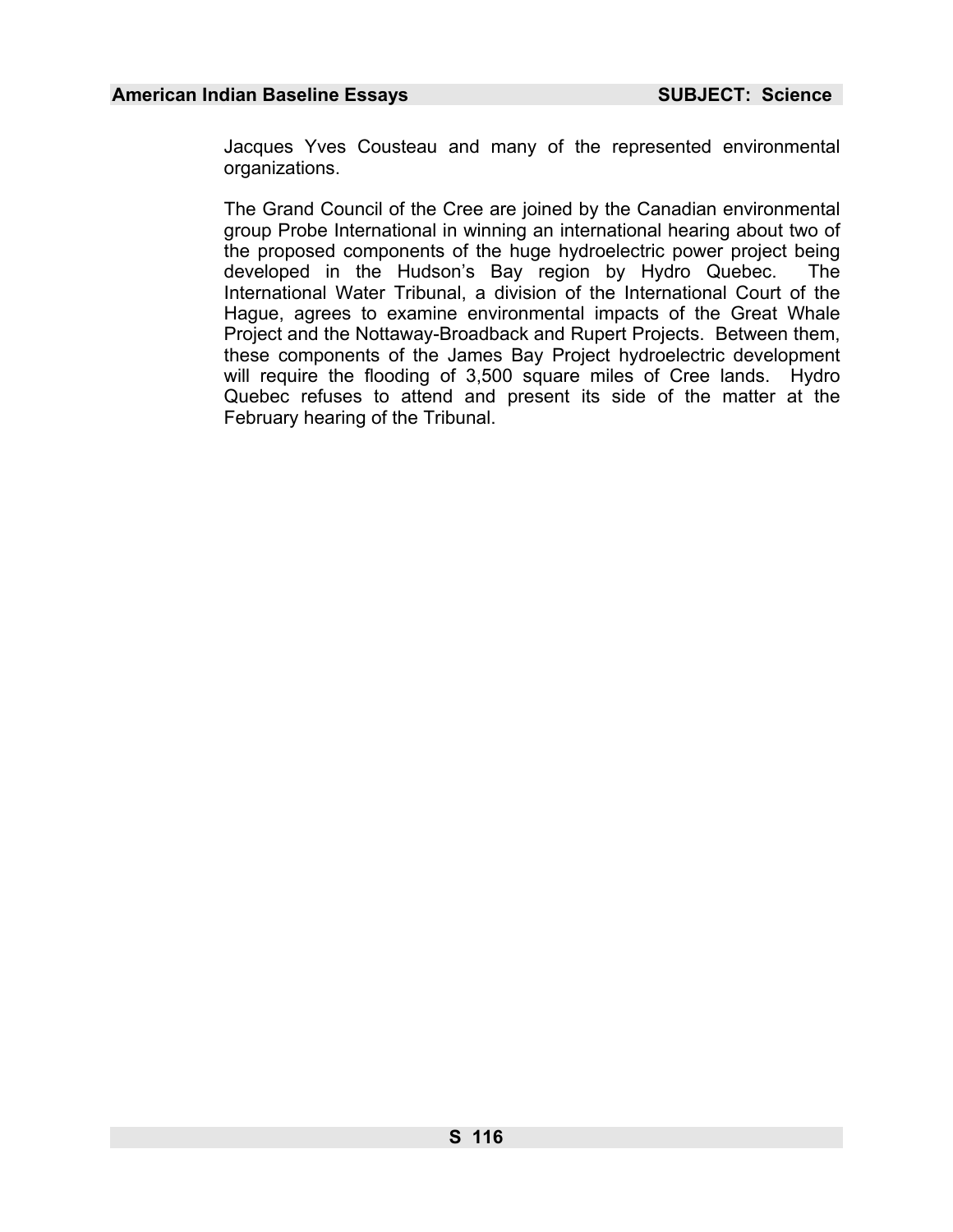# **APPENDIX B AMERICAN INDIAN PHARMACEUTICALS**

Some Important American Indian Pharmaceutical Plants

| <b>Indian or Common Name</b>                          | <b>Scientific Name</b>                  | <b>Used As or in Treating</b>                                                                                    |
|-------------------------------------------------------|-----------------------------------------|------------------------------------------------------------------------------------------------------------------|
| alumroot                                              | Heuchera<br>americana                   | astringent (stops bleeding, dries up<br>ulcerated tissues and excess mucus)                                      |
| annedda                                               | various species                         | cambium (inner bark) treats scurvy<br>(Vitamin C deficiency; James Lind read                                     |
| white pine, hemlock                                   |                                         | Jacques Cartier's account of this use<br>to guide him to the 'discovery' of<br>Vitamin C)                        |
| ash tree                                              | Fraxinus<br>americana, other<br>species | cambium an astringent; antidote for<br>rattlesnake bite; relief of insect bite<br>itching                        |
| balsam fir                                            | Abies balsamea                          | pitch is used to relieve a range of<br>respiratory problems; antiseptic<br>treatment for external sores and cuts |
| <b>Balsam of Peru</b>                                 | Myroxylon pereirae                      | external antiseptic, kills skin parasites                                                                        |
| birthroot                                             | Trillium erectum                        | relief of pain in childbirth                                                                                     |
| blackberry                                            | <b>Rubus villosus</b>                   | roots boiled to treat several stomach<br>and intestinal problems including<br>dysentery                          |
| blue flag                                             | Iris versicolor                         | root as remedy for sores on legs;<br>emetic; earache treatment; cholera<br>treatment                             |
| boneset                                               | Eupatorium<br>perfoliatum               | fevers; stimulant; tonic (improves<br>nervous system function); emetic                                           |
| butterfly weed or pleurisy Asclepias tuberosa<br>root |                                         | respiratory problems; expectorant<br>(clears phlegm); fevers; pleurisy                                           |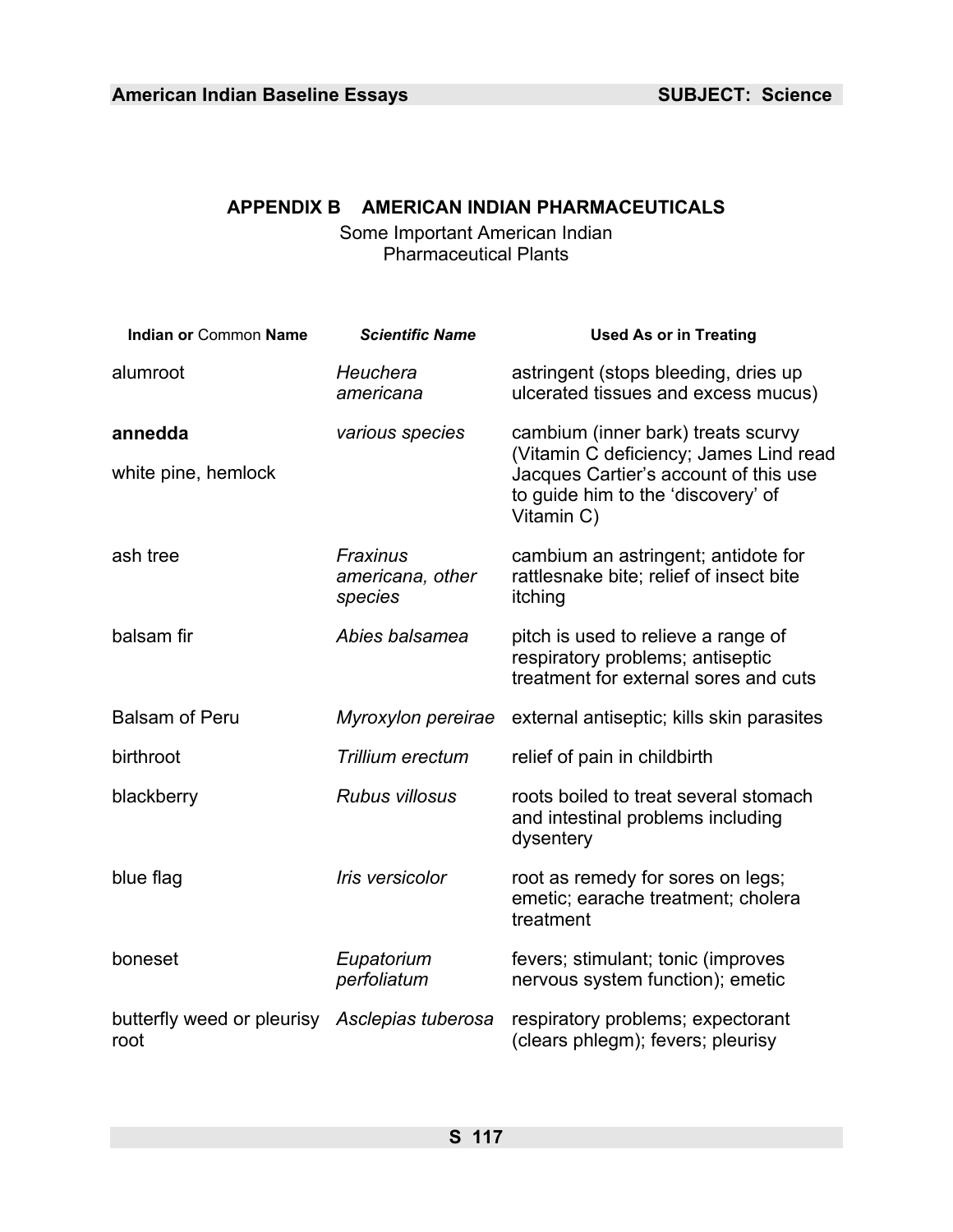| <b>Indian or Common Name</b> | <b>Scientific Name</b>        | <b>Used As or in Treating</b>                                                                                                                                                                       |
|------------------------------|-------------------------------|-----------------------------------------------------------------------------------------------------------------------------------------------------------------------------------------------------|
| cascara                      | <b>Rhamnus</b><br>purshiana   | most commonly used laxative in the<br>world                                                                                                                                                         |
| coca                         | Erythroxylon coca             | source of cocaine and several other<br>alkaloids; suppresses hunger;<br>improves oxygen uptake at high<br>altitudes; anesthetic used in<br>trephination; leaves provide flavoring in<br>soft drinks |
| cocoa                        | Theobroma cacao               | seeds are the source of chocolate, a<br>nerve tonic and mild stimulant much<br>used by Aztec (and now the world!) as<br>a beverage and flavoring                                                    |
| cohosh                       | Caulophyllum<br>thalictroides | menstrual difficulties; relief of pain in<br>childbirth                                                                                                                                             |
| blue cohosh                  |                               |                                                                                                                                                                                                     |
| cotton                       | Gossypium<br>hirsutum         | fiber for bandaging; seeds and oil for<br>nephritis; root and bark for easing<br>childbirth and as abortifacient                                                                                    |
| curare                       | Chondodendron<br>species      | powerful muscle relaxant and surgical<br>anesthetic; used in hunting as poison                                                                                                                      |
| creosote bush                | Larrea mexicana               | stomach problems; diarrhea; cancer;<br>respiratory problems                                                                                                                                         |
| dogwood                      | Cornus species                | bark used against malaria; aches and<br>fevers generally                                                                                                                                            |
| elm (slippery elm)           | Ulmus fulva                   | cambium valuable against<br>inflammations, wounds, ulcers; usually<br>mixed with other herbs, it supports<br>their action                                                                           |
| garlic                       | Allium canadense              | this native garlic, like the European<br>(and like onions and leeks) good<br>against viral infections                                                                                               |
| ginseng                      |                               | Panax cinquefolium tonic; supports the stomach and<br>reproductive system of both sexes;<br>extremely popular export to Asia                                                                        |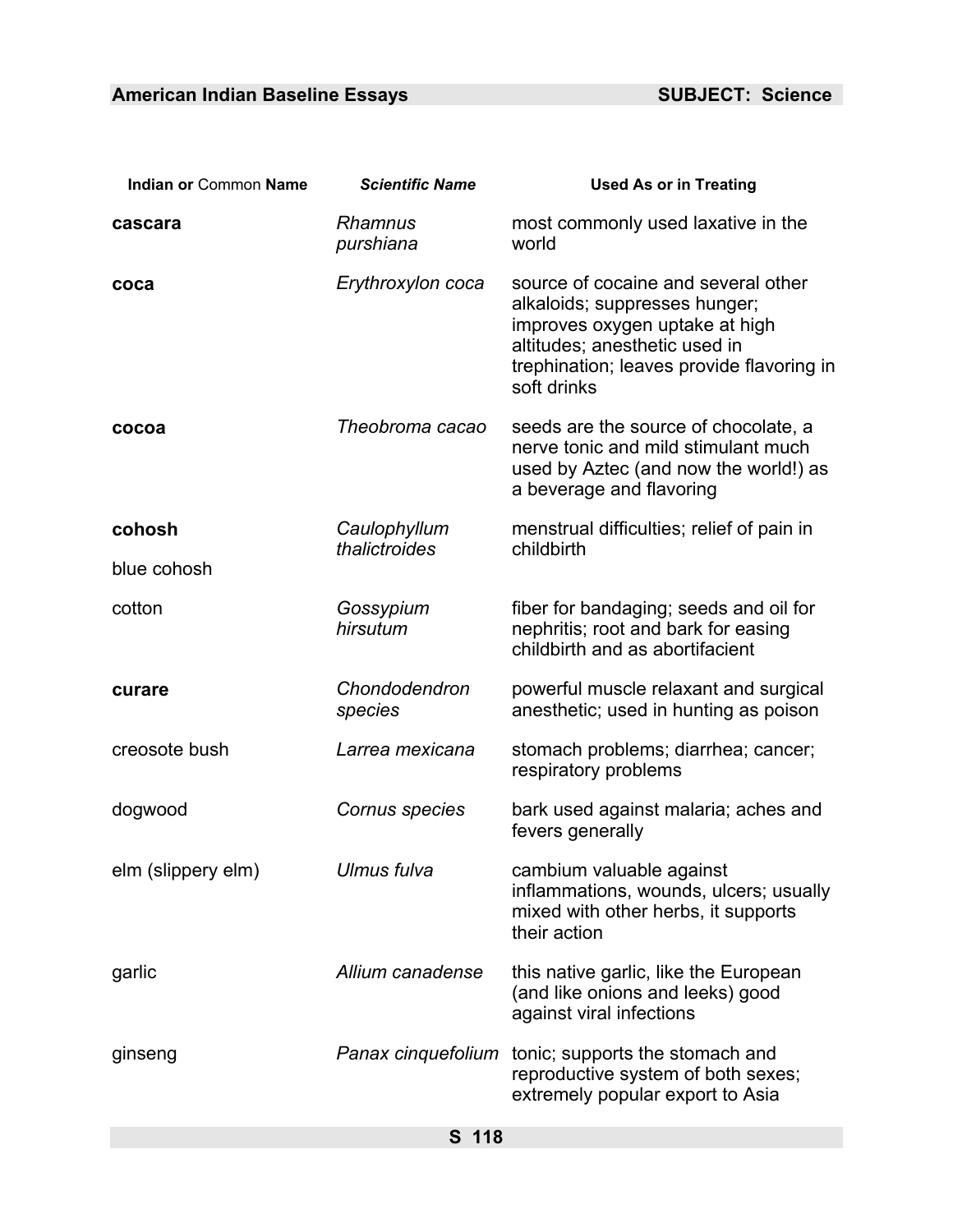| Indian or Common Name      | <b>Scientific Name</b>                             | <b>Used As or in Treating</b>                                                                          |
|----------------------------|----------------------------------------------------|--------------------------------------------------------------------------------------------------------|
| guaraná                    | Paullina cupana                                    | seeds provide a popular, caffeine-rich<br>beverage                                                     |
| ipecacuanha                | Cephalaelis<br>ipecacuanha                         | amoebic dysentery; popular and<br>powerful general emetic                                              |
| ipecac                     |                                                    |                                                                                                        |
| kelp                       | <b>Macrocystis</b><br>species                      | goiter; iodine source                                                                                  |
| lobelia                    | Lobelia inflata                                    | intestinal worms; syphilis; fevers;<br>emetic; stimulant; muscle relaxant                              |
| magnolia                   | Magnolia species                                   | bark used to treat colds, itching, skin<br>lesions, fevers                                             |
| maize                      | Zea mays                                           | intestinal, bladder and kidney                                                                         |
| corn                       |                                                    | problems; lactation difficulties; skin<br>rashes and wounds                                            |
| mint                       | various genuses in<br>the family of mint<br>plants | some native and some naturalized;<br>most used to treat colds, fevers, body<br>aches                   |
| mizquitl                   | Prosopis juliflora                                 | eye lotion                                                                                             |
| mesquite                   |                                                    |                                                                                                        |
| oak                        | Quercus species                                    | native oaks long used for antiseptics<br>(as well as food)                                             |
| Oregon grape or<br>mahonia | Berberis aquifolium                                | bark or root as tonic; blood purifier;<br>appetite stimulant; relieves gastric<br>distress             |
| pine                       | <b>Pinus species</b>                               | cambium and resins effective as an<br>antiseptic in serious external wounds;<br>respiratory infections |
| pinkroot                   | Spigelia<br>marilandica                            | intestinal worms                                                                                       |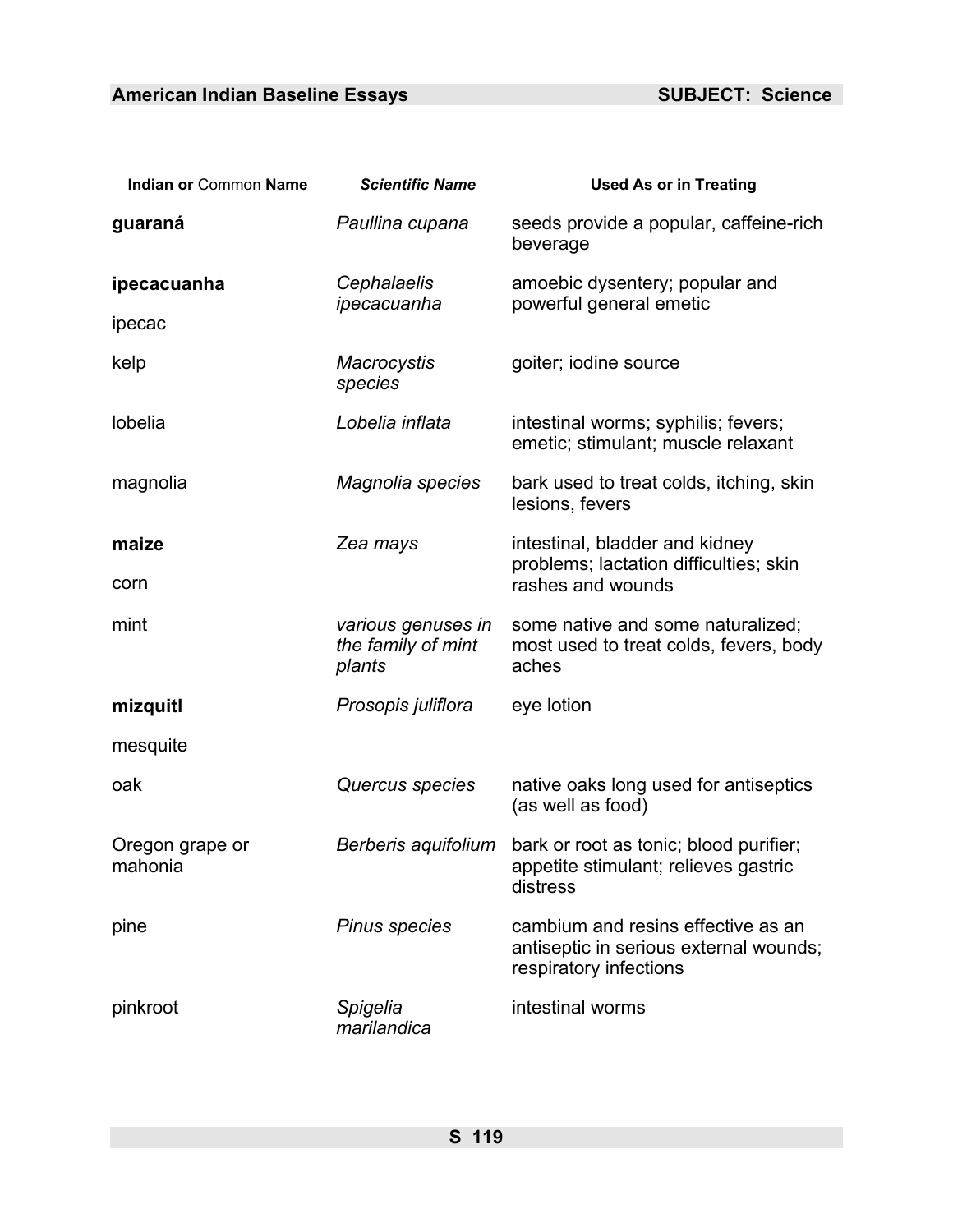| Indian or Common Name                                       | <b>Scientific Name</b>                 | <b>Used As or in Treating</b>                                                                                                                 |
|-------------------------------------------------------------|----------------------------------------|-----------------------------------------------------------------------------------------------------------------------------------------------|
| pipsissewa<br>wintergreen                                   | Chimalphia<br>umbellata                | astringent; eases stomach troubles;<br>used to promote sweating in various<br>diseases; relieves pain                                         |
| poke                                                        | Veratrum viride                        | Hellebore: scurvy sores (external<br>use); kills lice; reduces heart rate and                                                                 |
| green hellebore;                                            | also Phytolacca<br>decandra            | blood pressure                                                                                                                                |
| also the different plant<br>known as American<br>nightshade |                                        | Nightshade: root treats inflammations,<br>fevers, pains; berries treat rheumatism                                                             |
| poplar                                                      | Populus species                        | bark contains aspirin-like substances<br>good against pain, fevers                                                                            |
| also cottonwoods                                            |                                        |                                                                                                                                               |
| puccoon                                                     | Sanguinaria<br>canadiensis             | powerful emetic (provokes vomiting in<br>cases of accidental poisoning)                                                                       |
| bloodroot                                                   |                                        |                                                                                                                                               |
| pumpkin                                                     | Cucurbita pepo                         | seeds expel worms and other intestinal<br>parasites                                                                                           |
| quina-quina or<br>chinchona                                 | Cinchona sp.                           | malaria, fevers, heart disorders,<br>cramps, chills                                                                                           |
| quinine bark                                                |                                        |                                                                                                                                               |
| raspberries                                                 | <b>Rubus species</b>                   | roots for stomach pains, eye aches;<br>leaves are astringent and an excellent<br>source of Vitamin C; fruit used to flavor<br>other medicines |
| sage or wormwood                                            | Artemisia species                      | not the Saliva of Europe and parts of<br>the Americas; sacred plant used in<br>many ceremonies; sweatlodge; heals<br>wounds                   |
| sarsaparilla                                                | Aralia nudicaulis                      | root bark used as tonic; flavoring with<br>other medicines, cough syrups, soft<br>drinks                                                      |
| sassafras                                                   | Sassafras<br><i><b>officinalis</b></i> | bark treats fevers, thins blood, flavors<br>soft drinks and soups (filet gumbo)                                                               |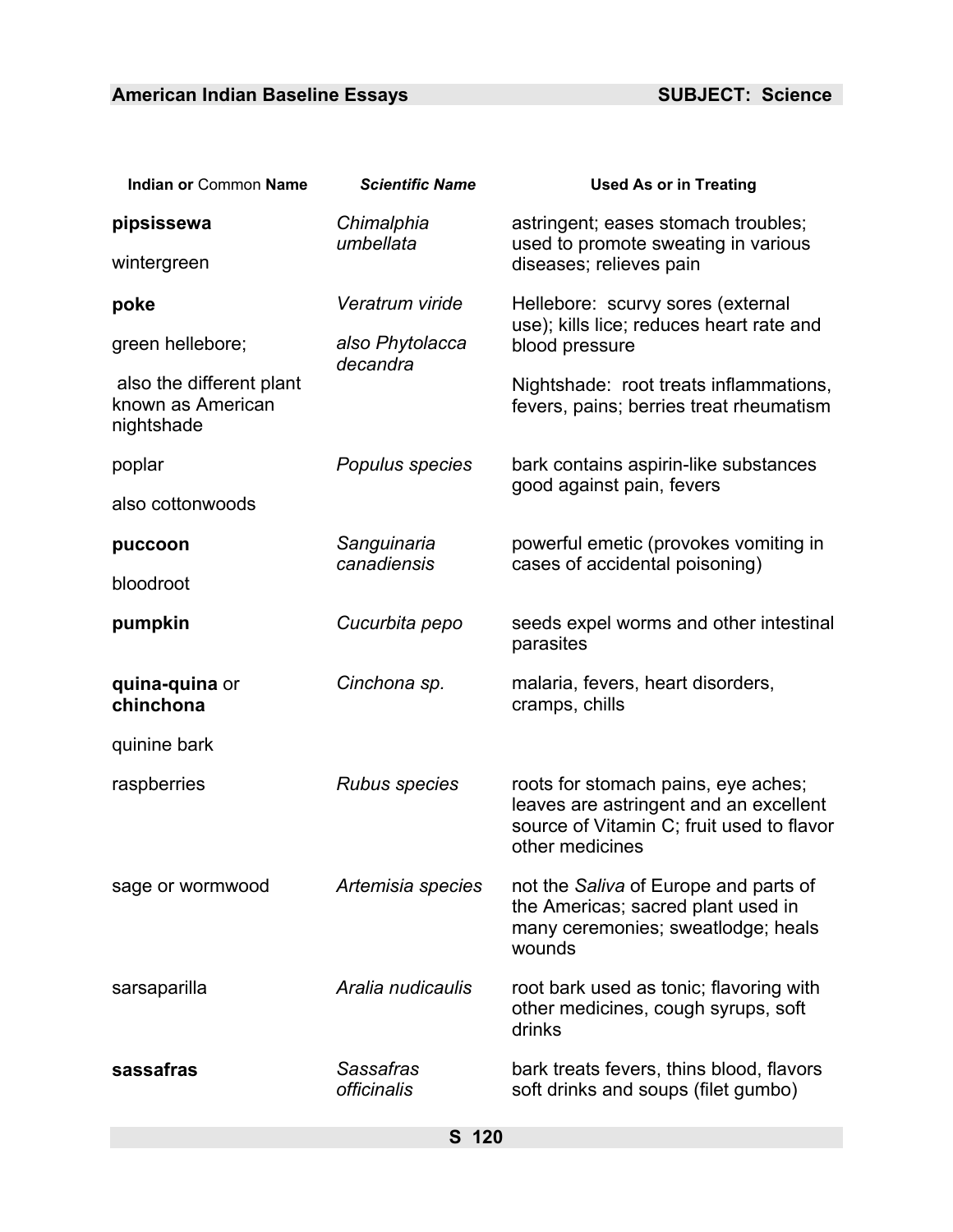| <b>Indian or Common Name</b>     | <b>Scientific Name</b>               | <b>Used As or in Treating</b>                                                                                                                  |
|----------------------------------|--------------------------------------|------------------------------------------------------------------------------------------------------------------------------------------------|
| vanilla                          | Vanilla planifolia                   | used by the Aztec for flavoring<br>chocolate and in a medicinal<br>compound; currently a component of<br>the pharmaceutical kaomin             |
| wild cherry also choke<br>cherry | Prunus virginiana<br>and P. serotina | bark and stems useful in treating<br>fevers, worms, diarrhea, sore eyes,<br>pains in childbirth, respiratory<br>problems                       |
| wild ginger                      | Asarum canadense                     | emetic; heart palpitations and pains;<br>emmenagogue (eases painful or<br>difficult menstruation); flavoring;<br>strengthens stomach; ear ache |
| willows                          | Salix species                        | fevers, headache; provides salicin, a<br>form of aspirin                                                                                       |
| witch hazel                      | <b>Hamamelis</b><br>virginiana       | eye inflammations; soreness in<br>muscles and joins; astringent; relieves<br>pain; hemorrhoids                                                 |
| yerba santa                      | Eriodictyon<br>californicum          | rheumatism; paralysis, respiratory<br>problems; stomach problems; syphilis                                                                     |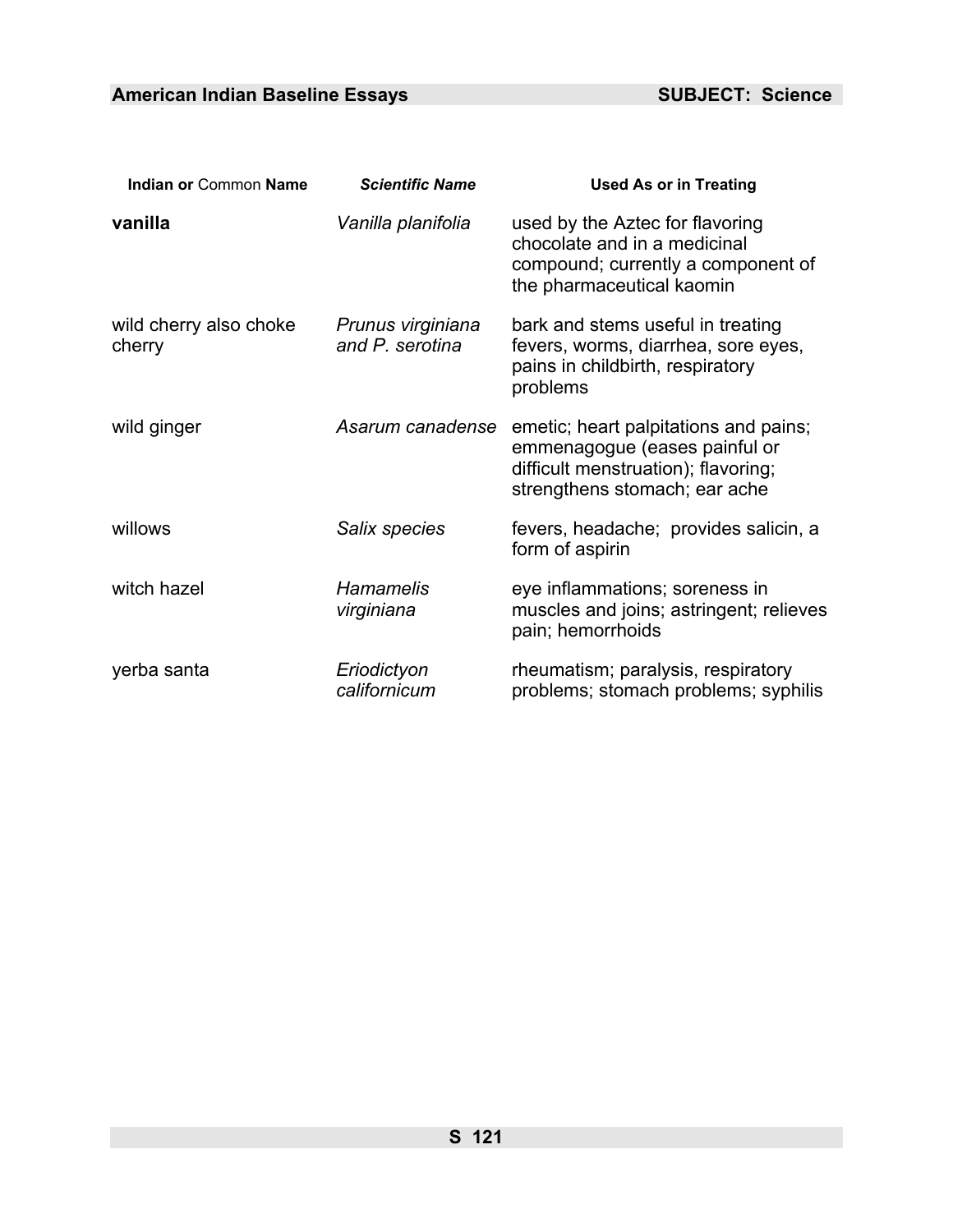# **REFERENCES**

## **Science Chronology**

Adler, Mortimer J. (ed.), **The Annals of America.** Chicago: Encyclopædia Britannica, Inc., 1976.

*Akwesasne Notes* , the official publication of the Mohawk Nation of Akwesasne. Akwesasne, NY: Mohawk Nation, various editions from 1988-90.

Arvelo-Jiménez, Nelly and Cousins, Andrew, "False Promises" in *Cultural Survival Quarterly*, vol. 16, no.1, Winter 1992, p. 10-13, an article on the decree of a Venezuelan "biosphere reserve."

Brotherston, Gordon, **Image of the Western Hemisphere: The American Continent Portrayed in Native Texts.** London: Thames and Hudson, 1979.

Coe, Michael D., **Mexico.** London: Thames and Hudson, Inc., 3rd edition, 1984. Editors, "Cultural Survival Canada" in *Cultural Survival Quarterly*, vol. 16, no.1, Winter 1992, p. 8, on the challenge of Cree leaders to Hydro Quebec developments.

Edmunds, R. David (ed.), **Studies in Diversity: American Indian Leaders.** Lincoln: University of Nebraska Press, 1980.

Funches, Peggy (ed.), **Minority Contributions to Science, Engineering and Medicine**. San Diego: San Diego City Schools, 1978.

Gallant, Roy A., **Ancient Indians: The First Americans.** Hillside, N.J.: Enslow Publishers, Inc., 1989.

Goetz, Philip (ed.), **The New Encyclopædia Britannica.** Chicago: Encyclopædia Britannica, Inc., 1988 (15th Edition).

Grun, Bernard, **The Timetables of History.** New York: Simon and Schuster, 1979. Lancaster, John, "A New Approach to Saving Creatures Great and Small" in *The Washington Post Weekly Edition*, vol. 8, no. 41, August 12-18, 1991 edition, p. 38, citing the White House Council on Environmental Quality **1991 Report**.

Moses, L.G. and Wilson, Raymond (eds.), **Indian Lives: Essays on Nineteenth- and Twentieth-Century Native American Leaders.** Albuquerque: University of New Mexico Press, 1985.

*Native Monthly Reader*. Crestone, CO.: International Traditional Education Systems, Inc., various editions, 1990-91.

Noble, David Grant, **Ancient Ruins of the Southwest: An Archaeological Guide.**  Flagstaff: Northland Press, 1981.

Olien, Michael, **Latin Americans: Contemporary Peoples and Their Cultural Traditions.** New York: Holt, Rinehart and Winston, Inc., 1973.

Schele, Linda and Freidel, David, **A Forest of Kings**. New York: William Morrow and Company, Inc., 1990.

Smith, Alan H. (ed.), **Encyclopedia Americana International Edition.** Danbury: Grolier Inc., 1984.

Stewart, Hilary, **Artifacts of the Northwest Coast Indians.** Vancouver, B.C.: Hancock House Publishers Ltd., 1973, 1981.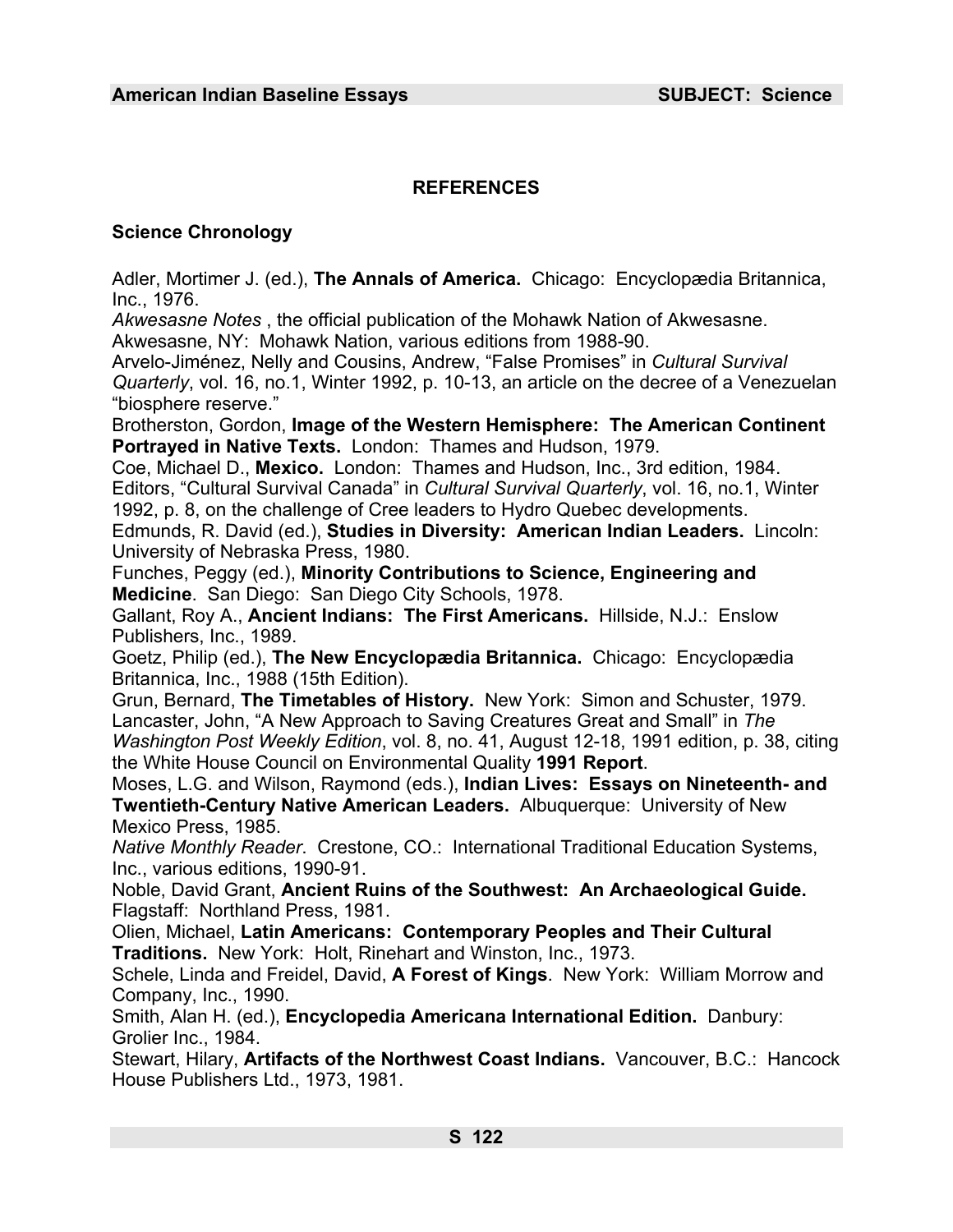Thornton, Russell, **American Indian Holocaust and Survival: A Population History Since 1492.** Norman: University of Oklahoma Press, 1987.

Waldman, Carl, **Atlas of the North American Indian.** New York: Facts on File Publications, 1985.

Weatherford, Jack, **Indian Givers: How the Indians of the Americas Transformed the World.** New York: Crown Publishers, Inc., 1988.

*Winds of Change*, the quarterly journal of the American Indian Science and Engineering Society. Boulder: AISES Publishing, Inc., various editions 1989-1992.

Yenne, Bill, **The Encyclopedia of North American Indian Tribes.** New York: Crown Publishers, Inc., 1986.

# **Footnotes**

# F **ootnotes**

<sup>1</sup>For several views on various forms of the Medicine Wheel and its symbolic interpretation, see De Mallie, Raymond, **The Sixth Grandfather.** Lincoln: University of Nebraska Press, 1984, p. 40, 48, 84-86, 114- 123, 131-134, 136-137, 208, 215-225, 237-240, 392-393; see also Lame Deer, John and Erdoes, Richard, **Lame Deer Seeker of Visions**. New York: Washington Square Press, 1972, p. 100, 105; also see Weltfish, Gene, **The Lost Universe.** New York: Ballantine Books, 1965, p. 136, 308-316. There are numerous other interpretive texts and references available; none are exhaustive.

 $2$ For an expression of the similarities between traditional American Indian philosophy and the view of reality held by modern physicists, see Simonelli, Richard, "The Longest Road", *Winds of Change*. Boulder: AISES Publishing, Inc., vol. 4, no. 4 (autumn, 1989), p. 13-21; also consider the description of "The New Physics" in the chapter of that name in Capra, Fritjof, **The Turning Point.** New York: Bantam Books, 1983, p. 75-97.

3 Deloria, Vine, "Traditional Technology", *Winds of Change*. Boulder: AISES Publishing, Inc., vol. 5, no. 2, p. 13-17. A useful book for those teachers who would like to begin to study some of the many Indian cultural tradtions that are the context for "meaning: as it is known to Indian people is Peggy Beck and Anna Walter's **The Sacred: Ways of Knowledge, Sources of Life**. Tsaile, Navajo Nation: Navajo Community College Press, 1977. Also useful but limited by an outsider perspective is Ruth Underhill's **Red Man's Religion.** Chicago: University of Chicago Press, 1965.

McNickle, D'Arcy, **They Came Here First**. New York: Perennial Library, 1949, 1975, p. 50. 5 Weatherford, Jack, **Indian Givers: How the Indians of the Americas Transformed the World.** New York: Crown Publishers, Inc., 1988, p.71 for the proportion figure; the weight figure is an approximation computed by the author from the often-lumped data for several years in the late 1980's on 30 major food crops, as provided in the *Annual Report* of the United Nations Food and Agriculture Organization. Some authors have reported the contribution by weight of American Indian-derived foods at percentages as high as 75% of the world's annual total.

6 Fadden, Ray, "Tehanetorens - Ray Fadden on the Indian Contributions to the World" , *Akwesasne Notes*, the official journal of the Mohawk Nation. Rooseveltown, N.Y.: Mohawk Nation, vol. 18, no. 4, Summer, 1986. Also Weatherford, p. 100-115.

<sup>7</sup> Weatherford, p. 100-115; Braudel, Fernand, **The Structures of Everyday Life: Civilization and Capitalism, 15th-18th Century, Volume 1.** New York: Harper & Row, Publishers, 1981, p. 158; see also the chapter by Max Schmidt "Comments on Cultivated Plants and Agricultural Methods of South American Indians" in Lyons, Patricia J. (ed.), **Native South Americans.** Boston: Little, Brown and Co., 1974, p. 60-68.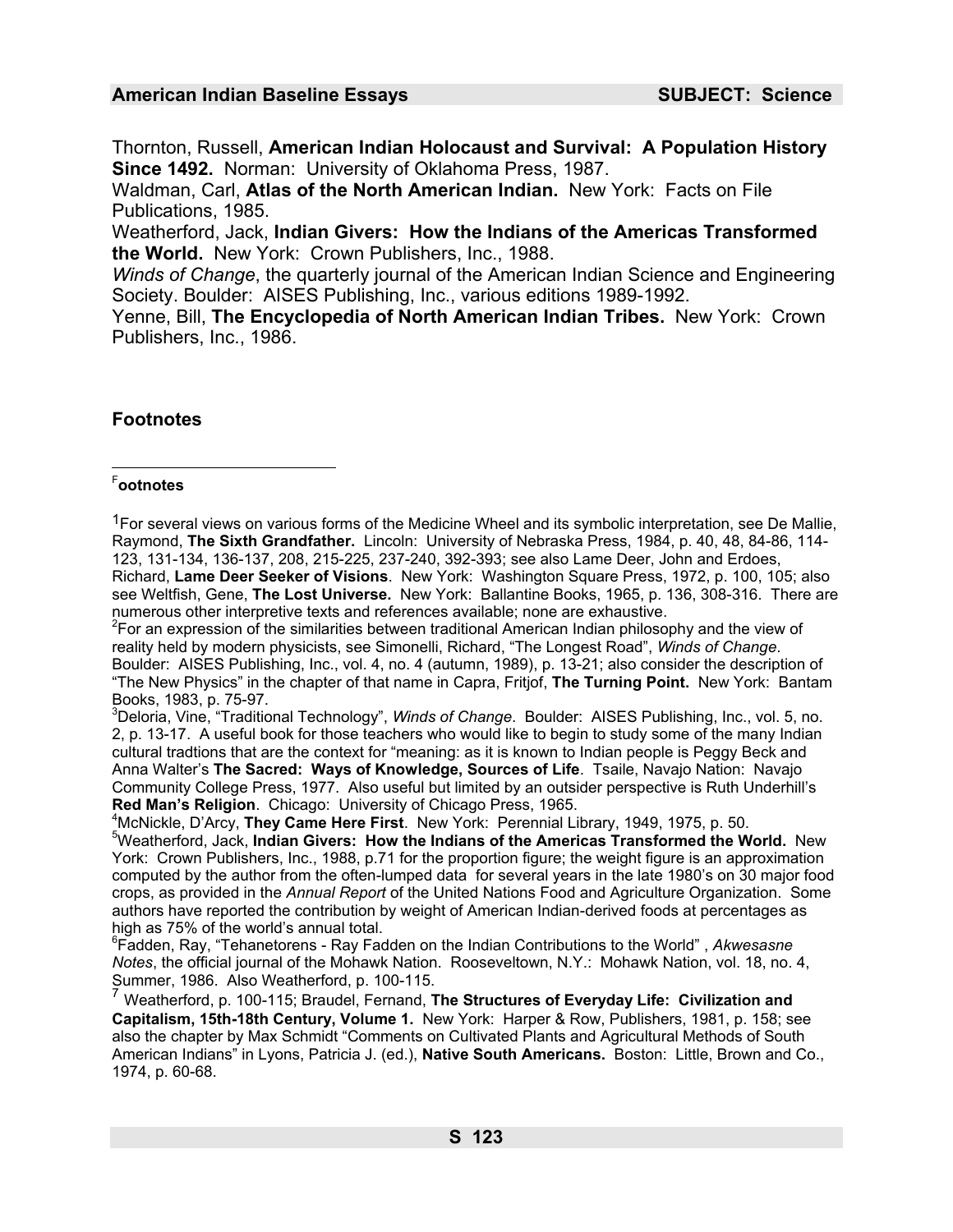8 Weatherford, p. 70, 72; see also the discussion in Thornton, Russell, **American Indian Holocaust and Survival: A Population History Since 1492.** Norman: University of Oklahoma Press, 1987, p. 56-57 for the impact of the potato elsewhere in Europe. 9 Weatherford, p. 73; Braudel, p. 166-167; Thornton, p. 57.  $10$ Weatherford, p. 72, 74; Braudel, p. 167. 11Weatherford, p. 72, 74-75: Braudel, p. 167. Henry Dobyns, in his **Native American Historical Demography** (Bloomington: Indiana University Press, 1976, p. 6) , says that the introduction of Native American foodstuffs into Asia resulted in a tripling of the Asian population between 1650 and 1850.<br><sup>12</sup>Weatherford, p. 82-84; Schmidt in Lyons, *op. cit.*, p. 64. <sup>13</sup>Weatherford, p. 83. <sup>14</sup> Weatherford, p. 83. <sup>15</sup> Weatherford, p. 82. 16 Weatherford, p. 84-85. <sup>17</sup>See the article by Robert L. Carneiro in Lyons, p. 73-91.<br><sup>18</sup>Carneiro in Lyons, p. 79. 19Weatherford, p. 88. <sup>20</sup> Coe, Michael, **Mexico.** New York: Thames and Hudson, Inc.; 3rd edition, 1984, p. 150-151. <sup>21</sup>Schmidt in Lyons, p. 65. <sup>22</sup> Coe, p. 156. <sup>23</sup> Weatherford, p. 88-89. 24Weatherford, p. 59-62. <sup>25</sup>Schmidt in Lyons, p. 65-66. <sup>26</sup> Weatherford, p. 42-46. 27Weatherford*,* p. 57. 28Weatherford*,* p. 63; Braudel, p. 167. Weatherford notes that his research shows that the Andean Indians had developed over 3,000 varieties of the potato crop by the time of Contact; Braudel is surely in error in claiming that Pre-Columbian America had only "five or six varieties of potato" (p. 172).<br><sup>29</sup>Weatherford, p.41. 30Weatherford, p. 66-70; Braudel argues that population growth was already underway in northern and eastern Europe at the time of the introduction of the potato, and that it may have been only one of the causes supporting that growth (p. 167-168). 31Weatherford*,* p. 42-43; Braudel, p. 314-315, 326-327. 32Weatherford*,* p. 43-44. <sup>33</sup>Weatherford, p. 55.<br><sup>34</sup>Cardini, Franco, **Europe 1492.** New York: Facts on File, Inc., 1989, p. 194, 196. <sup>35</sup>Weatherford, p. 45-46; see also Braudel, Fernand, The Wheels of Commerce: Civilization and **Capitalism 15th-18th Century, Volume 2.** New York: Harper & Row, Publishers, 1981, p. 169.<br><sup>36</sup>Weatherford, p. 46. 37Weatherford*,* p. 46-47. 38Weatherford*,* p. 47. 39Weatherford*,* p. 48. 40Weatherford, p. 64. 41Weatherford, p. 90.  $^{42}$  Weatherford, p. 91.<br> $^{43}$ Braudel, p. 341; **Encyclopaedia Britannica**, XVth Edition, Vol. 12, p. 353-354. 44 Weatherford, p. 94; Lyons, p.26, 105.<br>45 Lame Deer and Erdoes, p. 93.<br><sup>46</sup> Noble, David Grant, **Ancient Ruins of the Southwest: An Archaeological Guide.** Flagstaff:

Northland Press, 1981; see pages 13, 33, 44-45, 93, 118, 138, 143.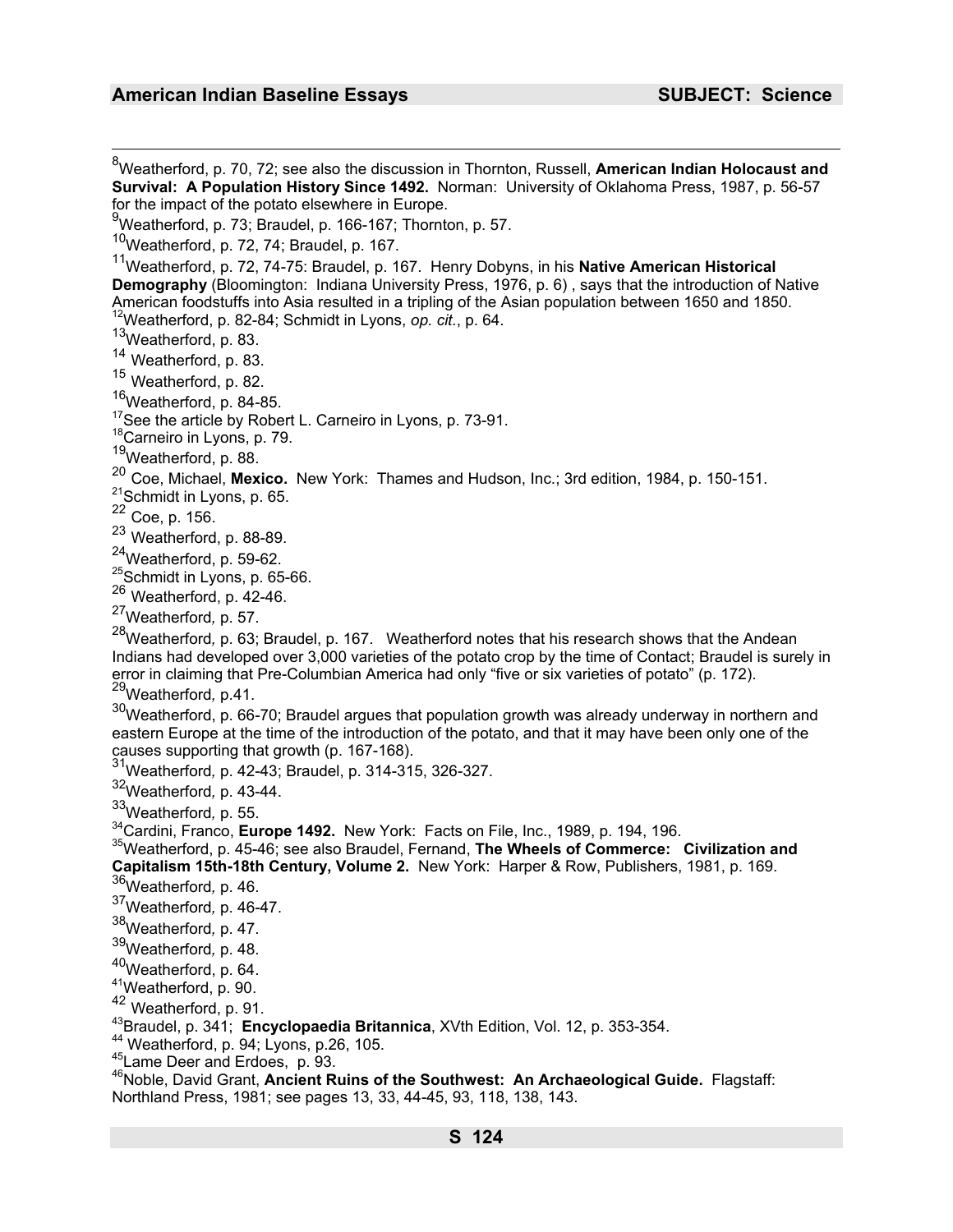47 Cronon, William, **Changes in the Land: Indians, Colonists, and the Ecology of New England.** New York: Hill and Wang, 1983, p. 29-30. See also Weatherford, p. 84. Also consult Boag, Peter, "The Valley of the Long Grasses", in *Old Oregon*; Eugene: University of Oregon, vol. 72, no. 2, Winter 1992, p. 18-22 on the Kalapuyas' use of controlled buring in the Willamette Valley of Oregon. David Buerge, Seattle historian, confirms that the practice was used in the Puget Sound country as well [personal communication to the author, 1983]. <sup>48</sup> Haines, Francis, **The Buffalo**. New York: Thomas Y. Crowell Company, 1970, p. 66-69; ; see also Grinnell, George Bird, **The Cheyenne Indians**. Lincoln: University of Nebraska Press, 1972, Vol. I, p. 264-265. <sup>49</sup> Haines, p. 67-68; see also Grinnell, p. 266.  $50$  Haines, p. 84. Grinnell, p. 267. <sup>52</sup> Hoebel, E. Adamson, **The Cheyennes: Indians of the Great Plains.** New York: Holt, Rinehart and Winston, 1978, p. 69-70. 53An excellent source on the fishing techniques of the Northwest Coast is Hilary Stewart's **Indian**  Fishing: Early Methods on the Northwest Coast. Vancouver: Douglas & McIntyre Ltd., 1977.<br><sup>54</sup>Deneven, William, "Campa Subsistence in the Gran Pajonal, Eastern Peru", in Lyons, p. 105.<br><sup>55</sup>Waldman, p. 56.<br><sup>56</sup>Utlev. Robert, New Mexico Press, p. 239-240. 57Utley, Robert, p. 240 and see the *Annual Reports* of the Commissioner of Indian Affairs for the 1880s. 58Olien, Michael, **Latin Americans: Contemporary Peoples and Their Cultural Traditions.** New York: Holt, Rinehart and Winston, Inc., 1973, p. 91. 59Aveni, Anthony F., "Concepts of Positional Astronomy" in Aveni, Anthony (ed.), **Native American Astronomy**. Austin: University of Texas Press, 1977, p. 16-17, 19.<br>  ${}^{62}$ Aveni, in Aveni, p. 15-16.<br>  ${}^{61}$ Aveni, in Aveni, p. 17-18.<br>  ${}^{62}$ Aveni, in Aveni, p. 15-16, 19.<br>  ${}^{62}$ Aveni, in Aveni, p. 15-16, 19.<br>  ${}^{6$ *Indian Affairs* (Winter-Spring 1992, p. 4-6) that the U.S. Forest Service proposed in 1991 to develop the Big Horn Medicine Wheel as a tourist site and to conduct logging activities nearby. Either activity would seriously impair the integrity of the site for its traditional scientific and religious purposes. However, in January 1992, after turning down previous requests for consultation over a five year period, the Forest Service agreed to include representatives of the Medicine Wheel Coalition in future negotiations regarding plans for the use and development of this important sacred and scientific site that has long served the Cheyenne, Shoshone, Arapaho, Lakota and Blackfeet peoples.<br><sup>66</sup>Eddy, in Aveni, Anthony, p. 159.<br><sup>67</sup>Eddy, in Aveni, Anthony, p. 149-153.<br><sup>68</sup>Wedel, Waldo, "Astronomy and the Plains Caddoans" in Aveni, Anthony, p Anthony, p. 205-207.<br>
Williamson, Fisher and O'Flynn, in Aveni, p. 207-212.  $71$ Williamson, Fisher and O'Flynn, in Aveni, p. 213-214; see especially the table of alignments presented on p. 214 as Table 14.1. 72Krupp, Edwin , **Echoes of the Ancient Skies: The Astronomy of Lost Civilizations**. New York: Harper & Row, Publishers, 1983, p. 238-241

 $^{73}$ Zuidema, R. Thomas, "The Inca Calendar" in Aveni, p. 220-221. He referes to a paper in Spanish that he published in 1976 on the details of the sucanca which I am not competent to examine; this 1976 paper will likely be of interest to the bilingual or Spanish-speaking science teacher who needs to understand the astronomical practices of the Inca in greater detail.

 $4$ Zuidema, in Aveni, p. 226-227.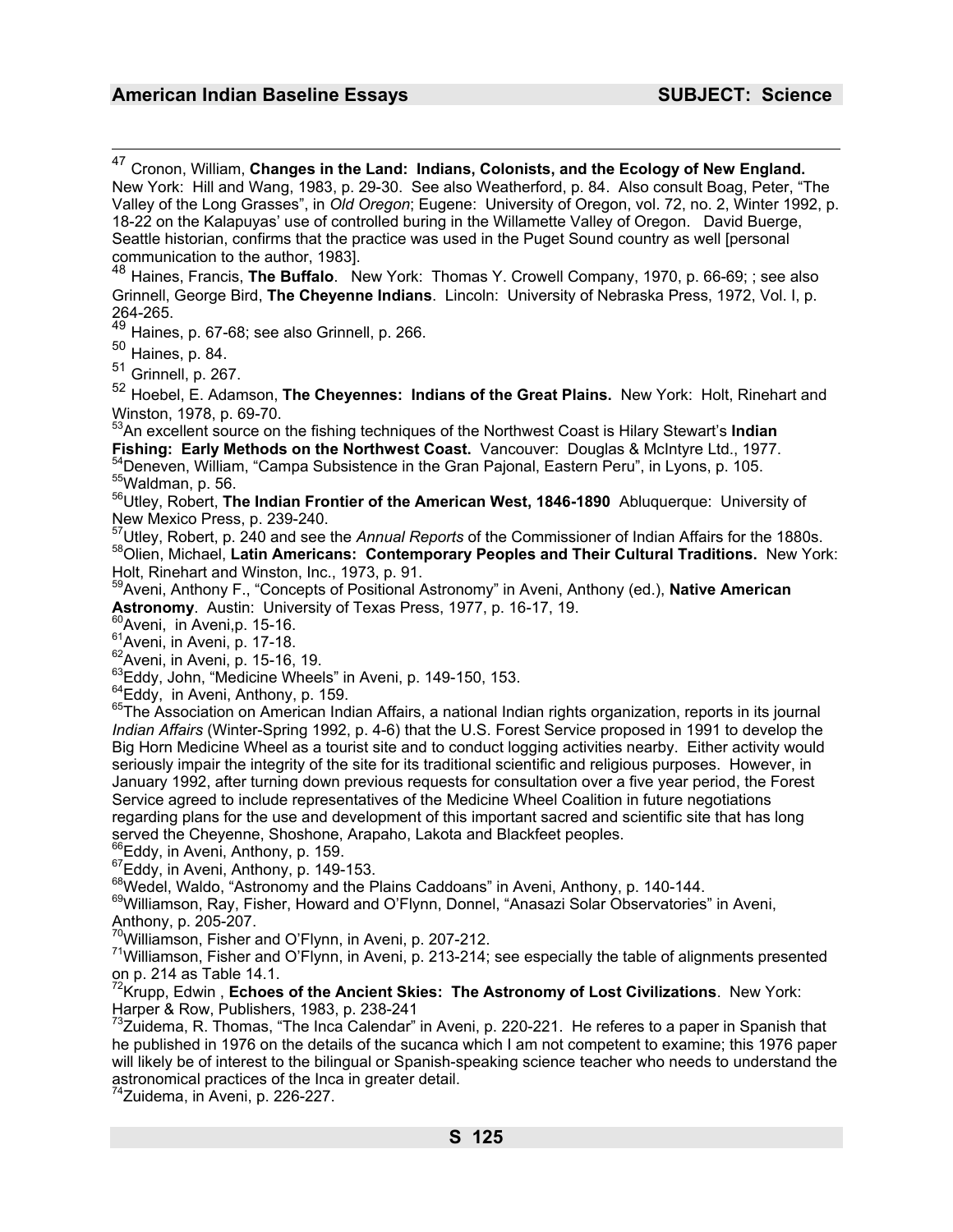<sup>75</sup>Kidder, Alfred, in Jennings, Jesse D. and Norbeck, Edward (eds.), **Prehistoric Man in the New World.**<br>Chicago: University of Chicago Press, 1964, p. 463; Coe, p.81; Noble, p. 15. <sup>76</sup>Kidder in Jennings and Norbeck, p. 458.<br><sup>77</sup>Armillas, Pedro in Jennings and Norbeck, p. 305.<br><sup>78</sup>See the recruiting advertisement placed by the Lockheed Corporation on page 41 of *Winds of Change* magazine, vol 6, no. 2, Spring 1991 edition.  $^{79}$ The foregoing description of Hohokam canals comes principally from Noble, p. 15-23; see also the brief mention given by Reed, Erik in Jennings and Norbeck, p. 182.<br><sup>80</sup>Kidder in Jennings and Norbeck, p. 458.<br><sup>81</sup>Kidder in Jennings and Norbeck, p. 463.<br><sup>82</sup>Kidder in Jennings and Norbeck, p. 465-466.<br><sup>83</sup>Kidder in Jennings an University, p. 00-22.<br>
86Brundage, p. 222-223.<br>
87Coe, p. 81.<br>
88Coe, p. 92; he indicates that some estimates of the peak population of Teotihuacan run as high as 200,000 inhabitants. 89See the discussion of Sanders' arguments and the evidence for irrigation in Armillas in Jennings and Norbeck, p. 305 and in Coe, p. 100-101. <sup>91</sup>Armillas in Jennings and Norbeck, p. 321.<br><sup>92</sup>Coe, p. 151.<br><sup>93</sup>Coe, p. 148.<br><sup>93</sup>Coe, p. 148.<br><sup>94</sup>Armillas in Jennings and Norbeck, p. 324 and Coe, p. 150.<br><sup>95</sup>Wauchope, Robert, in Jennings and Norbeck, p. 332.<br><sup>96</sup>Gal Sylvanus, The Ancient Maya. Stanford: The Stanford University Press, 1956, p. 77, 264-265.<br><sup>97</sup>Morley, p. 264-265.<br><sup>98</sup>Gallenkamp, p. 82.<br><sup>98</sup>Wauchope in Jennings and Norbeck, p. 348.<br><sup>100</sup>Ekholm, Gordon, in Jennings and N 434-437.<br><sup>102</sup>Weatherford, p. 246. <sup>103</sup>Waldman, Carl, Atlas of the North American Indian. New York: Facts on File Publications, 1985, p. 179-181.<br><sup>104</sup>Waldman, p. 179. <sup>104</sup>Waldman, p. 179.<br><sup>105</sup>Brundage, p. 73-74, 77.<br><sup>106</sup>Brundage, p. 150-154.<br><sup>107</sup>Brundage, p. 150-154.<br><sup>107</sup>**Encyclopaedia Britannica**, XVth Edition, Vol. 6, p. 277b.<br><sup>107</sup>Weatherford, p. 244.<br><sup>119</sup>Brundage, p. 168, 173. and more arebeing built today by tribal craftsmen. The Chumash boats are known only from fragmentary

archaeological remains. The design of the Inuit kayak has been copied into other materials and is a popular recreational craft around the world; the original design and materials are still in use in the Arctic, principally for seal hunting. The umiak, called a baidar by the Aleuts and a bidarki by the Russians, once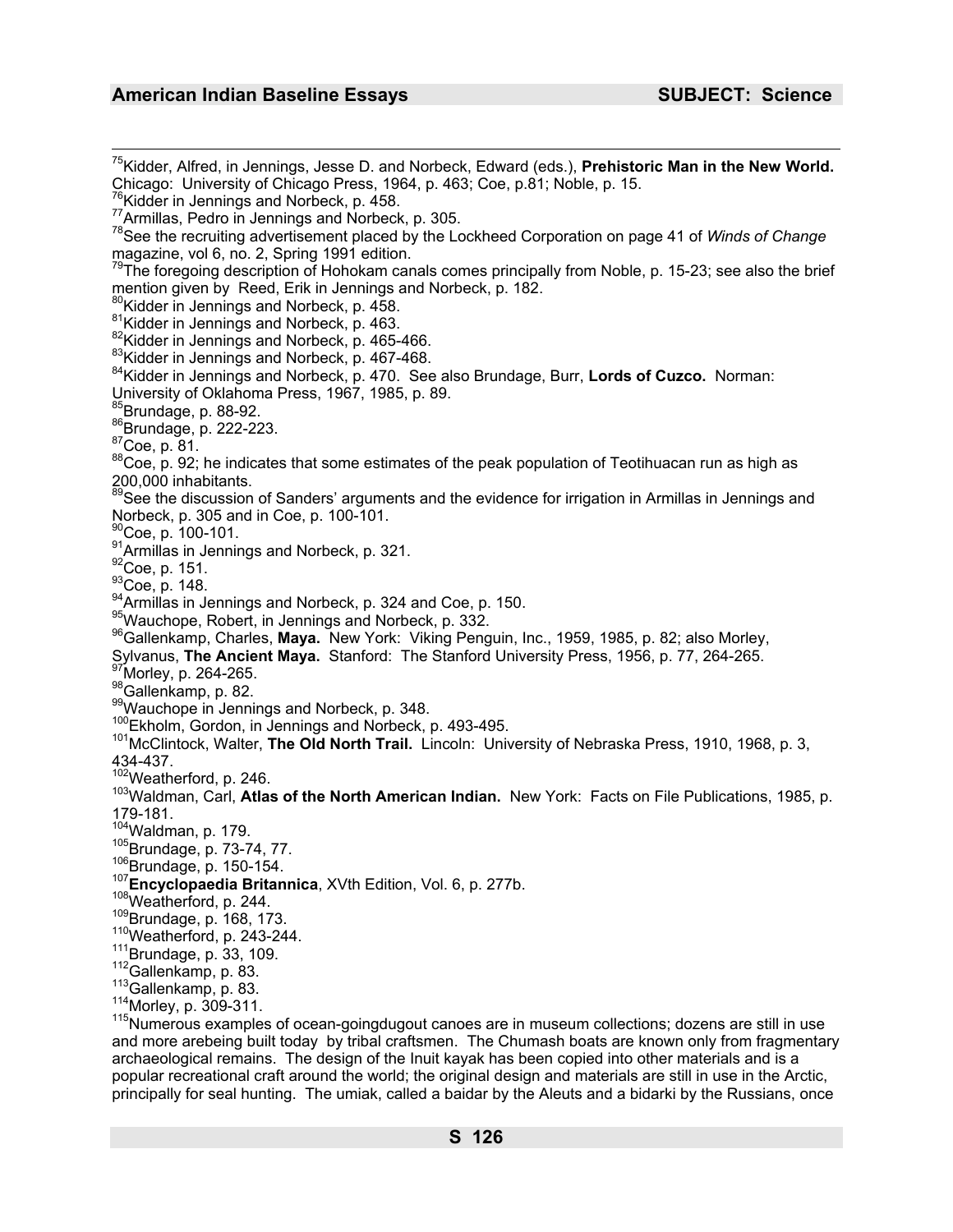commonly used across the Arctic from Greenland to Siberia, now numbers less than 100 examples in use in Alaska, the Aleutians and Siberia, according to scholars. The capacities of some of these oceanic canoes and skin boats are impressive; a large Greenland umiak of the mid-1700s measured 60 feet in length and could carry 12 tons. See Bruemmer, Fred, "Last of the Umiaks" in *Natural History*. vol 101, no. 10, October 1992, p. 40-47.<br>
<sup>116</sup> Waldman, p. 10. <sup>117</sup>Coe, p. 118-119.<br>
<sup>118</sup>Gallenkamp, p. 192-193.<br>
<sup>118</sup>Gallenkamp, p. 194; Coe, p. 126.<br>
<sup>119</sup>Kidder in Jennings and Norbeck, p. 458-463.<br>
<sup>121</sup>Kidder in Jennings and Norbeck, p. 476-477.<br>
<sup>122</sup>Coe, p. 121.<br>
<sup>123</sup>Kidde Facts on File Publications, 1988, p. 63.<br><sup>125</sup>Stewart, Hilary, **Cedar.** Seattle: University of Washington Press, 1984, p. 49. 126 Stewart, Cedar, p. 48.<br>127 Stewart, Cedar, p. 50.<br><sup>127</sup> Stewart, Cedar, p. 50.<br><sup>128</sup> Costo, Rupert, The American Indian Reader: History. San Francisco: The Indian Historian Press, Inc., 1974, p. 8-9.<br><sup>129</sup>Axtell, James, **The Invasion Within.** New York: Oxford University Press, 1985, p. 72-73. <sup>129</sup>Axtell, James, The Invasion Within. New York: Oxford University Press, 1985, p. 72-73.<br><sup>130</sup>Waldman, **Atlas of the North American Indian**, p. 55.<br><sup>131</sup>Olien, p. 281.<br><sup>132</sup>Cardini, Franco, **Europe 1492**. New York: Fact American Indian History Through Indian Art. Philadelphia: J.B. Lippincott Company, 1978, p. 70. 142Kopper, Philip, The Smithsonian Book of North American Indians Before the Coming of the **Europeans.** Washington, D.C.: Smithsonian Books, 1986, p. 150-154.<br><sup>143</sup>Brudage, p. 150-152.<br><sup>144</sup>an introduction to the ruined sites in the Southwest is Noble, *op. cit.* ; a source for reference to the living communities is Swanton, John, **Indian Tribes of North America.** Washington, D.C.: Smithsonian Books, 1984. There are numerous sources for information on particular Pueblo communities; two used in researching the comments here include Page, Susanne and Page, Jake, **Hopi.** New York: Harry N. Abrams, Inc., Publishers, 1982, and Dozier, Edward, **Hano: A Tewa Indian Community in Arizona.** New York: Holt, Rinehart and Winston, 1966. 145Weatherford*,* p. 49. <sup>146</sup>Narrative in *Taking Tradition to Tomorrow*, a video documentary produced by the American Indian Science and Engineering Society. Boulder: American Indian Science and Engineering Society, 1988.<br><sup>147</sup>Weatherfor, p. 187.<br><sup>148</sup>Weatherford. p. 49-52; Braudel, p. 326-327. 149See Vogel, Virgil, **American Indian Medicine**. Norman: University of Oklahoma Press, 1970, p. 7-12 for examples on the relative merits of contemporary American Indian and European medicine in the early and middle Contact era. 150Wissler, Clark, **Indians of the United States.** Garden City: Anchor Books, 1940, 1966, p. 47-59.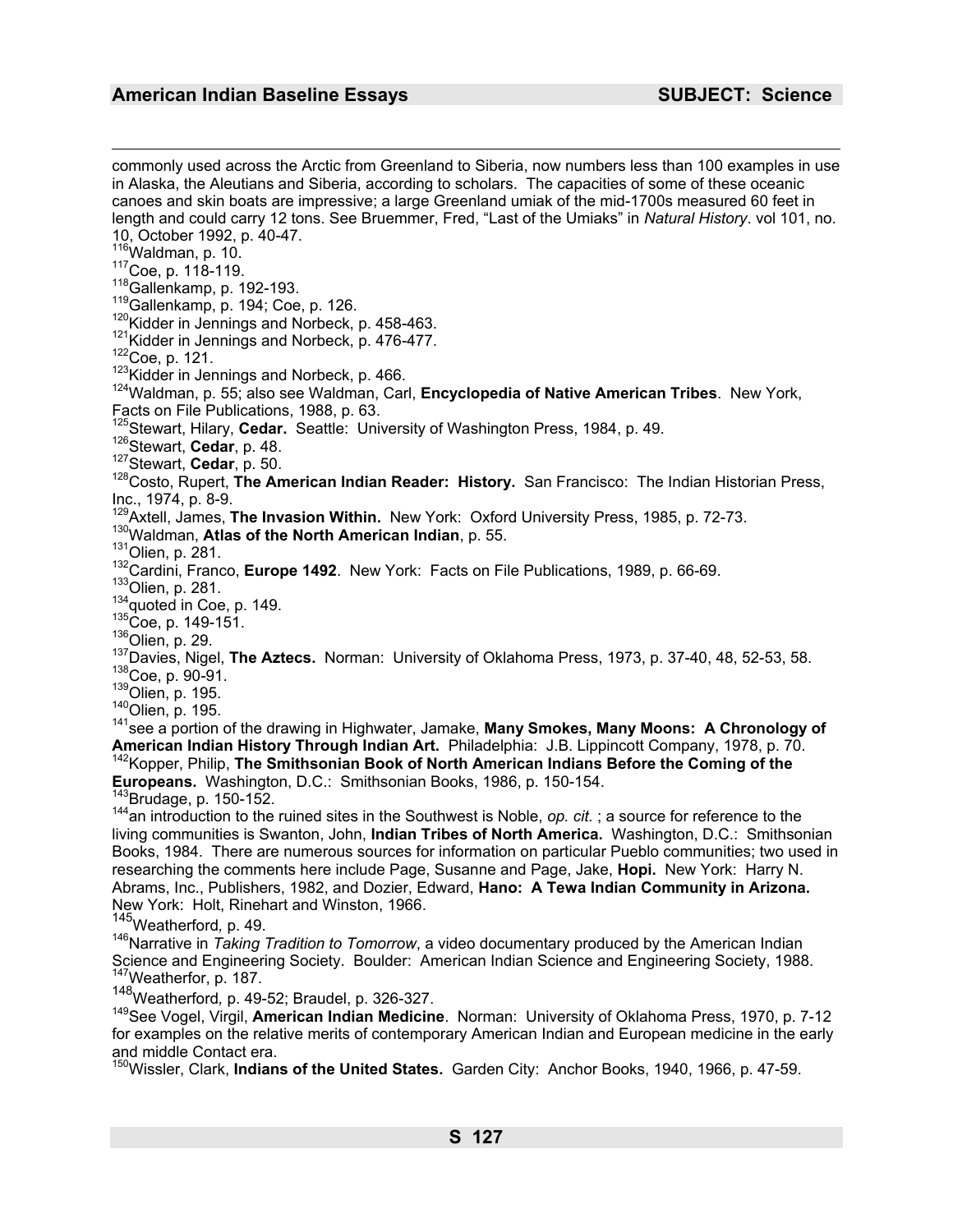<sup>151</sup>Braudel, p. 261-262. Wissler also mentions Jean Nicot's treatment of Catherine de Medici's migraine headaches with tobacco powder in 1560.<br><sup>152</sup>Vogel, p. 111-113; see p. 112 for the source of the example cited. <sup>153</sup>Dr. Harlow Brooks, from his report "The Medicine of the American Indian," *Bulletin of the New York* Academy of Medicine, 2nd Series, Vol. V, No. 6, June 1929, p. 519 as cited in Vogel, p. 117.<br><sup>154</sup>Vogel, p. 117.<br><sup>155</sup>Vogel, p. 119.<br><sup>156</sup>Vogel, p. 120; the approximate dates are deduced from information on the reservation Winnebago and Dakota peoples found in John Swanton's **The Indian Tribes of North America.**<br><sup>157</sup>/Vogel, p. 122 158 Vogel, p. 120-121.<br><sup>159</sup> Weatherford, p. 183-184.  $^{160}$  Wissler, p. 74-75.<br> $^{161}$ Vogel, p. 267. <sup>162</sup>Vogel, p. 6.<br><sup>163</sup>Hutchens, Alma, **Indian Herbology of North America**. Ontario: Merco, 1973, p. 69.<br><sup>164</sup>Vogel, p. 177-179.<br><sup>165</sup>Vogel, p. 163.<br><sup>166</sup>Vogel, p. 323-324.<br><sup>166</sup>Vogel, p. 323-324.<br><sup>167</sup>Pennisi, Elizabeth, the medical uses South American Indians have developed for these tiny, colorful terrestrial frogs is rubbing the skin secretions into wounds and cuts; Pennisi reports that particular species generate powerful antiseptic peptides. Other frogs' secretions are used to help heighten the sensory abilities of tribal hunters. Dr. Daly is working on a frog skin alkaloid that appears to have potential as an effective alternative to morphine as a pain-numbing agent.<br><sup>168</sup>Vogel, p 168-169. <sup>169</sup>Hutchens, p. 242-243.<br><sup>170</sup>Vogel, p. 365.<br><sup>171</sup>Vogel, p. 364-365; Weatherford, p. 110.<br><sup>172</sup>Vogel, p. 361-362.<br><sup>174</sup>Hutchens, p. 136.<br><sup>174</sup>Hutchens, p. 136.<br><sup>174</sup>Hutchens, p. 136.<br><sup>174</sup>Weatherford, p. 101-107.<br><sup>176</sup>W 12, p. 12. 179Haugeneder, Rudy, "Rain Depends on Tropical Trees", *Akwesasne Notes*, Late Fall, 1989, Vol. 21, No. 5, p. 6, 23. Also, Suzuki, David, "Let's Not Forget How We Treat Our Own Native Peoples", *Akwesasne Notes*, Late Fall, 1989, Vol. 21, No. 5, p. 6.<br><sup>180</sup> W. Richard Comstock, "Seeing with the Eye of the Native European" in Capps, Walter H., **Seeing with a Native Eye.** New York: Harper & Row, Publishers, 1976, p <sup>181</sup>Vogel, p. 21-22.<br><sup>182</sup>Quoted from Thwaites, Reuben (ed.), **The Jesuit Relations and Allied Documents**, vol. I, p. 259, in Vogel, p. 20.<br><sup>183</sup>Quoted from Thwaites, vol. X, p. 169-71, in Vogel, p. 21. 184 Brown, Jennifer S. H., "Northern Algonquians From Lake Superior and Hudson Bay to Manitoba in the Historical Period", in Morrison, R. Bruce and Wilson, C. Roderick (ed.s), **Native Peoples: The Canadian Experience**. Toronto: McClelland & Stewart, Inc., 1986, p 223.<br><sup>185</sup>Weltfish. Gene, **The Lost Universe: The Way of Life of the Pawnee**. New York: Ballantine Books, Inc., 1971, p. 375. 186Driver, Harold, **Indians of North America**. Chicago: University of Chicago Press, 2nd edition, 1969, p. 402. <sup>187</sup>Morrison and Wilson (eds), p. 521.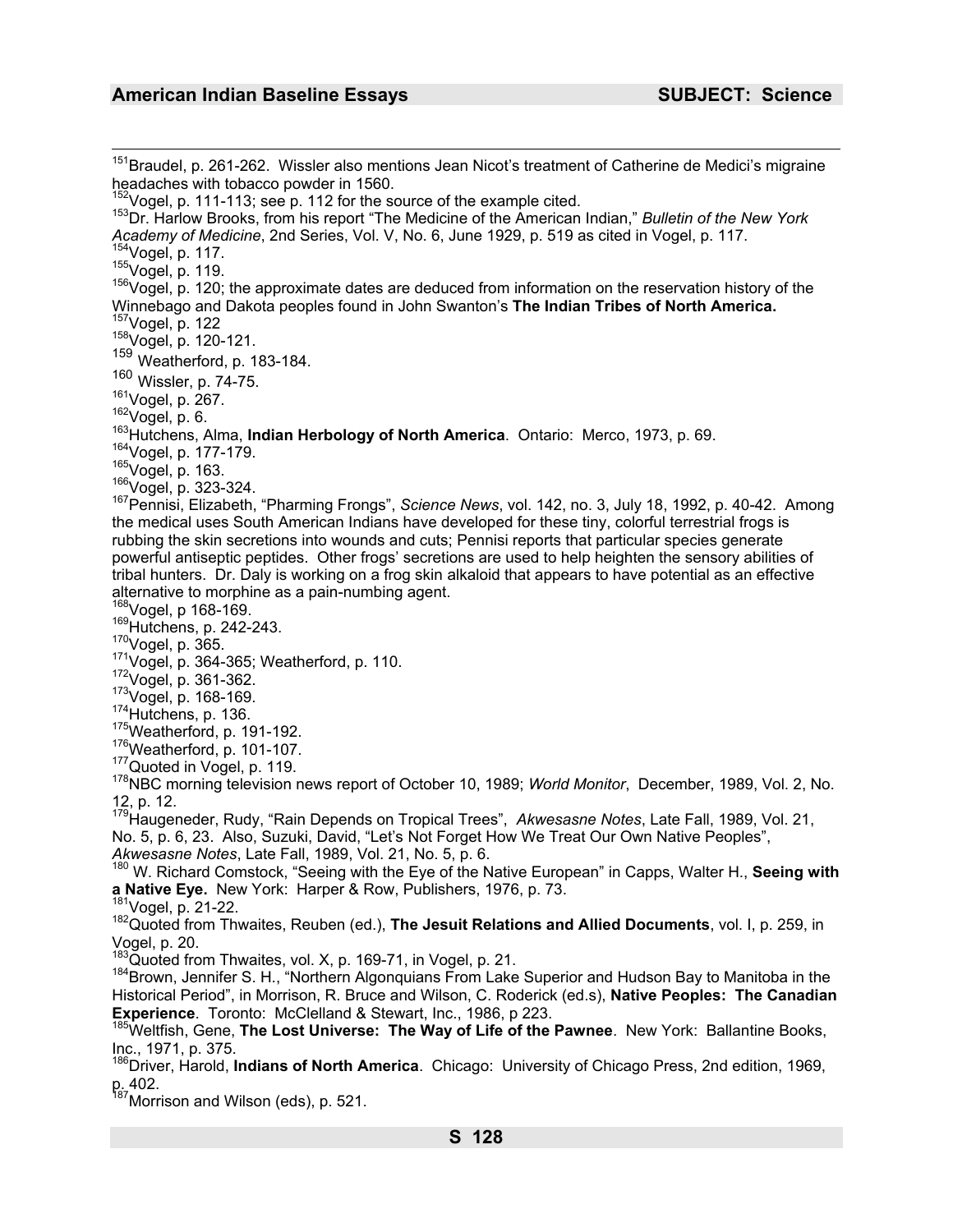<sup>188</sup>For accounts of several community successes in Canada, see Morrison and Wilson (eds.), p. 529-530.<br><sup>189</sup>Vogel, p. 191-193, 389, 396.<br><sup>191</sup>Vogel, p. 191.<br><sup>191</sup>Vogel, p. 194, 227.<br><sup>191</sup>Vogel, p. 194, 227.<br><sup>192</sup>Vogel, p specialist handled this task; he also reports that the Lakota women used a type of belt immediately after giving birth to apply the pressure needed to quickly expel the placenta, see p. 235.<br><sup>201</sup>Vogel, p. 231-234. giving birth to apply the pressure needed to quickly expel the placenta, see p. 235.<br><sup>201</sup>Vogel, p. 233-234.<br><sup>202</sup>Vogel, p. 233-234.<br><sup>204</sup>Vogel, p. 159-160.<br><sup>204</sup>Vogel, p. 56, 63, 179-180.<br><sup>204</sup>Vogel, p. 179-181.<br><sup>204</sup>Voge are known from Siberian tribes. It was found in 1987 by an archaeology student excavating in a 3,000<br>are known from Siberian tribes. It was found in 1987 by an archaeology student excavating in a 3,000 year-old buried village site called Hoko near the Makah Reservation in Washington State. The blade was lashed with cherry bark strips onto a six-inch handle about the diameter of a soda straw, according to a report in the New York Times published on August 11, 1987. <sup>219</sup>Weatherford, p. 188.<br><sup>220</sup>From a National Institutes of Health announcement of a forum on Programs for Support of Native Americans in Science, held on October 9, 1989 in Anchorage, Alaska.<br><sup>221</sup>Personal communication with Debra LaFountaine of AISES, June, 1990. 222Major John Wesley Powell, quoted in the Introduction to the 1962 edition of Morgan's **League of the Iroquois**. New York: Citadel Press, 1962, p. v. Powell was the founder of the Bureau of American Ethnology, a division of the Smithsonian Institution; he was a formidable early anthropologist in his own right and a still-respected 19th century authority on the discipline of scientific anthropology. <sup>223</sup>Card. Ann (ed.), **American Indian Scientists and Engineers**. Boulder: American Indian Science and Engineering Society, 1984, Vol. 1, p. 23. This two-volume set of booklets profiles the careers of 56 contemporary American Indians in scientific and technical fields. The second volume was published in  $1986.$ <sup>224</sup>D<sub>22</sub> <sup>224</sup>Brant, Linda, "Mary Ross: A Pioneer" in *The Minority Engineer*, Spring 1984 edition, p. 87-88. <sup>225</sup>Card, vol. 1, p. 20. 226Card, vol. 1, p. 3. 228Card, vol. 1, p. 22. 228Card, vol. 1, p. 22.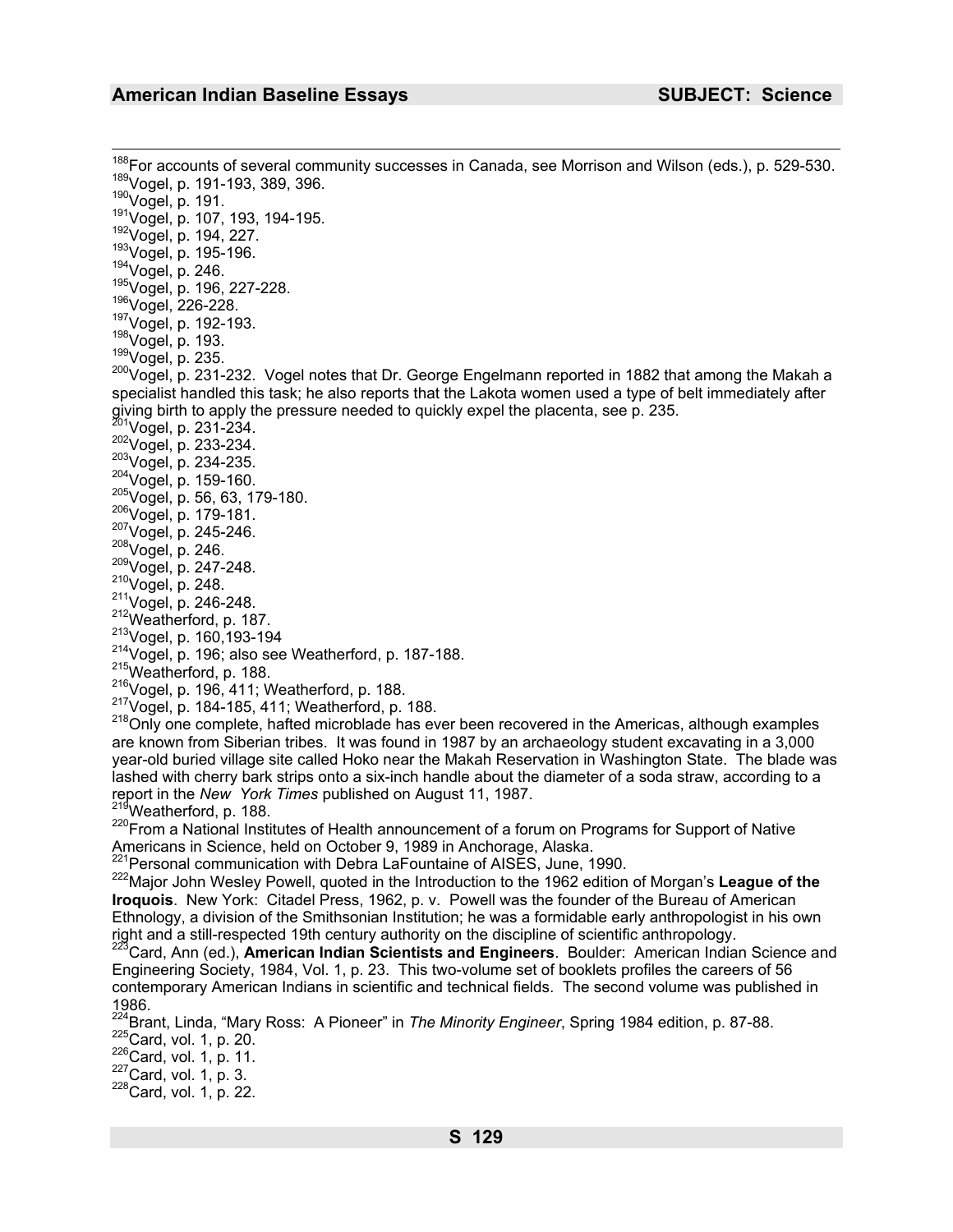<sup>229</sup>Card, vol. 2, p. 11.<br><sup>230</sup>Card, vol. 2, p. 19.<br><sup>231</sup>Card, vol. 2, p 22.<br><sup>232</sup>Copies of the AISES volumes are available for reference use in the Portland School District's Multicultural/Multiethnic Education Office; the Funches volume is in the district's Professional Library.<br><sup>233</sup>Personal communication with Deborah Baldridge, at that time the Director of Teacher Training, AISES,

June, 1990.

234Ramsey, Jack, "AISES Chapter List is Still Growing", *Education Newsletter*. Boulder: American Indian Science and Engineering Society, vol. 6, no. 1 (Winter, 1990), p. 9.<br><sup>235</sup>Shendo, Benny, "Scholarship Update", *Education Newsletter*. Boulder: American Indian Science and

Engineering Society, vol. 6, no. 1 (Winter, 1990), p. 9.<br><sup>236</sup> AISES, Hande On Winde On: Critery, A. 1. 1.

<sup>6</sup>AISES, **Hands On/Minds On: Science Activities for Children**. Boulder: American Indian Science and Engineering Society, 1990.

<sup>237</sup>**Hands On/Minds On** is available for research use in the Portland School District's Multicultural/Multiethnic Education Office. *Taking Tradition to Tomorrow* is available in the district's audiovisual collection.

238Ginsberg, Margery, "AISES Research Activities", *Education Newsletter*. Boulder: American Indian

Science and Engineering Society, vol. 6, no. 1 (Winter, 1990), p. 2.<br><sup>239</sup>Nora Haring, quoted in Hilaire, Karen, "Science Camp Inspires Indian Youth", *Winds of Change*.

Boulder: AISES Publishing, Inc., vol. 4, no. 4 (autumn, 1989), p. 66.<br><sup>240</sup>Northwest Report . Portland: Northwest Regional Educational Laboratory, April 1990, p. 5.<br><sup>241</sup>Oregon State University SMILE Update. Corvallis: SMI personal communication with Sue Borden, SMILE Coordinator, June, 1990.

<sup>242</sup>Stern, Stephen, "NAU and Navajo Nation Sign Agreement to Advance Educational and Economic Opportunities for Navajos", *Winds of Change.* Boulder: AISES Publishing, Inc., vol 5, no. 2 (Spring, 1990) , p. 54-55.

243"Funding for Northern Studies Programs Announced", *Akwesasne Notes*, vol. 22, no. 3, p. 10 (late summer 1990 edition).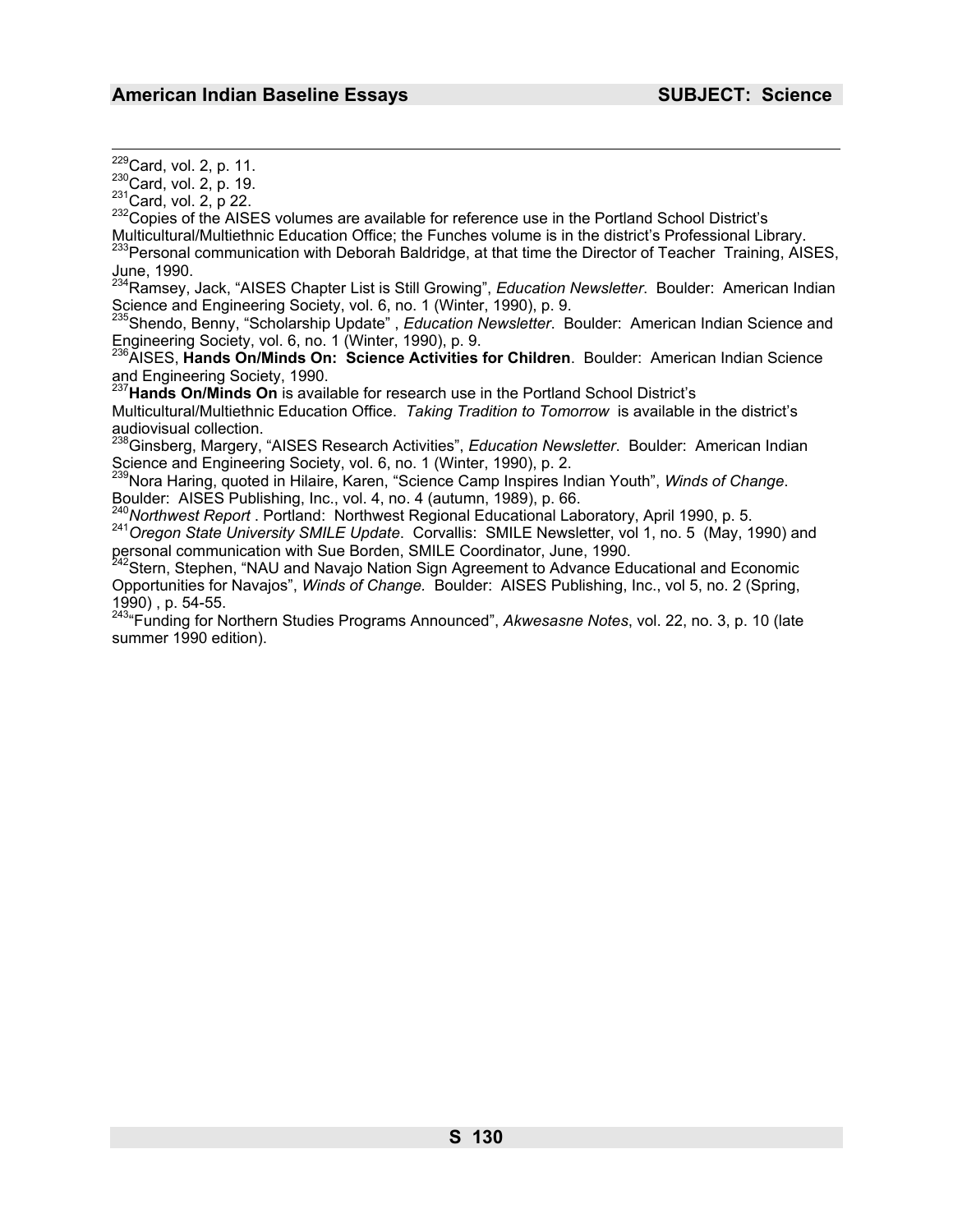1. Amazon River, 117<br>
achira, 111<br>
achira, 111<br>
Acoma, 67<br>
acorns, 24 acorns, 24 astronomical instrument, 32<br>
adaptation, 12, 22, 26, 27, 28, 29, 30, 39, 40,<br>
attronomy, 5, 31, 32, 33, 35, 37, 38<br>
attronomy, 5, 31, 32, 33, adaptation, 12, 22, 26, 27, 28, 29, 30, 39, 40,<br>53, 60, 63, 66, 94, 110, 112<br>atmospheric sciences, 104 atmospheric sciences, 104<br>
aesthetics, 44<br>
Agena, 97 aging, 132<br>
agriculture, 7, 9, 11, 12, 13, 14, 15, 16, 18, 28,<br>
agriculture, 7, 9, 11, 12, 13, 14, 15, 16, 18, 28,<br>
agriculture, 7, 9, 11, 12, 13, 14, 15, 16, 18, 28,<br>
a agriculture, 7, 9, 11, 12, 13, 14, 15, 16, 18, 28,<br>
29, 31, 39, 43, 44, 45, 46, 62, 90, 98, 108, 109 Ayala, Felipe Guáman de, 86 29, 31, 39, 43, 44, 43, 46, 62, 90, 96, 106, 109<br>
agronomy, 14<br>
Ahuitzotl, 47 Ayala, Felipe Guáman de, 86<br>
Alabama, 79 bactericide, 86<br>
Alabama, 79 Baffin Bay, 120<br>
Alaska, 1, 58, 59, 69, 93, 104, 122, 124, 127, Baffin Bay Alaska, 1, 58, 59, 69, 93, 104, 122, 124, 127,<br>128 Baffin Island, 120<br>Alaskan Native 4, 199, 194 Example 13. 115<br>
Alaskan Native, 1, 100, 101<br>
Alberta, 35, 50, 106<br>
alcoholism, 132<br>
Alcohua, 46<br>
Aldebaran, 36<br>
Aldebaran, 36<br>
Aldebaran, 36<br>
Algonkin, 64, 89, 120<br>
Alkali Lake Reserve, 85<br>
alpaca, 22<br>
Alkali Lake Reserve American Indian Science and Engineering<br>Society, 6, 41, 96, 99, 100, 101, 102, 103, 133 Bella Bella, 133<br>Beothuk, 59, 112 Anasazi, 36, 37, 50, 66, 111<br>
anatomy, 91<br>
Anderson, Arnold, 128<br>
Andes, 8, 13, 15, 16, 20, 22, 26, 43, 51, 52, 78,<br>
Andes, 8, 13, 15, 16, 20, 22, 26, 43, 51, 52, 78,<br>
Big Horn Medicine Wheel, 36<br>
biological insocticide 98 Andes, 6, 13, 13, 10, 20, 22, 20, 43, 31, 32, 76,<br>
91, 107, 111, 118, 126 biologist, 98 91, 107, 111, 116, 120<br>
anesthetic, 78, 91<br>
Angostura, 108<br>
Antisepsis, see also antiseptic, 86<br>
Antisepsis, see also antiseptic, 86<br>
Antisepsis, see also antiseptic, 86<br>
Antisepsis, see also antiseptic, 86<br>
Anollo-Soyuz,

 Arizona., 66 Arkansas, 79, 122 **Index**  Arkansas River, 64, 122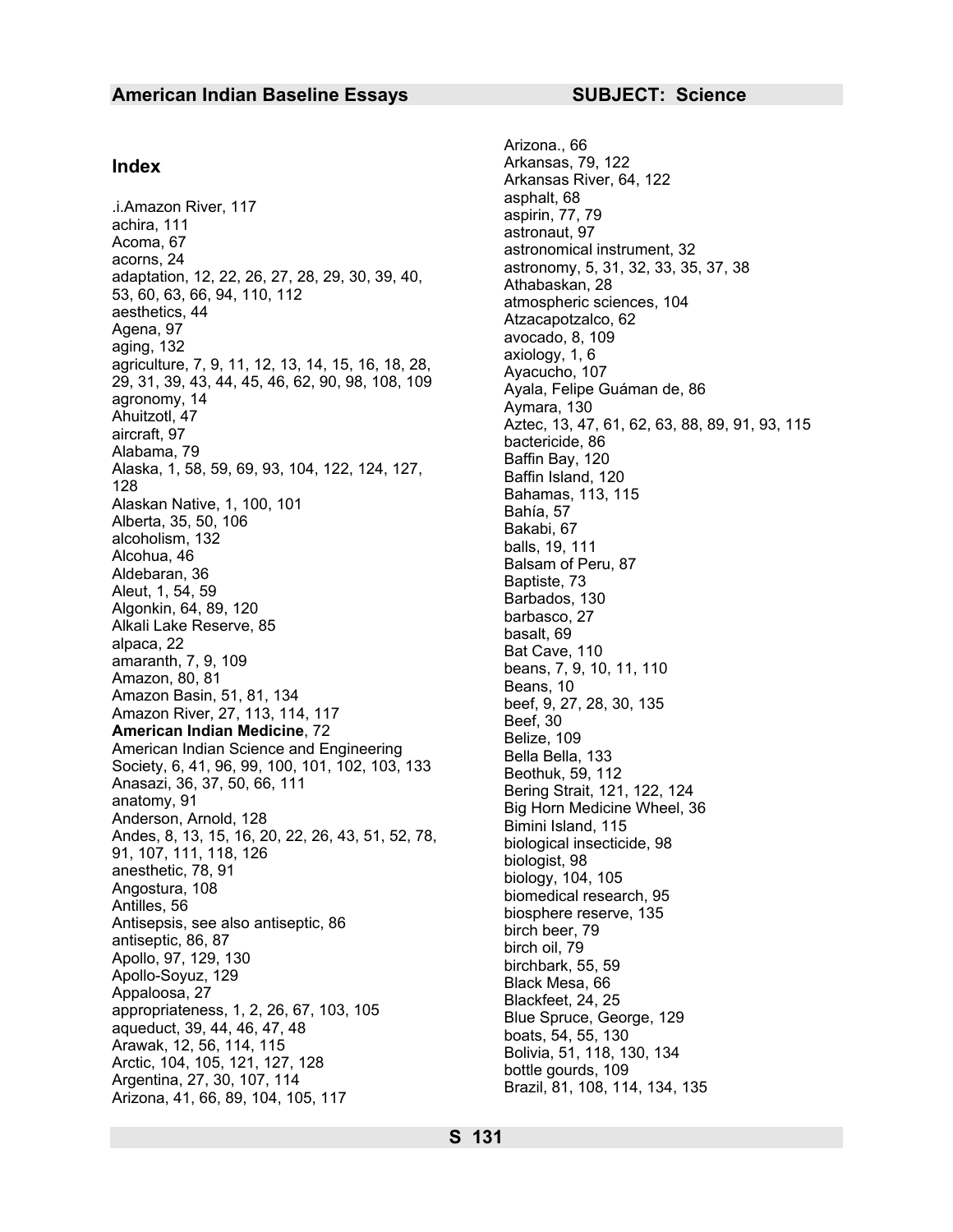bridges, 51, 95 Cherokee, 83, 96, 124, 125, 128, 129, 130 British Columbia, 85, 119, 124, 133 chewing gum, 8 bronze, 45, 69, 92 Cheyenne, 26 Bucareli Bay, 124 Chiapas, 47, 48 buffalo, 24, 25, 28, 29, 30 Chibcha, 118 buffalo caller, 25 Chicama Valley, 43 bullboats, 55, 60 Chichén Itzá, 33, 34 Bureau of Indian Affairs, 129, 130 Chichimec, 111 burning, 24, 81, 134 Chicle, 8 burns, 68, 88 Chief Sealth, 134 cacao, 21 Chihuahua, 66 Caddo, 79 childbirth, 88 Cahuilla, 132 Childbirth, 88 Calendar Round, 110 children, 25, 49, 96 calendrics, 110 Chile, 27, 38, 51, 93, 106, 107, 108, 119 California, 54, 55, 58, 68, 98, 106, 119, 123, 124, 126, 128, 132, 133 Calusa, 116 **Calusa, 116** Chimú, 44 Canada, 25, 28, 29, 35, 36, 59, 74, 79, 80, 81, 84, 91, 105, 106, 119, 125, 127, 131, 134, 136 canoe, 27, 54, 55, 56, 58, 59, 60, 62, 116, 133 chinchona, 77 canoe stern, 55 Chinook, 109 Caoutchouc, see rubber, 126 chocolate, see cacao, 8, 21, 115, 121, 123 Capella, 35 Choctaw, 79, 86, 97, 98, 117, 125, 126 capitalism, 17 chultun, 48 Caracol, 33, 34 Chumash, 54, 58, 68 Carib, 56 Clovis point, 107, 108 Caribbean, 12, 19, 26, 56, 63, 80, 114 coca, 78 caribou, 25 cocaine, 78, 91, 126 Casa Grande, 42 cochineal, 18 Casa Rinconada, 37 Codex Bodley, 32 Cascade points, 107 Codex Selden, 32 cascara, 77 COICA, 134 cashews, 8 coin-minting machines, 70 Casma Valley, 43 college, 94, 100, 101, 102, 103, 105, 135 cassava, see manioc, 7, 9 Colombia, 37, 134 Catawba, 73, 88 Colorado, 66, 100, 106, 133 catfish, 8 Colorado School of Mines, 98 catlinite, 69 Columbia River, 107, 112, 124 causeway, 47, 52, 61 Comanche, 89 cauterizing, 90 community support, 82 Cauterizing, 86 computer printers, 98 Cayuga, 128 confession, 82 Cayuse, 27, 109 Connecticut, 73 celery, 8 conuco, 12 Celilo, 109, 112 Conuco, 12 cenote, 48 copper, 69, 111 Central America, 9, 19, 32, 33, 45, 78, 86, 109, 111, 114 Central Overland Trail, 50 Corn, see maize, 10 ceramic, 99 Coronation Gulf, 127 Cesarean section, 89 cotton, 16, 17, 18, 109, 111 Chaco Canyon, 37, 50, 66 Council of Energy Resource Tribes (CERT), 97, chants, 83 132 Chavín, 42, 43 Cozumel Island, 57

chilies, 9, 11, 80, 109 Chilies, 8 chinampas, 13, 46, 47, 62 Chinampas, 13 corn, see maize, 7, 9, 10, 11, 20, 90, 110, 122, 129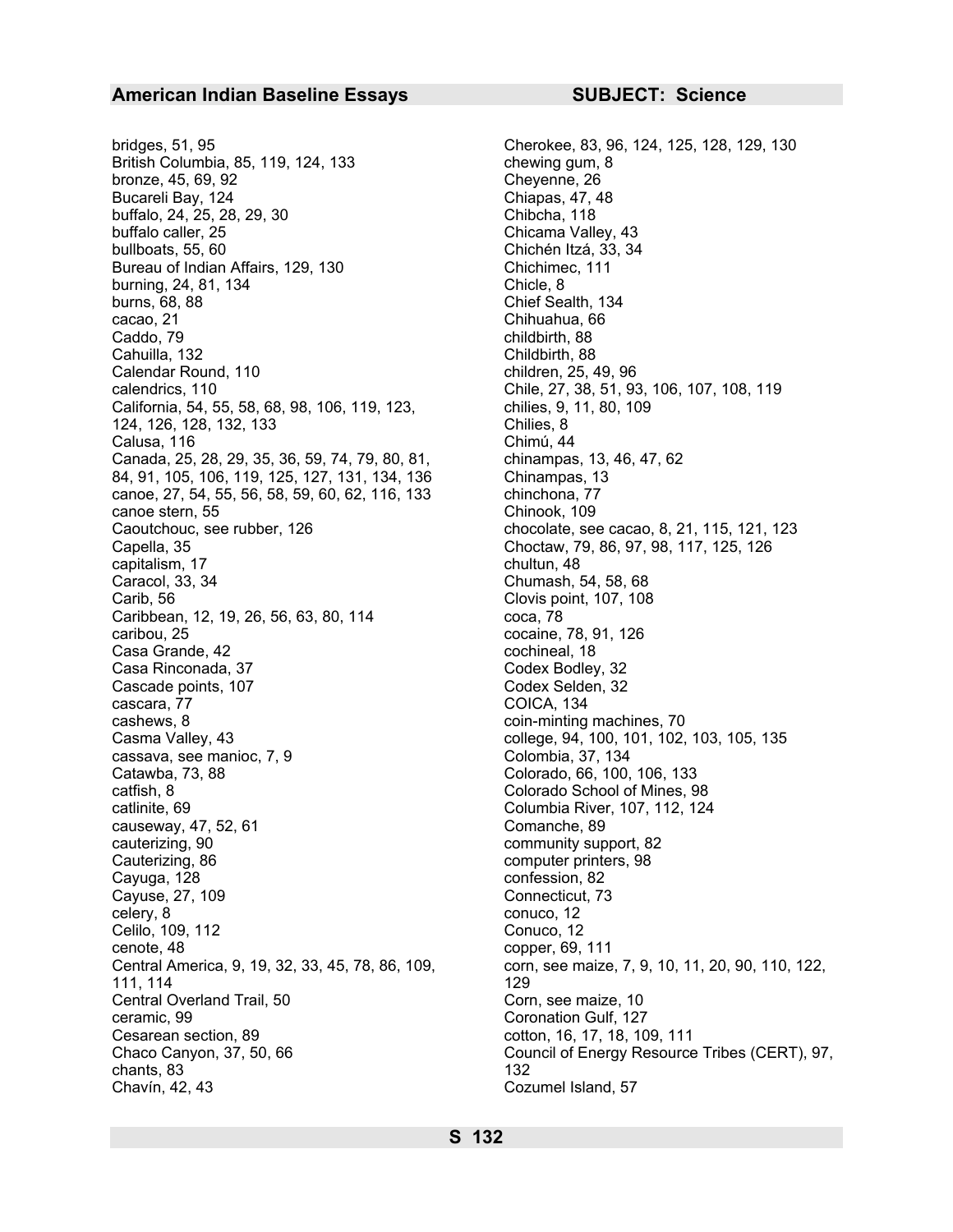Cranberries, 8 El Dorado, 118 crayfish, 8 electronics, 99 Cree, 85, 131, 136 Elliott, Jerry, 129, 130 Creek, 79, 124, 125 Ely S. Parker Award, 96 Crow Reservation, 36 emetic, 71 Cuba, 113, 114, 116 emotion, 82 culvert, 52 empirical research, 70 Cumberland Gap–Wilderness Road, 50 enema, 92 Cupeño, 132 102, 129, 133 curare, 78 entomology, 97 Dahlias, 125 99, 104, 130, 131, 132, 133, 134, 135, 136 Dakota, 73, 127 Environment, 99, 135 dam, 39, 44 epistemology, 1, 6 Danger Cave, 108 equinox, 35 Delacruz, Joe, 131 **belacruz, Joe, 131** ethnography, 83, 123, 124, 125, 127, 128<br>Delaware Bay, 120 **belaware Bay, 120** Delaware River, 120 and the contraction of the extinction, 135 Delaware, see Leni-Lenape, 79 famine relief, 126 delivery, 89 **Fell's Cave, 108** Fell's Cave, 108 Deloria, Vine (Jr.), 6 fertilizer, 10, 14, 43 dendrobatid frogs, 78 fisheries, 98, 105 dental inlay, 90 **Florida, 79, 115, 116, 117, 119, 125** Dental surgery, 90 flowers, 10, 124, 125 dentist, 129 Flowers, 13 Department of Indian Affairs and Northern Development, 105 Desert Culture, 109 forestry, 105 desires, 83 Fort Rock Cave, 108 dike, 47 Fort Smith Medicine Wheel, 36 Doctor Lodge, 84 fountains, 44 dog, 22, 53, 108, 115, 128 Four Quarters, 4 Dog, 22 freeze-drying, 20 Domagaya, 116 **Freeze-drying, 20** Freeze-drying, 20 domestication, 24 Fresnillo, 118 Dominica, 113 Fuchsias, 124 Donnaconna, 74, 75, 117 gaucho, 27, 30 Dr. Pepper, 80 genetics, 132 dream analysis, 82 geology, 104 dreams, 83 Georgia, 79, 125 Dresden Codex, 33 Gila River, 39, 41 drug-assisted therapies, 82 Ginger, 80 drumming, 83 ginger ale, 80 duck, 22 glue, 59 Dukepoo, Frank, 132 goats, 28 Durango, 118 gold, 14, 69, 90, 111, 116, 118, 121 Dutton site, 106 gourds, 110, 111 Duwamish, 134 **graduate students**, 95 dye, 18, 121 Grand Canyon, 117 Eastman, Charles, 96 Great Kiva A, 37 ecology, 99 Great Lakes, 92, 122 education, 94, 102, 103 108 **Education Newsletter, 102** Great Salt Lake, 122

Cuna, 115 engineer, 40, 44, 47, 48, 51, 52, 95, 96, 98, 100, Cuzco, 44, 51, 65, 66 environment, 3, 13, 23, 26, 30, 47, 70, 81, 98, expression of placenta, 88 Folsom point, 108 Folsom, Bill, 98 Ecuador, 38, 51, 57, 58, 92, 111, 116, 134 Great Plains, 4, 22, 28, 29, 32, 36, 60, 65, 74,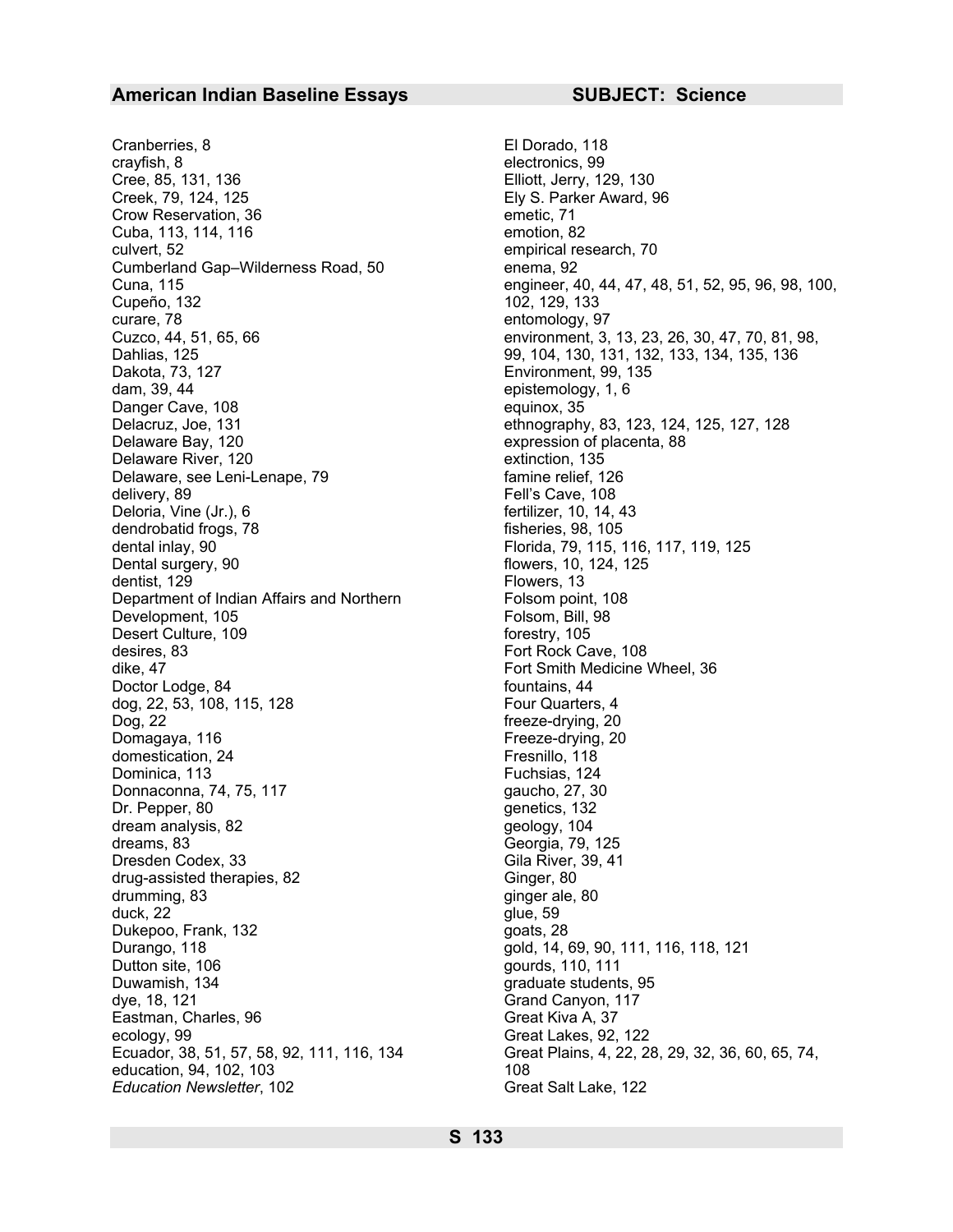Green, Kevan, 133 Inca, 8, 14, 18, 20, 38, 39, 40, 44, 51, 52, 65, Greenland, 59, 112, 119, 120, 128 86, 89, 118 grid design, 63, 64, 111 **Inca calendar**, 38 Guanahani Island, 113 Inca Roca, 44 Guanajuato, 118 inclusive humane view, 101, 105 guano, 14 Indian and Inuit Health Program, 134 guidance systems, 99 **Indian Health Service, 129, 132** guinea pig, 22 industrialization, 15, 17, 18, 19 Gulf of St. Lawrence, 59 131 Gum diseases, 90 ipecacuanha ('ipecac'), 78, 121 gumbo filet, 79 **Iroquois, 64, 79, 83**, 84 Haiti, 113, 114 **intervalse and the intervalse of the intervalse of the intervalse of the intervalse of the intervalse of the intervalse of the intervalse of the intervalse of the intervalse of the intervalse of the interv** halibut, 26 Ishi, 128 Hano, 67 iztli, 89 hatchery systems, 40 jade, 90 Havasupai, 117 **Jamaica**, 113 hazardous waste, 132 **James Bay, 131** health clinics, 132 James Bay Project, 131, 136 hematite, 90 jerky, 20 Henry, J.E., 97 **J**ívaro, 80, 82 hepatitis, 81 Joe Pye weed, 73 herring, 26 jojoba, 8, 130 Hierve el Agua, 45 *Journal of California Anthropology*, 132 Hochelaga (Montreal), 74, 117 Kalaallit Nunaat, 112 Hohokam, 39, 40, 41, 42, 66 Kansas, 36, 117 holistic world view, 70, 71, 76 kayak, 54, 55, 59 Honduras, 114 Kichesipirini, 120 Hopi, 66, 84, 99, 132 Klamath, 109 Horn, Michael, 98 Kogi, 37, 38 horse, 22, 27, 28, 29, 30, 53, 65, 115 labor, see childbirth, 88 hortensias, 124 Labrador, 89, 116 hospitals, 91 **LaBrea**, 68 Hotevilla, 67 Laguna Pueblo, 129, 133 Houma, 79 Lake Chalco, 46 Hovenweep National Monument, 37 Lake Superior, 121 huaca, 38, 44, 51, 52, 66 Lake Texcoco, 46, 47 Huasteca, 49 Lake Titicaca, 13, 130 Hudson River, 116, 120 **Lake Xaltocan**, 46 Hudson's Bay, 120, 131, 136 Lake Zumpango, 46 Hudson's Strait, 120 Lakota, 6 Huitzilopochtli, 62 laxative, 77 Huron, 74, 75, 83, 116 Leni-Lenape, see Delaware, 79 hybridization, 7, 12, 110, 116, 122 levee, 44 hydraulic, 40, 41, 42, 44, 45, 46, 47, 48 Linton, Marigold, 132 Hydraulic, 39 **llama**, 22, 107, 116 hydroelectric dam, 40 Long Count, 110 hydrology, 99, 105 and Sound, 120 hydroponics, 13, 46 Los Angeles, 106 hypnotism, 82 Los Muertos, 42 Idaho, 107, 109 Los Toldos, 107 Illinois, 86, 88 Louisiana, 64, 79

Guatemala, 40, 47, 125 **Indian Health Care Improvement Act, 132** Gulf of Mexico, 115, 122 **Inuit, 1, 53, 54, 55, 59, 103, 104, 105, 127**, 128, Haida, 58, 123, 124 **irrigation, 14, 39, 40, 41, 42, 43, 45, 46, 47**, 99 Mabila (Mobile), 117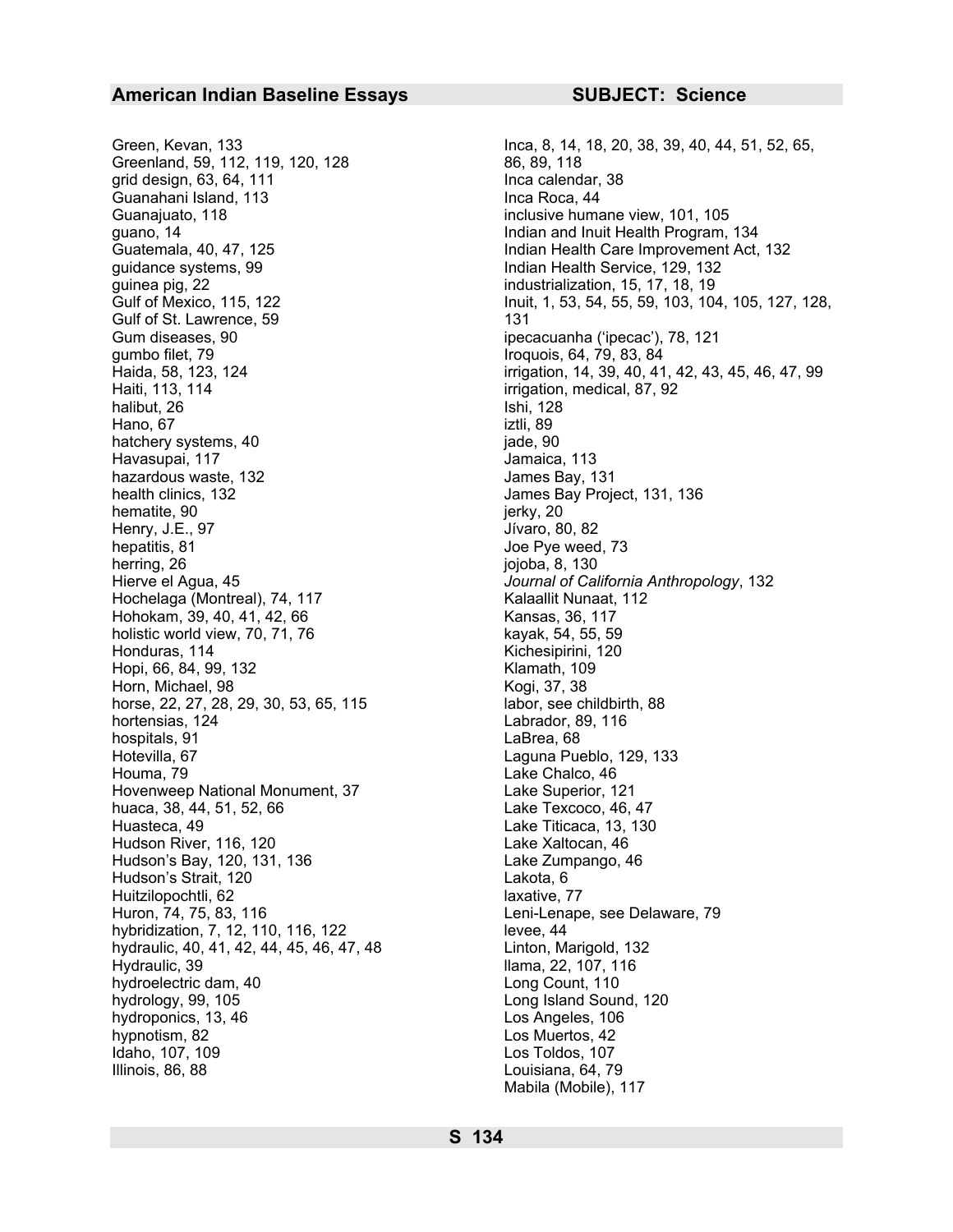Machu Picchu, 14, 15 Minnesota, 73, 121 Mackenzie Delta, 128 Mishongnovi, 67 magic, 82 Mississippi, 79 Maine, 81 Mississippi River, 64, 89, 117, 122 maize, see corn, 7, 12, 43, 110 Mississippian culture, 64 Maize, see corn, 9 Miwok, 119 Manhattan Project, 128 Mixtec, 32 manioc, see cassava, 7, 11, 12 moccasin, 54 Manitoba, 74 Mochica, 43, 58 maple syrup, 8 Moctezuma Xocoyotzin, 115 Maricopa, 89 Modoc, 109 marigolds, 10 Mogollon, 66 Mary G. Ross Award, 97 Mohawk, 128, 133 Massachusetts Bay, 121 Mojave Desert, 106 massage, 88 monoculture, 11 mathematics, 95, 96, 97, 104 Montagnais, 89 Maya, 8, 19, 33, 34, 40, 47, 48, 52, 53, 56, 57, 90, 110 McNickle, D'Arcy;D'Arcy McNickle, Salish/Kootenai historian, publishes **The Runner in the Sun**, a novel containing a history of the development and spread of .i.corn, see maize; by American Indian farmers., 129 Meadowcroft Rock Shelter, 107 Morrison, Tom, 73<br>medical doctor. 96, 126 medical doctor. 96, 126 medical doctor, 96, 126 mortar and pester and pestinger and pesting mortar and pester and pesting medical inventions, 92 medical inventions, 92 Million Communications, 92 Million Muskogee, 79, 117<br>Muskogee, 79, 117 medical theory, 71 Muskogee, 79, 117<br>medical training, 92 Muskogee, 79, 117 medical training, 92<br>Myers, Richard, 99<br>Medicine Wheel, 1, 3, 4, 5, 31, 32, 35, 36, 51, NASA, 97, 102, 129, 130 Medicine Wheel, 1, 3, 4, 5, 31, 32, 35, 36, 51, 65, 66 Natchez Trace, 50 Menominee, 84 menstruation, 79 mentoring programs, 101 **National Formulary**, 77 mercury amalgam, 69 Mesa Verde, 66 Mescalero Apache, 90 Native American Rehabilitation Association, 85 Mesoamerica, 31, 32, 33, 34, 35, 39, 40, 47, 57, Navajo, 28, 84, 95, 104, 133 61, 64, 80, 108, 111, 118, 120, 121, 126 Navajo Community College, 105 Mesquakie, 88 Nazca, 43 mestizo, 30, 123, 125 Neah Bay, 124 meteorology, 99 Nevada Nuclear Test Site, 135 Mexico, 7, 10, 13, 18, 19, 21, 27, 28, 32, 33, 41, New England, 26, 120, 122 45, 50, 57, 61, 66, 68, 69, 91, 106, 108, 109, 110, 111, 115, 117, 118, 119, 123, 124, 125, 130 Mexico City, 47, 109 Next Percé, see Nimipu, 27, 109 Michigan, 87 Nezahualcoyotl, 46 microbiology, 133 Niagara Falls, 122 Midewiwin, 84, 92 **Midewiwin, 84, 92** Nimipu, see Nez Percé, 27, 109 Midwest, 69, 79 **Nootka**, 123 milling stones, 109 Nootka Sound, 123, 124 milpa, 9, 10, 11, 12 North Carolina, 64, 73, 125 Milpa, 10 North Dakota, 35 miners, 69, 118, 133 Northeast, 29, 55, 59, 60, 64, 79, 83, 90 mining, 68, 69, 105 Northern Arizona University, 104

Montana, 35, 36 Monte Albán, 34, 35, 45 Monte Verde, 106, 107 Montezuma, Carlos, 96, 127 Montreal, see Hochelaga, 117 Moose Mountain Medicine Wheel, 36 Morongo Reservation, 132 National Association of Native American Dentists, 95 Native American Graves Protection and Repatriation Act, 134 New Mexico, 37, 66, 67, 110, 117, 133 New York, 133 Newfoundland, 59, 112, 113, 114, 116, 129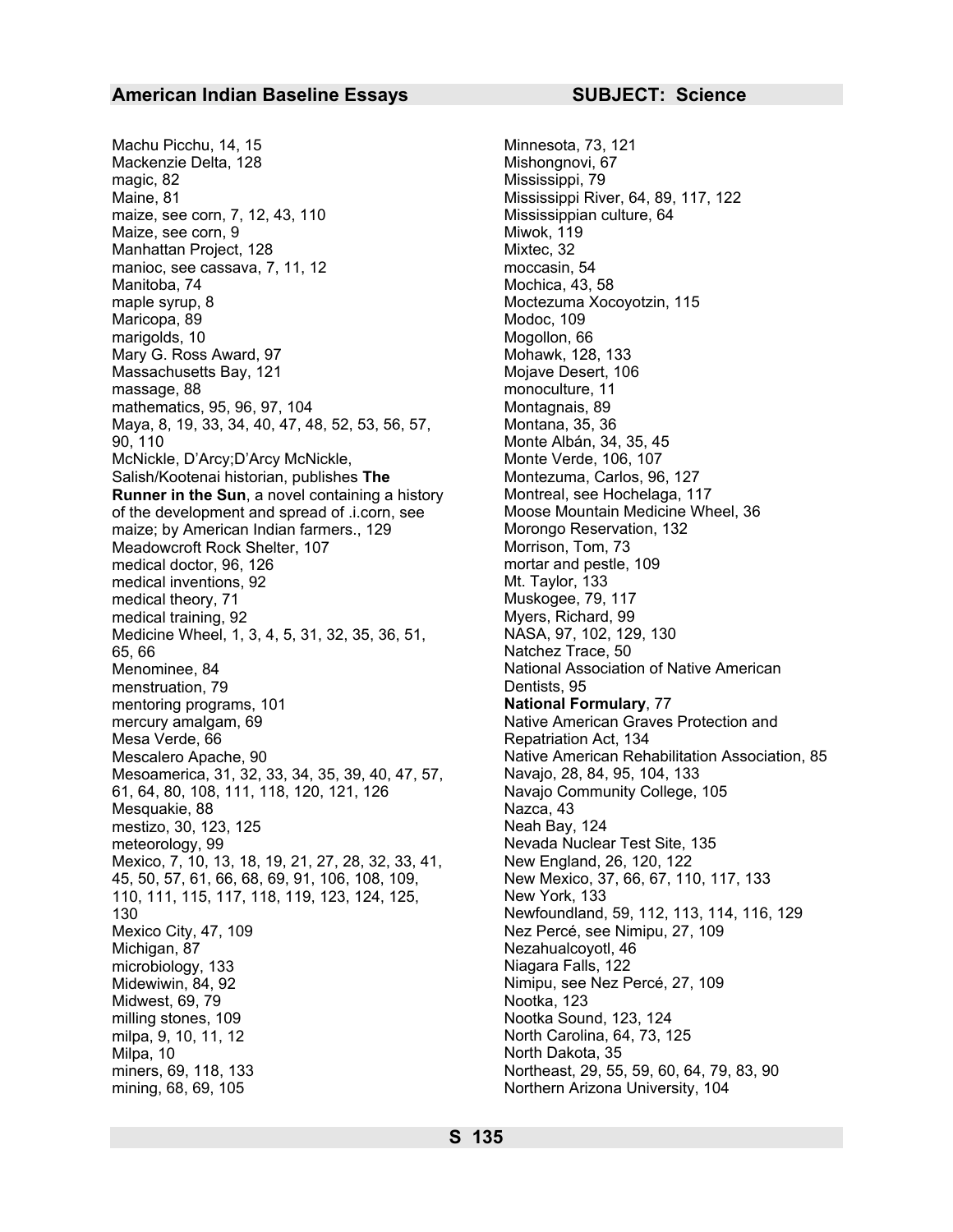Northern Scientific Training Program, 105 peyote, 91 Northwest, 26, 58, 59, 109, 123, 124, 125, 133 pharmacology, 70, 75, 76, 78 Northwest Territories, 127 **pharmacology, ,,, biochemistry, 70** nurses, 91 **Pharmacopoeia of the United States**, 77 nutrition, 70, 75 phlebotomy, 89 Oaxaca, 40, 57 phlebotomy (bleeding), 89 observatory, 5, 31, 32, 33, 34, 35, 36, 37, 38 Phoenix, 39, 41, 42 obsidian, 89, 93 physicians, 91 oceanography, 104 physiology, 70 Ojibwe, 8, 84, 86, 87, 90, 97, 133 Picotte, Susan LaFlesche, 96, 126 Oklahoma, 117 **Pikimachay Cave, 107** Pikimachay Cave, 107 Old Cordilleran Culture, 107, 108, 109 Pima, 41, 127 Ollantaytambo, 15 pineapple, 8 Olmec, 57, 110 **Pioneer**, 97 Olympic Peninsula, 124 **pipeline**, 39, 44 Omaha, 96, 126, 127 **piskin**, 25 Oneida, 98 Pittsburgh, 107 Onondaga, 133 **placer mining, 69** Oodaaq, 127 **plank-hulled boats, 54, 58, 68** oolachan, 26 planting techniques, 11 Oraibi, 66 **Planting techniques, 13** ore-crushing machines, 70 Plateau, 27, 112 Oregon, 40, 104, 107, 108, 124 Platinum, 123 Oregon State University, 104 Pogue, William, 97 Oregon Trail, 50 Polaris, 97<br>
Orinoco River, 113, 120, 121, 135 polyculture, 9 Orinoco River, 113, 120, 121, 135 Osage, 79, 129, 130 poncho, 111 Ottawa River, 120 potato, 7, 9, 11, 16, 20, 111, 116, 118, 119, 121, Pachuca, 118 123, 126 Pacific Ocean, 115, 119, 122, 124 Potawatomi, 87 paints, 83 Potosí, 118 Paiute, 109 **pottery**, 37, 57, 111 Palenque, 48 Poverty Point, 64 Palouse, 27, 109 Powhatan, 99 Panama, 114, 115, 116, 119 Powless, David, 98 Panuco, 49 Prince of Wales Island, 124 papaya, 8 professional training, 94 Paraguay, 15, 27 **pronghorn** antelope, 26 Parker, Ely S. (Donehogawah), 95 psychoanalytic theory, 83 passion fruit, 8 psychology, 24, 25, 70, 71, 75, 82, 83, 84, 85, Patagonia, 114 132 Pawnee, 84 **payses payses psychotherapy, 71, 78, 82, 83, 84, 85** peanuts, 7, 9 Public Law 101-601, 134 pecans, 8 Pedra Furada Cave, 108 pueblo, 23, 67, 117 pemmican, 21 Pueblo, 66, 111, 133<br>Pennsylvania, 107, 126 Pueblo Bonito, 37, 66 Pennsylvania, 107, 126 **Pueblo Bonito, 37, 66**<br>Penobscot, 81 Penobscot, 81 Penobscot, 81 Pueblo Grande, 42<br>
Pepsi-Cola, 80 Puerto Rico, 113, 1 Peru, 8, 15, 28, 38, 39, 40, 43, 44, 45, 55, 57, 86, 89, 91, 92, 107, 111, 116, 118, 119, 121, 124, 126, 129, 130, 134 Petén, 35 Qöyawayma, Al, 99 petroleum, 68 Quapaw, 79, 122 petroleum jelly, 68 quarrying, 68

Puebla, 106, 109 Puerto Rico, 113, 114, 115 pumpkin, 109, 110 Putun Maya, 56, 57, 111 Pye, Joe, 73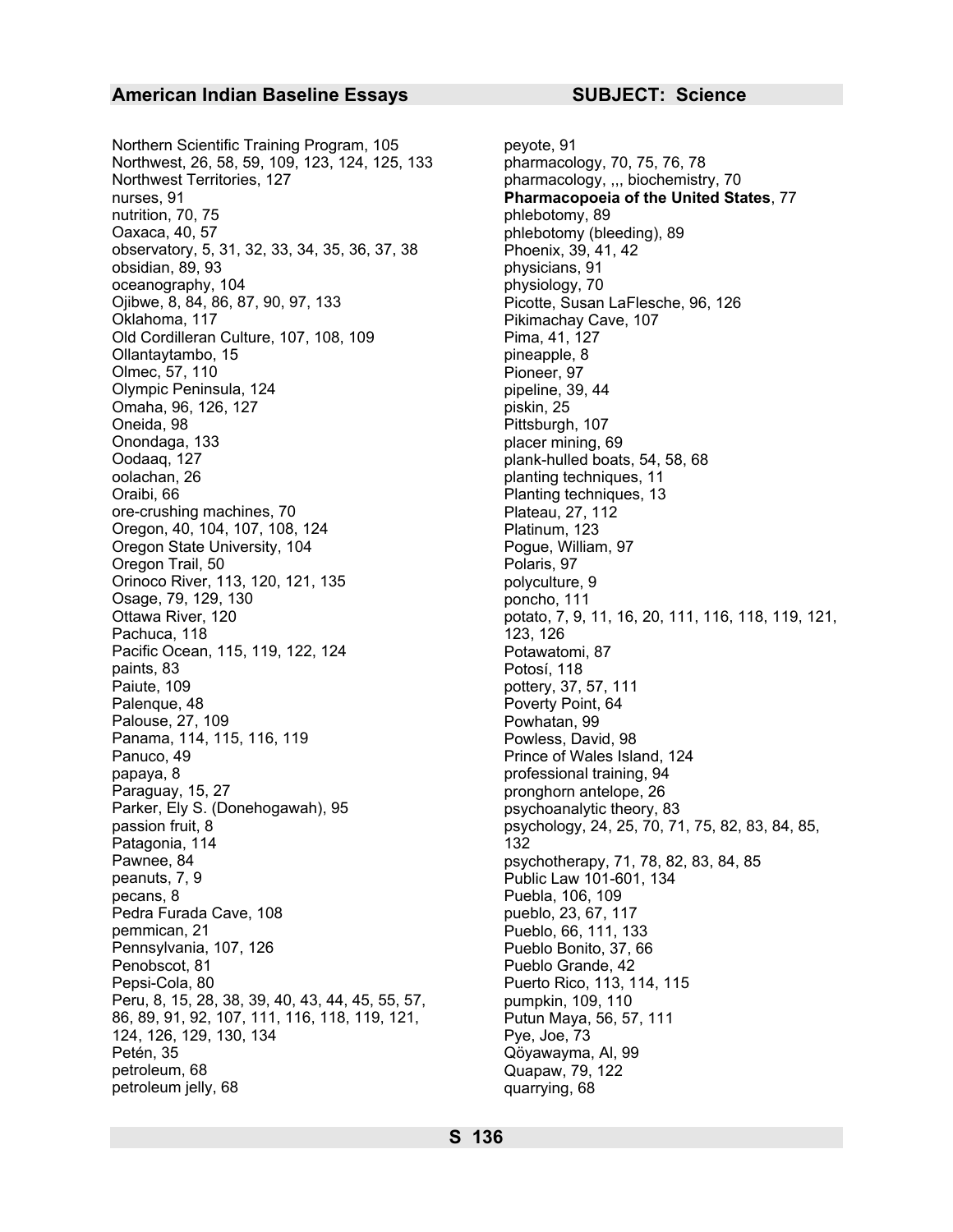Quebec, 131 **Santa Barbara Channel Islands**, 58 Quebec City, 116 Santa Clara Pueblo, 67 Quechuan, 118 Santa Cruz River, 41 Queen Elizabeth Archipelago, 127 Santa Fe Trail, 50 Quetzalcóatl, 33, 115 Santa Rosa Island, 106 Quetzalcóatl Topiltzin, 57 Santee, 73 Quileute, 134 sapote, 110 Quinault, 124, 130 Saskatchewan, 35, 36 Quinine, 77 Quinine, 121 Saturn, 97 quinoa, 8 scalpels, 89, 93 quipu, 40 scholarships, 101 radiation, 133 Science and Math Investigative Learning rainforest, 134, 135 Experiences, 104 Rasmussen, Knud, 128 *Indians*, 102 rattling, 83 Scott, O. Tacheeni, 133 recycling, 98 Scottsbluff, 108 Reforestation, 131 sea otter. 59 relationship, 2, 5, 6, 23, 24, 70, 76, 82, 94, 98 sea urchins, 26 religion, 70 seals, 26, 59 Remojadas, 49 Seattle, 85 repatriation, 134 Secotan, 64 reservoir, 39, 44 sedative, 71 resin, 59, 86, 87, 133<br>return of the horse, 27 self-hypnosis, 82 return of the horse, 27 rhea, 22 Seminole, 79 Rigel, 36 Seneca, 96, 103 Rio de Janeiro, 114 **shaman, 73, 78, 82, 84** Rio de la Plata, 114 sheep, 28 road roller, 53 shellfish, 26, 130 roads, 47, 49, 50, 51, 52, 53 Shenandoah Valley, 108 Rocky Mountains, 123, 126 Shipaulovi, 67 rodeo, 30 shoe soles, 54, 111 root beer, 79 shoes, 19, 54 Ross, John, 96 Shoshone, 27, 109, 135 Ross, Mary, 96, 128 Shungopavi, 67 rubber, 19, 54, 92, 111, 126 Siberia, 59 Rubber, 123 Sichomovi, 67 sacbeob, 53<br>sacred paraphernalia, 83<br>silver, 18, 70, 118 sacred paraphernalia, 83 silver, 18, 70<br>sacred song, 25 sacred song, 25 sacred song, 25 Sinagua, Sacred song, 25 Sinagua, Sacred song ang Sinagua, Sacred song ang Sinagua, Sacred son<br>Sacsahuaman, 44 Sinagua, Sacred song ang Sinagua, Sinagua, Sinagua, Sinagua, Sinagua, Sinagua, Sinagua, Sinagu Sacsahuaman, 44 Salado, 66 sisal, 19 salicylate, 77, 79 skin clip, 88 salmon, 23, 26, 109, 112, 131 skull surgery, see trepanation, 78 Salt River, 41, 42 Skylab, 97 Salt River Project, 99 sleight-of-hand, 82 San Blas, 124 slippery elm, 87 San Diego State University, 132 smelting, 69 San Ildefonso Pueblo, 67 San Juan Pueblo, 67 San Juan River, 39 Snaketown, 41, 42 sandpainting, 84 snowshoes, 53 Santa Barbara, 68 soapstone, 69

sassafras, 79 ranching, 27, 29, 30 *Science of Alcohol Curriculum for American*  Smithsonian Institution, 42, 83, 99, 125, 126, 134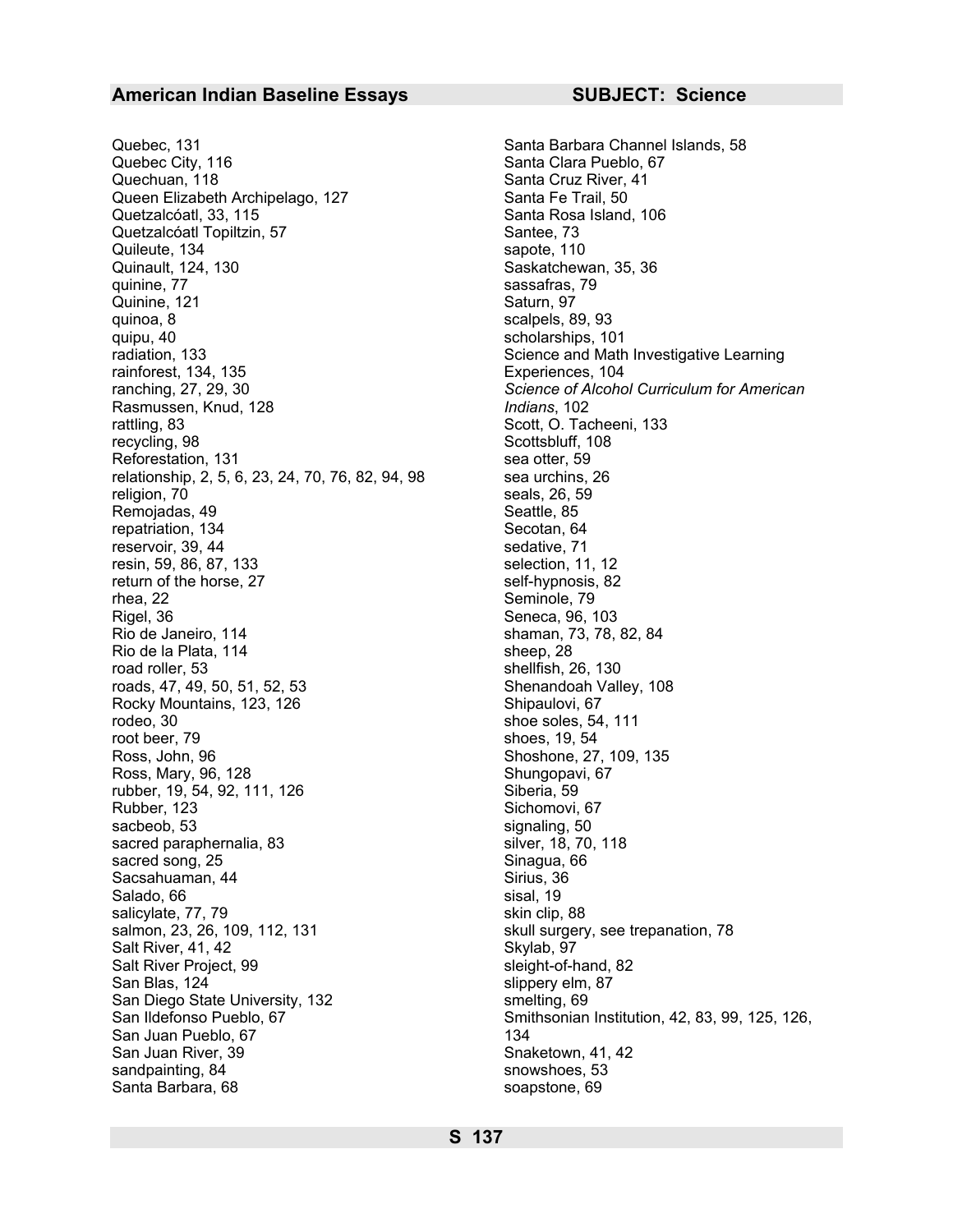solar electricity, 133<br>solstice, 35, 36, 37<br>Tewa, 66, 67, 133 solstice, 35, 36, 37 Sombrerete, 118 Texas, 89, 109, 117 songs, 83 Tezozomoc, 62 South America, 12, 14, 15, 19, 22, 26, 27, 30, 54, 56, 57, 68, 69, 76, 77, 78, 80, 86, 87, 89, 92, 98, 108, 111, 113, 114, 115, 116, 117, 123, 125, 126 South Carolina, 116, 125 Thule, 128 Southeast, 64, 125 Thunderbird House, 85 Southern Overland Trail, 50 Thunderbird site, 108 Southwest, 19, 23, 28, 36, 39, 40, 45, 66, 84, 99, 107, 111, 117, 130, 133 spider web, 88 tin, 69 squash, 8, 10, 11, 109, 110, 111 St. Lawrence River, 74, 116 Tlapacoya, 106 Stadacona, 116 Tlatelolco, 47, 61, 63 steam baths, 48 Tlingit, 124 stock breeding, 28 tobacco, 71, 72, 79, 118, 119, 120 Storer, Tom, 95 Storer, Tobacco, 113 stream rehabilitation, 131 toboggans, 53 Sub-Arctic, 25, 50, 53, 105 submarines, 97 and 100 and 100 and 100 and 100 and 100 and 100 and 100 and 100 and 100 and 100 and 100 and 100 sucanca, 38 tomato, 8 suggestion, 82 Tomato, 120 suicide, 85 Tono O'Odham ('Papago'), 41 Sun Dance, 25 toothache, 90 sunflowers, 7, 9 toys, 49 Suquamish, 134 trails, 49, 50, 53 surface mining, 69 travois, 22, 53 surgeons, 91 trepanation, 90, 93 surgery, 70, 71, 86, 90, 92 Trepanation, 91 surgical implements, 92 Tres Zapotes, 49 surveying, 63, 111 Trinity Bay, 124 sutures, 87 Tucson, 42 sweet peppers, 8, 111 Tula, 63 swidden, 12 Túmbez, 116 symbols, 83 tunnels, 51 syringe, 87, 92 turkey, 8, 22 syrup of ipecac, 78 Turkey, 116 Taber, 106 turquoise, 90 Taignoagny, 116 Tuscaloosa, 117 Taima-Taima, 107 Tuscarora, 128 *Taking Tradition to Tomorrow*, 102 Uaxactun, 35 Tamaulipas, 109, 110 umiak, 54, 59 tapioca, 7 University of Alberta, 85 Tawantinsuyu, 51 University of California, 128 Taxco, 118 University of Utah, 132 Tehuacan Valley, 109, 110 Uranium, 133 temperance, 127 urban development, 60, 62, 63, 67 Tenochtitlan, 13, 47, 61, 63 Uru, 13 Teotihuacan, 13, 45, 46, 62, 63, 111 Urubamba River, 14 Tepanec, 62 Uruguay, 27 Tepehuan, 118 Utah, 37, 66, 108, 122 terrace, 14, 43, 44, 45, 46, 47, 64

The Dalles, 108 *The Lancet*, 74 the vaquero, 27 three sisters, 10 timber, 130, 134 time, 110